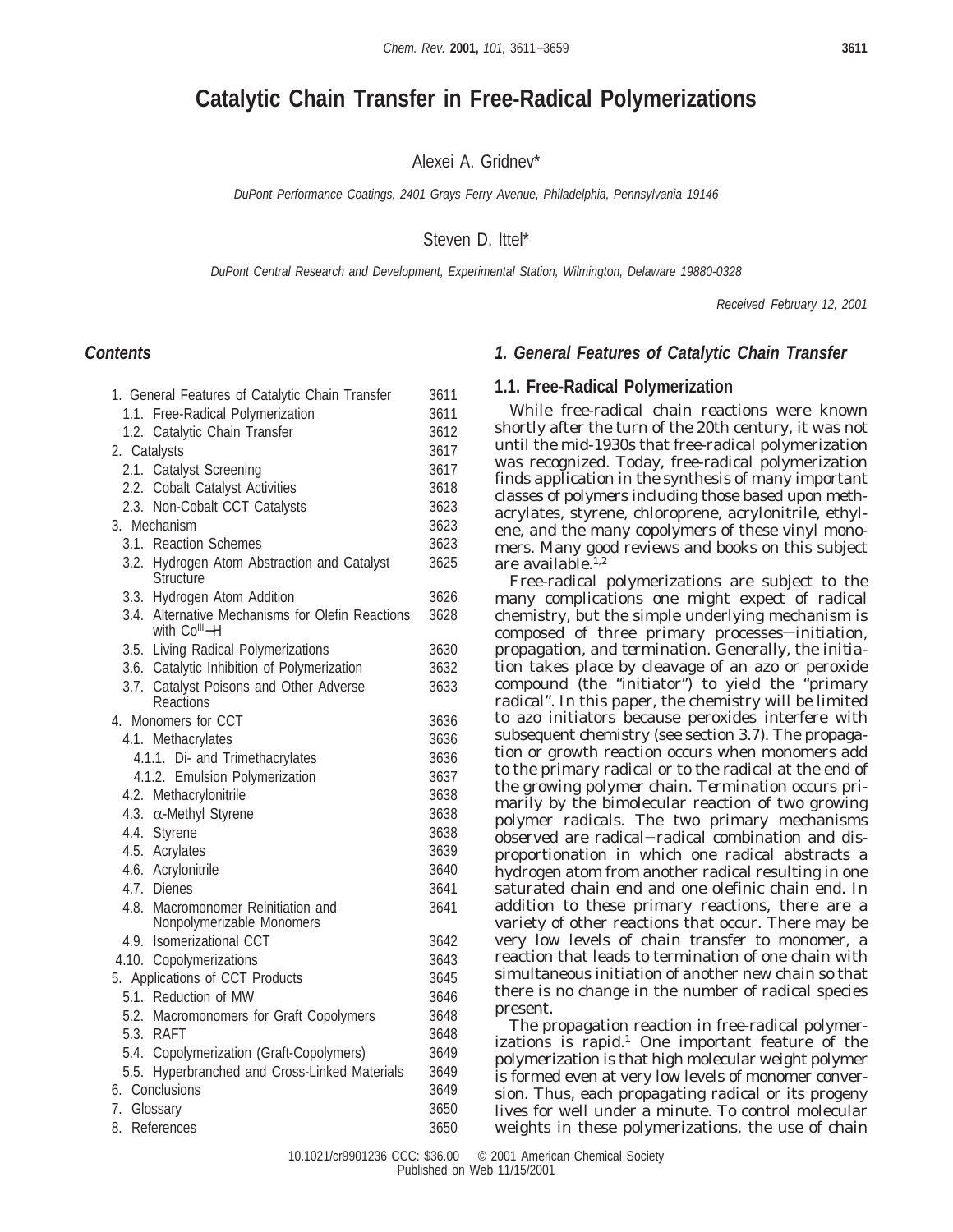

Alexei Gridnev graduated with his Masters degree from Moscow University of Fine Chemical Technology, Russia, in 1979 with majors in synthesis and technology of biologically active compounds. The same year he was employed by the Semenov Institute of Chemical Physics of the Russian Academy of Sciences, where he studied catalysis of chain transfer to monomer. In 1984 he received his Doctorate degree in Polymer Science. In 1986 Dr. Gridnev was transferred to the Institute of Physico-Technical Research of the Russian Academy of Sciences as a senior research chemist to work on several projects including the synthesis of model compounds for biochemical research. In 1992 he moved to the University of Pennsylvania in the laboratory of Professor Brad Wayland, where he continued the study of hydrogen transfer in reactions of free radicals with cobalt chelates as a senior research associate. In 1994 he began work for E.I. DuPont de Nemours and Co., first in CR&D in Wilmington, DE, and later at Marshall Laboratory in Philadelphia, PA. Alexei Gridnev is the author of more than 50 articles and patents, predominantly in the area of catalysis of free-radical processes.



Steve Ittel was born in Hamilton, OH (1946), and received his B.S. degree in Chemistry from Miami University in 1968. After two years of studying photochemical smog in the greater New York City area for the USPHS, he attended Northwestern University, where he received his Ph.D. degree in Inorganic Chemistry in 1974 with Jim Ibers. Joining DuPont's Central Research, he was involved in the elucidation of fluxional processes in five- and seven-coordinate inorganic complexes. After work on C−H activation, diamagnetic and paramagnetic agostic M−H−C interactions, and cyclohexane oxidation, he moved to research management. Never straying far from the scientific edge, he has been involved in small molecule catalysis including hydrocarbon oxidation, fluoro-organometallic chemistry, and olefin hydrocyanation. The molecules started getting larger as his interests turned toward elastomeric polypropylene, catalytic chain transfer in free-free-radical radical polymerizations, and most recently ethylene polymerization with polar comonomers. He has over 100 publications and patents and a book to his credit. Another interest, having both technical and aesthetic aspects, is the nurture and styling of a collection of about 100 bonsai.

terminators is often employed. $3$  Thus, compounds such as thiols will react with a growing polymer chain to yield a thiol-terminated species.<sup>4,5</sup> In this instance, there would be only one polymer chain per

initiating radical and each polymer chain would be terminated stoichiometrically by one thiol. This approach is acceptable for moderate molecular weights but becomes problematic for the synthesis of very low molecular weight species.

In general, radical reactions are not selective. The polymerizations allow only a limited degree of control. For instance, tacticity of the polymerization may be controlled by the addition of Lewis acids.6 The reactivity ratios of monomers and rates of polymerization can also be controlled by the addition of Lewis acids. $7-9$ 

# **1.2. Catalytic Chain Transfer**

In 1975, Boris Smirnov and Alexander Marchenko discovered a method in which they could control the molecular weight in a methacrylate polymerization by introducing catalysts that could greatly enhance the process of chain transfer to monomer.<sup>10</sup> They found that substituted cobalt porphyrins, **1**, or benzoporphyrins, **2**, provided dramatic reductions in the molecular weight of the methacrylate polymers during radical polymerization with little to no reduction in overall yield of polymer.<sup>11-15</sup>



1, cobalt tetramethoxy hematoporphyrin-IX



2, cobalt tetra-(tert-butylbenzo)porphyrin

The catalytic chain-transfer (CCT) process displays all of the features characteristic of typical, uncatalyzed chain transfer other than taking place at a rate competitive with chain propagation. Thus, the rate of polymerization at low conversions is independent of the concentration of the cobalt porphyrin (Figure 1) while the molecular weight,  $\bar{M}_n$ , decreases linearly by over 2 orders of magnitude with increasing concentration of cobalt catalyst (Figure 2). As expected for a typical polymerization, the rate of polymerization increases linearly with the square root of the concentration of the azo initiator and no polymerization occurs in the absence of the initiator.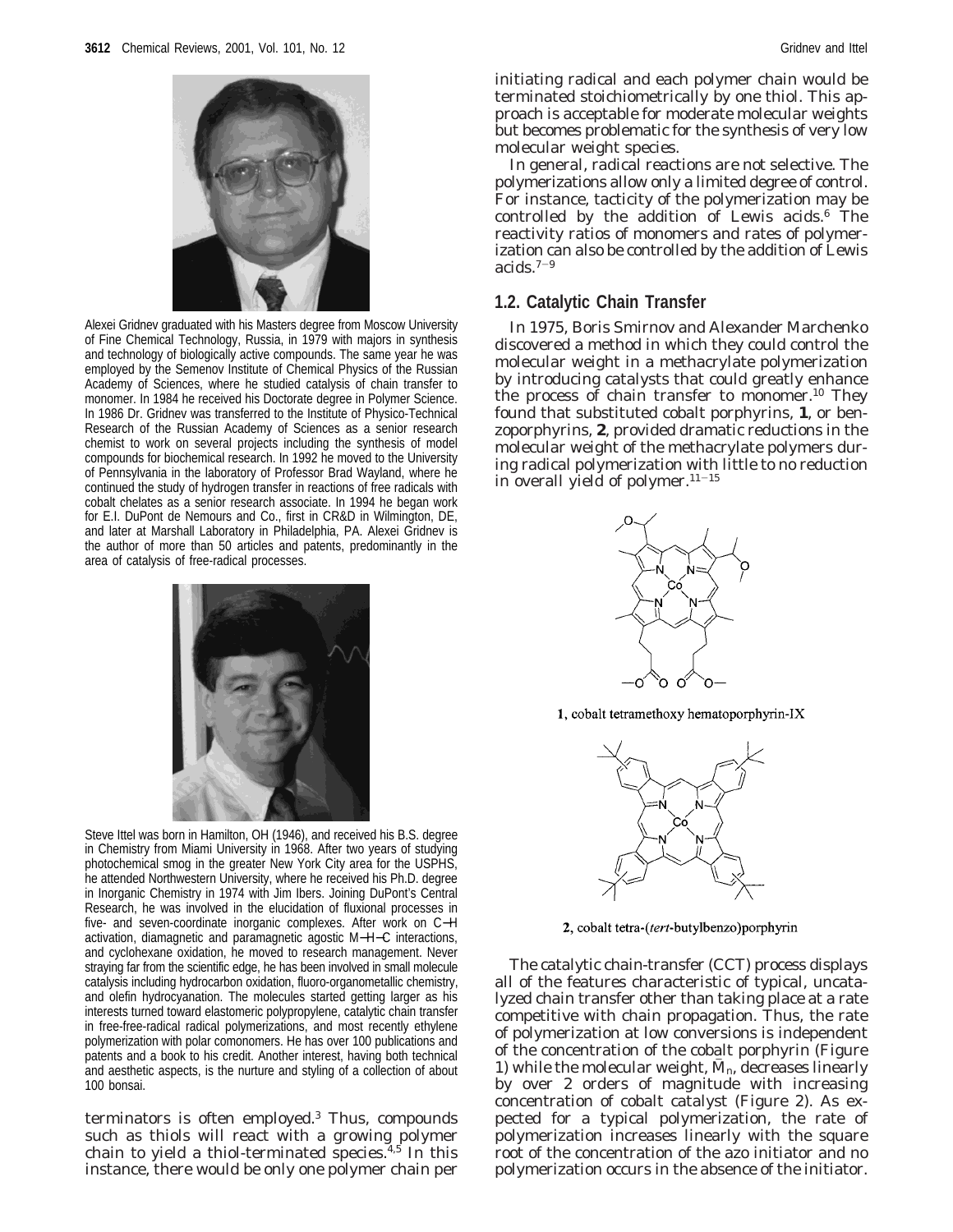

**Figure 1.** Temporal dependence of the rate of polymerization of bulk MMA under CCT conditions.



**Figure 2.** Dependence of  $(DP_n)^{-1}$  on the concentration of Co<sup>II</sup>mesoporphyrin-II.

Free-radical polymerizations of bulk monomers are subject to the gel effect or Trommsdorff effect.<sup>16</sup> Figure 1 also indicates that CCT suppresses the gel effect. Because the resulting product is lower in molecular weight, the viscosity of the polymerizing medium is not as high at a given degree of conversion. Thus, the observed sharp maxima in the rates of polymerization at time *τ* can be used as a quantitative measure of the chain-transfer constant of CCT.17 At 60 °C in a bulk polymerization of MMA initiated with 0.04 mol/L AIBN, the following empirical equation relates the chain-transfer constant of CCT,  $k<sub>C</sub>$ , to the concentration of cobalt catalyst, LCo, in mol/L and the time of maximum polymerization rate,  $\tau$ , in minutes<sup>18</sup>

$$
\frac{400}{\tau} = 3.6 - \lg(k_C[LC_0])
$$
 (1)

The linearity of this relationship is demonstrated in Figure 3. Any deviation from linearity from eq 1 indicates complications in the course of the polymerization. The complications are typically catalyst poisoning or polymerization retardation (see section 3.6).

The cobalt porphyrin, PorCo, was recovered from the product by flash chromatography and reused several times without any detectable change in molecular structure, clearly indicating the catalytic



**Figure 3.** Dependence of reciprocal time of the maximum polymerization rate on the concentration of catalyst for Co<sup>II</sup>mesoporphyrin-II (1), Co<sup>III</sup>(pyridine)bis(dimethylglyoximato) iodide (2), and Co<sup>II</sup>tetra-tert-butylbenzoporphyrin (3).

character of the process of molecular weight reduction.

NMR analysis of the resulting oligomers,  $19-22$  supported by IR spectroscopy<sup>23</sup> and labeling experiments,<sup>19</sup> indicated that the product of methyl methacrylate polymerizations is **3**.



The same species has been observed in the spontaneous polymerization of MMA, but its yield is limited to at most 50% because it arises from disproportionation of two radical chains.<sup>24</sup> In low productivity polymerizations, some product derived from the initiating radical could be observed, but in high conversion polymerizations, it appeared that virtually all of the product molecules were initiated with a hydrogen atom and terminated with an olefinic end group. This polymeric product can be formed in the presence of cobalt porphyrin only by hydrogen transfer from the  $\alpha$ -methyl group of methacrylate end unit of the propagating radical to monomer. The turn-over number of this reaction was calculated to be at least  $10^6$ , while selectivity is virtually quantitative.<sup>2,25,26</sup> It is the quantitative nature of the double bond formation that makes this new product useful in a number of applications. It is interesting that the isomeric compound, **4**, is not observed in the reaction mixture even though it is more stable thermodynamically.27

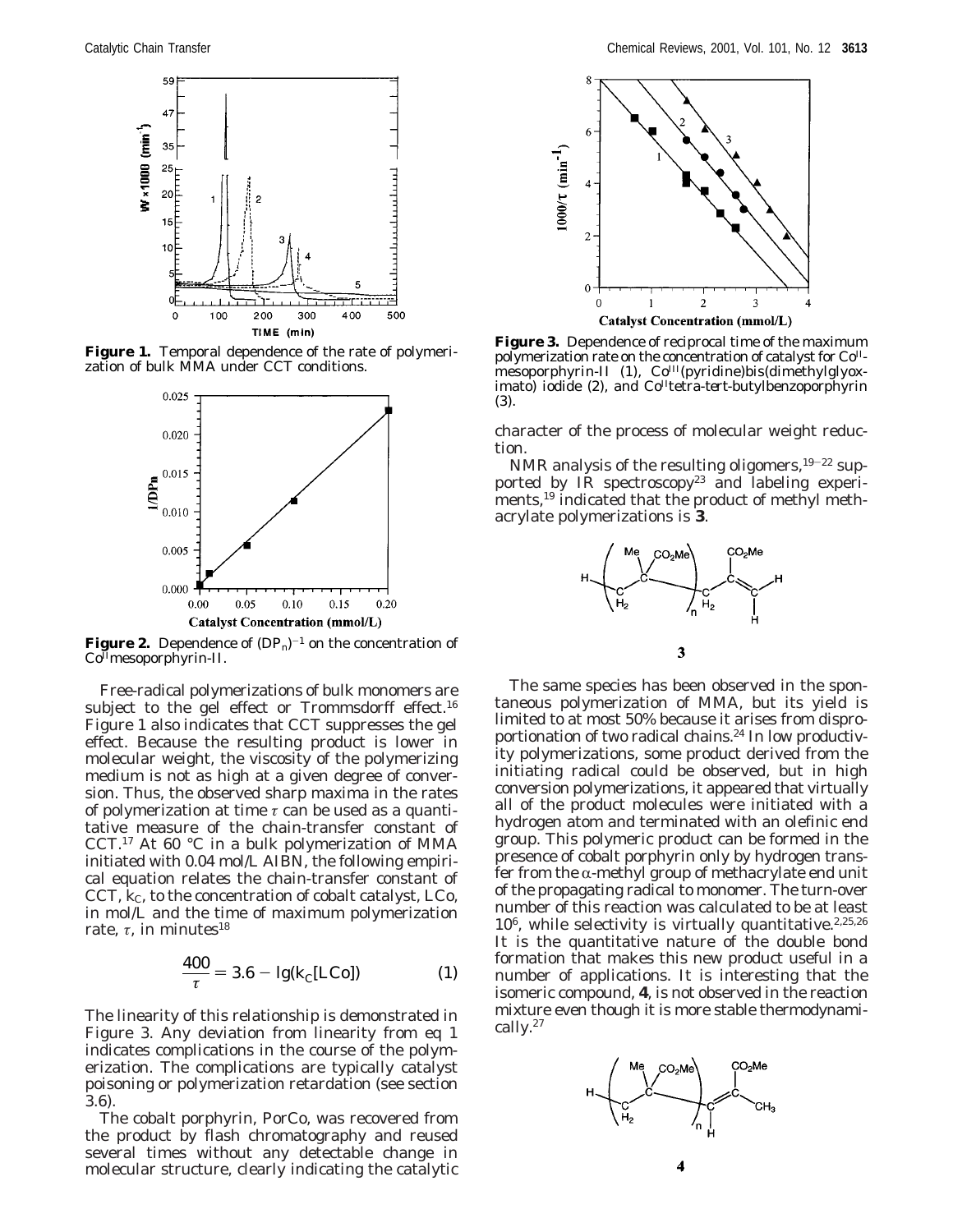The kinetic preference for **3** could be attributed to steric screening of the internal methylene protons near the tertiary carbon center through their interaction with the large planar porphyrin molecule.

Styrene lacks a methyl group on the propagating radical, so chain termination must lead to a different type of product. A thorough analysis has led to the conclusion that the product is terminated exclusively by a trans substituted olefinic group.<sup>28</sup> For example, the trimer is **5**.



One of the most striking features of CCT is the exceptionally fast rate at which it takes place. The molecular weight of a polymer can be reduced from tens of thousands to several hundred utilizing concentrations of cobalt catalyst as low as 100-300 ppm or ∼10-<sup>3</sup> mol/L. The efficiency of catalysis can be measured as the ratio between the chain-transfer coefficients of the catalyzed reaction versus the noncatalyzed reaction. The chain-transfer constant to monomer, C<sub>M</sub>, in MMA polymerization is believed to be approximately  $2 \times 10^{-5.29}$  The chain-transfer constant to catalyst,  $C_{\text{C}}$ , is as high as  $10^3$  for porphyrins and  $10<sup>4</sup>$  for cobaloximes. Hence, improved efficiency of the catalyzed relative to the uncatalyzed reaction,  $C_C/C_M$ , is  $10^{4}/10^{-5}$  or  $10^9$ . This value for the catalyst efficiency is comparable to many enzymatically catalyzed reactions whose efficiencies are in the range of 10<sup>9</sup>–10<sup>11</sup>.<sup>18</sup> The rate of hydrogen atom<br>transfer.for.cobaloximes.the.most.active.class.of.CCT transfer for cobaloximes, the most active class of CCT catalysts to date, is so high that it is considered to be controlled by diffusion.<sup>5,30-32</sup> Indeed,  $k<sub>C</sub>$  in this case is comparable to the termination rate constant.<sup>33</sup>

The very high rates of catalytic chain transfer finally made it practical to prepare low molecular weight oligomers by free-radical polymerization. The chemistry of low molecular weight oligomers was relatively unexplored for several reasons. Previous routes to oligomers involved complicated and unpleasant chemistry or were very expensive. Thiol chain termination required high levels of chaintransfer agents, leaving high levels of toxic or malodorous residues. It is also possible to obtain low molecular weight species by utilizing high levels of initiator, but in addition to being expensive, high levels of azo initiators can lead to toxic cross-coupling products. Living polymerizations required high levels of initiator or catalysts because each initiator leads to only one macromonomer, making them commercially unattractive when low molecular weights are required. A further reason was that the main objective of polymer science had generally been the synthesis of high molecular and even ultrahigh molecular weight species, primarily to improve mechanical properties. Recent changes in industrial requirements have brought lower molecular weight

species into focus. For example, the lower solvent content required to meet low VOC constraints for paints<sup>34</sup> brings renewed interest in low-viscosity oligomers that can be cured during or shortly after application.35,36 Highly structured pigment dispersants for paints and other applications are often based upon block copolymers $37$  accessible through macromonomers, and ink-jet printers require sophisticated polymer formulations to achieve the very rigorous set of demands placed upon those systems.38

The Mayo equation is often used to determine chain-transfer constants.39 *C*<sup>s</sup> is determined from measurements of DP*<sup>n</sup>* over a range of [S]/[M] with the provison that DP<sub>n</sub><sup>0</sup> remains constant throughout the range evaluated.<sup>40,41</sup> A plot of  $1/DP_n$  versus [S]/[M] yields a straight line with a slope of *C*<sup>s</sup> and intercept of DP*<sup>n</sup>* 0. Catalytic chain transfer obeys the Mayo equation well for DP*<sup>n</sup>* of 20 and higher. When  $DP<sub>n</sub>$  is less than 20, there is an apparent deviation from linearity for DP*<sup>n</sup>* versus the concentration of the cobalt catalyst. This phenomenon was observed for methacrylate.<sup>14</sup> It appears that at low molecular weights or high catalyst concentrations, the catalyst is loosing activity (Figure 4).



**Figure 4.** Dependence of the average chain-transfer constant on the number-average degree of polymerization. Data are taken from ref 14.

This unusual behavior was detected for measurements of polydispersity as well. While polydispersity is close to 2 for  $\text{DP}_n > 20$  as expected for free-radical polymerizations in which there is a high level of chain transfer,40,42 the polydispersity index decreases to values approaching  $1.1-1.2$  for  $DP_n \leq 10$ . To explain this unusual behavior for  $C<sub>C</sub>$ , low MMA oligomers were separated into fractions by HPLC<sup>43</sup> and  $C_{\rm C}$  was calculated for each individual radical,  $C_{C(n)}$ . The resulting dependence of  $C_{C(n)}$  on DP is shown in Figure 5.

 $C_{C(n)}$  stays unchanged for DP values down to 6, and then it starts to diminish rapidly.  $C_{\rm C}$  by definition is an "average" term, and as a result, it does not change as rapidly with decreasing degree of polymerization as does  $C_{C(n)}$ . Having determined  $C_{C(n)}$  for each "*n*", one can now plot the calculated dependence of  $C_{\text{C}}$ against DP*n*. The calculated dependence does not correlate well with the earlier results.<sup>14</sup> In fact, evidence that indicates that  $C_{\text{C}}$  decreases with increasing chain length has been reported.<sup>44,45</sup> A viable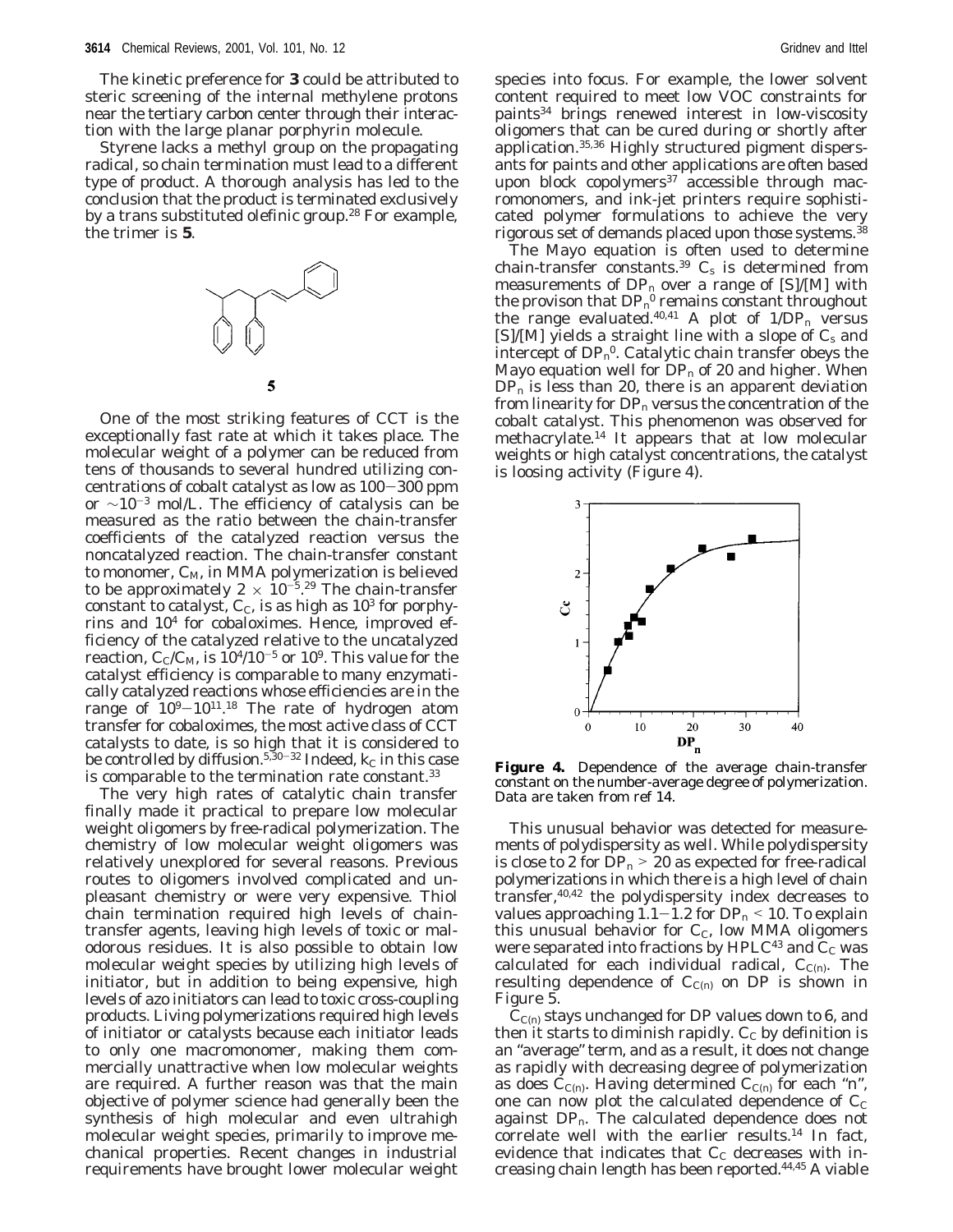

**Figure 5.** Dependence of  $C_{C(n)}$  on DP.

explanation for the ambiguity at these low molecular weights was not recognized until later.<sup>46,47</sup>

As mentioned above, free-radical oligomerizations of acrylates to DP of less than 10 were little explored at the time that CCT was discovered. Methods of polymer characterization developed for high molecular weight polymers begin to fail at these low oligomers, though new methods are being developed.48,49 End groups are generally not important in the chromatography of high polymers. With the decrease of molecular weights down to several hundred, the physical effects of end groups become more important. They can change fundamental parameters such as refractive indexes and UV absorptions. Because UV absorption and refractive index, primary tools for detection in chromatographic techniques, were dependent on DP*n*, quantification of analyses was made more difficult.<sup>46,47</sup> Figure 6 shows that



**Figure 6.** Dependence of the extinction coefficient and relative index of refraction of low MMA oligomers on the degree of polymerization.

these parameters for MMA dimers differ from those of high polymer by over 50% with smaller differences for higher oligomers. For example, if a solvent with a refractive index close to that of MMA dimer is used in the analysis, errors can be substantial. In an extreme example, the use of toluene for the analysis would give inverse peaks for all of the low oligomers while high polymer would give a positive peak. Some moderate oligomers would be invisible to the analysis. Failure to consider the change in physical properties of low oligomers may result in substantial differences between the calculated and observed dependence of  $C_c$  on  $DP_n$ . Molecular weights for higher polymers may be transformed via the known Mark-Houwink-Sakurada (MHS) constants for poly- (methyl acrylate). $50$  The MHS constants should be used only for a specified molecular weight range because at low molecular weights the MHS constants are a function of chain length. $51$  A similar effect has been quantified in styrene oligomers, and the effect is detectable out to hexamers.<sup>28</sup>

The terminal double bond becomes an issue in the thermodynamic calculation of conversion as well. Polymerization of olefinic molecules can generally be described as the conversion of double bonds into two single bonds. While not an issue for high polymers, any double bonds remaining in the final product decrease the thermodynamic parameters associated with this process. Thus, the heat of polymerization in the CCT process decreases according to eq 252

$$
\frac{\Delta H_n}{\Delta H_\infty} = \frac{\text{DP}_n - 1}{\text{DP}_n} \tag{2}
$$

where  $\Delta H_n$  is the heat of polymerization when the degree of polymerization equals *n* and ∆*H*<sup>∞</sup> is the heat of polymerization for high polymer. For DP*<sup>n</sup>* <sup>&</sup>gt; 8, the resulting error would be less than 10%, but with MW reduction below this number, the effect of the chain end becomes more pronounced. Other parameters, like the volume reduction during polymerization, should follow the same pattern. The reduction in the heat of polymerization could be one of the reasons for the reported<sup>12</sup> minor (<20%) reduction of initial catalyst activity when concentrations of active catalysts are greater than 0.005 mol/L. Another reason for reduction of catalyst activity at the beginning of polymerization is the formation of LCo-R*<sup>n</sup>* (section 3.2).

A full understanding of polymerizations resulting in  $DP_n < 8$  requires additional theoretical consideration and reevaluation of many of the well-known and widely used equations and relationships. The Mayo equation (eq 3) provides a good example of a relationship established for high polymer that fails when extended to oligomers.

$$
\frac{1}{DP_n} = \frac{1}{DP_{n0}} + \frac{k_c [LCo]}{k_p [M]}
$$
(3)

M is monomer, and  $DP_n$  and  $DP_{n0}$  are the numberaverage degree of polymerization corresponding to those obtained with and without chain-transfer agent. In an extreme, at elevated levels of an active catalyst (for example  $k_C = 10^7$  L/mol·s and  $[LCo] = 0.01$  mol), the calculated  $DP<sub>n</sub>$  can be less than 1, clearly an impossible situation. Hence, the Mayo equation in its standard form is not applicable for many cases of CCT when low oligomers are being prepared. Redetermination of the dependence of the number-average degree of polymerization on the concentrations of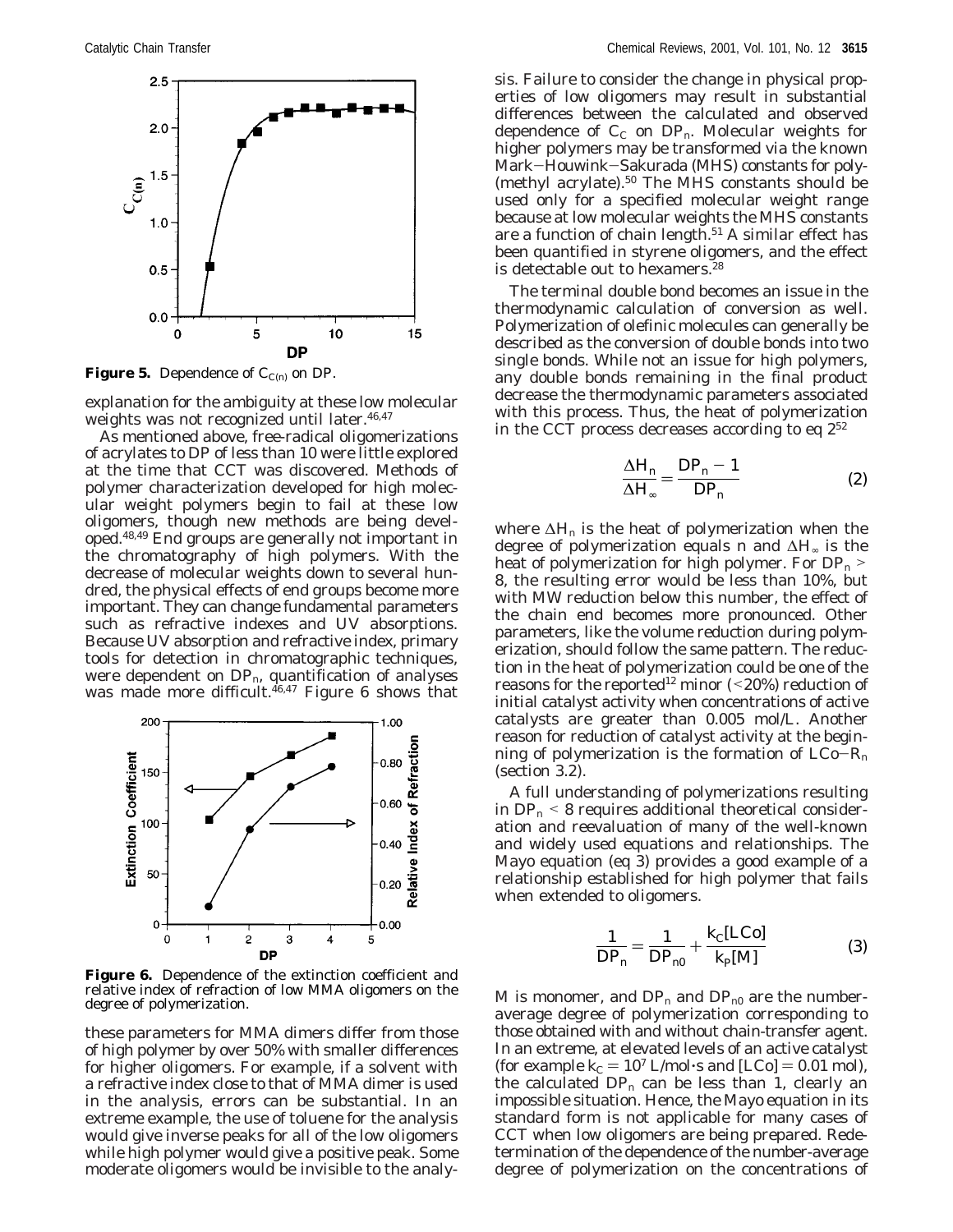monomer and CCT catalyst concentration in the short-chain approximation gives eq 452

$$
\frac{1}{\text{D}P_{\text{n}}-2} = \frac{1}{\text{D}P_{\text{n}0}} + \frac{k_{\text{C}}[\text{LCo}]}{k_{\text{P}}[\text{M}]}
$$
(4)

For high polymer, eq 4 is indistinguishable from eq 3. For the case of intensive CCT, when the MW of the resulting product is low, eq 4 can be reduced to eq 5

$$
DP_n = 2 + \frac{k_P[M]}{k_C[LCo]}
$$
 (5)

There also arises an interesting semantic issue. Equation 5 indicates that product lower than the dimer cannot be obtained by CCT. Clearly, the actual degree of polymerization is quantized in units of one and  $DP_1$  is called "starting material". Nonetheless, at high levels of an active catalyst, starting monomer is frequently converted to radical and then back to "monomeric product" before addition of a second monomer can occur. At  $DP_n < 12-15$ , deviation from the linear dependence of  $DP_n$  on the concentration of catalytic chain-transfer agent are observed as expected.14 At the same time, the polydispersity (if this is a meaningful term) narrows and becomes dependent upon  $\overline{DP}_n$  according to eq 6

$$
\frac{DP_w}{DP_n} = 2 - \frac{3}{DP_n} + \frac{2}{(DP_n)^2}
$$
 (6)

This expression also differs from the text book definition. Hence, the observed narrowing of polydispersity and reduction of observed catalytic activity in CCT under high concentrations of an active catalyst has, at least in part, kinetic origins.

To understand the distribution of products in the low-MW region, it is important to realize that for low molecular weight polymeric radicals, the many different chain-transfer constants may depend on DP*n*. The length dependence of chain-transfer constants for short radicals can be significant. Thus,  $k_P$  of the dimeric radicals of MMA and MAN are about 20 times higher than those of high polymeric radicals, but the difference diminishes rapidly with growth of the radical. Pulsed-laser methods have been utilized extensively for the determination of free-radical polymerization kinetics and have been the subject of a review.50 The technique allows the investigation of chain length dependence not only for chain propagation but also for chain termination.53-<sup>56</sup> Care must be taken in doing the experiments and utilizing the results.<sup>57</sup> Other techniques involving nitroxides<sup>58</sup> and computational chemistry<sup>59</sup> have been suggested. Nonetheless, the pulsed laser technique remains the IUPAC-recommended approach.<sup>60</sup>

The difference in propagation rate constants of the low molecular weight species was also demonstrated using a technique based upon CCT. At high rates of CCT, only small radicals are present in the system. This makes it possible to measure the rates of propagation and chain transfer separately by gradual changes in the concentration of chain-transfer catalyst.<sup>61</sup> Discussion of the absolute propagation rate constants of small radicals is not related directly to the purpose of this review, but there are two points worth making.

First, the chain-transfer coefficient,  $k<sub>C</sub>$ , is almost independent of radical lengths despite the array of claims in the literature.<sup>44-47</sup> Thus,  $k<sub>C</sub>$  of the mesotetraphenyl derivative of Co-porphyrin with the dimeric MMA radical is  $2.8 \times 10^6$  L/mol $\cdot$ s versus 2.4  $\times$  10<sup>6</sup> L/mol·s for high polymer. As a result,  $C_c$ decreases with  $DP_n$  because  $C_C = k_C/k_P$ . The reason that  $k<sub>C</sub>$  is independent of the size of the radical is not clear. CCT seems to be diffusion controlled, and the large size and required orientation of the porphyrin molecule may be controlling. It cannot be excluded that the rate of CCT is determined by the rate of formation of intermediate species such as a caged radical pair. In the latter case with low molecular weight species, one might observe length dependence of the  $k<sub>C</sub>$  for highly active CCT catalyst, like cobaloximes.

The second significant point is that propagation in the presence of the cobalt catalyst occurs by a freeradical mechanism, not by a coordination polymerization mechanism described by eqs  $7-9$  as suggested in some publications.<sup>2,62-64</sup>

$$
LCo - R_n + M \rightarrow LCo - R_{n+1} \tag{7}
$$

$$
LCo - R_n \rightarrow LCoH + P_n^-
$$
 (8)

$$
LCoH + M \rightarrow LCo - R_1 \tag{9}
$$

The main evidence is that the values of  $k<sub>C</sub>$  for the small radicals obtained with the CCT-based method are very close to those obtained by other methods.<sup>55,65</sup> This is not to say that formation of a  $Co-C$  bond does not occur; it is simply not an important step on the catalytic cycle.66 It does, however, remove catalyst from the catalytic cycle.

To conclude the introduction, all of the phenomena of CCT are fully explained by normal free-radical polymerization once a short-chain approximation has been applied. Experimental data indicates that the short-chain approximation becomes important for  $DP_n < 15$  and  $DP < 6$ . Equations  $4-6$  were obtained with the simplifying assumptions that chain-transfer constants do not depend on the degree of polymerization, though this is known to be incorrect. Nonetheless, they provide a closer description of reality than do the descriptions formulated for high polymer. The exact dependence of  $DP_n$  and  $DP_w$  requires knowledge of all rate constants for each radical.

Theoretical investigations have been used to model coenzyme  $B_{12}$ . While important conclusions may be drawn, the work has not been extended with CCT in mind. Due to computational limitations, the initial work was limited to the triaminomethylcobalt $III$ amide system.67 Force fields specifically designed to do molecular mechanical calculations on cobalamins<sup>68</sup> and cobaloximes<sup>69</sup> are relevant for conformational studies but cannot elucidate the mechanisms of cobaloxime reactions because they do not account for electronic effects. Computational investigation of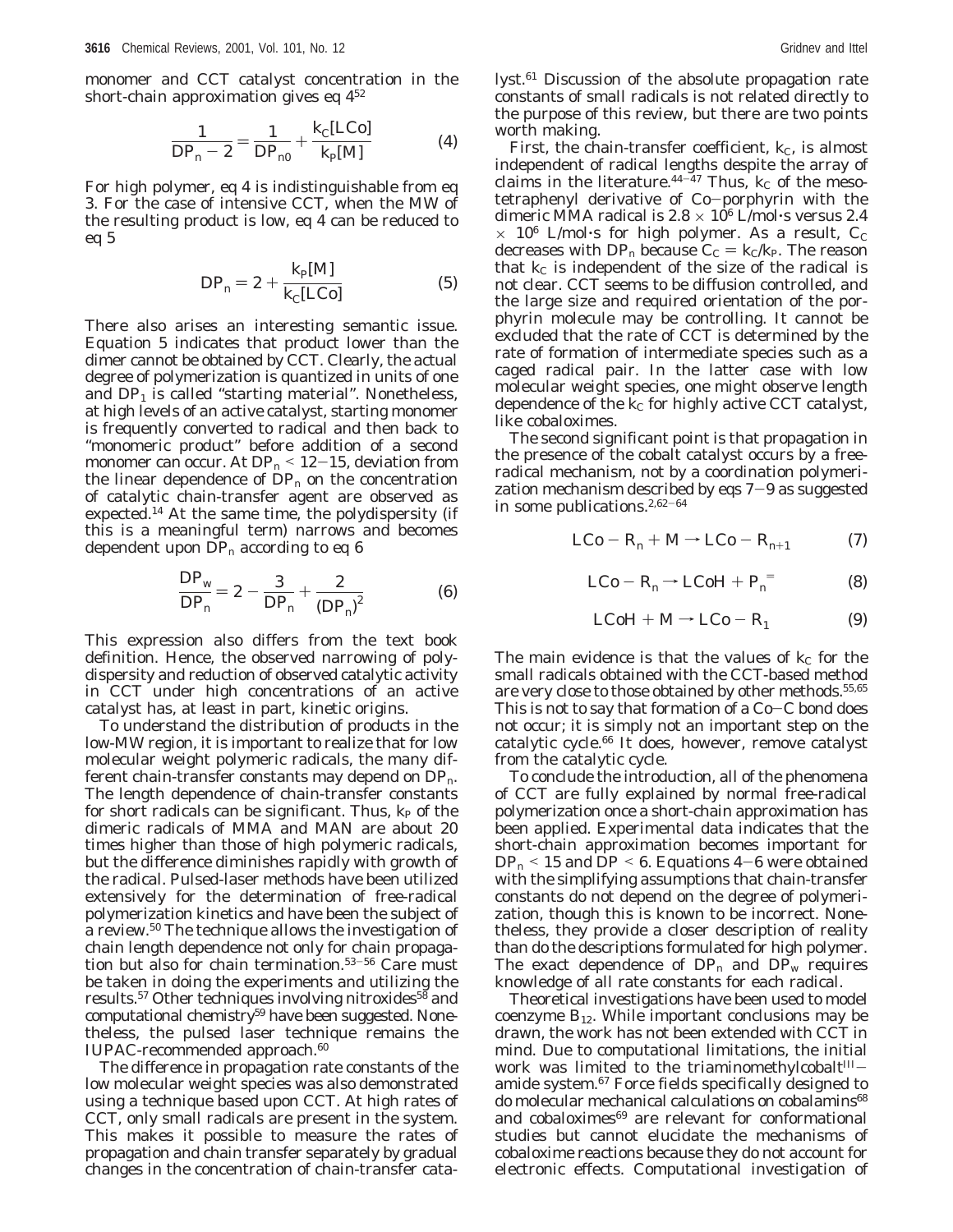**Table 1. Effect of Substituents on MMA CCT Activity for Cobaloximes 6a, 7b and 8**

| compound        | $X_1$           | $X_2$           | A or E                     | $E$ (base)           | $C_{\rm C}$ | ref |
|-----------------|-----------------|-----------------|----------------------------|----------------------|-------------|-----|
| <b>6a</b>       | Me              | Me              | Me                         | H <sub>2</sub> O     | ~150        | 77  |
| 6b              |                 | $-CH_2)_4-$     | Et                         | H <sub>2</sub> O     | ~150        | 77  |
| 6с              | Me              | Me              | CN                         | Py                   | $50$        | 77  |
| 6d              | Me              | Me              | NO <sub>2</sub>            | Py                   | ~150        | 77  |
| 6e              | Ph              | Ph              | CN                         | $\overline{Py}$      | ~150        | 77  |
| 6f              | Ph              | Ph              | Et                         | H <sub>2</sub> O     | $50$        | 77  |
| 6g              | Me              | Me              | <b>Cl</b>                  | Py                   | 5 000       | 77  |
| 6h              | Me              | Me              | Ι                          | Py                   | 1 0 0 0     | 77  |
| 6i              | Me              | Me              | <b>CNS</b>                 | Py                   | 4 0 0 0     | 77  |
| <sub>6j</sub>   | Me              | Me              | sec-Bu                     | H <sub>2</sub> O     | 13 000      | 77  |
| 6k              | Ph              | Ph              | <b>CNS</b>                 | Py                   | 25 000      | 77  |
| 67              | Me              | COOEt           | Cl                         | Py                   | 12 000      | 77  |
| 6m              | Me              | COMe            | Cl                         | $\overline{Py}$      | 25 000      | 77  |
| 6n              |                 | $- (CH2)4 -$    | $\mathop{\rm Cl}\nolimits$ | Py                   | 4 0 0 0     | 77  |
| 60              | $\alpha$ -furyl | $\alpha$ -furyl | Cl                         | Py                   | 100 000     | 77  |
| 6p              | Ph              | Ph              | Cl                         | H <sub>2</sub> O     | 25 000      | 77  |
| 6q              | Ph              | Ph              | Cl                         | Py                   | 30 000      | 77  |
| 6r              | Ph              | Ph              | <b>Cl</b>                  | $P(Ph)$ <sub>3</sub> | 100 000     | 77  |
| 6s              | Me              | Me              | Py                         | Py                   | 2 1 0 0     | 78  |
| 6s <sup>e</sup> | Me              | Me              | Py                         | Py                   | 700         | 79  |
| 6t              | Me              | Me              | $NEt_3$                    | $NEt_3$              | 1600        | 78  |
| 6u              | Me              | Me              | PPh <sub>3</sub>           | $PPh_3$              | 4 100       | 78  |
| 6u              | Me              | Me              | PPh <sub>3</sub>           | PPh <sub>3</sub>     | 20 000      | 44  |
| 7a              |                 |                 | Cl                         |                      | 11 000      | 77  |
| 7 <sub>b</sub>  |                 |                 | ClO <sub>4</sub>           |                      | ~150        | 77  |
| 7с              |                 |                 | NO <sub>3</sub>            |                      | $50$        | 77  |
| $8a^c$          | Me              | Me              |                            |                      | 11 000      | 77  |
| $8b^d$          | Ph              | Ph              |                            |                      | 66 000      | 77  |
|                 |                 |                 |                            |                      |             |     |

<sup>*a*</sup> Run in bulk MMA at 60 °C. *b* Measured in MMA: methanol = 7:3  $v/v$  at 60 °C. *c* MMA: methanol = 7:3  $v/v$ . *d* MMA: = 7:3 v/v at 60 °C. <sup>*c*</sup> MMA:methanol = 7:3 v/v. <sup>*d*</sup> MMA:<br>methanol = 7:3 v/v + 1% Pv. *<sup>e</sup>* MMA:methanol = 1:1 v/v. methanol = 7:3 v/v + 1% Py. *e* MMA:methanol = 1:1 v/v.

relative bond-breaking energetics requires quantum mechanics, and until recently, few calculations have been attempted because of their large size. Semiempirical models have been important in the discussion of the balance between steric and electronic effects in  $B_{12}$  reactions,<sup>70</sup> but they are not effective for the determination of equilibrium structures. DFT calculations are expected to provide higher accuracy. Calculation of nuclear quadrapole couplings of simple coenzyme  $B_{12}$  models without a planar framework proved to be reasonable.71 The B3LYP method has been used to evaluate the equilibrium structures of corrin models with different axial alkyl groups.72 The equilibrium structures of methyl  $B_{12}$  and adenosyl  $B_{12}$ have a different electronic structure for the two Co-C bonds. The HOMO energy is higher in  $Ad_2$  than in  $\text{MeB}_{12}$ , favoring homolytic cleavage because of the 5′-deoxyadenosyl group that induces more electron density on cobalt. This may explain part of the homolysis heterolysis dichotomy. Comparison of the computational geometries with experimental results<sup>73</sup> suggests two very different reaction coordinates for the two coenzymes related to competitive heterolysis or homolysis of the two respective Co–C bonds.74 Unfortunately, these studies invoke chemical and structural differences that are not available to the catalysts in CCT.

#### *2. Catalysts*

#### **2.1. Catalyst Screening**

Testing new compounds for catalytic chain-transfer activity in free-radical polymerizations is an interest-

**Table 2. Influence of Cobaloximes 6 Substituents on CCT Activity in Styrene***<sup>a</sup>***<sup>77</sup>**

| compound                          | $X_1$ | $X_2$        | А               | $E$ (base)           | $C_{\rm C}$ |
|-----------------------------------|-------|--------------|-----------------|----------------------|-------------|
| <b>6a</b>                         | Me    | Me           | Me              | H <sub>2</sub> O     | $\leq 4$    |
| 6d                                | Me    | Me           | NO <sub>2</sub> | $P_{V}$              | $\leq 4$    |
| 6e                                | Ph    | Ph           | <b>CN</b>       | Py                   | $\leq 4$    |
| 6g                                | Me    | Me           | Cl              | $P_{V}$              | 450         |
| 6 <sub>n</sub>                    |       | $- (CH2)4 -$ | Cl              | Py                   | 300         |
| 6q                                | Ph    | Ph           | Cl              | Py                   | 350         |
| 6r                                | Ph    | Ph           | Cl              | $P(Ph)$ <sub>3</sub> | 500         |
| <sup>a</sup> Bulk styrene, 60 °C. |       |              |                 |                      |             |

ing science and art. Choosing the optimal testing conditions is crucial for getting reliable results. Side reactions can both mask and mimic CCT so that considerable judgment is required. The results of polymerization in the presence of cobalt chelates depend on temperature, solvent, pH, the sterics and electronics of the chelating ligand, the presence of additional ligands, and the monomer chosen. Minute concentrations of impurities, particularly oxygen,75,76 in the reaction media or even in the tested complex may corrupt the results. The issue of polymerization conditions will be discussed later in section 3.7 and to a lesser extent in other sections. Redox or other reactions in the polymerization media, changes in the rate constants due to presence of solvents, and other phenomena can lead to reduction of MW in the absence of CCT. One generally expects a profound effect, so when  $C_{\rm C}$  < 50, the presence of CCT can be questionable. This is not to say that cobalt chelates with  $C_{\rm C}$  < 50 are not CCT catalysts, but confirmation requires additional investigation.

Unless otherwise mentioned in the text, all scouting for CCT reported here was carried out at 60 °C in MMA or in a methanol solution of MMA if LCo was not directly soluble in monomer. AIBN was used as the azo initiator because peroxides often decompose or poison the cobalt complexes.

The best known CCT catalysts are cobaloximes having the general structures **6**, **7**, **8**, and **9**. <sup>77</sup>-<sup>81</sup> Data on their catalytic activities in MMA and styrene polymerizations are presented in Tables 1 and 2, respectively.

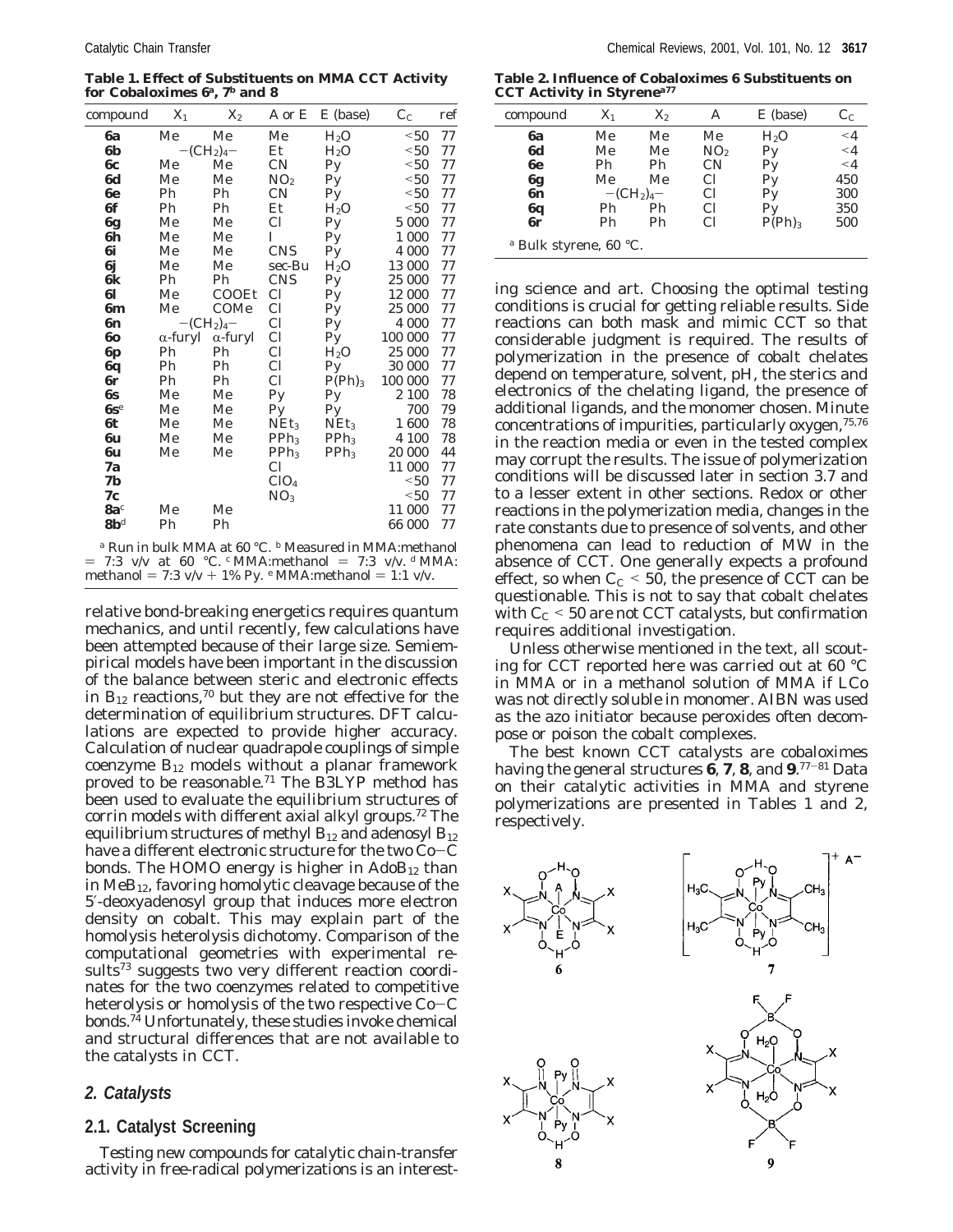As a result of the ready availability of required starting material and smooth, well-developed syntheses,82 the cobaloximes **<sup>6</sup>**-**<sup>8</sup>** served as convenient models for understanding how axial ligands and substituents on the macrocyclic ligand affected the catalytic behavior of these  $Co<sup>H</sup>$  species.<sup>83</sup> There are some advantages to using the Co<sup>III</sup>-alkyl versions of these catalysts.84 The macrocyclic ligand in cobaloximes is an almost perfectly planar structure carrying a formal double negative charge. The hydrogen bonding between the two monoanionic covalent halves of the equatorial ligand is sufficient to confer considerable structural rigidity and chemical stability.85-<sup>88</sup> The complexes are able to withstand strong acids<sup>89,90</sup> and even Grignard reagents.<sup>91</sup> In deuterium oxide solutions, replacement of the bridging hydrogen atom with deuterium is slow even in the presence of bases or acids.92,93 This stability allows the catalysts to be employed in aqueous systems as well as organic media.<sup>94</sup>

The axial ligands can be divided into two groups. Group A comprises monoanionic ligands that result in an oxidation state of three in cobalt. These may be the anions resulting from acido ligand (for instance chloride) or may be alkyls. The hydride ligand would also fall into this category and plays an important role in the catalytic chemistry, but in general, they have not been observed directly. Electron-donating ligands, E, are neutral, Lewis base ligands which are coordinatively bound and are not involved in the oxidation state of the cobalt. From a practical point of view, E ligands, particularly water, are often present in the catalysts employed for CCT, but they are often unspecified.

#### **2.2. Cobalt Catalyst Activities**

As shown in the Table 1, the activities of cobaloximes **6** can vary by more than 3 orders of magnitude.<sup>77-81,95,96</sup> Ligands of class A showed no catalytic activity when  $A =$  primarily alkyl, CN, or NO2 (entries **6a** through **6f**). When A is halogen, pseudohalogen, or secondary alkyl (entries **6g**-**6k**), the resulting cobaloximes are potent chain-transfer catalysts. Variation of substituents on the dioximate moieties (entries **6L**-**6o**) changes the CCT chaintransfer constants severalfold. The presence of ligands of the E type (entries **6p**-**6r**) also cause variations of severalfold, and it seems at first glance that  $C_{\text{C}}$ increases with the strength of their ligand field.

For charged cobaloximes such as **7**, the choice of the A ligand is crucial (Table 1). Differences in this catalytic activities of these cobaloximes with chloride and other acido ligands range over 3 orders of magnitude. Cobalt<sup>III</sup> oximes  $\boldsymbol{8}$  with no A ligands are among the most active. These observations are consistent for both MMA and styrene as monomer (Table 2).

Cobaloximes with structure  $9$  have a  $BF<sub>2</sub>$  bridge rather than the more usual hydrogen atom bridge between the two dioxime moieties. Such a modification leads to better stability of the cobalt<sup>11</sup> oximes toward oxidation by oxygen by air. While of little consequence in an academic laboratory, it is impor-

tant on a commercial scale that the compounds can be stored and handled by chemical operators without special precautions. $97-100$ 

It is difficult to compare the activities of the H-bridged cobalt<sup>II</sup> oximes with their  $BF_2$ -bridged counterparts because of their increased sensitivity to oxygen. The in situ preparation of cobalt<sup>II</sup> oximes in radical polymerization of MMA has been described.79 Making such cobaloximes in situ requires methanol, pyridine, or other solvents to dissolve the starting materials, and as a result, the concentrations of the monomers are 70% or less in the final solution. In one example, the data indicate  $C_{\rm C} \approx 700$  for Py- $(dmgH)_{2}Co<sup>H</sup>,<sup>79</sup>$  which is substantially less than that of the cobalt<sup>III</sup> oximes shown in Table 1. A second approach for in situ synthesis is to use starting materials such as cobalt 2-ethylhexanoate that are soluble in MMA, thereby making additional solvent unnecessary.<sup>101</sup>

Traditional methods of handling air-sensitive ma $terials<sup>102</sup>$  are generally appropriate for making co $b$ alt<sup>II</sup> dioximes because cobaloximes of the type  $E(dmgH)<sub>2</sub>Co<sup>II</sup>$  tend to dimerize and precipitate from methanol solutions. Thus,  $(PPh_3)(dmgH)_2Co<sup>II</sup>-Co<sup>II</sup> (dmgH)<sub>2</sub>(PPh<sub>3</sub>)$  was synthesized and tested in bulk MMA to give a relatively unusual result. The catalytic activity of such LCo depends on the concentration and ranges from  $C<sub>C</sub> = 800$  to  $C<sub>C</sub> = 20 000.<sup>44</sup>$  The reasons for such a distribution of  $C<sub>C</sub>$  values will be detailed later. At this point it is sufficient to indicate that the catalytic activities of cobaloximes **<sup>6</sup>**-**<sup>8</sup>** depend very much on axial ligands of the A type and much less on substituents in the equatorial ligand and ligand of the E type. The latter two may change the chain-transfer constant 2- to 4-fold, while ligands of the A type may reduce  $C<sub>C</sub>$  by orders of magnitude. The A ligands giving the highest activities are halides, especially chloride. E type ligands tend to increase  $C_{\text{C}}$  with increasing ligand strength as one may see in Table 1 (phosphines  $> py > H<sub>2</sub>O$ ).<sup>78</sup> The same results were observed in porphyrins, although the effect is smaller than in cobaloximes perhaps due to a larger "electron pool".

When cobaloximes, **9**, with a  $BF_2$ -bridging ligand, $103,104$  were first reported as CCT catalysts,  $105,106$ they quickly became the CCT catalysts of choice. $44,107-117$  They are often introduced into the reaction mixture as either Co<sup>II</sup> or Co<sup>III</sup>-alkyl species. It is presumed that the  $Co^{III}-alkyl$  species are quickly and quantitatively reduced to  $Co<sup>II</sup>$  in situ.<sup>77,118</sup> Data on their activity are reported in Table 3. Substituents in the cobaloximes **9** have a slight effect on the catalytic activity but more surprising is the dependence of  $C_{\text{C}}$  on solvents employed for the polymerizations (see Tables 2 and 3). In one case the dependence of  $C_{\rm C}$  on solvent was traced to impurities, presumably acids, in butanone.<sup>115</sup> Freshly distilled butanone does not reduce the CCT chain-transfer constant. In another case  $C<sub>C</sub>$  was found to be dependent upon impurities in the initiator.<sup>76</sup> Regardless of the origin of the solvent effect, the existence of such an effect makes it difficult to extrapolate observations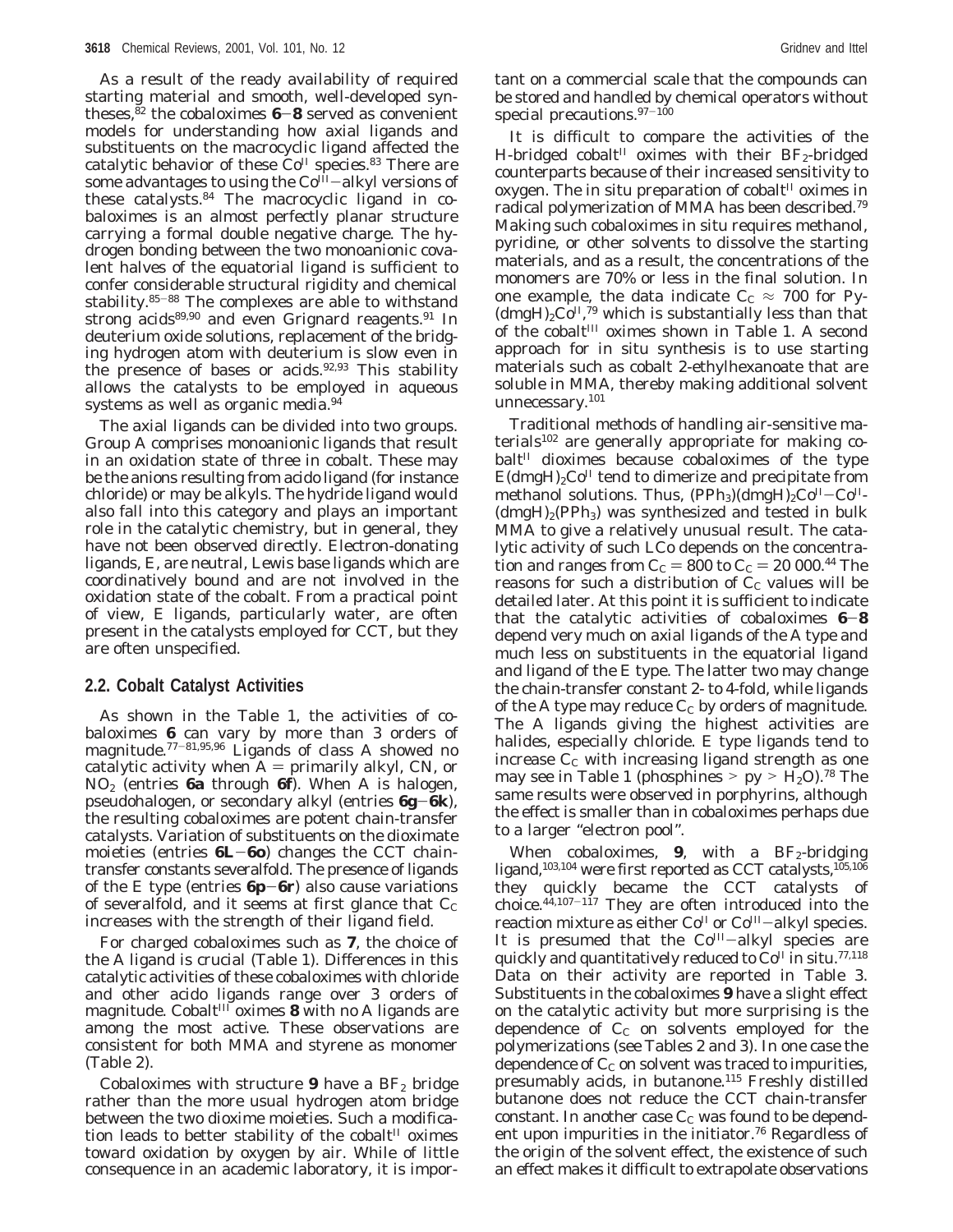**Table 3. Catalytic Activity of Cobaloximes, 9,***<sup>a</sup>* **in MMA CCT105,112,115**-**<sup>120</sup>**

|                 |                                      |                      |            |          | $C_{\rm C}$     |         |                |
|-----------------|--------------------------------------|----------------------|------------|----------|-----------------|---------|----------------|
| entry           | X                                    | X                    | <b>THF</b> | butanone | methanol        | toluene | bulk           |
| 9a              | Me                                   | Me                   |            | 27 000   | $11000 - 20000$ |         | 41 000         |
| 9 <sub>b</sub>  | $2-C_4H_3O$                          |                      |            | 7 200    |                 |         |                |
| 9c              | $C_6H_5$                             | $C_6H_5$             |            | 20 500   |                 | 23 000  | $18000 - 2000$ |
| 9d              |                                      | $- (CH2)4 -$         |            |          |                 |         | 14 000         |
| 9e              | $4$ -Me $C_6H_4$                     | $4-MeC_6H_4$         | 25 000     |          |                 |         |                |
| 9f              | $4$ -EtC $6H_4$                      | $4$ -EtC $6H_4$      | 27 000     |          |                 |         |                |
| $\frac{9g}{9h}$ | $4$ -PrC <sub>6</sub> H <sub>4</sub> | $4$ - $\rm PrC_6H_4$ | 25 000     |          |                 |         |                |
|                 | $4-tBuC6H4$                          | $4-tBuC6H4$          | 21 000     |          |                 |         |                |
| 9i              | $4-BrC_6H_4$                         | $4-BrC_6H_4$         | 15 000     | 4 500    |                 |         |                |
| 9j<br>9k        | $4-MeOC6H4$                          | $4-MeOC6H4$          | 15 000     | 7 0 0 0  |                 |         |                |
|                 | $4-NO2C6H4$                          | $4-NO_2C_6H_4$       | 5 0 0 0    | 5 0 0 0  |                 |         |                |
| 9L              | $4-BrC_6H_4$                         | $4-SO_3NaC_6H_4$     |            |          | 7 300           |         |                |
| 9m              | $3-MeC6H4$                           | $3-MeC6H4$           | 28 000     |          |                 |         |                |
| 9n              | $2-MeC6H4$                           | $2-MeC6H4$           | 16 000     |          |                 |         |                |
|                 | <sup>a</sup> Monomer is MMA, 60 °C.  |                      |            |          |                 |         |                |

made in solution polymerizations in the presence of **9** or the subset of complexes



to emulsion or suspension polymerizations reported in Table  $3.119$ 

In cobaloximes **<sup>6</sup>**-**<sup>8</sup>** it could be concluded that electron-withdrawing groups (EWG) increase C<sub>C</sub>. Compare, for example, entries **6g**, **6L**-**o**, **8a**, and **8b** in Table 1. Table 3 does not afford the same conclusion.

For cobaloxime **9a**, chain-transfer constants obtained using the new CLD techniques of rate constant calculations<sup>40,122</sup> were  $C_{\text{C}} = 25000$  for MMA and  $C_{\text{C}}$ = 660 for styrene polymerization at 60 °C.<sup>123,124</sup> In other cobaloximes, a reverse trend was observed, with electron-donating substituents (entries **9e**-**<sup>h</sup>** in Table 3) increasing activity while EWG (entries **9i**-**<sup>L</sup>** in Table 3) led to a decrease relative to hydrogen (**9c**, Table 3). The data of Table 3 can be explained by the presence of the strong EWG, BF<sub>2</sub>, in cobaloximes  $9.^{97}$ The electron-withdrawing group reduces electron density on cobalt to the extent that the lone electron on Co<sup>II</sup> behaves less like a free radical. Electrondonating substituents in the equatorial ligands of **9** help to restore the free-radical properties of the cobalt atom, while additional EWG in the equatorial ligand exacerbate the electron density problem on cobalt. This explanation leads to the conclusion that some value of electron density on the cobalt atom is required for optimal hydrogen atom abstraction during CCT.

The effect of solvents on the properties of  $BF_{2}$ bridged cobaloximes in methacrylate CCT carries over to polymerization of styrene. Thus, for cobaloximes **9** in the polymerization of styrene,  $C_c = 500$  in bulk  $^{115}$ 500 in butanone<sup>120</sup> while  $C_{\text{C}} = 1400$  in bulk.<sup>115</sup><br>Cobaloxime **9c** showed  $C_{\text{C}} = 700$  in bulk styrene Cobaloxime **9c** showed  $C_C = 700$  in bulk styrene

polymerization,<sup>115</sup> a value 20-30 less than  $C_{\text{C}}$  in polymerization of methacrylates. This is similar to that observed for cobaloximes, **6** (Table 1), and for cobalt porphyrins, although in the last case the kinetic picture is more complex. Interestingly, the rate of CCT in styrene polymerization has been shown to be light dependent.<sup>125</sup> The rate was found to be less that 100 in the dark but increases to a maximum value of  $C_{\text{C}} = 5000$  under UV irradiation. The value of  $C_{\rm C}$  was also found to be dependent upon the initiator concentration, decreasing with higher initiator levels. Apparently, UV irradiation homolyzes the  $Co<sup>III</sup>-C$  bond formed by addition of styrene radical to the Co<sup>II</sup>.

Viscosity of the medium can also play a role in the kinetics due to the importance of diffusion in the observed rate constants. In the bulk radical polymerization of 2-phenoxyethyl methacrylate, thiol chaintransfer reagents operate at rates close to those observed for MMA while the rate of CCT catalyzed by **9a** is an order of magnitude slower  $(2 \times 10^3 \text{ at } 60$  $\rm^{\circ}\tilde{C}$ ) than that of MMA.<sup>5</sup> The thiol reactions involve a chemically controlled hydrogen transfer event, whereas the reaction of methacrylate radicals with cobalt are diffusion controlled. The higher bulk viscosity of the 2-phenoxyethyl methacrylate has a significant influence on the transfer rate.

The chain-transfer reaction is essentially unchanged in going from bulk polymerization to toluene solution.30 In the low-viscosity medium, supercritical  $CO<sub>2</sub>$ , chain transfer was found to be significantly enhanced by an order of magnitude  $(10^8 \text{ L mol}^{-1} \text{ s}^{-1})$ compared with toluene or bulk MMA as a medium. Again, the results are consistent with a diffusioncontrolled rate-determining step.30 However, another report indicates no enhancement of chain transfer in supercritical  $CO<sub>2</sub>$ .<sup>126</sup> This discrepancy may be the result of the necessity of using different catalysts in the two media.

While on the subject of polymerization media, there is also a report of CCT in ionic liquids.127 1-Butyl-3 methylimidazolium hexafluorophosphate is a roomtemperature ionic liquid. Although such liquids have been found to be excellent solvents for a number of chemical transformations, there are few reports of polymerizations.<sup>128</sup> Nonetheless, Co<sup>II</sup>-mediated cata-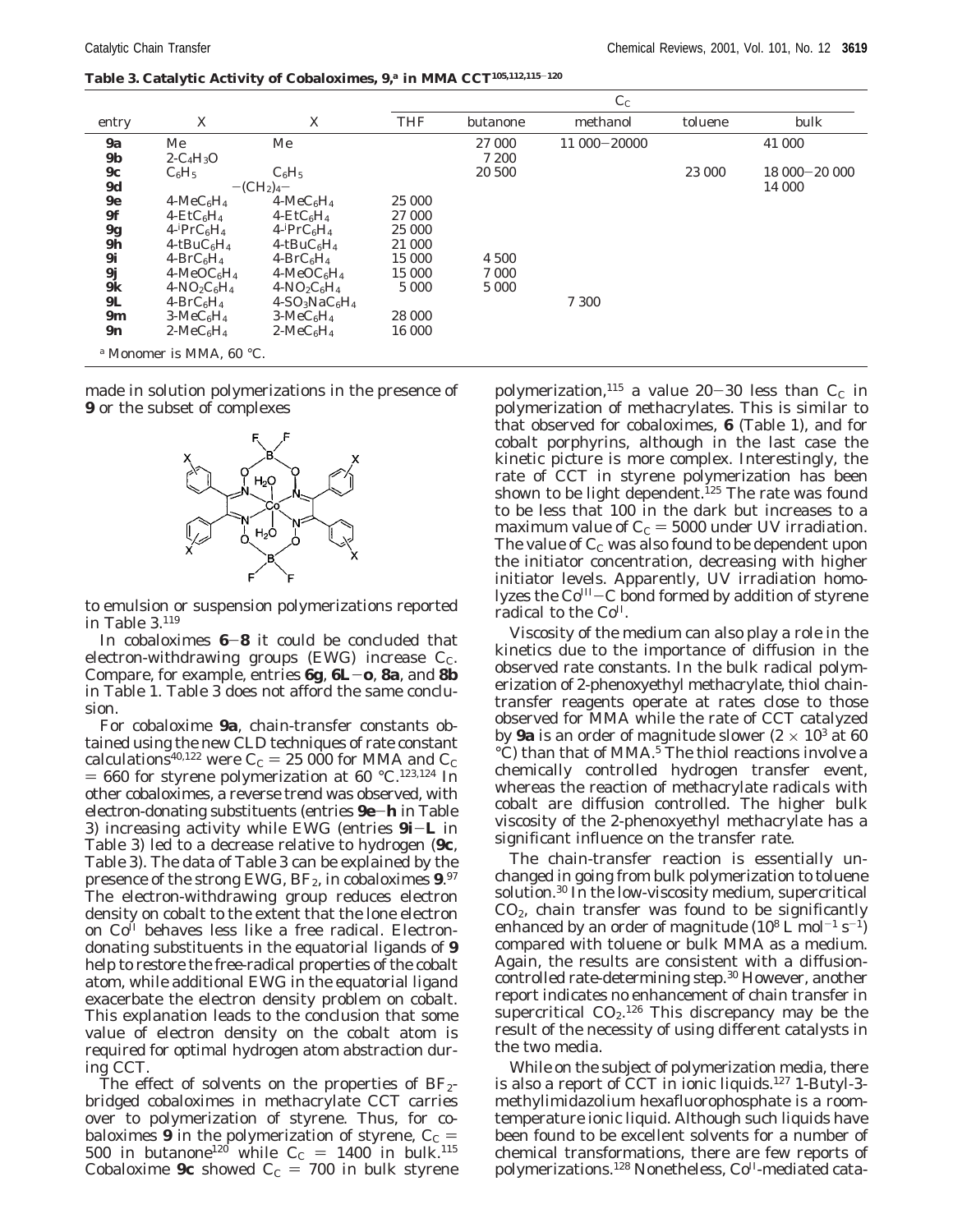CNS, 900

# Table 4. Values of  $C_c$  in MMA Polymerizations for a Variety of Cobalt Complexes<sup>a</sup>

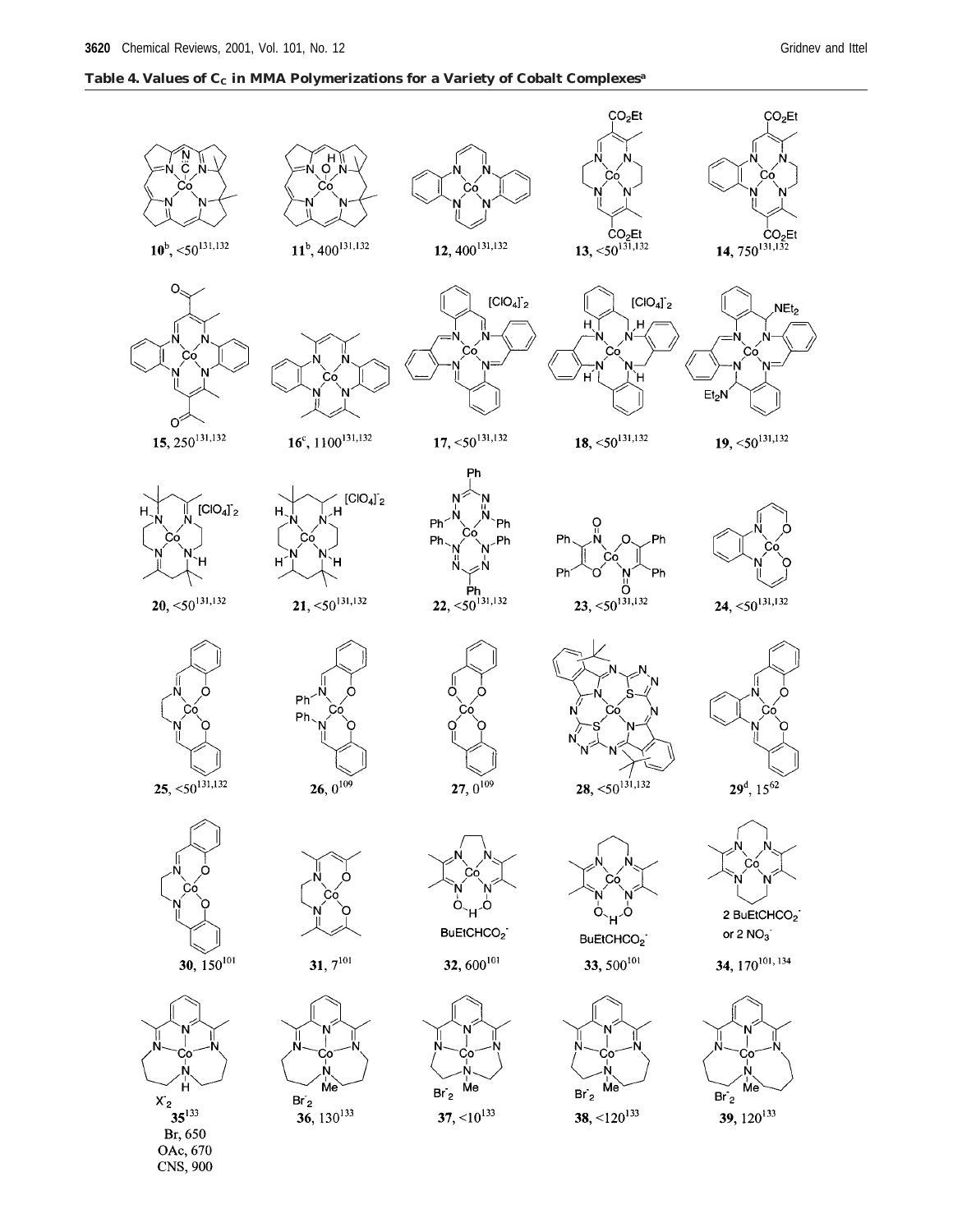



lytic chain transfer has been observed in the radical polymerization of MMA.

Polymerization of MMA both thermally and photochemically in the ordered media, cholesteryl oleyl carbonate and cholesteryl 2-ethylhexyl carbonate, were studied in the presence and absence of cobalt tetraphenylporphyrin. The percentage conversion and molecular weight were lowered in the presence of CoTPP for thermal polymerizations. In photopolymerizations, the percentage conversion was high and the molecular weights were low.<sup>129</sup>

In the photodecomposition of polystyrene-bound cobaloximes, the polymer chain decreases the mobility of bis(dimethylglyoximato)pyridinecobalt(L) and increases the probability of recombination of L and a radical fixed on the polymer chain. Retardation of the dissociation resulted in a larger equilibrium constant for the polymeric system than that for the analogous monomeric system.<sup>130</sup>

Table 4 presents  $C_{\rm C}$  for a variety of catalysts other than cobaloximes that have been tested in MMA radical polymerizations.101,109,131-<sup>136</sup> In addition, the following values have been reported: MMA,  $C_{\text{C}} =$ from  $3 \times 10^5$  to  $2.4 \times 10^5$  (from 40 to 70 °C, **9a**);<sup>31</sup> and  $C_{\rm C} = 1.9 \times 10^4$ ,  $k_{\rm Co} = 1.6 \times 10^6$  M<sup>-1</sup> s<sup>-1</sup> (60 °C, **9c**).<sup>5</sup> Where data at several temperatures are available,  $C_{\text{C}}$  is relatively independent of temperature because  $k_{\rm P}$  and  $k_{\rm Co}$  change at approximately the same rate.

It is clear that cobalt catalysts **<sup>10</sup>**-**<sup>44</sup>** are much less active than cobaloximes, generally by 2 orders of magnitude. It is concluded that the hydrogen transfer reaction is not diffusion controlled in their case. This difference in reactivity also suggests that some of the trends found for cobaloximes may not work for other cobalt chelates. Unfortunately, there have been few studies to this end. Most of the values of *C*<sup>C</sup> in Table 4 were calculated having only one or two points on the Mayo dependence. For cases when  $C_{\rm C}$  < 50, it is usually necessary to carry out ad-

ditional experiments to confirm that the reduction in molecular weight is actually due to CCT rather than other reactions including noncatalytic chain transfer. As a reasonable indication of the accuracy of the chain-transfer constant measurements, the  $C_{\text{C}}$ of compound **30** (salcomine) was found to range from  $< 50$  to 150.

It is clear that a core of four nitrogen atoms in the coordination center is crucial for active CCT. Replacement of two nitrogen atoms with oxygen (**23**- **26, 29**-**31**) or sulfur (**28**) essentially shuts down the ability of LCo to abstract hydrogen from free radicals. Compound **28** is particularly interesting because of the similarity of molecular structure of this chelate to cobalt phthalocyanines, which are known to be good CCT catalysts.

The influence of axial ligands on cobalt dimethylglyoxime complexes holds for these other ligands. Axial ligands that preclude CCT by cobaloximes (e.g., CN) also interfere with the ability of cobalamin **10** to react with radicals. When hydroxyl is the A ligand on cobalamin (**11**), it does not interfere with hydrogen transfer. Halogen, pseudohalogen, and carboxylic acids are "good" ligands. Somewhat surprisingly, in **34**, NO<sub>3</sub><sup>-</sup> is also "good" for CCT while in cobaloximes such ligands resulted in the absence of catalytic activity.

The presence of four nitrogen atoms coordinated in the equatorial plane in LCo does not guarantee noticeable catalytic properties. It would be of interest to determine the factors that control activity. One explanation suggests that only low-spin LCo can be  $CCT$  catalysts.<sup>109</sup> Thorough investigation indicated, however, that this could be a necessary but is not a sufficient condition. For example, CCT catalysts such as cobalt<sup>II</sup> oximes bearing either H or  $BF<sub>2</sub>$  bridges have the same magnetic moment,  $\mu = 1.8-2.1$ , as noncatalysts **16**, **19**, **20**, and **23**. 140,141 An empirical observation ascribes catalytic properties to all LCo that have four nitrogen atoms coordinated in the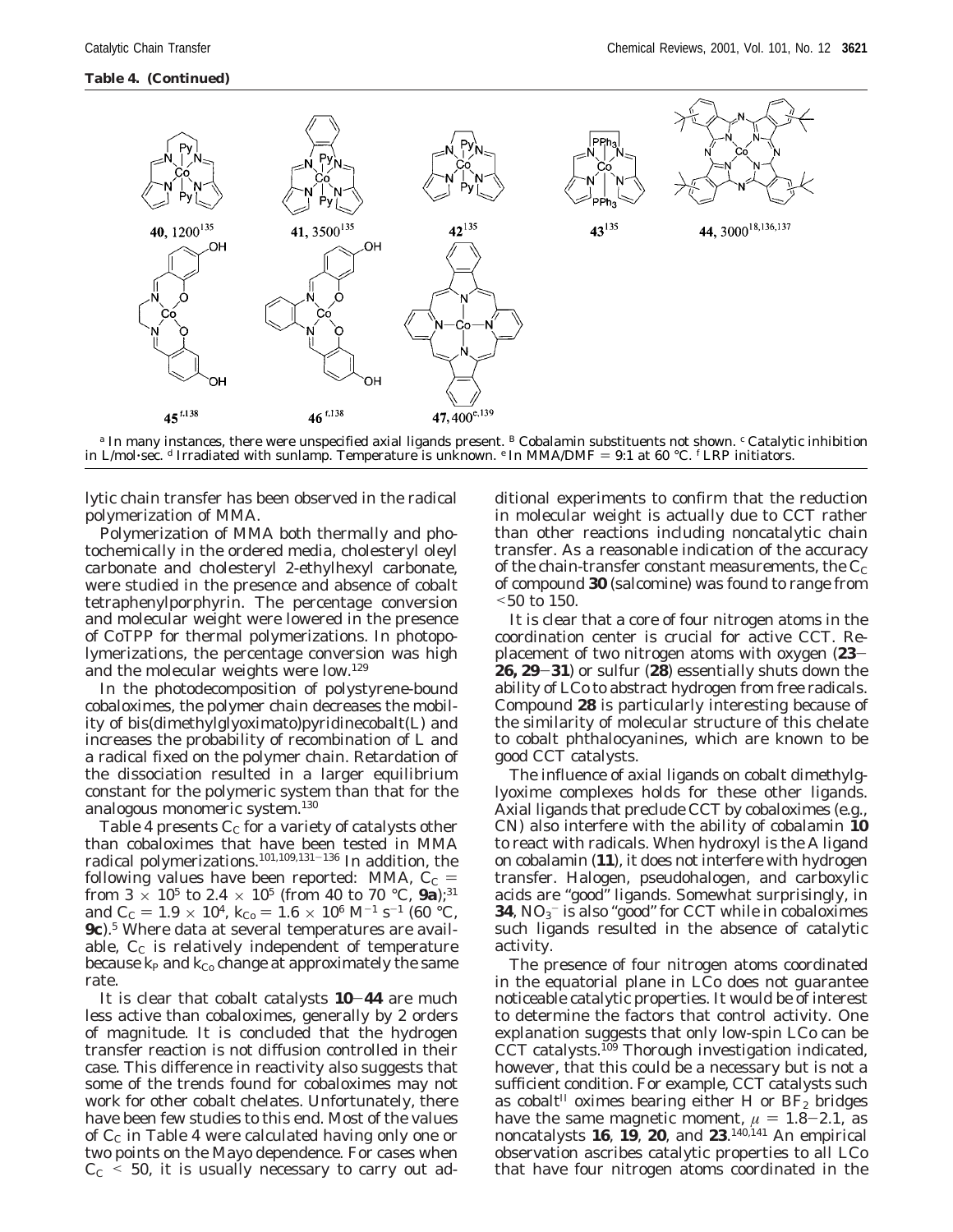equatorial coordination plane which are incorporated into an extended system of conjugated *π*-bonds. The equatorial plane may be either open C-shaped or closed O-shaped. Planarity of the macrocycle is important.131,132 Cobalamin **10** represents such a structure. It has four nitrogen atoms in an O-shaped *π*-conjugated system.

The active LCo complexes indicated above can be used to test this theory. Porphyrins and phthalocyanines have an O-shaped system which has a more extended  $\pi$ -system than that in cobalamins, but it does not provide a substantial increase in reactivity. It should be noted that the hydrogen bonds of the cobaloxime catalysts are essentially as effective as *π*-bonds in continuing the effects of delocalization around the macrocyclic ring. This effect has been noted elsewhere.142 Catalyst **11** comprises an Oshaped *π*-system. Replacement of one *π*-bond with a *σ*-bond in the analogue **13** significantly affects the catalytic properties since both complexes retain their O-shape with *π*-conjugation. Additional replacement of *π*-bonds with *σ*-bonds leads to a complete loss of catalytic properties as chelates **13**, **20**, or **21** indicate. Chelate **22**, cannot be a CCT catalyst because of the absence of interaction between the two *π*-systems. Chelate **34** is an exception; its molecular structure is similar to **21** and **13**, but it catalyzes chain transfer with a measurable rate. A possible explanation of this phenomenon will be provided in section 3.7.

As with cobaloximes, substituents on the equatorial ligand have only a moderate effect on the value of *C*<sub>C</sub> for the complexes in Table 3. The same is true for substituents on cobalt porphyrins, **<sup>1</sup>** and **<sup>45</sup>**-**<sup>51</sup>** (Table 4). For tetrakis(pentafluoroethylphenyl) porphyrin $-Co^{II}$  the substituent effect is not clear. The fluorinated porphyrin works moderately for the polymerization of MMA in supercritical  $CO<sub>2</sub>$  with chaintransfer constant  $C_{\text{C}} = 550$  at 60 °C.<sup>126</sup> Unfortunately, no data on the chain-transfer constant in bulk polymerization are available, so that it is not clear whether this reduced value of  $C_{\text{C}}$  is the result of solvent or the presence of a strong EWG such as pentafluorophenyl in the porphyrin macrocycle. Similar experiments with **9c** (Table 2) led to  $C_{\text{C}} = 378\,000$ , which is 20 times higher than in bulk MMA or in organic solvents.30 We may conclude at this point that additional experiments are required with different catalysts to allow us to make reliable conclusions.

Complexes **<sup>13</sup>**-**<sup>15</sup>** provide interesting additional information on the influence of substituents. Catalytic activity gradually decreases with increasing steric interference between the protons of the methyl groups and the benzylic ring. This steric interference is so high that complex **16** is substantially twisted so that the macrocycle is not planer but rather is "saddle-shaped". According to the crystal structure, cobalt and the four nitrogen atoms are laying in an approximate plane ( $\alpha$ ), while the aromatic rings ( $\beta$ ) are above the coordination plane, and the wings *γ* are twisted below this plane (Scheme 1). The dihedral angle between the planes  $\beta$  and  $\gamma$  is 43°.<sup>147,148</sup> As a result of the substantial nonplanarity of the molecule, chelate **16** behaves differently from its planar analogues.<sup>149-152</sup>

**Scheme 1. Atomic Planes of 15 from Crystallographic Data, Showing the** Four-Membered  $\alpha$ -Plane, the Aromatic **Six-Membered** *â***-Planes, and the Five-Membered** *γ***-Planes**



In radically polymerized MMA, LCo **16** does not catalyze hydrogen transfer to monomer but instead catalyzes a termination reaction. This conclusion was reached by comparison of  $DP<sub>n</sub>$  versus the decrease in rate of polymerization. As mentioned in the Introduction, CCT catalysts do not change the rate of polymerization. In the case of **16**, the rate of polymerization and DP*<sup>n</sup>* decrease linearly with concentration of **16** with a stoichiometric coefficient of inhibition >4. The steric encumbrance of chelate **<sup>15</sup>** represents an intermediate case between **14** and **16** since it has only two methyl groups instead of four in **16**. Since these methyl groups may twist, only one benzene ring twists slightly from the *γ*-planes, and complex **16** generally retains the C-shape of the *π*-conjugation. As a result, **16** shows the properties of a  $\text{CCT}$  catalyst but its  $C_{\text{C}}$  is lower than that of 14 or **34**.

Complexes **<sup>35</sup>**-**<sup>39</sup>** also support this conclusion. Catalyst **35** has a planar, C-shaped system of *π*-conjugation. The three-carbon bridges between the NH and other coordinated nitrogens provide adequate flexibility in coordination so that the entire equatorial ligand is planar. Chelates based on [14]-annulenes are known to exist as strictly planar structures, while bigger/longer ligands, like chelate **39**, can exist in different conformations. Chelates **37** and **38** are not effective catalysts for CTC due to the shortening of the bridge between the two nitrogen atoms from three carbon atoms to two. The two neighboring fivemembered rings do not support a planar structure, so that the cobalt and the coordinated nitrogen atoms in these chelates cannot form a perfect plane. A planer molecule cannot be formed at all in the case of **37** with only 12 atoms in the macrocyclic ligand. The observed structures of **37**, **38**, and **39** are reflected in their chain-transfer constants: catalytic activity decreases with increasing nonplanarity of the structure in the series  $35 > 39 > 38 \gg 37$ .

Additional understanding of the role of *π*-conjugation is provided by cobaloximes **<sup>6</sup>**-**<sup>8</sup>** and other CCT catalysts with hydrogen bonds which complete the macrocycle (i.e., **32** and **33**). The common feature shared by a  $\pi$ -bond and these hydrogen-bonded systems is their ability to delocalize their electron density.131,132 Resonance isomers with different bonding of the H or  $BF<sub>2</sub>$  bridges to the oxygen atoms allow the electrons to delocalize around the equatorial plane as shown in Scheme 2.

A necessity for a delocalized ring current in CCT catalysts explains the requirement that the equatorial ligand be flat. Chelate **17** would have been a good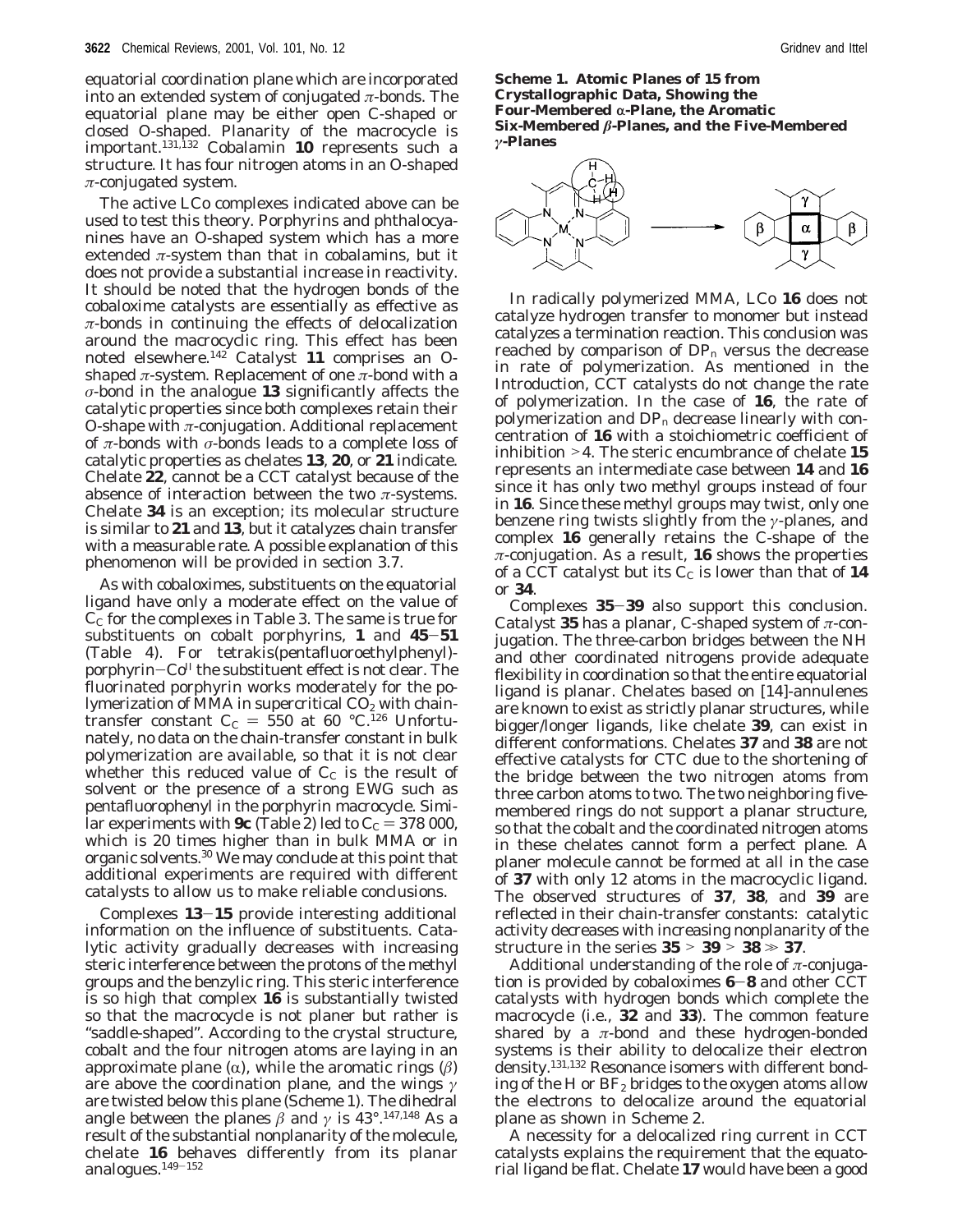



test of this conclusion. It has a 16-member macrocycle that is antiaromatic, and as a result, the equatorial macrocycle is slightly twisted. Hence, it cannot provide ring effective delocalization unless doubly charged to fit the  $(4n + 2)$  Huckel requirement. Unfortunately, **17** was tested as the perchlorate salt which makes the results ambiguous.

A phenomenological approach does not explain how the structural features of the CCT catalysts affect the catalytic process. It is obvious that redox properties are involved here. A systematic study of redox potentials and CCT is reflected in Table 5. The higher

Table 5. MMA CCT Chain-Transfer Constants,  $C_c$ , and **Selected Polarographic Half-Wave Potentials for the Reduction of CoII to CoI ,** *<sup>a</sup> E***1/2, for Cobalt Porphyrins143**

| entry | ligand on Co <sup>II</sup>                                  | $E_{1/2}$ (V) | $C_{\rm C}$    | ref |
|-------|-------------------------------------------------------------|---------------|----------------|-----|
| 48    | $tetra(\rho{\text -}bromopheny)$ porphyrin                  |               | 1300           | 139 |
| 1     | tetramethyl hematoporphyrin IX                              | $-1.06$       | 2400           | 143 |
| 49    | mesoporphyrin IX dimethyl ester                             | $-0.98$       | 1800           | 143 |
| 50    | $tetrakis(p-methoxyphenyl)$ porphine                        | $-0.91$       | 1500           | 143 |
| 51    | tetramethyl coproporphyrin IX                               | $-0.90$       | 1500           | 143 |
| 52    | tetraphenylporphine                                         | $-0.82$       | 1400           | 143 |
| 53    | etioporphyrin                                               | $-0.79$       | 1100           | 143 |
| 54    | protoporphyrin IX dimethyl ester                            | $-0.71$       | 1000           | 143 |
| 2     | tetra(tert-butylbenzo)porphyrin                             | $-0.70$       | 900            | 143 |
| 55    | tetra(pentafluorophenyl)porphine                            |               | 550            | 126 |
| 56    | tetra-tert-butyltetraazaporphine                            |               | 2500           | 144 |
| 57    | tetramesitylporphyrin                                       |               | 1500           | 145 |
| 58    | tetra(4-sulfonatophenyl)porphyrin                           |               | $\sim$ 1000    | 146 |
| 59    | $tetra(2,4,6-trimethyl-3,5-$<br>disulfonatophenyl)porphyrin |               | $\sim\!\!5000$ | 146 |

*<sup>a</sup>* See also, refs 13, 15, and 17.



56

the reduction potential for  $LCo^{2+}$  to  $LCo^+$ , the higher the catalyst activity. While the trend is reasonable, it is important to note the higher values for  $C<sub>C</sub>$  for the same LCo in this reference. Thus, tetra-*tert*butylbenzoporphyrin-Co, 2, has  $C_{\text{C}} = 900$  in Table 5 while in another reference  $C_{\text{C}} = 300^{15}$  Tetraphenylporphyrin-Co, 52, has  $C_{C} = 1400$  in Table 5 while  $C_{\text{C}} = 4000$  elsewhere.<sup>12</sup>

#### **2.3. Non-Cobalt CCT Catalysts**

CCT is not limited to macrocyclic complexes of cobalt<sup>II</sup>. Nonetheless, early experiments with porphyrin complexes of Fe, Ni, V, Sn, Cu, Zn, Mg, Cr, Pd, Pt, and Mn demonstrated no activity.<sup>13,25</sup> Likewise, dioximates of Ni and Cu were found to be inert

**Table 6. Chain-Transfer Activity of Organometallic Catalysts in MMA Polymerizations**

| $[(C_5H_5)Cr(CO)_3]_2$<br>60, 100 $153$   | $[(C_5Ph_5)Cr(CO)_3]_2$<br>$61, 1000^{154}$ |
|-------------------------------------------|---------------------------------------------|
| 160(Sty)                                  |                                             |
| $(C_5H_5)\text{Cr}(CO)_3(C_5H_5)Mo(CO)_3$ | $[(C_5H_5)Cr(CO)_2(PPh_3)]_2$               |
| 62. 162 <sup>153</sup>                    | 63, 60 <sup>153</sup>                       |
| $[(C_5H_5)Mo(CO)_3]_2$                    | $[(C_5H_5)W(CO)_3]_2$                       |
| 64, 2 <sup>153</sup>                      | 65, $1^{153}$                               |
| $[(C_5H_5)Fe(CO)_2]_2$                    | $[(C_5Me_5)Fe(CO)_2]_2$                     |
| 66, $0.5^{153}$                           | 67. $9^{153}$                               |
| $[(C_5H_5)Ru(CO)_2]_2$                    | $[(C_5Me_5)Os(CO)_2]_2$                     |
| 68, $\leq 1^{153}$                        | 69. $\leq 1^{153}$                          |
|                                           |                                             |

in radical polymerizations.<sup>18</sup> It would be expected that many metal complexes could be catalysts if they are radical-like and have an easily accessible oneelectron oxidation. The additional requirement is that they be kinetically labile, because the free-radical polymerization sequence is so rapid that a kinetically inert complex might catalyze one or fewer transfers over the lifetime of a single polymerization chain reaction. Experience with non-cobalt systems is relatively limited. The effects of a series of organometallic complexes were explored in radical polymerizations, and the data is presented in Table  $6.153-155$ Most of the MMA polymerizations were carried out in refluxing butanone (80 °C).

Among complexes **<sup>60</sup>**-**<sup>69</sup>** only the chromium complexes, **<sup>60</sup>**-**63**, showed a significant ability to reduce MW. The catalytic process relies upon the dissociation of the dimeric precursors to paramagnetic monomeric organometallic radicals, and the sterically hindered complex, [(pentaphenylcyclopentadienyl)  $Cr(CO)_{3}]_2$ , **61**, a derivative of **60**, was more active ( $C_C$  $=$  1000 at 100 °C for MMA) than its unsubstituted analogue. The greater steric bulk of the phenylsubstituted **61** increases the dissociation, thereby making the active paramagnetic components more available for the catalytic process.<sup>156</sup> Pentacyanocobaltate,  $[(CN)_5Co]K_3$ , **70**, has very little activity in the reduction of MW, with  $C_{\rm C} \approx 6.157$ 

# *3. Mechanism*

#### **3.1. Reaction Schemes**

Three possible reaction mechanisms for CCT have been proposed. The first two involve metal activation of a substrate to attack by another reactive species, while the third involves sequential reaction of two different species with the metal center. The first was based upon formation of an intermediate complex of the cobalt catalyst with the propagating radical<sup>11,14</sup>

$$
R_n + LC_0 \stackrel{k_k}{\longrightarrow} [LC_0 \cdots R_n]
$$
 (10)

$$
[\text{LCo}\cdots\text{R}_n] + \text{M} \xrightarrow{k_r} \text{LCo} + \text{R}_1 + \text{P}_n = (11)
$$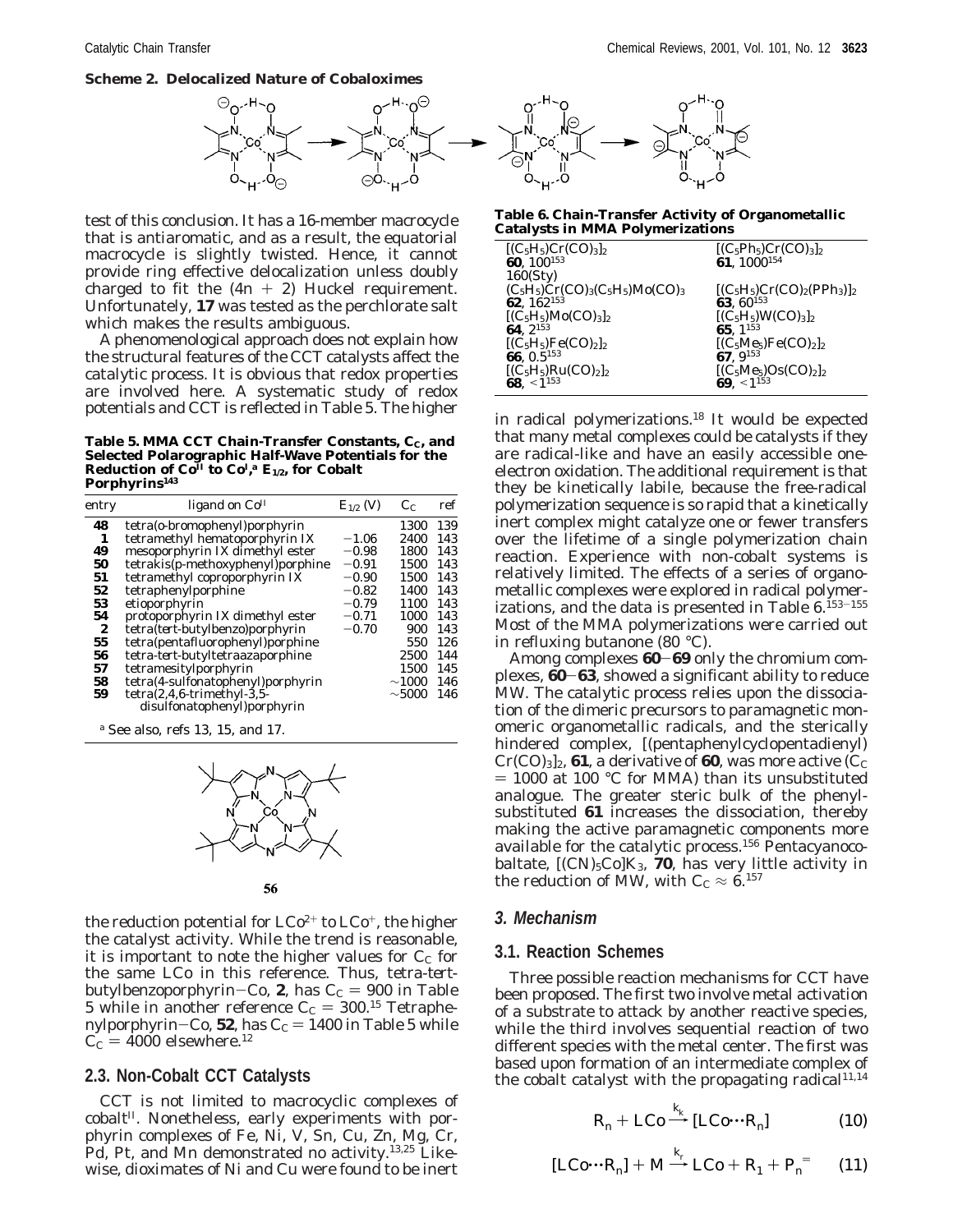$R_n$  and  $R_1$  correspond to the polymeric and monomeric radicals respectively, M is monomer, LCo is a cobalt<sup>II</sup> chelate,  $[LCo...R_n]$  is an intermediate complex, and  ${\rm P}_{\scriptscriptstyle{B}}{}^={\rm i}$ s oligomer or polymer with a terminal double bond. Although eq 10 has been observed on numerous occasions, catalyst regeneration (eq 11) is more problematic. It is unlikely that a monomer like methacrylate would abstract a hydrogen atom from a coordinated metal alkyl. It would be expected that hydrogen atom abstraction could be from the  $\alpha$ -position, but rearrangement to a coordinated olefin that could be dissociated is possible.<sup>158</sup> This mechanism, deemed to be unlikely, has been explicitly tested and found lacking.124

A second proposed mechanism of the CCT was based upon a Michaelis-Menton-type mechanism.<sup>12</sup> This mechanism is typical of enzymatic catalysis,<sup>159</sup> and the rates of CCT have been compared to those of enzymes. It requires the formation of a complex between the catalyst and the monomer (eq 12). The propagating radical then reacts with the complex (eq 13) to transfer a hydrogen atom to the monomer.

$$
LCo + M \xrightarrow{k_M} [LCoM] \tag{12}
$$
\n
$$
Ml + R_n \xrightarrow{k_{tr}} LCo + R_1 + P_n = \tag{13}
$$

$$
[LCoM] + R_n \xrightarrow{k_{tr}} LCo + R_1 + P_n^-
$$
 (13)  
There is little support for the mechanism expressed

by eqs 12 and 13. MMA is able to form a *π*-complex with cobalt porphyrins, $160$  but the chain-transfer constant for its formation (1.8 L/mol s) is not high and is much smaller than the observed CCT chaintransfer constants. If the mechanism of eqs 12 and 13 is correct, then reduced concentrations of monomer should disfavor formation of LCoM, resulting in a decrease in the rate of CCT. The chain-transfer constant of the chain transfer is independent of the concentration of monomer.14,52 The mechanism expressed by eqs 12 and 13 will not be considered further.

A third reaction scheme (eq 14 and 15) encompasses what is the currently accepted mechanism. This scheme was suggested simultaneously with eqs 10 and 12 and calls for the formation of the cobalt hydride, LCoH, as an intermediate species.<sup>161,162</sup>

$$
R_n + LCo \xrightarrow{k_c} P_n^{\ =} + LCoH \tag{14}
$$

$$
LCoH + M \xrightarrow{k_r} LCo + R_1 \tag{15}
$$

 $LCoH + M \rightarrow LCo + R_1$  (15)<br>Since no change in the spectrum of PorCo<sup>II</sup> was observed during the catalysis, it was assumed that the concentration of PorCoH was very low due to its high reactivity.

Hydrides of cobalt chelates are well documented in inorganic chemistry, 89,163 and cobaloximes received particular attention in the 1960-70s because their chemical behavior was somewhat similar to that of vitamin  $B_{12}$ .<sup>85,86,164-171</sup> Although the hydrides of cobaloximes are very reactive, two instances in which (DH)<sub>2</sub>CoH was isolated have been reported.<sup>88,172</sup> It is believed that in the absence of radicals or monomer, the main mode of decomposition of  $(DH)_2COH$ 

is the bimolecular disproportionation reaction, eq 16.173-<sup>178</sup>

$$
2LCoH \rightarrow 2LCoII + H2
$$
 (16)

The chain-transfer constant of about  $10^5$  L/mol s<sup>172,175</sup> makes it difficult to study the properties of  $(DH)_2COH$ . Equation 16 is reversible, and under basic conditions the equilibrium is shifted to the left. LCoH complexes are weakly acidic and are dissociated easily according to eq 17.

$$
LCoH + Base \rightarrow LCo^{I-} + H^{+} \cdot Base \qquad (17)
$$

Equations 16 and 17 are known not only for cobaloximes, but also for other cobalt chelates as well. Thus, the addition of bases stabilizes LCoH in its anionic form, slowing the disproportionation reaction in eq 16. The anion which is formally  $LCo<sup>I-</sup>$  behaves as a supernucleophile in  $S_N^2$  reactions, reacting with a wide variety of substrates such as acetylenes, olefins, alkyl chlorides, or alkyl bromides.<sup>181,182</sup> The high reactivity of the  $LCo<sup>I-</sup>$  complex together with eq 16 at times makes it difficult to distinguish whether  $LCoH$  or  $LCo<sup>I</sup>$  is the species responsible for a particular reaction. In many cases both  $LCo<sup>1</sup>$  and LCoH are present in the reaction media simultaneously.

Very stable Co<sup>I</sup> chelate complexes are obtained from phthalocyanine ligands (for example, **44** and **71**).



44, Soluble Co<sup>ll</sup>(tetra-t-butylphthalocyanine)

Cobalt phthalocyanines, PhtCo, can be readily reduced either with hydrazine,<sup>183</sup> with sodium borohydride,184 or electrochemically.185,186 In the latter case, PhtCo can undergo five sequential reductions to the pentaanion. All of the negatively charged species have distinct visible spectra. The visible spectrum of PhtCo<sup>I</sup> is independent of counterion or solvent. When radical polymerization of methacrylate is conducted in the presence of amides such as dimethylformamide, hexamethylphosphorus tria-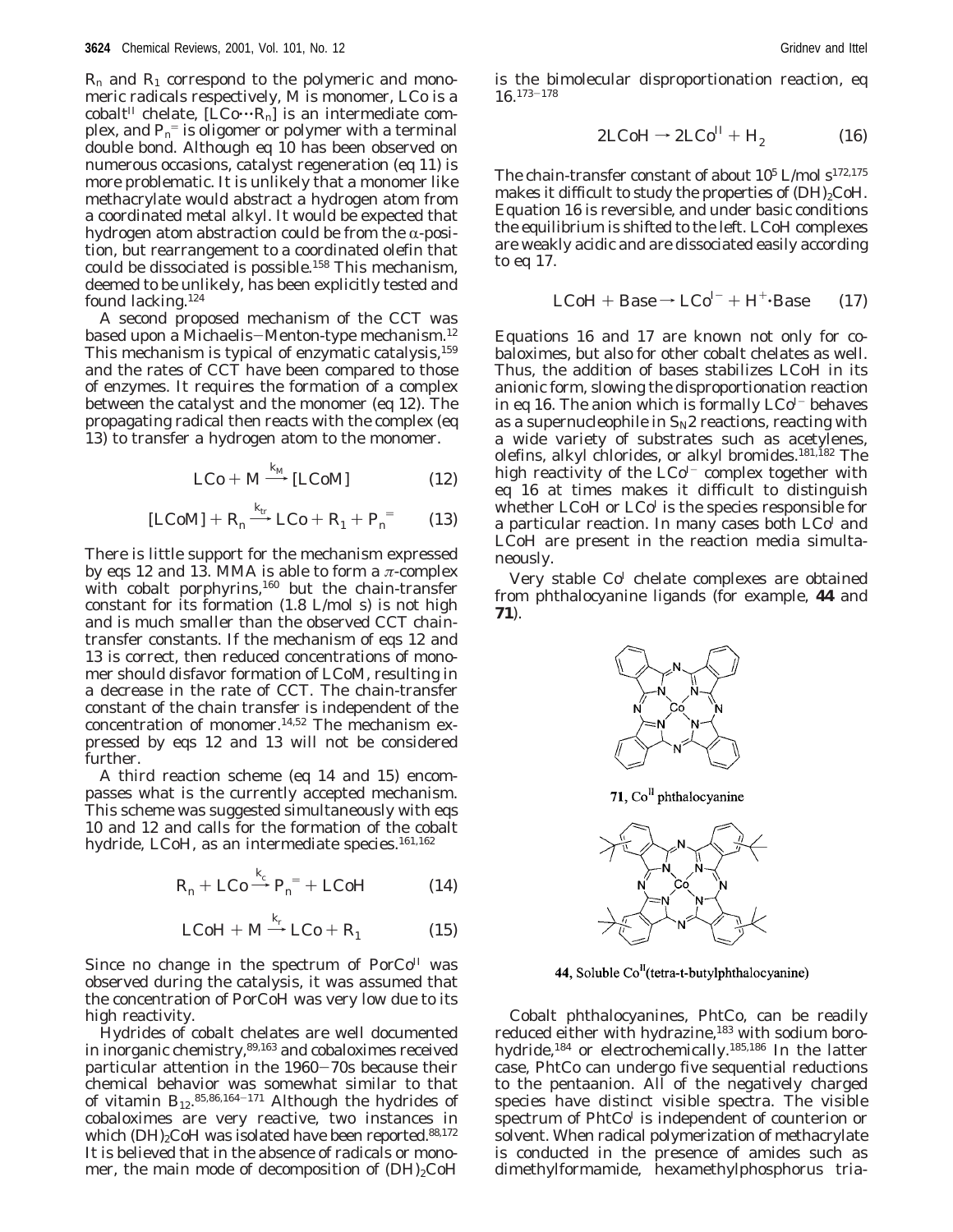

**Figure 7.** Visible spectra of cobalt phthalocyanine under CCT conditions in HMPA demonstrating the reduction to Co<sup>I</sup>.<sup>187</sup> A and B are before and after polymerization.

mide, or tetramethylurea, the starting  $P$ ht $Co<sup>H</sup>$  is converted into  $P$ htCo<sup>I</sup>.<sup>187</sup> It is presumed that the tertiary radical reacts with the phthalocyanine to yield the Co<sup>III</sup> hydride which then dissociates in the presence of base to give  $\mathrm{Co^{I-}.^{188}}$  DMSO also promotes dissociation but is less effective than amides. Since the visible spectra are independent of the method of reduction, UV-vis spectroscopy is an easy and a reliable method to monitor reduction of cobalt phthalocyanine. The three isosbestic points (see Figure 7) indicate that no side reactions occur during the reduction of cobalt phthalocyanine with tertiary radicals.

If a radical polymerization is conducted in bulk methacrylate in the absence of a base, PhtCo<sup>I</sup> is not formed in detectable quantities. The methacrylate is not responsible for converting  $P$ htCo<sup>II</sup> into  $P$ htCo<sup>I</sup>. An azo initiator causes reduction even if the methacrylate is replaced with ethyl acetate. Hence, it is the tertiary radicals which convert PhtCo<sup>II</sup> into PhtCo<sup>I</sup>.

In the case of porphyrins, reduction of  $Co<sup>H</sup>$  to  $Co<sup>I</sup>$ is more difficult. No conditions under which tertiary free radicals would reduce PorCo<sup>II</sup> into PorCo<sup>I</sup> at spectroscopically detectable levels were identified.

The reduction can be performed electrochemically, 162,189 by treatment of PorCo<sup>II</sup> with sodium amalgam at room temperature, $^{190,191}$  or with borohydride $^{192-194}$  at elevated temperatures.<sup>195</sup> In each case, the PorCo<sup>I</sup> is labile and tends to decompose back to  $PorCo<sup>H</sup>$  and related products when the reducing agent is removed.

Cobaloxime complexes of cobalt, (DMG)CoII) **72**, give Co<sup>I</sup>-cobaloximes (DMG)Co<sup>I</sup> in the presence of<br>amides by reaction with tertiary free radicals. This amides by reaction with tertiary free radicals. This



makes them similar to phthalocyanines in initial reactivity, but the resulting  $(DMG)Co<sup>T</sup>$  decomposes slowly with irreversible changes in the equatorial ligand. The rate of DMGCo<sup>I</sup> decomposition depends on both the equatorial and the axial ligands and ranges from 2 to 0.06% min-1. <sup>187</sup> Among the decomposition products is 3-amino-2-oximinobutane by autoreduction of the dimethylglyoxime ligand.<sup>175-177</sup> Autohydrogenation is very slow in the presence of substrates such as olefin or alkyl halides, indicating that the autohydrogenation is bimolecular as in Scheme 3.

# **3.2. Hydrogen Atom Abstraction and Catalyst Structure**

The process of hydrogen abstraction (eq 14) by LCo from a propagating radical is usually the ratedetermining step in CCT. It occurs at diffusioncontrolled or close to diffusion-controlled rates indicating that the activation energy for the process must be extremely low. The activation energy of eq 14 depends on the catalyst structure and resulting electronics. For systems such as the less active PorCo with MMA,<sup>196</sup> a significant isotope effect  $k_H/k_D$  of about 3.5 was observed.<sup>197</sup> This value of the  $k_H/k_D$ 

**Scheme 3. Autohydrogenation of the Dimethylglyoxime Ligand**

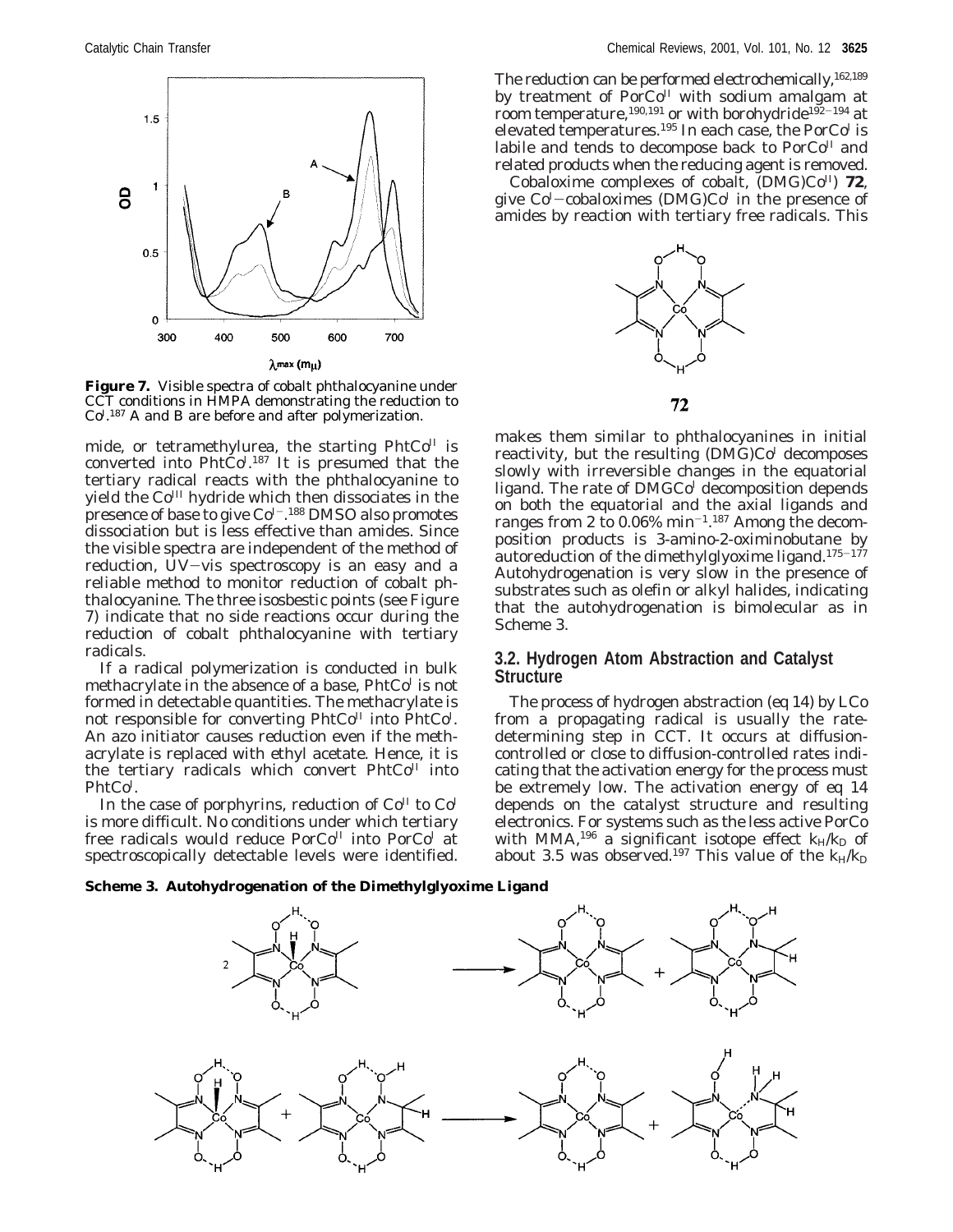effect is similar to the range  $(1.9-3.3)$  of kinetic isotope effects observed for hydrogen atom abstraction from a variety of substrates by different metalloradicals.198-<sup>201</sup> It seems reasonable to conclude that hydrogen atom abstraction in CCT occurs by the three-centered intermediate illustrated in eq 18

$$
\text{LCo} + \text{R}_n \rightarrow \text{[LCo} \cdots \text{H} - \text{R}_n] \rightarrow \text{LCoH} + \text{P}_n = (18)
$$

The kinetic isotope effect would be expected to be smaller or zero if the rate-limiting step involved a concerted *β*-hydride elimination.<sup>202</sup>

Another reaction of radicals with  $Co<sup>H</sup>$  chelates known to occur at diffusion rates is recombination (eq 19).

$$
LCo + R_n \xrightarrow{k_{19}} [LCo - R_n]
$$
 (19)  
In the case of vitamin B<sub>12</sub>, eq 19 is well investigated

and its rate constant  $k_{19} = 4 \times 10^9$  L/mol<sup>to</sup>s for primary radicals.<sup>203</sup> Comparison of this value with the rate constant for methyl radical dimerization of  $\sim$ 10<sup>10</sup> L/mol·s<sup>191</sup> indicates that eq 19 proceeds at diffusion-controlled rates. Newer approaches may provide greater accuracy in the measurement of rates of recombination of free radicals, providing a better understanding of hydrogen atom abstraction (eq 18).205

The ratio between the rates of parallel eqs 18 and 19 is an issue of practical importance. Cobalt chelates may be good capping agents in living radical polymerization, LRP. $206,207$  This requires that eq 19 be reversible and the forward and backward (eq 20) rates be approximately equal.

$$
[LCo - Rn] \rightarrow LCo + Rn \tag{20}
$$

These conditions have been met in a number of systems yielding living radical polymerizations at moderate temperatures.<sup>207-213</sup> For successful LRP, eq 18 should not occur at all and eq 19 is required. For the CCT technologies of this review, the rate of eq 18 should be more than competitive with eq 19, though a low equilibrium level of formation of LCo-<sup>R</sup> is not detrimental. In addition to choice of proper temperature, solvent, and monomer, the molecular structure of LCo has proven to be the most important factor in achieving effective LRP or CCT. Those LCo that are not effective for CCT should be screened for LRP, though there are many means by which both reactions can fail.

#### **3.3. Hydrogen Atom Addition**

Hydrogen atom transfer from the hydride form of the catalyst to monomer (eq 15) is relatively unexplored in comparison with the initial reaction in the catalytic cycle, hydrogen atom abstraction from the growing radical. This is despite the fact that the two reactions are essentially the microscopic reverse, because the substituents on the organic fragment are relatively removed from the metal center. Early investigations of CCT were frustrated by the fact that concentrations of LCoH were below detection limits.161 The failure to observe LCoH called into question its role as an intermediate species in CCT.

The addition of LCoH to olefinic double bonds is well documented in the chemistry of cobaloximes. Because LCoH has the ability to dissociate to  $H^+$  and  $LCo<sup>I-</sup>$ , both the hydride and  $Co<sup>I-</sup>$  form of the cobalt chelate must be considered in any system where LCoH can be obtained.

The anionic chelates  $LCo<sup>1</sup>$  are highly reactive nucleophiles, in some cases called supernucleophiles for their reactivity.<sup>214</sup> They readily replace halogen atoms in alkylhalides, $214,215$  transalkylate phosphates, $216$  add to aldehydes, $217$  and add to double bonds.<sup>218</sup> The fragmentation of haloalkylurethanes in the presence of  $LCo<sup>I</sup>$  was proposed to go through *π*-olefinic intermediates, but radical chemistry is more likely.<sup>219</sup> The large body of Co<sup>I</sup>–chelate chem-<br>istry has been reviewed elsewhere, and we refer the istry has been reviewed elsewhere, and we refer the reader to available surveys.43,163,220-<sup>225</sup>

For the purposes of this review, it is important to recognize the dual nature of cobalt macrocycle complexes. Both species, LCo<sup>III</sup>H and LCo<sup>I</sup>, can add to double and triple bonds forming alkyl and alkenyl cobalt chelates but the products are different. The Co<sup>III</sup> hydride reaction occurs in a Markovnikov addition while  $LCo<sup>I</sup>$  provide anti-Markovnikov products. It is believed that eqs 21 and 22 explain the difference.



Substituents X and Y are electron-withdrawing groups. For olefins with strong EWG like CN, the formation of  $\pi$ -complexes (73) was observed.<sup>226</sup>

$$
\left[\begin{array}{c} \mathcal{O} \\ -\mathcal{O} & \end{array}\right]^\ominus + \Longrightarrow \chi \longrightarrow \left[\begin{array}{c} \overline{\mathcal{O}}^{\times} \\ -\mathcal{O} & \end{array}\right]^\ominus \tag{23}
$$

Strong bases ( $pK_a > 11$ ) also convert alkyl cobaloximes and alkyl cobalamins into *π*-complexes such as **73**. This is usually followed by further decomposition to olefins and alkanes. The stability of complexes such as **73** depends very much upon X and the nature of the axial ligand in the cobalt chelate.98,218,227-<sup>230</sup> Strong nucleophiles such as RSor  $CN^-$  can cause decomposition of  $\text{LCo}-R$  as well.<sup>98,231</sup> Under the normal conditions of radical polymerization, Markovnikov organocobaloxime should form whenever the hydride, LCoH, appears in the polymerization mixture. If 1,2-vinylidene monomers are being polymerized, then thermally unstable *tert*alkyl-cobaloximes are obtained. These species are expected to undergo homolytic Co-C cleavage to yield tertiary radicals.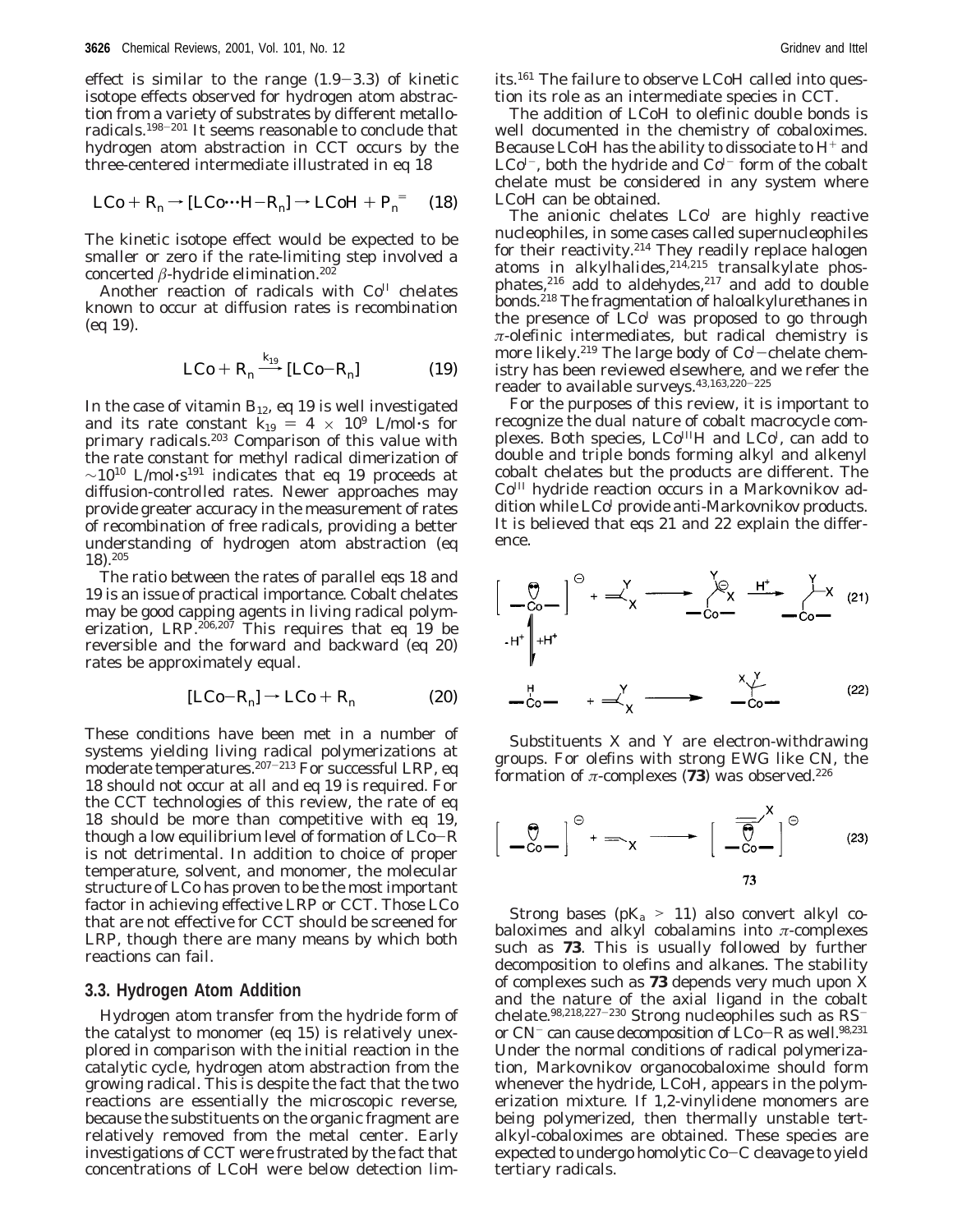An alternative mechanism calls for hydrogen atom transfer by the reverse of eq 14 with no organometallic intermediates. Attempts to distinguish between these two possible pathways of hydrogen addition employed deuterium labeling. Stereoselectivity in the addition of LCoH to double and triple bonds was observed. Early work indicated Co-D cis addition to olefins and acetylenes.232 Later experiments showed



a maximum of  $\sim$ 70% cis addition.<sup>233</sup> Cis addition falls to <sup>∼</sup>60% when octaethylpoprphyrin-CoD reacts with phenylacetylene.234

It is important to carefully control reaction conditions during experiments with LCoH and LCoD, particularly the availability of exchangeable hydrogen atoms. LCoD can be prepared using NaBD4. Borohydrides are known to change the acidity of the reaction medium during the course of the reduction reaction, and this can have a direct affect on the outcome of the reaction. An alternative approach to Co-D complexes is through the decomposition of deuterated alkylcobaloximes. D/H exchange with  $CH<sub>3</sub>OD$  is negligible, but the synthesis of the deuterated organometallic precursor is itself a problem.

Steady-state, free-radical methods of LCoD generation were developed.197 The methods are versatile and work for LCo like cobalt porphyrins that are not readily reduced by borohydrides. The use of tributyltin hydride has also been reported.<sup>235</sup> The initial approach employed AIBN-*d*12. Using this deuterated radical source, cis addition of the resulting LCoD was demonstrated to be the predominant mode of reaction for maleic anhydride and other cyclic olefins such as cyclohexene and 2,5-dihydrofuran. Selectivity depended upon temperature, and this important feature will be discussed below. Unfortunately, AIBN has a limited thermal operating window of 50-70 °C. Lower or higher temperatures would require the nontrivial synthesis of different deuterated azo initiators. To circumvent this problem, a second steadystate free-radical approach was developed.

When perdeutero-MMA was copolymerized with perhydro-MMA in the presence of AIBN and a CCT catalyst under conditions that favor formation of MMA-dimer, it was observed that the product had undergone hydrogen/deuterium scrambling. Unreacted monomers in the reaction mixture were also scrambled.



It was clear that rapid hydrogen/deuterium exchange was occurring in a radical cage<sup>236</sup> involving LCoH/LCoD and MMA before the monomeric radical

escaped the cage to propagate polymerization in solution. The suggestion was confirmed by employing perhydro azo initiator and MMA-*d*8. The unsaturated molecule 2,5-dihydrofuran was added to trap the intermediate. As expected, the isolated tetrahydrofuranyl cobalt complex was deuterated in the *cis*vinyl position. Unexpectedly, MMA-*d*<sup>8</sup> was discovered to be a highly efficient deuterium donor. A 2-fold excess of MMA relative to LCo was enough to convert LCoH into a LCoD before reaction with dihydrofuran. Using these methods, the results shown in Figure 8



**Figure 8.** Hydrogen/deuterium dependence at the  $\beta$ -carbon atom of (TAP)Co-(3-tetrahydrofuranyl) on the concentration of MMA-*d*<sup>8</sup> relative to cobalt.197

were obtained. Thus, to obtain LCoD, the azo initiator appropriate for the desired temperature is combined with a small portion of MMA- $d_8$ .

Stereoselectivity of the addition of LCoD to olefins is very dependent upon the temperature. The most probable reason for diminished selectivity is the thermal lability of the Co-C bond at temperatures above 50 °C for all olefins studied to date. In the case of maleic anhydride, the initial product is LCosuccinylanhydride. Under more forcing conditions in the presence of excess AIBN, formation of a new organometallic species, LCo-succinylanhydride- $C(CN)(CH_3)_2$  was detected. Formation of the new adduct almost certainly resulted from Co-C bond cleavage, and this same cleavage would lead to stereochemical inversion. At temperatures less than 50 °C, additions are somewhat more stereoselective. Nonetheless, maleic anhydride was the only olefin to give quantitative cis addition at lower temperatures. Other olefins displayed some trans addition even at these temperatures. Thermal isomerization results in loss of selectivity at longer reaction times, but even the product initially formed displays some trans isomer, and thermal instability of the  $Co-C$ bond cannot explain this observation. There must be some inherent lack of selectivity.

In contrast to olefins, the addition of acetylenes to LCoD shows clear trans addition as in eq 26.



The reaction proceeds well even in the presence of a 100-fold excess of MMA-*d*<sup>8</sup> to generate the label. The addition of the cobalt deuteride to 1-hexyne or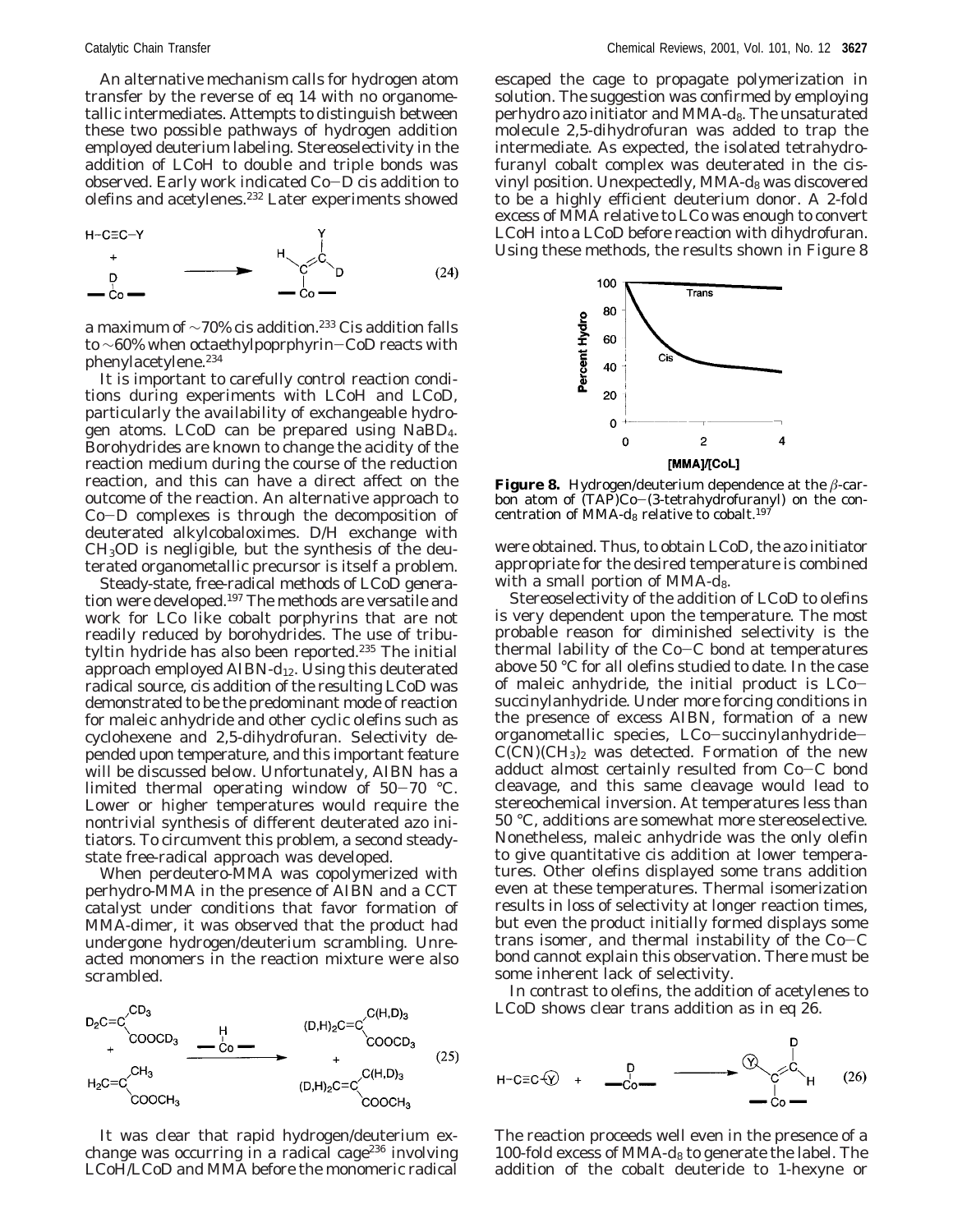5-hexynenitrile displays Markovnikov regioselectivity and trans (anti) stereoselectivity. The high conversion of the  $Co^{II}$  to vinyl cobalt<sup>III'</sup> porphyrins allowed labeling using  $AIBN-d_{12}$  as a source of (TAP)CoD. Unexpectedly, the incorporation of deuterium into the axial vinyl substituent on cobalt was dependent upon the concentration of the acetylene, with only 40 atom-% *trans*-vinylic deuterium addition at 0.04 M 1-hexyne increasing systematically to 90 atom-% at 1 M. The deuterium content of the product increased during the course of a reaction at fixed acetylene concentration with no deuterium incorporation at the *cis*-vinylic site occurring during these experiments. The unaccounted deuterium was lost to an unknown side reaction. The presence of a large excess of exchangeable MMA- $d_8$  overcame the unknown reaction and provided a high level of deuterium incorporation in the *trans*-vinyl position. In some cases, isomerization (eq 27) of the initial product was observed.



The source of trans stereoselectivity for Co-<sup>H</sup> addition reactions to acetylenes while olefins are generally cis is unclear.  $Cis^{237}$  and trans<sup>238</sup> additions of acetylenes are known in platinum chemistry, and radical intermediates are thought to play a role in some insertions.<sup>239</sup> Cis additions indicate concerted insertion reactions, while trans additions are indicative of radical pathways. Sterically demanding acetylenes can lead to a reversal of regio- and stereochemistry.208

Species such as **74** and **75** could be intermediates in the trans addition of cobalt hydride to acetylene.

Bridged species such as **76** are well documented in rhodium porphyrin chemistry.<sup>240,241</sup> An acetylene bonded to one metal-centered radical is presumed to be trapped by addition of a second metal-centered radical. Lower bond dissociation energies of cobalt relative to rhodium would disfavor species such as **<sup>76</sup>** and facilitate the reaction with metal-hydride intermediates to form a trans product.

Involvement of a second porphyrin in the reaction of CoH with acetylenes was inferred from the inverse relationship between the rate of eq 29 and the steric bulk of the porphyrin molecule.<sup>5b</sup>



Unimolecular isomerization could occur by a Co-<sup>C</sup> bond cleavage to yield radical intermediates that isomerize. The rate of isomerization of the coordi-

nated vinyl would be expected to be higher for sterically hindered porphyrins that favor homolytic dissociation, but this does not fit the observations. An alternative unimolecular mechanism would involve a concerted 1,3-hydrogen shift, but it is difficult to explain why a relatively remote terminal group of the axial ligand would have an effect on the rate of isomerization as observed. The decrease in the rate of isomerization for a coordinating nitrile substituent versus a noncoordinating methyl substituent is explained by a bimolecular catalyzed reaction as in eq 30.



The reactive, unsaturated site of an incoming porphyrin molecule would be filled by the nitrile substituent preventing interaction with the  $\alpha$ - or  $\beta$ -sites of the vinylcobalt porphyrin molecule. The methyl group would have no such interaction, allowing the porphyrin to approach in an active state. Such a Co<sup>II</sup>-catalyzed isomerization of an allylcobalt<sup>III</sup> is precedent by cobaloxime chemistry.<sup>242</sup> Kinetic investigation of the isomerization indicates that the rate of isomerization of the primary acetylene adduct to the secondary product early in the reaction is several times the rate late in the reaction when  $Co<sup>H</sup>$  would be depleted, supporting the intermediacy of a species such as **74**.

#### **3.4. Alternative Mechanisms for Olefin Reactions with CoIII**−**H**

The chemistry of vitamin  $B_{12}$ -catalyzed rearrangements has been a subject of intensive investigation.<sup>243</sup> Although there is much to support the free-radical nature of such rearrangements, there is a growing body of evidence which favors nonradical mechanisms under at least some conditions.<sup>244-246</sup> Polar effects are known to play an important role in the addition of free radicals to double bonds.247 Radicals can form relatively stable adducts with a variety of salts,<sup>248</sup> phosphines,<sup>249</sup> and conjugated double bonds.<sup>250</sup> Additionally, radical species can undergo one-electron oxidation/reduction when reacted with metals or olefins,251 and these one-electron transfers can be quite reversible.<sup>252</sup> For these reasons, radical, ionic, or electron-transfer mechanisms cannot be ruled out. A given metal complex may be able to convert radical species into ionic intermediates and back. Because of this complication, the origin of some selectivities may be based on the limiting step of a multistep process.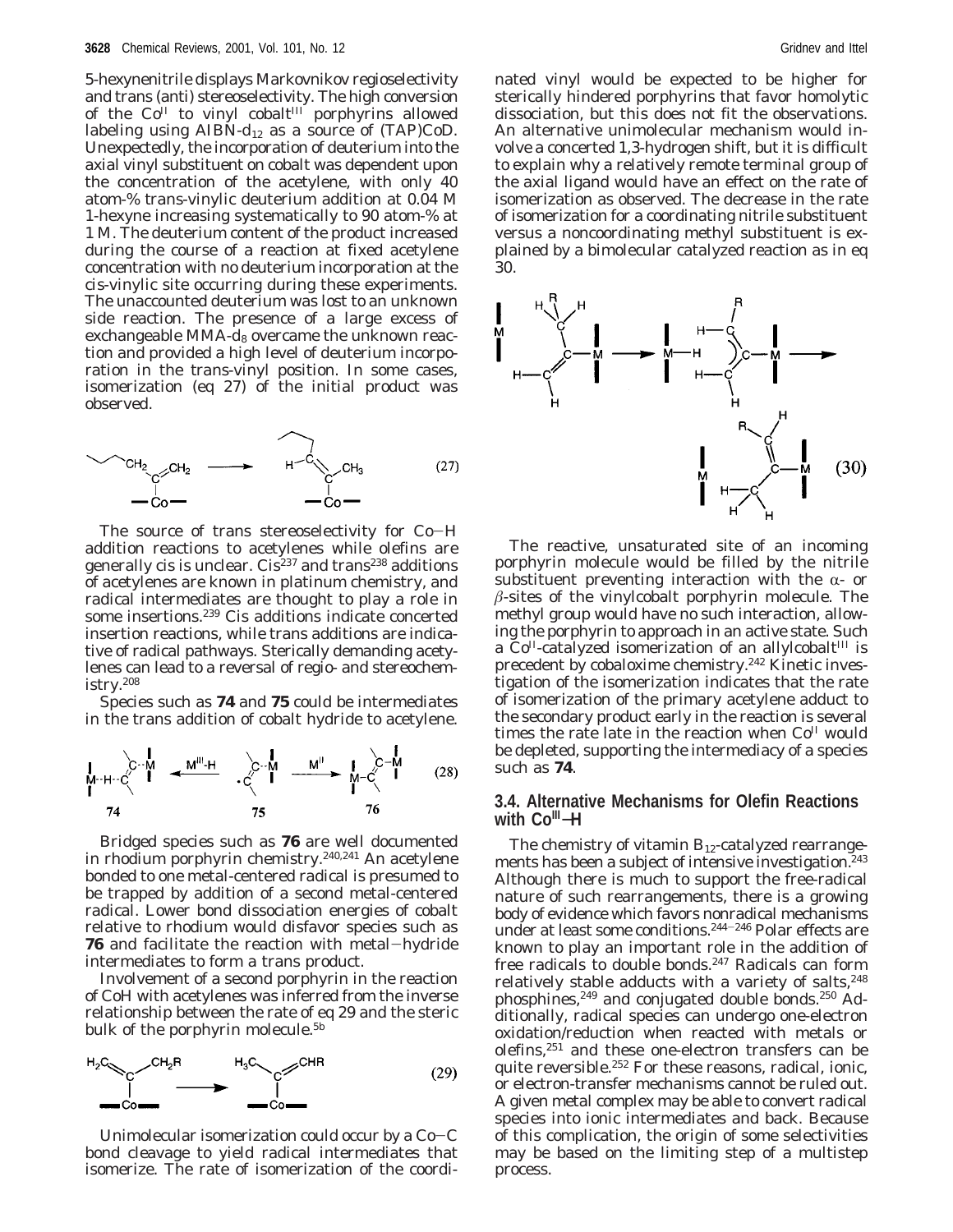Experiments with model compounds demonstrated the exceptional importance of the *π*-system in molecules involved in chain-transfer catalysts. Cobalt chelates without planar, extended conjugated *π*-systems are not active in chain-transfer catalysis.132 One possible explanation of this could be the necessity of hydrogen atom migration from cobalt to ligand during the catalysis. Disruption of the conjugation by the hydrogen atom migration should be less in an extended *π*-system.

Concerted insertion of an olefin into a CoH bond or its microscopic reverse, *â*-hydride elimination, involves the intermediate species **77**.



The availability of only one coordination site due to the large rigid equatorial ligand of the cobalt porphyrin macrocycle would appear to make such an intermediate unlikely. Viewed as a transition state with a large component of  $C-H$  bond formation, the Co-C bond formation would occur later in the process. In the extreme of complete C-H bond formation prior to Co-C formation, the intermediate is indistinguishable from a radical mechanism.

The cobalt-hydride intermediate has not been isolated and is virtually undetected. Cobalt hydride reaction with an olefin by first migrating the hydrogen atom from cobalt to a porphyrin nitrogen atom (**78**) or carbon atom (**79**) is precedented by the isomerization of a benzylcobalt chelate. In that case, the benzyl migrates reversibly from the cobalt to the carbon atom of the equatorial ligand.253



It is also reported that alkyl groups in N-substituted Ni and Pd corroles can migrate from pyrrolic nitrogen to the  $\beta$ -carbon atom of the pyrrolic ring.<sup>254</sup> The intermediate is also precedented by complexes bearing partially hydrogenated cobaloxime ligands produced by exposure of the complexes to molecular hydrogen.177 Migration of organic substituent from metal to nitrogen and addition of acetylenic substrate to both metal and macroligand have been reported in several dozen publications.<sup>255,256</sup> Support for a possible role for hydrogen atom migration from the metal atom to a macrocyclic ligand is provided by the coexistence of a normal rhodium phthalocyanine

hydride and its isomeric form in which the hydrogen atom is located on one of the ligand nitrogen atoms.257 Hydrides of cobalt chelates are known to be less stable than those of rhodium, so it is likely that a hydrogen atom would undergo migration from cobalt to ligand at rates faster than those in rhodium phthalocyanine. Mechanisms based upon these intermediates or transition states are plausible alternatives to the caged radical pair, though the intermediates would have to be very short-lived because the rates of the catalytic chain transfer are so high. Rapid, reversible migration of the hydrogen atom between cobalt and ligand could be responsible for the poor stereoselectivity of cobalt hydride addition to the double bond of cyclopentene at low temperatures when thermal isomerization of the  $Co-C$  adduct is known to be negligible.<sup>208</sup> If a  $Co-H$  transfer is not stereoselective and a ligand hydrogen atom transfer is stereoselectively cis, then the overall stereoselectivity of cyclopentene addition to LCo<sup>III</sup>H would reflect the ratio between the concentrations the isomers, CoH, and LH.

An important feature of the LH form of the hydride is that it contains a  $Co<sup>III</sup>$  bearing a very open coordination site for reaction with nucleophiles. There are several publications on the unusual reaction of "naked" cobalt $III$  in porphyrins with acetylenes and olefins.256h-j,258 This could also explain the trans addition of the hydrides to acetylenes. A chargetransfer intermediate in the reaction of the LH isomer with an acetylene or alkene could explain the difference in behavior of substituted versus unsubstituted olefins. If the above explanation is correct, then it would require essential equality between the energies of the Co-H and L-H complexes. Parameters such as solvent properties could shift the equilibrium concentrations of the two isomers of the hydrides, leading to apparently different results in the same reaction and explain poor reproducibility in stereoselectivities.232,233

The role of protic intermediates was recognized in the very earliest work on hydridocobalt<sup>III</sup> chelate reactions.259 In basic solutions, H/D exchange was relatively fast, while neutral or acidic conditions reduced the rate significantly.230,260 The chemistry is associated with hydridocobalt<sup>III</sup> and the deprotonated anionic complex which is formally cobalt<sup>I</sup>. Under basic conditions, the regiochemistry is reversed with acrylonitrile giving the primary alkyl,  $Co<sup>H</sup>CH<sub>2</sub>CH<sub>2</sub>$ -CN.

Caution is required in extrapolating the conclusions from one particular set of reactants and conditions to other closely related systems. The chimeric nature of CoH, reacting as a free-radical or an ionic species, can depend both on the nature of the equatorial ligand and on the trans substituents, particularly if migration of the hydrogen atom over the surface of the equatorial ligand plays a role in the insertion reaction. In this case, the structure of the equatorial ligand rather than the redox potential of the metal center may control the course of the reaction.

The addition of double bonds to hydridocobalt $III$ chelates is clearly dependent on the structure of organic substrate. Generally, electron-withdrawing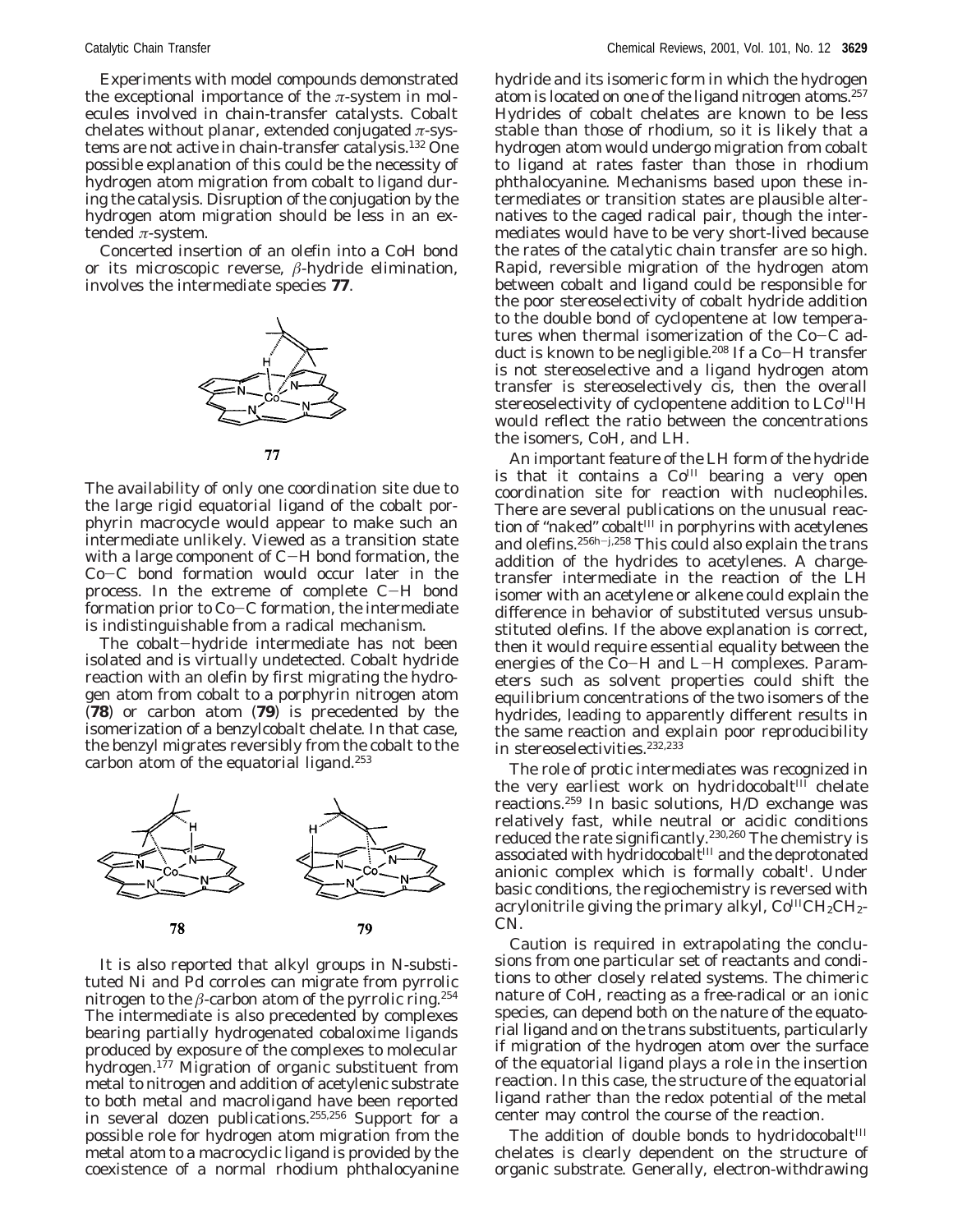substituents promote cis addition while electrondonating substituents lead to loss of selectivity in the reaction. It is likely that olefins and acetylenes react with CoH by different mechanisms and parallel reactions may occur.<sup>261</sup>

# **3.5. Living Radical Polymerizations**

The phenomenon of living polymerization is observed whenever propagation and reversible termination are significantly faster than any process for irreversible termination. The primary route of termination in free-radical polymerizations is bimolecular in nature. If the persistent radical effect can be employed to reduce the instantaneous concentration of active radicals in solution at a given time, then bimolecular termination can be greatly reduced. This is done by establishing an equilibrium between active and dormant radicals. The resulting polymerization is living in that  $M_{n}$  increases in direct proportion to the conversion of monomer. The molecular weight distribution in resulting living radical polymerization (LRP) is narrow, and it is possible to prepare a number of desirable polymer architectures such as block copolymers and end-functional polymers.

Under certain conditions, some poor CCT catalysts are potentially good candidates for living radical polymerizations, LRP, if the factor limiting the CCT is formation of a stable metal alkyl species,  $LCo$ <sup>III</sup> $-$ R, which removes active cobalt<sup>II</sup> from the reaction.262-<sup>264</sup> This stable species is not an intermediate in the CCT reaction but rather represents a side reaction.123 This has been observed for a variety of olefins, actually allowing isolation of the  $Co<sup>III</sup>$ alkyls<sup>262</sup> and determination of the Co-C bond strengths and kinetics of Co-C bond homolysis of several of these species.<sup>265-269</sup> The strong ring currents of porphyrins and phthalocyanines<sup> $270$ </sup> make the use of NMR spectroscopy particularly advantageous. In many cases involving catalysts **<sup>48</sup>**-**59,** retardation of polymerization was observed, thereby complicating the overall mechanistic picture. Retardation has also been reported for porphyrin complexes of metals other than cobalt, with the retardation increasing in the order Zn  $\approx$  Ni  $\leq$  Pd  $\leq$  Cu  $\approx$  Mn  $\approx$  Cr.<sup>17</sup> This retardation indicates that these porphyrin complexes may participate in other reactions with the propagating radical including LRP since retardation is an inherent feature of LRP,<sup>271</sup> but additional experiments are required to discover the origin of the retardation. This effect may sometimes be referred to as the "persistent radical effect".272-<sup>276</sup>

In selected cases, it is possible to convert effective CCT catalysts to species suitable for LRP by incorporating special substituents into the design of the equatorial ligand. Above, we demonstrated that substituents usually have little effect on CCT chaintransfer constants. These limited effects are generally deemed to be electronic in nature. There are several special instances of ortho-substituted phenyl substituents having a substantial influence on  $C<sub>C</sub>$ . Orthosubstitution on phenyls can play a significant role by preventing the phenyl rings from being coplanar with the macrocycle through steric interactions such as those discussed above with chelate **16** as an

**Table 7. CCT in Polymerization***<sup>a</sup>* **of Bulk Styrene Catalyzed by Porphyrins 80144**

| entry                                        | substituent.<br>Z | $C_{\rm C}$ | phenyl-Z bond length<br>(nm) |  |  |  |
|----------------------------------------------|-------------------|-------------|------------------------------|--|--|--|
| <b>80a</b> (50) <sup><i>b</i></sup>          | н                 | 2150        | 0.108                        |  |  |  |
| <b>80b</b>                                   | <b>OMe</b>        | 1530        | 0.135                        |  |  |  |
| <b>80c</b>                                   | Me                | 1000        | 0.152                        |  |  |  |
| <b>80d</b>                                   | Сl                | 610         | 0.170                        |  |  |  |
| <b>80e</b>                                   | Br                | 550         | 0.185                        |  |  |  |
| <sup>a</sup> Bulk MMA, 60 °C. $^b$ 4-Anisyl. |                   |             |                              |  |  |  |

example. The difference between **16**, where *π*-delocalization was interrupted, and ortho-substituted phenyls in the macrocycle is that they force the phenyl to be perpendicular to the macrocycle plane, positioning the ortho-substituents directly above or below the plane of the macrocycle. This creates a steric obstruction to the propagating radical as reaction with the cobalt center takes place.

Porphyrin molecules provide a good example of this effect.144 In Table 7, a clear connection between the size of the ortho substituents and the chain-transfer constant,  $C_c$ , is observed. The electronic effects of the substituents are less important because methyl and chloro have similar  $C_{\text{C}}$  but significantly different electronic effects. According to X-ray data, porphyrins such as **80** are so restricted in rotation of the phenyl rings that four atropo-isomers can be easily separated by preparative chromatography.



The substituents, Z, can be located both below and above the plane. Both sides of the porphyrin plane are equivalent, so the purely statistical ratio between concentrations of the atropo-isomers (above the plane/ below the plane) $-(0/4):(1/3):(2/2)$ -is 1:4:3. About 12% of all the porphyrin molecules will have one completely unsubstituted side (the other side being tetrasubstituted) having the same steric exposure as an unsubstituted porphyrin. Experimentally, the methoxy-substituted porphyrin displayed 8% of the (0/4) atropo-isomer, which is very close to the expected value based upon populations of active species alone.277 Hence, it would be expected that at most 10% of the ortho-substituted phenyl porphyrins **80** could provide full activity regardless of the size of the Z-substituents. The concentration of atropo-isomers (1/3) and (2/2) are approximately equal, so if the (2/ 2) isomer completely blocks radical approach, then  $C_{\text{C}}$  should be about one-half of that of the unsubstituted porphyrins. From Table 7, one may conclude that having one methyl or one methoxy group is not enough to block the cobalt reaction with the propa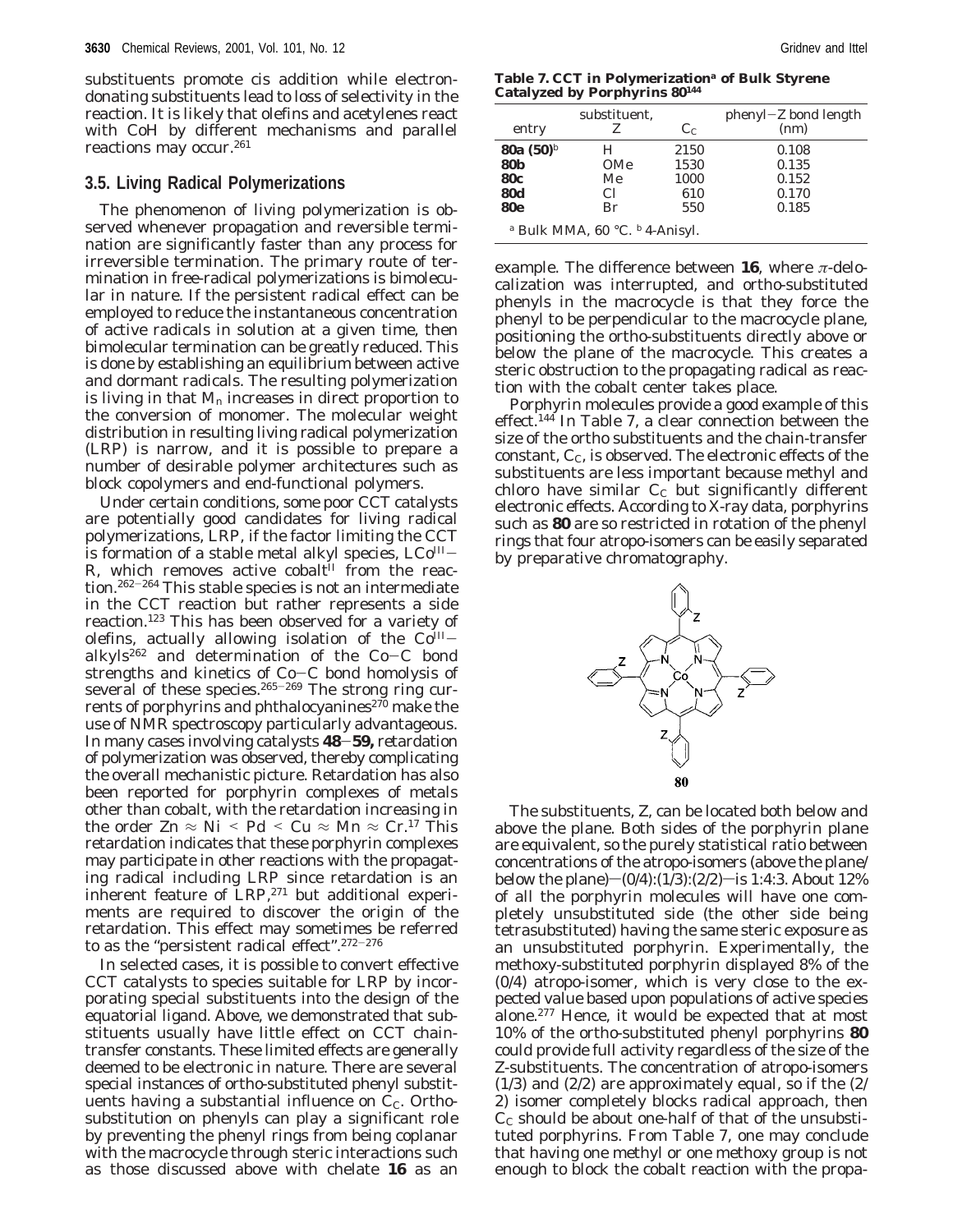gating radical while one bromo substituent is. Even taking tetrakis( $p$ -methoxyphenyl)porphyrin-Co ( $C_c$  $= 2200^{144}$ ) as an electronically corrected, orthounsubstituted reference catalyst, one may draw the same conclusion.

The cobalt complex of tetrakis(mesityl)porphyrin, **57**, is one of the most commonly utilized sterically hindered porphyrins because there are no atropo issues, with each side of the macrocycle having four ortho-substituents.



In the polymerization of MMA, **57** is one-half as effective as its unsubstituted analogue, tetraphenyl porphyrin cobalt, with their respective  $C<sub>C</sub>$  being 1500 and 4000.145 In contrast, **57** was found to be completely inactive in styrene polymerizations, with  $C_{\text{C}}$ < 1, while **80c**, a mono-ortho-unsubstituted analogue, has  $C_{\text{C}} = 1000$  (Table 7). This is an unusual result because the polystyrenic radical is a secondary radical while the polyMMA radical is tertiary and more sterically hindered. The ortho-methyl substituents in **57** create a fence around cobalt so that the cobalt atom is sitting at the bottom of a pocket. It is difficult to explain how a tertiary polyMMA radical reacts with such a deeply hidden cobalt while the polystyrenic radical cannot. The nature of the resulting product suggests the answer. The secondary styrenic radical is too bulky to insert its *â*-hydrogen atom into the pocket of **81**. <sup>145</sup> In contrast, free radicals having a *â*-methyl group, like the PMMA propagating radical, can extend the methyl group into the "pocket" of porphyrin **77**, allowing hydrogen atom transfer to cobalt as shown in **82**.



Careful tuning of steric and electronic effects can lead to the elimination of CCT, allowing living radical polymerization to dominate.<sup>207,278</sup> Acrylates can be polymerized by the LRP mechanism using **57** as a capping agent, and there is no hydrogen atom abstraction leading to catalytic chain transfer. Another reported successful cobalt porphyrin as a capping agent for LRP in polymerization of acrylates is when the octabromotetraphenylporphyrin Co derivative, **83**, is employed; the temperature for active LRP is reduced from 80 to 30 °C.279,280



Porphyrin **83** is substantially twisted due to unfavorable steric interactions between bromine atoms and the hydrogen atoms of the phenyl substituents.281-<sup>283</sup> Like complex **16**, **83** is saddle-shaped. The nonplanarity of the LCo structure reduces the hydrogen atom abstraction capability of **83**, making it very good for capping propagating radicals without side reactions.

Chelate **84** exemplifies another approach in the construction of cobalt chelates suitable for LRP.



84

The replacement of one or more of the equatorial chelating nitrogen atoms with atoms of other elements reduces the  $\pi$ -conjugation to the extent that CCT does not occur. The attempted use of **84** for LRP led to side reactions, but it is not obvious that the side reaction was hydrogen transfer.284

One additional example of LRP in the presence of LCo will be discussed below (see section 4.5 on acrylates).

The photochemistry of cobalt-carbon bonds is well established<sup>285-288</sup> and can be utilized to initiate a living radical polymerization in systems where the monomer leads to stable Co<sup>III</sup> alkyl species.<sup>289,290</sup> Photolysis of the Co-C bond liberates an active radical species which adds monomer before being retrapped by the cobalt center. Another photon is required after each trapping event. Useful end group functionality (-OH, -COOH, -COOR, -halogen, or  $-CN$ ) is introduced through the choice of starting cobalt complex. The molecular weight of the polymer increased with conversion, and products with narrow molecular weight distributions were obtained as expected for a living system. Polymers with block, star, and radical-block architectures are possible. Similar results can be obtained with rhodium $III$ -alkyl porphyrin complexes. It is possible to start with  $Rh<sup>II</sup>$ and obtain an alkyl-bridged rhodium dimer when employing acrylates. When the sterics are undemanding, the bridge consists of two carbon atoms, but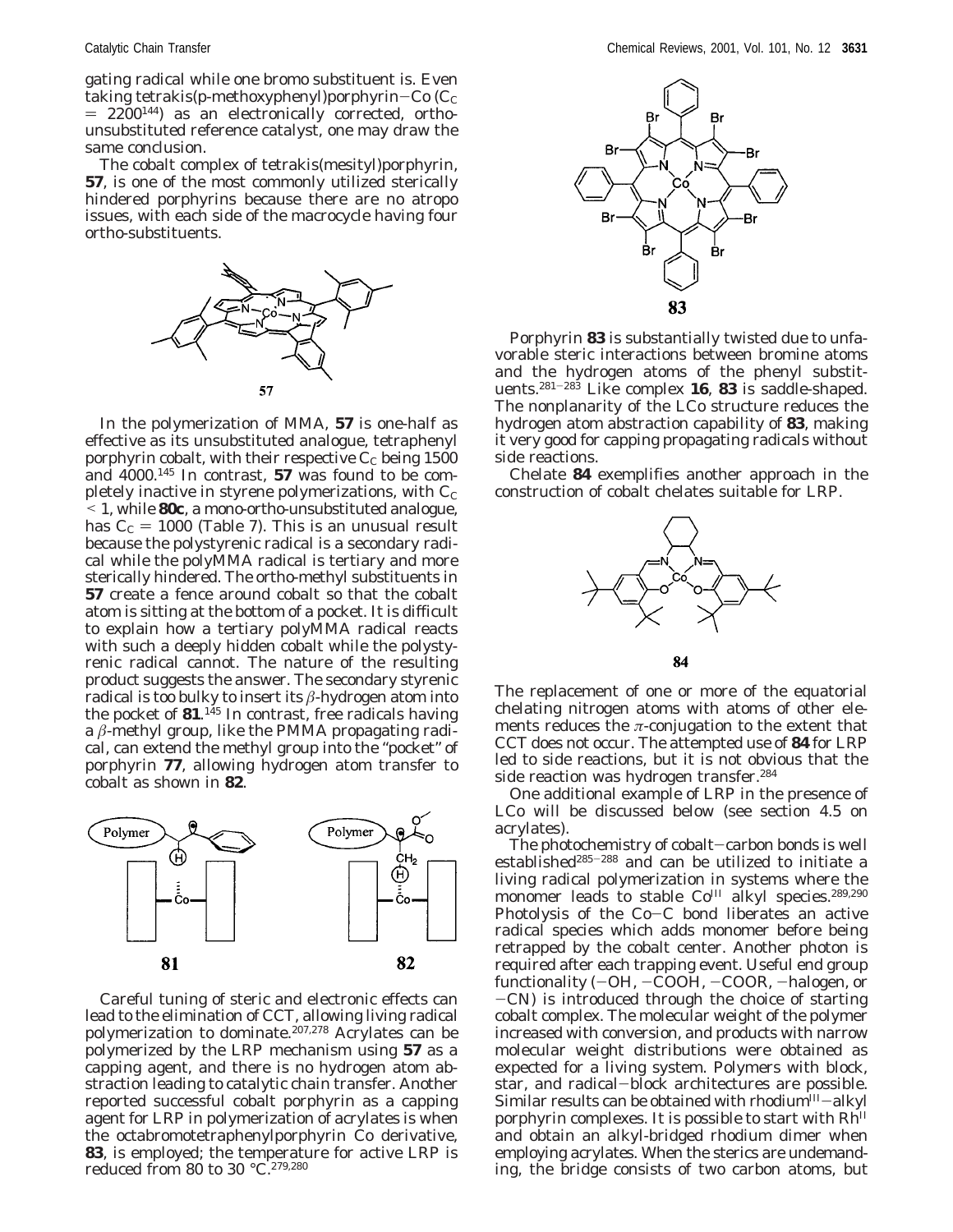when steric demands are increased, a four-carbon bridge is obtained through head-to-head dimerization of the acrylate.<sup>291</sup>

Photochemical reactivation of methacrylate oligomers has been observed.<sup>292</sup> For instance, MMA dimer was metalated with a cobaloxime. The preformed methylene-bound product was photolyzed in the presence of styrene yielding **85** rather than the expected **86**. The poor yield of **85** is not unexpected, considering the high reactivity of the methylenebased radical species that would be generated.



It would be expected that the highly reactive methylene-radical intermediate would react quickly with any available styrene.

In concluding this section, the criteria described above for the identification of good CCT catalysts are also useful in the identification of good capping agents for LRP. The extended, planar, *π*-conjugated system of good CCT agents should be reduced for good LRP agents. Substitution of two of the four nitrogen atoms in the equatorial chelate in good CCT catalysts leads to good LRP catalysts. Of course, in the search for good LRP capping agents, it is important that the properties of the metalloradical be tuned to the properties of the propagating radical. More reactive propagating radicals should be paired with less stabilized metalloradicals, i.e., in going from methacrylates to acrylates, the LRP end-capping metalloradical should have fewer nitrogen atoms in the coordination plane and a less extended *π*-system.

# **3.6. Catalytic Inhibition of Polymerization**

Catalytic inhibition, CI, of polymerization was discovered almost simultaneously with CCT.13 In searching for the best CCT catalyst, the solubility of the catalyst is one of the important issues. Cobalt chelates with large planar ligands are poorly soluble in the desired monomers and common organic solvents such as acetone and dichloroethane. The solubility can be improved by incorporating more substituents into the equatorial ligands of the complexes, but this approach requires substantial synthetic effort. The easier approach is to use amides and DMSO as solvents because these solvents will dissolve most of the complexes both as their electroneutral forms and as salts.

The testing of cobalt phthalocyanine in radical polymerization was first conducted in quinoline solution because it was known to be inert for radical polymerization. Surprisingly, instead of CCT, catalytic inhibition was observed.<sup>14</sup> Inhibition is generally considered to be an undesirable event in polymerization. In those few cases when inhibition of polymerization is required (for instance, monomer stabili-



**Figure 9.** Dependence of CI on added triethylamine.

zation), less expensive noncatalytic inhibitors worked well. As a result, the phenomenon of CI did not attract much attention.

Subsequently, CI was observed in polymerization of MMA with high concentrations of cobaloximes, 77,293 phthalocyanines,14,136,294,295 and porphyrins.295 CI is observed only when the cobaloxime was in the 2+ oxidation state and can catalyze chain transfer.<sup>296</sup> Thus, CI is a phenomenon that is closely connected to CCT. The first explanation involved a "hydride" (as in eq 31), where  $P_n$  is a polymer obtained from the propagating radical which has been terminated by hydrogen atom donation by Co<sup>III</sup>-H.<sup>161</sup>

$$
LCo - H + R_n \rightarrow LCo + P_n \tag{31}
$$

The second explanation of CI was that the polymerization rate constants are dependent upon the radical DP for  $DP < 8$ , so that retardation occurs due to the higher value of  $k_t$  for small radicals.<sup>44</sup> As indicated above, the propagation rate constants actually increase at lower molecular weights. There are two additional reasons to believe that  $k_t$  cannot be responsible for the CI.

First, low oligomers of the same DP can be obtained with different catalysts, but the observed decrease in the rate of polymerization is different. For cobaloximes the decrease is substantial, while cobalt porphyrins do not reduce the rate of polymerization<sup>13</sup> except in the very initial stages when some adduct between the propagating radical and cobalt porphyrin forms.52 Retardation should be independent of the type of the catalyst if it were dependent upon  $k_t$ .

Second, for cobalt phthalocyanines, CCT and CI are dependent upon the addition of quinoline.<sup>136,294</sup> Addition of low concentrations  $(0.1-0.001 \text{ M})$  of quinoline reduces the rate of CCT by cobalt phthalocyanines. Higher concentrations of quinoline increased CI and slowed CCT, converting CCT catalysts into CI catalysts. These observations were interpreted in favor of eq 31.

In copolymerization of acrylonitrile and styrene, <sup>1</sup>-5% of added nitrogen base may promote MW reduction.297 Several bases including pyridine, triethylamine, and DABCO convert CCT catalysts into CI catalysts in the polymerization of MMA,<sup>298</sup> suggesting that the bases are proton acceptors converting LCo-H or LCo- $R_n$  into a  $\pi$ -complex of LCo<sup>I</sup> with monomer. Figure 9 shows the dependence of the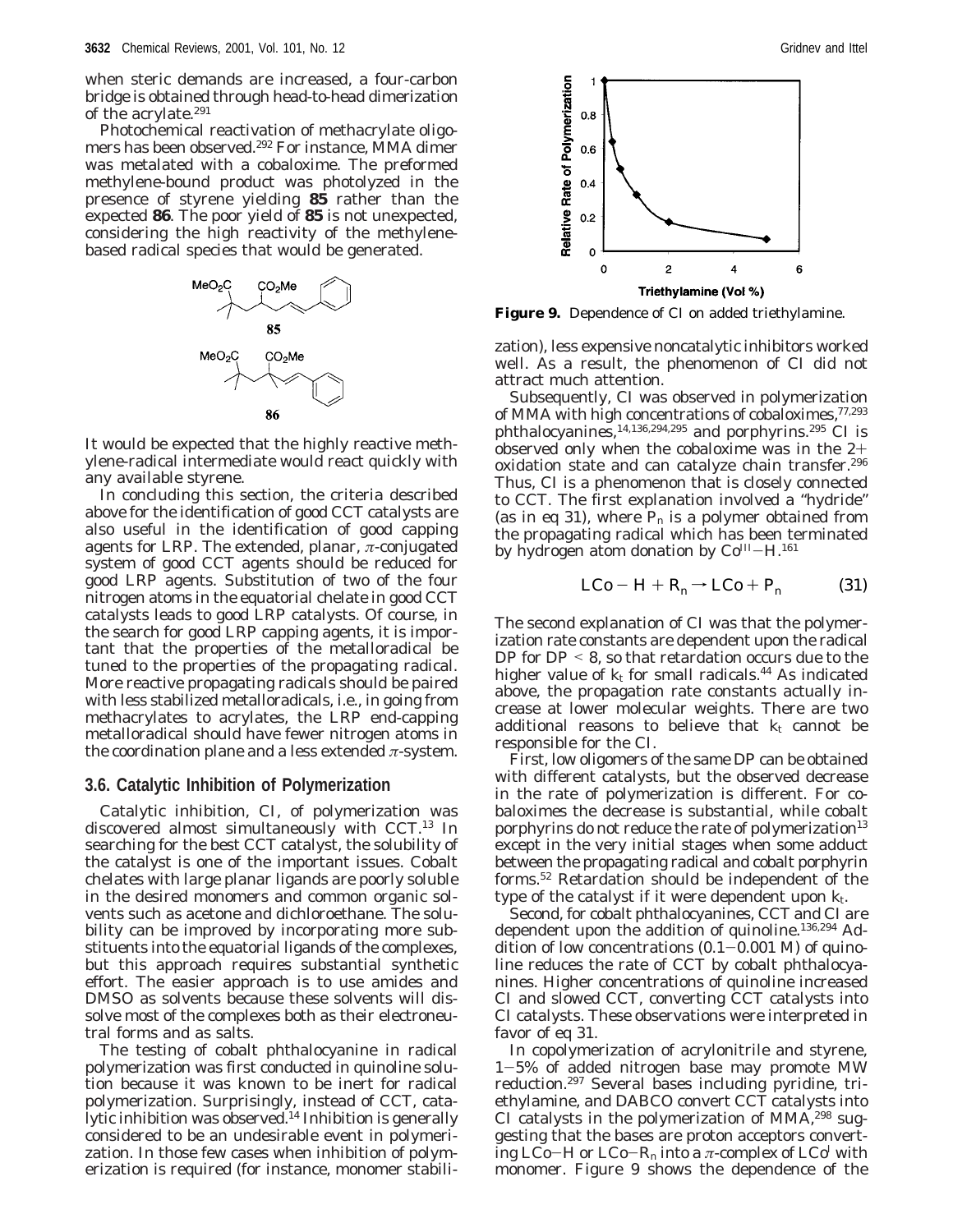

inhibition on added triethylamine in an MMA polymerization at 60 °C with tetra(anisyl)porphyrin (2  $\times$  10<sup>-4</sup> M).<sup>139</sup> Interestingly, the noncoordinating molecule DABCO behaves the same as triethylamine, indicating that coordination as a ligand is not important. The resulting complex may trap the next radical by converting it into an anion, as in Scheme 4. Triphenylphosphine behaves similarly to the amines. At amounts equimolar to the cobalt, it may increase the rate of CCT, while higher concentrations decrease CCT by facilitating CI.<sup>78,298</sup> Whether phosphines are basic enough to participate in Scheme 4 remains an open question.

In addition to cobalt complexes, other compounds are potentially able to catalyze the termination of growing radical chains. As a result of their freeradical nature, nitroxides (T• ) and other capping agents in LRP are potentially able to abstract hydrogen atoms from propagating radicals through eq 32

$$
T^* + {}^*\!R_n \to T - H + P_n^{\, =} \tag{32}
$$

The ability of nitroxides to abstract hydrogen atoms from various organic substrates has been known since the initial discovery of nitroxides.<sup>299</sup> Since the coupling eq 33 is much faster reaction than eq 32, eq 32 may seem to be of little consequence under the conditions of LRP.

$$
T^* + {}^*R_n \to T - T_n \tag{33}
$$

Nonetheless, the probability of termination eq 32 may be important in two circumstances. First, during LRP, the probability of eq 32 increases with each forward and reverse reaction, eq 33, leading to the accumulation of polymer with unsaturated ends with time. Second, low MW free radicals may be more prone to eq 32 than higher MW radicals because of the dependence of reactivity on molecular weight. Nitroxide may react with the propagating radicals of styrene by eq 32 at significant rates.<sup>300</sup> Thus, at 90 °C,  $k_{32}/k_{33} = 0.1-0.3$ . As a result of hydrogen atom transfer, hydroxylamines, **<sup>T</sup>**-**H**, are formed.



These hydroxylamines terminate propagating radicals by eq 34.

$$
T-H + {}^{*}R_{n} \rightarrow T^{*} + P_{n}
$$
 (34)

The reaction rate constants can be  $15-35$  L/mol $\cdot$ s depending upon the molecular structure of the nitroxide. The combination of eqs 32 and 34 constitutes a catalytic cycle of CI by hydrogen atom transfer.

# **3.7. Catalyst Poisons and Other Adverse Reactions**

An understanding of side reactions is an important part of any commercial process. The level of understanding is an indicator of the maturity of the process. In the first excitement of a new discovery, side reactions are far from the researcher's mind, but practical implementation of a technology generally uncovers everything that can go wrong. Transitionmetal complexes involved in free-radical polymerization may be attacked by the highly reactive free radicals. Free radicals can add to double bonds of porphyrins.301 Metal-free porphyrins readily react with secondary propagating radicals (Scheme 5) such as those of acrylates yielding the chlorin, **89**. Further addition yields the bacteriochlorin structure, **90**.

The rates of radical addition to the double bonds decrease from **87** to **90**, allowing the process to be observed stepwise. Under extreme conditions, it is possible to obtain species where the cyclic *π*-conjugation is completely destroyed in some final uncharacterized product **91**.

In Scheme 5, the radicals derived from acrylates and vinylpyrrolidone (VP) give products that are spectroscopically similar. VP is the more interesting monomer because it provides a polymer with solubility different from that of the porphyrin. Porphyrins are generally insoluble in water and methanol, but after "copolymerization" with VP, they become soluble in water and most organic solvents. The high conversion polymerization of VP with porphyrin results in a cross-linked material from which porphyrin does not leach into solution, indicating that the macrocyclic radical **88** actually propagates polymerization rather than trapping the excess of propagating radicals.302

Metalloporphyrins behave differently, and the mechanism is dependent upon the nature of the metal.<sup>301</sup> In addition to the formation of  $M-C$  adducts, there are other unspecified reactions with metalloporphyrins which have not been characterized spectroscopically. It is presumed that Scheme 5 may be included in the processes that affect CCT in the case of vinylic monomers that yield a secondary propagating radical.

In the chemistry of cobaloximes, the addition of radicals to the double bonds of the equatorial ligand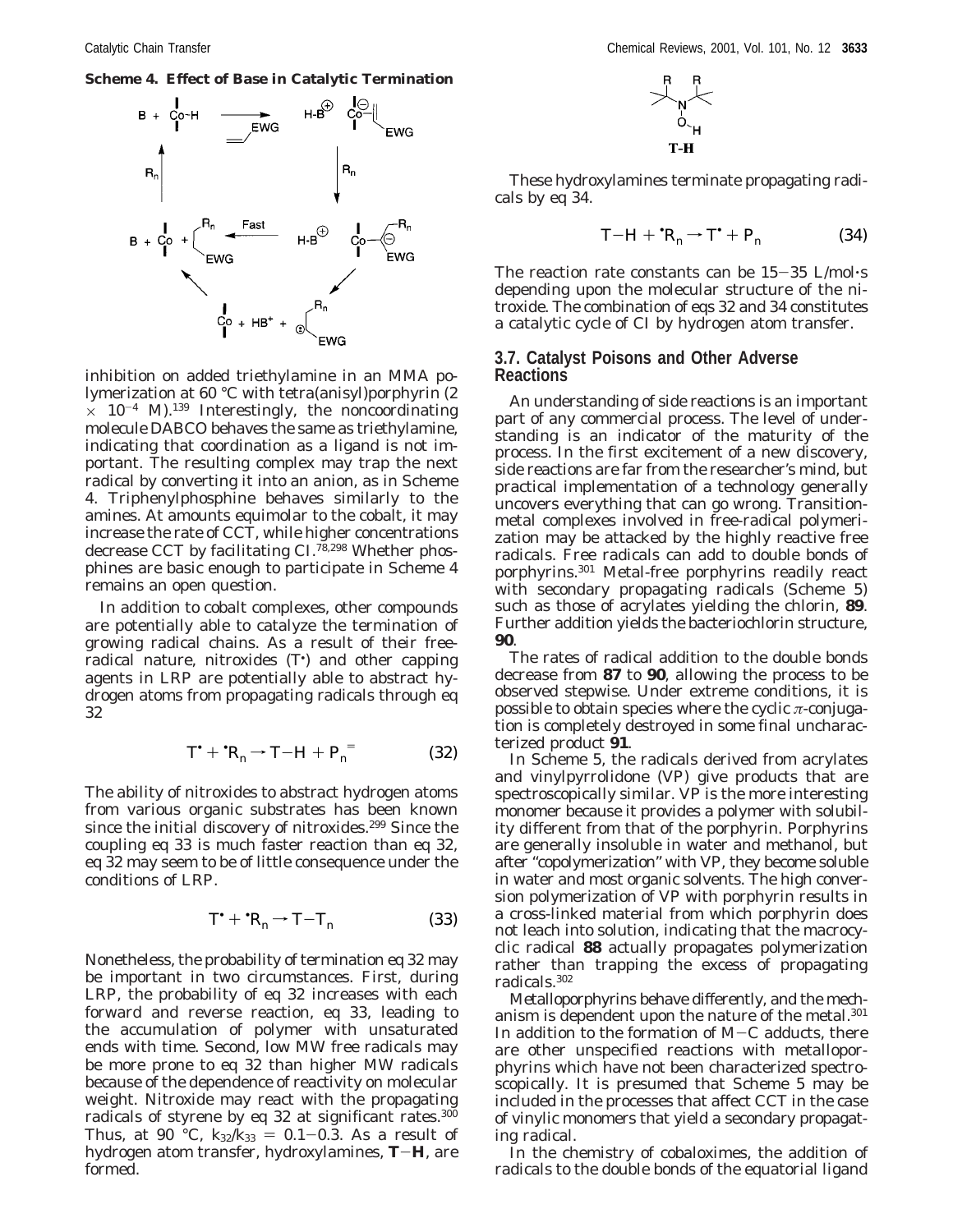



89

was reported.<sup>253</sup> The benzyl radical is involved in an equilibrium between cobalt and carbon-centered adducts.

Oxygen may substantially reduce the catalytic activity of porphyrin CCT catalyst.75 First, the peroxo radical, R<sub>n</sub>O<sub>2</sub>• forms as in eq 32.

$$
O_2 + {}^{\bullet}R_n \rightarrow {}^{\bullet}O_2R_n \tag{35}
$$

The peroxo radical then oxidizes the cobalt porphyrin with the formation of several products with a rate constant of 7000  $M^{-1}$  s<sup>-1</sup>, typical for peroxo radicals in their reaction with cobalt<sup>II</sup> complexes. In addition to the alkylperoxoCo<sup>III</sup>-porphyrin, **92**, in eq 36, there is concomitant formation of a Por′Co species in which the porphyrin ligand has been modified.

$$
R_nO_2^{\bullet} + PorCo^{II} \rightarrow PorCo^{III} - O_2R_n + Por^{\prime}Co \quad (36)
$$

Reaction of the porphyrin ligand leads to degradation of the Soret band and reduction of ring current in NMR spectra after prolonged polymerization in the presence of air.75 The concentration of Por′Co species increases with time during a polymerization, possibly because of multiple reactions of peroxo radicals with the porphyrin macrocycle.

The  $BF_2$ -bridged cobaloximes probably behave similarly to cobalt porphyrins, but detailed studies are not available. The H-bridged cobaloximes are more reactive toward oxidation than cobalt porphyrins or phthalocyanines; their Co<sup>II</sup> complexes are oxidized immediately by dioxygen upon contact. The increased oxygen stability of  $\widetilde{\mathbf{Co}}^{\text{III}}$  BF<sub>2</sub>-bridged complexes explains why they are preferred for industrial applications. The alkyl—Co<sup>III</sup>—cobaloximes, where the alkyl<br>radical is more stable than methyl decompose at radical is more stable than methyl, decompose at elevated temperatures to yield the active  $Co<sup>H</sup>$  derivatives. Studies indicate that the oxidized Co<sup>III</sup> species are reduced by propagating PMMA radicals.<sup>77,188</sup>,303,304 When the monoanionic ligand, A, is halogen in a

90

91

**Table 8. MMA Chain-Transfer Constants***<sup>a</sup>* **of Reaction 37 for Different Cobaloximes<sup>296</sup>** 

|          |                 | catalyst substituents axial·ligands            | K              | E                    | $(M^{-1} s^{-1})$ |
|----------|-----------------|------------------------------------------------|----------------|----------------------|-------------------|
| 6h       | CH <sub>3</sub> | CH <sub>3</sub>                                |                | Py                   | 120               |
| 6g<br>6i | CH <sub>3</sub> | CH <sub>3</sub>                                | Cl             | P <sub>V</sub>       | 200               |
|          | CH <sub>3</sub> | CH <sub>3</sub>                                | <b>CNS</b>     | Pv                   | 200               |
| 6n       |                 | $- (CH2)4 -$                                   | Cl             | Py                   | 280               |
| 6p       | Ph              | Ph                                             | Cl             | $H_2O$               | 520               |
| 6q<br>6r | Ph              | Ph                                             | C <sub>1</sub> | Py                   | 700               |
|          | Ph              | Ph                                             | C <sub>1</sub> | $P(Ph)$ <sub>3</sub> | 2800              |
| 60       | $\alpha$ -furyl | $\alpha$ -furyl                                | <b>Cl</b>      | Py                   | 1200              |
| 6m       | CH <sub>3</sub> | COCH <sub>3</sub>                              | <b>Cl</b>      | Py                   | 800               |
| 61       | CH <sub>3</sub> | COOC <sub>2</sub> H <sub>5</sub>               | Cl             | Py                   | 1300              |
|          |                 | <sup>a</sup> Bulk MMA, 60 °C, [AIBN] = 0.04 M. |                |                      |                   |

 $Co<sup>III</sup>-cobaloxime$  (eq 37), a carbon-centered free radical is required for reduction.187

$$
LCoIII-A + 'Rn \rightarrow LCoII + products \t(37)
$$

The reduction can be effected by either MMApropagating radicals or other tertiary radicals such as those provided by the decomposition of azo initiators. The reduction in eq 34 is autoaccelerated, indicating involvement of LCoH, most likely through eq 38.304

$$
LCoH + LCo - A \rightarrow 2LCo + HA \qquad (38)
$$

Unaccelerated rate constants of the reduction in eq 37 are several orders of magnitude less than  $k_{Co}$  (see Table 8).

The  $Co<sup>H</sup>$  complexes obtained by eq 38 may interact with other products of the reaction such as HCl. While cobalt porphyrins are generally unaffected by counterions and byproducts, cobaloximes show complicated patterns of reactivity. When Co<sup>III</sup>-Cl cobaloxime catalysts are re-isolated after catalysis, stoichiometric chloride is obtained despite the conclusion that the catalysts had passed through a  $Co<sup>H</sup>$ , halide-free state. For  $Co<sup>III</sup>-C1$  cobaloxime catalysts, there is an induction period defined stoichiometrically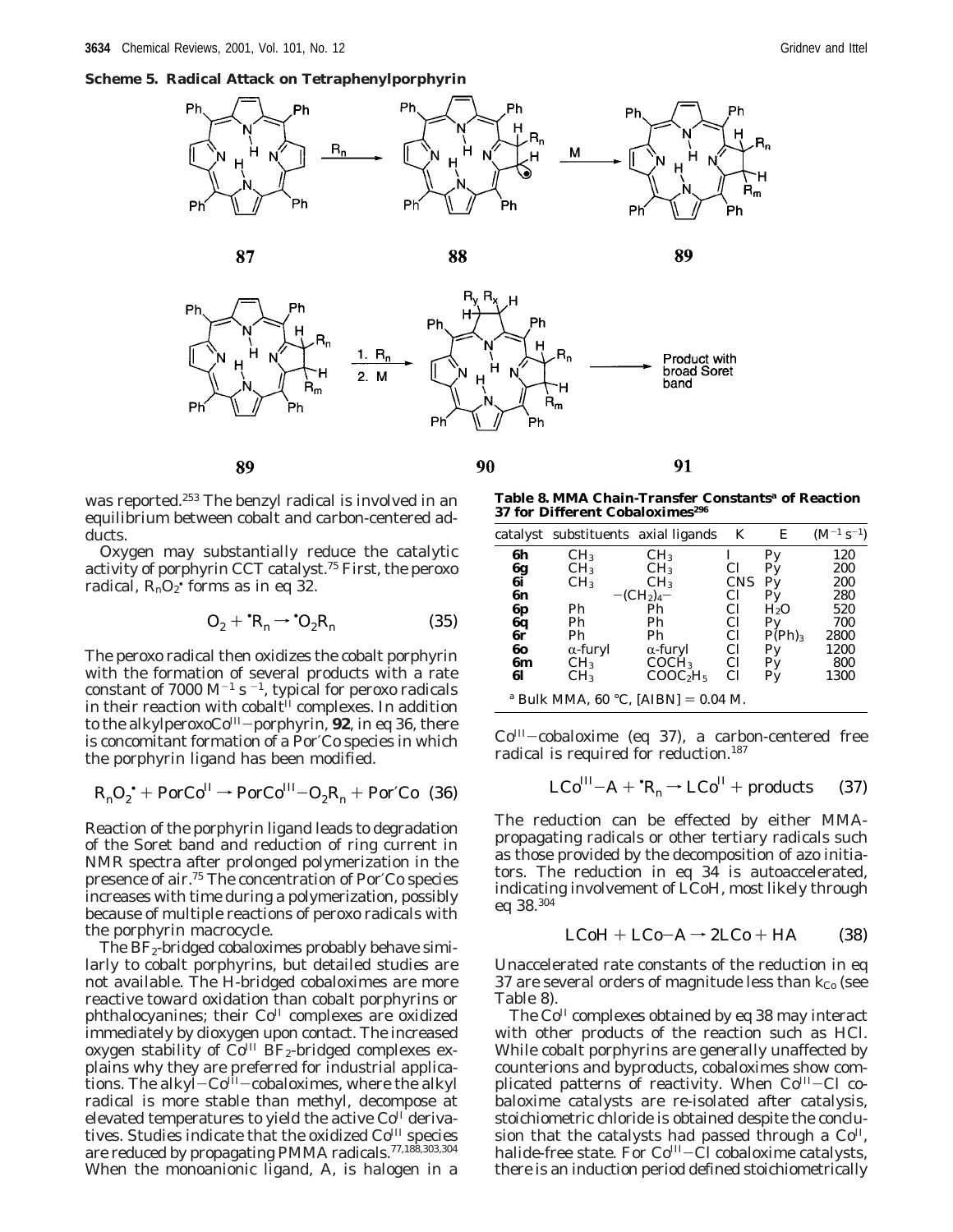by when one free radical per one catalyst molecule has been consumed. After the induction period,  $k_{Co}$ was found to depend on the halide (as A ligand). Thus, cobaloxime  $6g$  (A = Cl) is 5 times more active than cobaloxime  $6\bar{h}$  (A = I) in Table 1. Also, cobaloxime  $6g$  (A = Cl) is less active than the selfactivating catalyst with  $A = \sec Bu$  (cobaloxime **6j**). These observations can be explained by invoking partial hydrolysis of the equatorial ligand through Scheme 6.

#### **Scheme 6. Partial Hydrolysis of Cobaloxime**



Addition of  $H^+$  to any oxygen atom in the ligand interrupts the electronic ring current in cobaloxime, leading to lower effectiveness of the of newly formed cobalt chelate **93** to catalyze hydrogen transfer. A portion of the unreduced starting chelate can also be affected by the released hydrochloric acid to produce **94** and/or **95** (Scheme 7).

Addition of amides and alcohols at very low levels (3-5%) substantially increases the overall rate of reduction (eq  $37$ ).<sup>296</sup> This may be attributed to the formation of  $Co<sup>I</sup>$  species, where  $LO<sup>I</sup>$  is the real reducing agent rather than LCoH in autocatalysis eq 38. The small amounts of amides and alcohols do not change the CCT chain-transfer constant after the induction period.

Cobaloximes are subject to poisoning by oxygen and peroxides much in the same manner as cobalt porphyrins. Low levels of benzoyl peroxide (BPO), cumyl hydroperoxide, or oxygen that are comparable with the concentration of the cobaloximes rapidly interfere with CCT. The degree of polymerization increases linearly with the BPO/LCo ratio but does not depend on the absolute concentration of either reagent over a wide range of concentrations (Figure 10).296

Kinetic analysis indicates that in the reaction of cobaloxime with BPO, the free radical forms by the mechanism of eq 36. The interaction of peroxides with cobalt species has been studied extensively.296,305,306

$$
LCoH + Bz2O2 \rightarrow LCoIII + BzO' \qquad (39)
$$

The rate constant of oxidation eq 39 is 14  $M^{-1}$  s<sup>-1</sup>. Equation 39 leads to further radical consumption



**Figure 10.** Dependence of the number-average degree of polymerization on the ratio of BPO to cobaloxime **6q**. 296

through  $Co^{III}$  reduction to  $Co^{II}$ , eq 37. The simultineity of eqs 39 and 37 leads to a steady-state concentration of active  $Co<sup>H</sup>$  species that provide MW control by CCT. Cumyl hydroperoxide behaves similarly to BPO in polymerization of methacrylates. Hence, in contrast to porphyrins, cobaloximes are poisoned reversibly by peroxides. In styrene polymerization, poisoning of the cobaloxime CCT agent is irreversible. Presumably, the presence of benzylic radicals during the BPO reaction leads to destruction of the equatorial ligand, through the possible intermediacy of Co<sup>IV</sup> species.<sup>307,308</sup>

Acidic hydrolysis of CCT catalysts is described as a possible problem. Few actual measurements of the catalyst hydrolysis have been made. Addition of only 1% of acetic acid in MMA leads to a rate of cobaloxime deactivation of about 1.2% min<sup>-1</sup> at 60 °C.<sup>296</sup> The stability of the  $BF_2$ -bridged cobaloxime is believed to be higher.<sup>119,338,342</sup> The complex  $(dmgBF<sub>2</sub>)<sub>2</sub>$ - $Co<sup>H</sup>$  decays at room temperature at a rate of about 0.6% min<sup>-1</sup> at pH = 1 but is "practically stable" at neutral pH.309,310 It should be noted, however, that these measurements were made in a benign solvent rather than in an active polymerization system involving free radicals.

Benzylcobaloximes decompose in strong acids, like 5% w/w sulfuric acid in water, at very low rates, ca. 0.002 mol/L min at  $25$  °C.<sup>201</sup> The secondary alkylcobaloxime, phenylethyl, is found to decompose only slightly faster under the same conditions, ca. 0.006 mol/L min. Although it is difficult to compare water and MMA solutions, the higher rate of cobaloxime decomposition in the presence of acetic acid is probably related to the instability of the hydrido cobaloxime and Co<sup>II</sup> species versus the alkylcobaloxime.

Basic conditions not only convert CCT catalysts to CI catalysts (see section 3.6) but also promote cata-

95



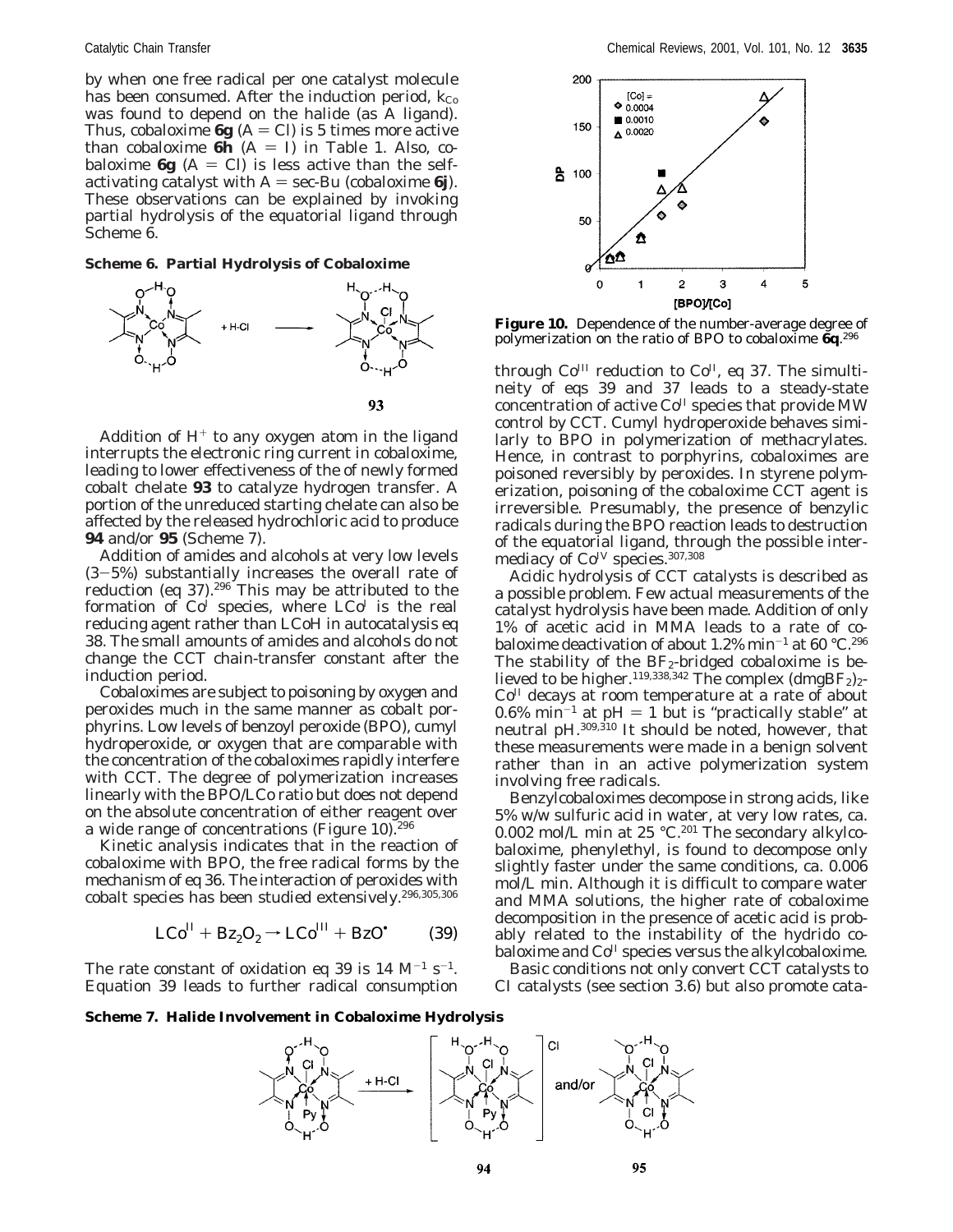lyst decomposition. Cobalt porphyrins and cobalt phthalocyanines are much more stable under basic pH and in the presence of free radicals than cobaloximes. Thus, the  $Co<sup>I</sup>$  phthalocyanine that forms by reduction by free radicals in amides is very stable, being stored in a sealed glass ampule for 1 year without any change of its characteristic blue-green color. The more rapid decomposition of dioximates of  $Co<sup>1</sup>$  is on a time frame comparable with polymerizations  $(0.06-2\% \text{ min}^{-1})$ .<sup>188</sup>

In conclusion, there are a variety of processes that can affect CCT by increasing or, more often, reducing the rate of the chain transfer by affecting the catalyst. Some of them are more pronounced at the beginning of polymerization, while others are become more significant at the end. The most common is the reversible or irreversible poisoning of CCT catalysts by peroxides because it is difficult to reduce the concentration of peroxides in the monomer to commonly used levels of catalyst (100 ppm or less). This is why erratic results on catalytic activity of cobalt chelates in CCT are not uncommon. Employment of low-conversion reactions (like  $2-4\%$ ) makes testing results especially vulnerable. These side reaction can often be recognized by deviation from linearity of eq 1, but such careful investigation is not the norm.

# *4. Monomers for CCT*

#### **4.1. Methacrylates**

Methacrylates are the monomers most commonly utilized in CCT, and MMA seems to be the monomer against which all comparisons are made. It was discussed extensively in the section on catalysts. In addition to the methyl ester, many other methacrylate esters are mention in the literature. Table 9 lists

**Table 9. CCT Chain-Transfer Constants***<sup>a</sup>* **for Different Methacrylates5,126,313**-**<sup>317</sup>**

| ester group                                                   | $C_{\rm C}$      | catalyst        | ref |
|---------------------------------------------------------------|------------------|-----------------|-----|
| $PhOC2H4$ -                                                   | 2000             | 9c              | 5   |
| $(MeO)3SiC3H6$                                                | $27000\pm1200$   | 9a              | 313 |
| $[M_{2S}$ SiO] <sub>3</sub> SiC <sub>3</sub> H <sub>6</sub> - | $7500 \pm 1400$  | 9a              | 313 |
| lauryl                                                        | $20000 \pm 1400$ | 9a              | 313 |
| 3-(N-triazolyl)-4-hydroxyphenyl-                              | $4000 \pm 200$   | 9a              | 313 |
| $Me2NC2H4$ -                                                  | $4400 \pm 600$   | $9a^b$          | 314 |
| $(N$ -phthalimidoyl) $C_2H_4-$                                | 500              | $9a^c$          | 315 |
| methyl                                                        | 1300             | 52 <sup>d</sup> | 126 |
| methyl                                                        | 34000            | 9c              | 316 |
| ethyl                                                         | 26000            | 9c              | 316 |
| butyl                                                         | 16000            | 9c              | 316 |
| methyl                                                        | 2400             | 1               | 317 |
| butyl                                                         | 670              | 1               | 317 |
| hexyl                                                         | 430              | 1               | 317 |
| heptyl                                                        | 250              | 1               | 317 |
| octyl                                                         | 250              | 1               | 317 |
| nonyl                                                         | 150              | 1               | 317 |
| decyl                                                         | 110              | 1               | 317 |
| hexadecyl                                                     | 130              | 1               | 317 |
| hydroxyethyl                                                  | 1120             | $9a^e$          | 312 |
| glycerol monomethyl                                           | 958              | $9a^e$          | 312 |
| methacrylic acid                                              | 1058             | $9a^e$          | 312 |

*<sup>a</sup>* Polymerization conducted at 60 °C in neat monomer unless otherwise indicated. *<sup>b</sup>* 70 °C in neat monomer. Catalytic termination is observed. *<sup>c</sup>* Chain-transfer constant calculated on the basis of the article data. 80 °C; 30% in toluene. Catalytic termination is observed. *<sup>d</sup>* 50% monomer in supercritical CO2. *<sup>e</sup>* In water.

a variety of monomer for which chain-transfer constants are available or could be calculated. In keeping with patent strategies, many additional monomers are mentioned in patents but are not exemplified. Nonetheless, the monomers that have been studied<sup>311</sup> range from simple alkyl methacrylates to highly reactive species such as glycidyl methacrylates, 2-isocyanatoethyl methacrylates, or methacrylic acid<sup>80</sup> and to biologically derived materials such as 2-methacryloxyethyl phosphoryl choline, glycerol monomethyl methacrylate, or 3-*O*-methacryloyl-1,2:5,6-di-*O*-isopropylidene-D-glucofuranose.312

Several CCT catalysts are soluble in MMA but insoluble in the resulting polymer.<sup>318</sup> Interestingly, when these CCT catalysts are added to frontal polymerizations, they are carried in the polymerization front, decreasing the molecular weight throughout the resulting polymer.

In addition to standard methacrylates, it has been possible to extend CCT to carbohydrate-based systems.<sup>319</sup>

#### *4.1.1. Di- and Trimethacrylates*

Dimethacrylate monomers and polymethacrylate monomers must be discussed separately from other methacrylates because of their ability to cross-link under normal free-radical polymerization conditions. Even at very low conversion, less than 1%, they produce completely cross-linked polymers that cannot be solvent-swollen and are insoluble. CCT agents reduce molecular weight and thereby move the gelation point to a much higher degree of conversion, though CCT cannot prevent gelation completely.320

Hyperbranched polymers were synthesized by direct free-radical polymerization of ethylene glycol dimethacrylate monomer in the presence of a CCT catalyst. The free-radical homopolymerization of divinyl monomers is thought to selectively yield trimer **96**, 321,322 though previous work on oligomer distributions would indicate that this is unlikely.



Polymerization of the trimers then leads to cascade branching, ultimately yielding soluble hyperbranched polymers instead of the insoluble networks obtained in the absence of the CCT catalyst. Terminating polymerization at moderate conversion provides highly reactive hyperbranched methacrylate. As mentioned above, there is some similarity between living radical polymerization and polymerizations carried out with high levels of CCT catalyst. Both processes preclude rapid chain growth by periodically interrupting chain growth. As a result, molecular weight tracks monomer conversion to a greater extent than it would in the absence of CCT. The oligomerization results in polymers with very low intrinsic viscosity.<sup>323-325</sup> The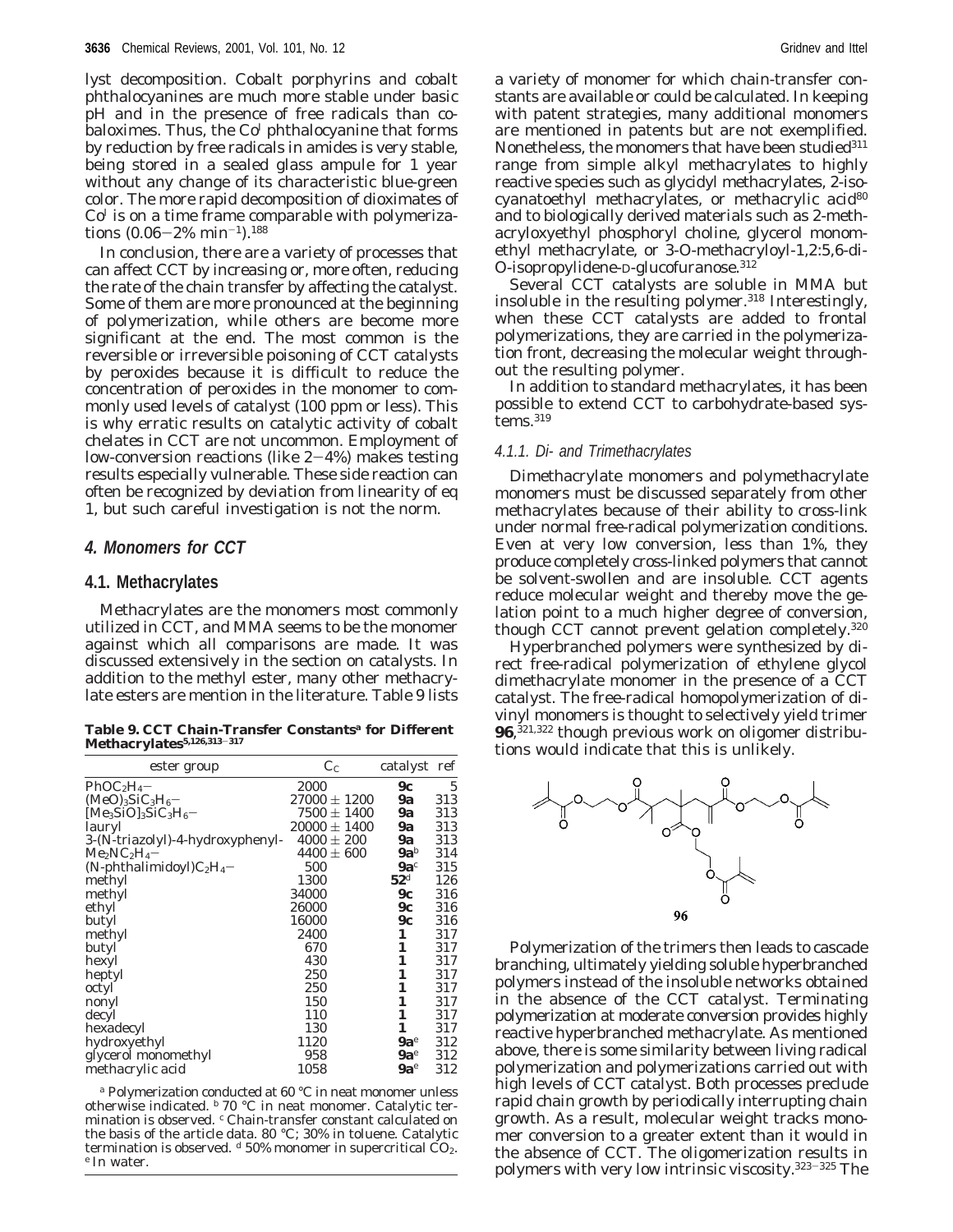



molecular weight and intrinsic viscosity of the hyperbranched polymers indicated that the average molecular weight ranged from a few thousand to more than 40 000. The reaction provides an alternative to the complex, multistep, routes to dendritic and starlike polymers. The superior physicochemical and molecular properties of star and dendrimer polymers326 are believed to justify their very complex technology, but the cascading polymerization provides polymers that meet the requirements for many commercial applications where such perfection is not required.36,327-<sup>329</sup>

In a similar report utilizing triethylene glycol dimethacrylate, the polymer was described as a linear polyester.330 Again, this description is probably incomplete, though it is possible at high catalyst loadings to prepare methacrylic dimers. Under ideal conditions, this would lead to the linear, unsaturated polymer **97**.



This was a single example with minimal characterization. A more direct approach to the polyester involves transesterification of the dimer with neopentyl glycol to oligomers and chain extension with diacids and glycols.331 These species are effective pigment binders in paints.

Oligomerization of ethyleneglycol diethacrylate, EGEtA, provided polyester by radical polymerization according to Scheme 8.332 Bis(dimethylglyoximato)-  $Co<sup>III</sup>(benzil)(Py)$  as a CCT catalyst reduced the molecular weight of the resulting polymer. No rate constants were determined. The authors surprisingly observed that the yield of the oligomer increases with the concentration of the CCT catalyst. A similar dependence was found in AMS oligomerization and was attributed to minimization of bimolecular termination by rapid capture of the dimer radicals by CCT catalysts.<sup>333</sup> Related branched macromonomers were also prepared by copolymerization of methyl methacrylate with 1,6-hexanediol dimethacrylate in the presence of  $\alpha$ -methylstyrene dimer as a molecular weight control (see section  $5.1$ ).<sup>334</sup>

Branched polymers can also be obtained by copolymerization of MMA with dimethacrylates based upon the condensation product of hexamethylenediisocyanate with two hydroxyethyl methacrylates.<sup>335</sup>

This product is then further grafted with glycidyl methacrylate.

#### *4.1.2. Emulsion Polymerization*

The kinetics of solution polymerizations involving CCT are not substantially different from bulk polymerizations. An initial report that toluene as a solvent led to reduced catalysis rate<sup>336</sup> seems to be unfounded.124

Emulsion polymerization is an attractive route for making polymer compositions without solvent or with minimal amount of organic solvent.32,94,337-<sup>340</sup> CCT in emulsion polymerization may provide narrower polydispersity relative to noncatalytic chain-transfer agents.<sup>339</sup>

Starved-feed emulsion polymerization can be conducted without emulsifiers if suitable comonomers and procedures are utilized.<sup>341</sup> Polymerization of a water-soluble methacrylate like HEMA in the presence of a CCT agent is carried out initially. The resulting HEMA oligomer is further copolymerized with hydrophobic monomers so that the resulting diblock copolymer serves as a surfactant (see, for instance, sections 5.3 and 5.4). During the crosslinking process, all of this surfactant is incorporated into the polymer backbone and is thus immobilized, overcoming the problem of residual surfactant in the final product.

In contrast to solution polymerization, emulsion polymerization is more complex.119 Monomer feeding can be crucial in obtaining the desired molecular weight.342 The partitioning coefficient of the CCT agent between phases is another key factor.343,344 The solubility of the cobaloxime catalysts can be regulated by the size of substituents on the equatorial ligand. The distribution coefficient for water/MMA drops sharply from 0.4 to 0.05 when the substituents in the equatorial ligand change from methyl to ethyl in **9**. Further increase of the substituent alkyl group does not change this ratio substantially.<sup>120</sup>

Generally, efficiency of CCT catalysis drops in emulsion polymerization. The following values of CCT chain-transfer constants may be compared with solution and bulk polymerization:  $C_{\rm C}^{\rm MMA} = 1100 \rm \ M^{-1}$ <br>s<sup>-1</sup>  $C_{\rm C}^{\rm EMA} = 640 \rm \ M^{-1}$  s<sup>-1</sup>  $C_{\rm C}^{\rm n-BMA} = 520 \rm \ M^{-1}$  s<sup>-1</sup>  $S^{-1}$ ,  $C_{\rm C}^{\rm EMA} = 640 \text{ M}^{-1} \text{ s}^{-1}$ ,  $C_{\rm C}^{\rm n-BMA} = 520 \text{ M}^{-1} \text{ s}^{-1}$ ,<br> $C_{\rm C}^{\rm 2-EHMA} = 400 \text{ M}^{-1} \text{ s}^{-1}$  (75 °C, water **9a**)<sup>342</sup> In  $C_c^{2-EHMA} = 400 \text{ M}^{-1} \text{ s}^{-1}$  (75 °C, water, **9a**).<sup>342</sup> In miniemulsion polymerization the choice of catalyst miniemulsion polymerization, the choice of catalyst depends on the choice of initiator (see Table 10).345

Azo initiators provide good catalyst activity in both solution and miniemulsion polymerizations, while the peroxide initiator  $K_2S_2O_8$  substantially decreases the efficiency of molecular weight reduction by **9a**. The results in Table 10 may be explained by the ability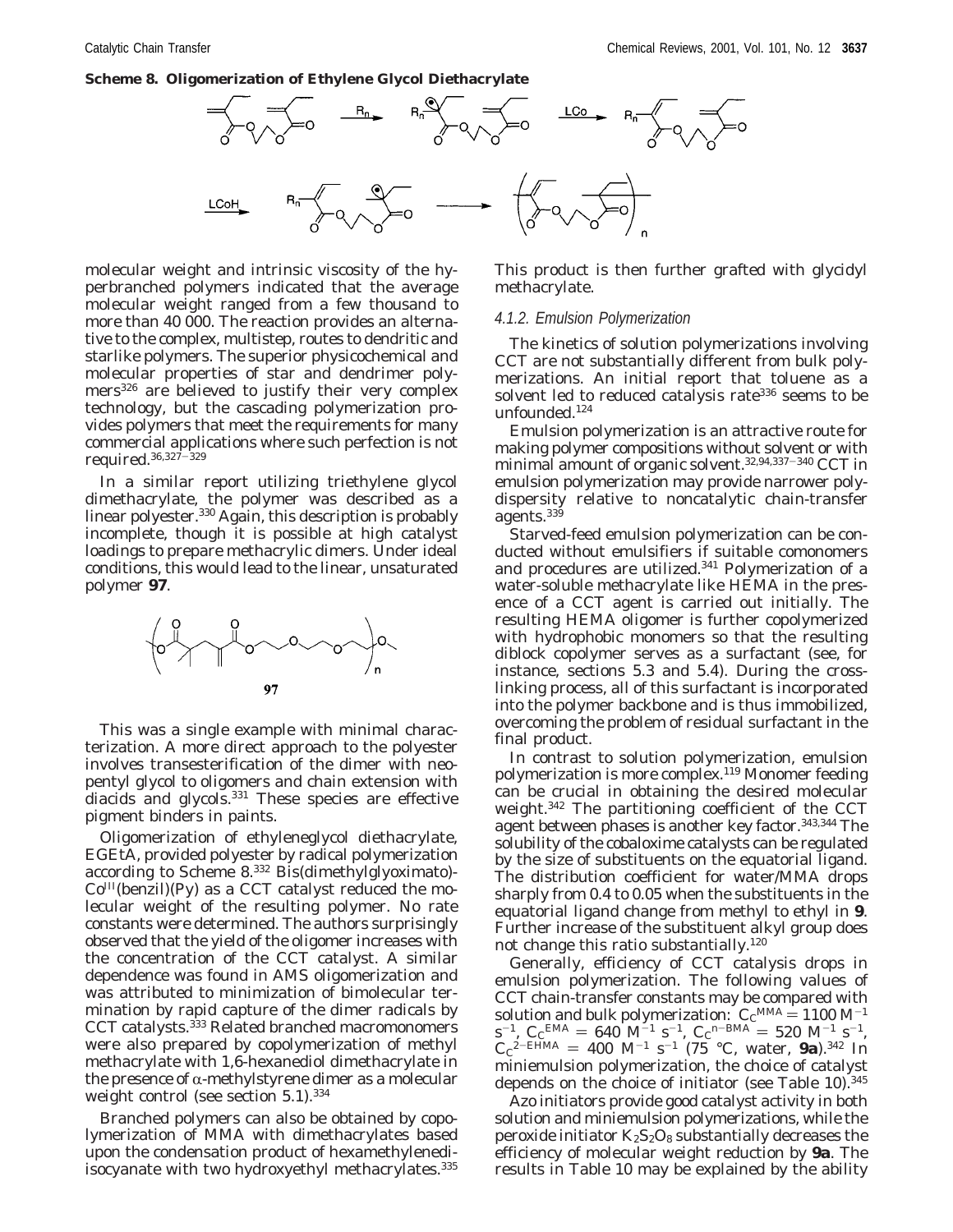**Table 10. Comparison of Miniemulsion (65** °**C) and Bulk (60** °**C) Polymerization345**

|             |          | $\mathcal{C}_{\mathcal{C}}$ |        |  |
|-------------|----------|-----------------------------|--------|--|
| initiator   | catalyst | miniemulsion                | bulk   |  |
| <b>AIBN</b> | 9а       | 21 000                      | 24 000 |  |
| <b>AIBN</b> | 9c       | 11 000                      | 14 000 |  |
| $K_2S_2O_8$ | 9        | 830                         |        |  |
| $K_2S_2O_8$ | 9с       | 12 000                      |        |  |

of potassium dipersulfate to oxidize the CCT catalyst when it is in the water phase. Since the **9c** catalyst is less soluble in water than **9a** catalyst, it is less susceptible to oxidation poisoning. In the case of **9c**, the peroxy radicals react with monomer rather than with the catalyst. More details on oxidative catalyst poisoning were given in section 3.7.

# **4.2. Methacrylonitrile**

Methacrylonitrile is a slow polymerizing monomer under conditions of CCT, and it yields oligomer with a double-bond end group similar to methacrylates (eq 40). The resulting oligomeric products have a stronger tendency to copolymerize with additional monomer and thus be incorporated into subsequent polymer chains than do MMA oligomers.<sup>139</sup>

$$
M_{\text{CN}} \longrightarrow M_{\text{CN}} \longrightarrow M_{\text{CN}} \longrightarrow M_{\text{CN}} \tag{40}
$$

This tendency is presumably the result of the smaller size of the nitrile group relative to the ester group, so that reaction of LCoH with MAN oligomer is more competitive with that of the monomer. The chain-transfer constant  $C<sub>C</sub>$  is not known for the polymeric MAN radical, but for the MAN dimer radical, the rate coefficient for CCT  $k<sub>C</sub>$  is  $8 \times 10<sup>5</sup>$  M<sup>-1</sup>  $s^{-1}$  (at 60 °C with TAPCo<sup>II</sup>).<sup>346</sup>

# **4.3. α-Methyl Styrene**

A major limitation of  $\alpha$ -methylstyrene in freeradical polymerizations is its very low ceiling temperature of 61 $\degree$ C.<sup>347</sup> As a result, AMS is utilized commercially only in radical copolymerization. Nonetheless, it is among the most active CCT monomers with  $C_{\rm C}$  = 9  $\times$  10<sup>5</sup> at 50 °C for **9a** as CCT catalyst.<sup>348</sup> This value is relatively unchanged at 40 °C. This high value reflects the low  $k_P = 1.7 \text{ M}^{-1} \text{ s}^{-1}$  so that  $k_C =$  $5 \times 10^5$  M<sup>-1</sup> s<sup>-1</sup>.

AMS dimer, AMSd (**98**), is useful as a radical addition–fragmentation–chain-transfer radical<br>(RAFT) agent,<sup>349–352</sup> which is covered later. In the polymerization of styrene, AMSd is as active as methacrylate trimers and tetramers with a chaintransfer constant  $C_{AMSd}$  of 0.29 at 110 °C.<sup>353</sup> Although AMSd has been known to be a good molecular weight control agent for decades, commercially feasible methods for its manufacture have become available only recently. Most are based upon cationic polymerization. The major objective is to avoid internal Freidel-Crafts substitution to give the indane product a in Scheme 9. This reaction is the major reason cationic polymerization is not used for commercial polymerization of styrene or its derivatives.

To minimize the indane, **99**, formation, dimerization was conducted in two-phase systems containing toluenesulfonic acid,354 sulfuric acid,355,356 electrophilic transition-metal complexes,<sup>357</sup> the polymeric solid-state acid Nafion,<sup>358,359</sup> metal oxide solid-state catalysts such as tungstophosphoric acid,<sup>360</sup> various zeolites,  $361,362$  mixed oxides,  $363$  and montmorillonite clay in the presence of organic solvents.364,365 The major limitation of the cationic approach, however, is the unavoidable formation of internal isomer **100**. Since isomer **100** is inert in radical polymerization, the lower the content of isomer **100**, the higher activity of the **98** mixture. Even in the very best cases, its presence is never less than  $5-15\%$ .

CCT also can be employed to synthesize **98**. 366 Temperatures over 150 °C facilitate the process. A process yielding undetectable levels (probably,  $\leq 0.2\%$ ) of isomer **99** in the final AMSd, **98**, provides a highquality process for AMS dimerization.<sup>367</sup> Apparently, the "ceiling temperature" of the dimer of AMS is much higher than that of AMS polymer. The monomeric radical obtained in reaction with LCoH is capable of adding one or two monomeric units but then sterics reduce the value of the propagation rate constant, thereby preventing further radical growth. The decrease in propagation rate constant improves the efficiency of any chain-terminating reactions. As emphasized earlier, $61$  low MW polymer chemistry is significantly different from that of high polymer. Many concepts and equations well established for conventional polymer science may encounter serious limitations when used to describe oligomers with  $DP < 6$ .

#### **4.4. Styrene**

While there is a considerable body of research on CCT polymerizations of styrene itself, there are no reports of CCT in polymerizations of substituted styrenes. In the case of styrene as well as in the case of other vinylic monomers bearing no methyl group adjacent to the propagating radical, CCT always provides oligomers with an exclusively trans configuration of the double bond.<sup>28,368</sup> Because there is no abstractable methyl hydrogen atom, the only site for

**Scheme 9. Cationic Oligomerization of α-Methylstyrene** 

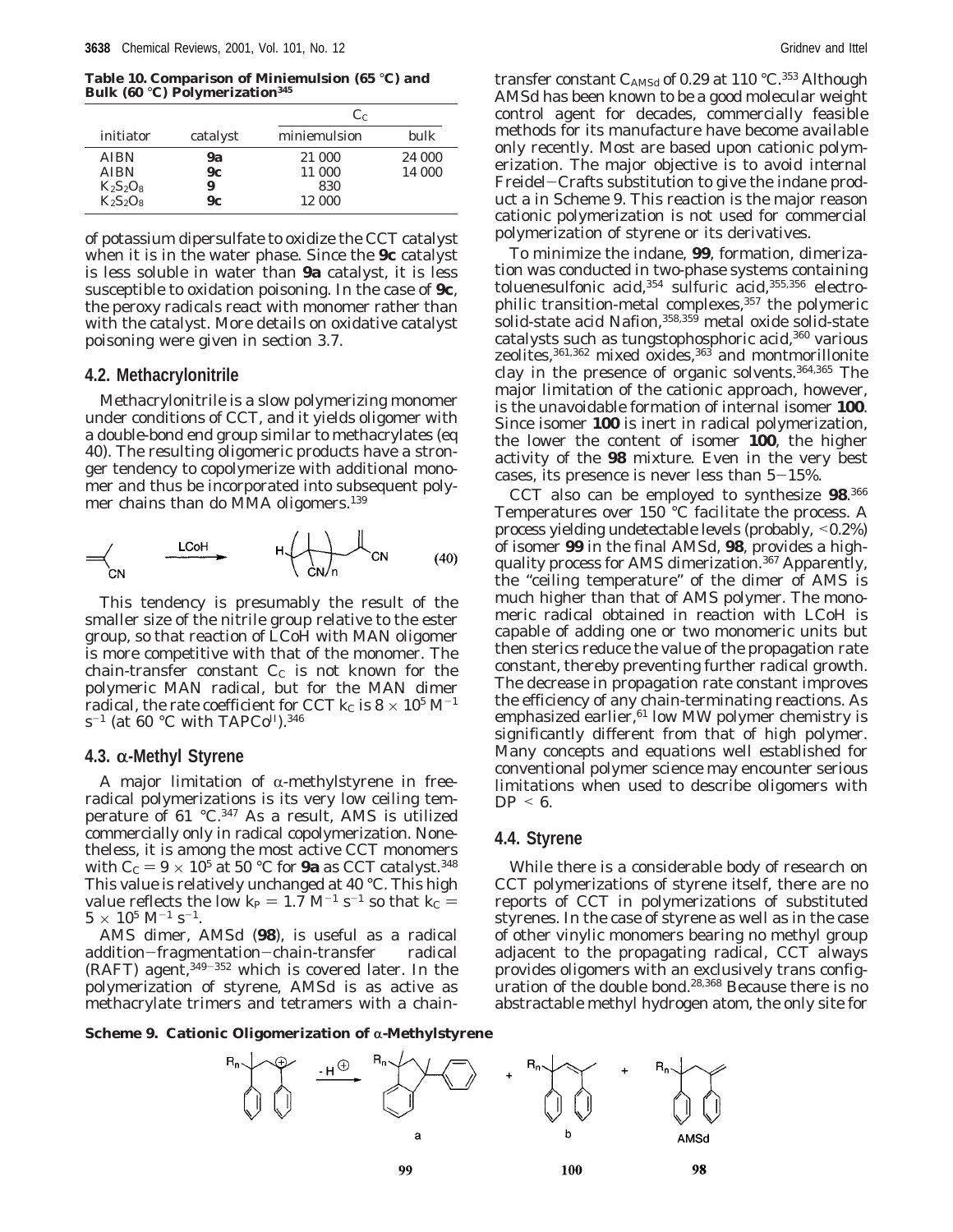hydrogen atom abstraction is the methylene group (eq 41). In proton NMR spectra, the vinylic protons of the styrene end group appear as a singlet due to a strong AB-type interaction. However, this singlet can be observed as two peaks at 6.40 and 6.43 ppm by high-field NMR.

The chain-transfer constants for styrene polymerization with porphyrinic CCT catalysts are given in Table 4. In addition, the following values can be found in the literature:  $k_C = 1.4 \times 10^5 \text{ M}^{-1} \text{ s}^{-1}$  (40-70 °C, **9a**),<sup>314</sup> and  $k_{C_C} = 6.4 \times 10^4$  M<sup>-1</sup> s<sup>-1</sup>,  $C_S = 400$ <br>(40 °C, **9c**) <sup>40</sup> The low  $C_S$  in styrene systems can be (40 °C, **9c)**.<sup>40</sup> The low  $C_S$  in styrene systems can be partly attributed to the formation of  $Co-C$  bonds, reducing the concentration of active Co<sup>II</sup> catalyst. The experimental observation that the molecular weight distribution of the polymer formed in CCT remains constant with conversion is not explained.<sup>369</sup>

Styrene is capable of forming moderately stable  $Co-C$  bonds.<sup>370</sup> The formation and decomposition of adducts between the CCT catalysts and the propagating radicals results in "reversible inhibition".<sup>123,271</sup> In this case, an induction period is observed at the beginning of polymerization. This induction period is characterized by the steady growth of the rate of polymerization similar to the classic kinetics of a polymerization inhibited by a weak inhibitor. Depending upon conditions, the time required to reach steady-state polymerization kinetics (eq 42) may require tens of minutes.

$$
LCo + R_n \rightleftharpoons LCo - R_n \tag{42}
$$

This period of time may be comparable with the experimental frequency of sampling the reaction mixture, thereby confusing the reduction of molecular weight attributable to formation and dissociation of the corresponding organometallic species with the reduction of molecular weight due to CCT.371 Moreover, continuous decomposition of the CCT catalyst during polymerization has been observed.<sup>372</sup> As a result, some values of the apparent chain-transfer constants of CCT for styrene and other vinylic monomers would be time dependent. Molecular weight distributions at moderate and high conversions can be bimodal.<sup>123</sup> These styrene polymerizations are in contrast to MMA polymerization at high conversion that follow kinetic model predictions with only a slight accumulation of lower MW products due to reduction of monomer concentration toward the end of polymerization.<sup>118</sup> Consistent with the formation of an equilibrium concentration of  $Co<sup>III</sup>-alkyl$ ,  $C<sub>C</sub>$  was found to be less that 100 in the dark but increases to a maximum value of 5000 under UV irradiation. Previous work has demonstrated the photolysis of the Co-R bond.<sup>285-288</sup> The value of  $C_{\text{C}}$  was also found to be dependent upon the initiator concentration, decreasing with higher initiator levels.<sup>125</sup> Both of these observations are consistent with the formation of a large equilibrium concentration of  $Co<sup>III</sup>-R$  that can be converted back to  $Co<sup>H</sup>$  photochemically.

# **4.5. Acrylates**

Catalytic chain transfer in acrylate polymerizations is problematic due to the propensity of acrylates to form stable Co-C bonds between the CCT agent and the propagating radical of both the monomer and its oligomers.268,269,373 It has even been possible to observe a growing polymer chain terminated with a Co-C bond directly by MALDI.374 This bond is stronger than that in the case of styrene. These complications have a direct impact on the use of CCT in acrylic polymerizations.

Starting with a  $Co<sup>H</sup>$  CCT catalyst, the initial radicals formed will react with the  $Co<sup>II</sup>$  forming  $Co<sup>III</sup>$ -R, thereby effectively removing much of the  $Co<sup>H</sup>$  from the reaction mixture. This reaction was originally described as "reversible inhibition".375 This has the effect of trapping all of the initiating radicals and causing an induction period in the polymerization until the  $Co<sup>H</sup>$  is essentially consumed. Once a stoichiometric number of initiating radicals have been produced, polymerization starts but the product is relatively high in molecular weight. The catalyst appears to be relatively ineffective because the concentration of  $Co<sup>H</sup>$  is low. Nonetheless, there is a finite equilibrium concentration of  $Co<sup>H</sup>$  that is low relative to the quantity of catalyst charged but still high relative to the concentration of propagating radicals. There is also a slow reversible reaction of  $Co<sup>III</sup>-R$  liberating radicals to reinitiate polymerization.376-<sup>378</sup> Similar phenomena have been observed with other reversible capping agents for the propagating radical chains.<sup>379,380</sup> The suggestion to change the term "reversible inhibition" to "deactivation"381 is not an improvement because in addition to reversible inhibition there are other reactions that can deactivate capping agents in living radical polymerizations.

The accepted approach to overcoming this limitation is to increase the temperature of the process.382,383 This observation is additional evidence that the intermediate state in CCT, hydrogen atom abstraction from the propagating radical (eq 43), involves a caged radical pair rather than an adduct of the propagating radical with the cobalt chelate.



A characteristic feature of acrylate polymerization is the reaction of "radical back-biting". $384-387$  Due to the high activity of the acrylic propagating radical and the presence of substantial numbers of tertiary hydrogen atoms in the polyacrylate backbone, a propagating radical can abstract a hydrogen atom from itself or from another polyacrylate molecule. According to the proposed mechanism shown in Scheme 10, the newly formed radical may undergo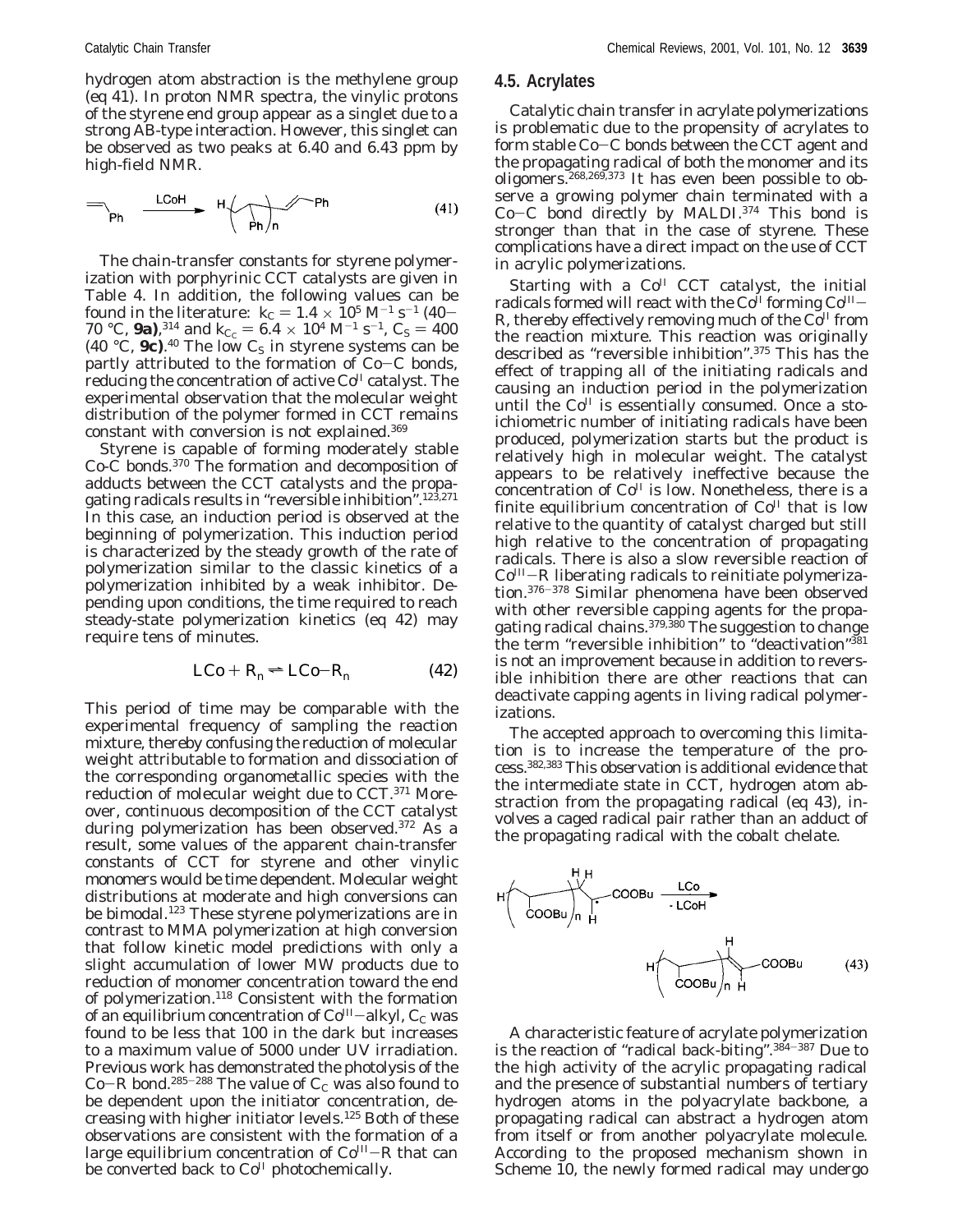#### **Scheme 10. Back-Biting in Growing Acrylate Chains**



fragmentation. The net result of the back-biting is the formation of oligomer with a terminal double bond of a "methacrylate moiety" with vinylic proton resonances at 6.2 and 5.5 ppm.383 When the polymerization of acrylic acid is conducted at temperatures above 225 °C, the resulting oligomers have a DP below 50.388 The products are useful as detergent additives and for subsequent polymerization.

Originally the reaction in Scheme 10 was discovered at temperatures approaching 240  $°C^{388}$  which are close to the ceiling temperature of acrylates. More recently it was demonstrated that this process is relatively independent of temperature and can be observed as low as 90 °C. Thus, the polymerization of acrylates in the presence of CCT may result in a mixture of vinyl-terminated products.

Another "side reaction" in the polymerization of acrylates could be the anti-Markovnikov addition of Co-H to the olefinic double bond. This reaction shown in Scheme 11 was suggested to explain the absence of any methyl group in the polymer backbone of acrylamide radically polymerized in the presence

#### **Scheme 11. Proposed Mechanism to Explain Poly(acrylamide) Structure**



of a CCT catalyst.<sup>389</sup> The Markovnikov hydrogen atom addition normally observed in CCT requires that one methyl group should start each polymer molecule and each should be terminated by one vinylic end. In the case of acrylamide, the theoretical number of vinylic hydrogen atoms was observed but expected resonances attributable to  $CH_3-CH$  at the head of the chain were absent.

It cannot be excluded that the back-biting depicted in Scheme 10 could be responsible for the observed absence of methyl proton.389 Scheme 10 would leave most of the dead polymer molecules without methyl end groups. The chemical shifts of the vinylic protons in the resulting oligo-acrylamides are at 5.75 and 6.25 ppm, which is similar to the methacrylate end group of polyBA which has been terminated by back-biting. In oligo-acrylates produced by CCT, the vinylic protons have resonances at 6.8 and 5.85 ppm.383 The mechanism of Scheme 11 in acrylate polymerization requires additional study.

There is a cationic analogue of Scheme 11 when *N*-vinyl carbazole polymerization was induced by poly(vinyl chloride)-bound dimethylglyoxime complexes of Co<sup>II</sup>, Ni<sup>II</sup>, and even Cu<sup>II</sup> (Scheme 12).<sup>390</sup>

#### **Scheme 12. Cationic Route to Macromonomers**



The polymerization shown in Scheme 12 was observed at room temperature and explains the stoichiometric formation of vinylidene end groups. This reaction seems to be a cationic polymerization rather than an example of CCT.

Finally, Scheme 10 is a good example that interesting chemistry remains to be found even in wellstudied polymerization systems. In addition to acrylates, substantial back-biting occurs even in radically polymerized styrene.383 Despite the long-standing utilization of acrylates in radical polymerization, the reaction shown in Scheme 10 was overlooked.

#### **4.6. Acrylonitrile**

Investigation of CCT homopolymerization of acrylonitrile is difficult as a result of the insolubility of polyAN even at low molecular weight. Copolymerization with styrene was reported.<sup>297,371</sup> Addition of minor quantities of amines (about 3%) was shown to have a positive synergetic effect on CCT at 60 °C (bis- (diphenylglyoximato $Co<sup>H</sup>(Py)Cl$ , AIBN). The role of amines is possibly to labilize the  $Co-C$  bond with formation of a *π*-complex instead.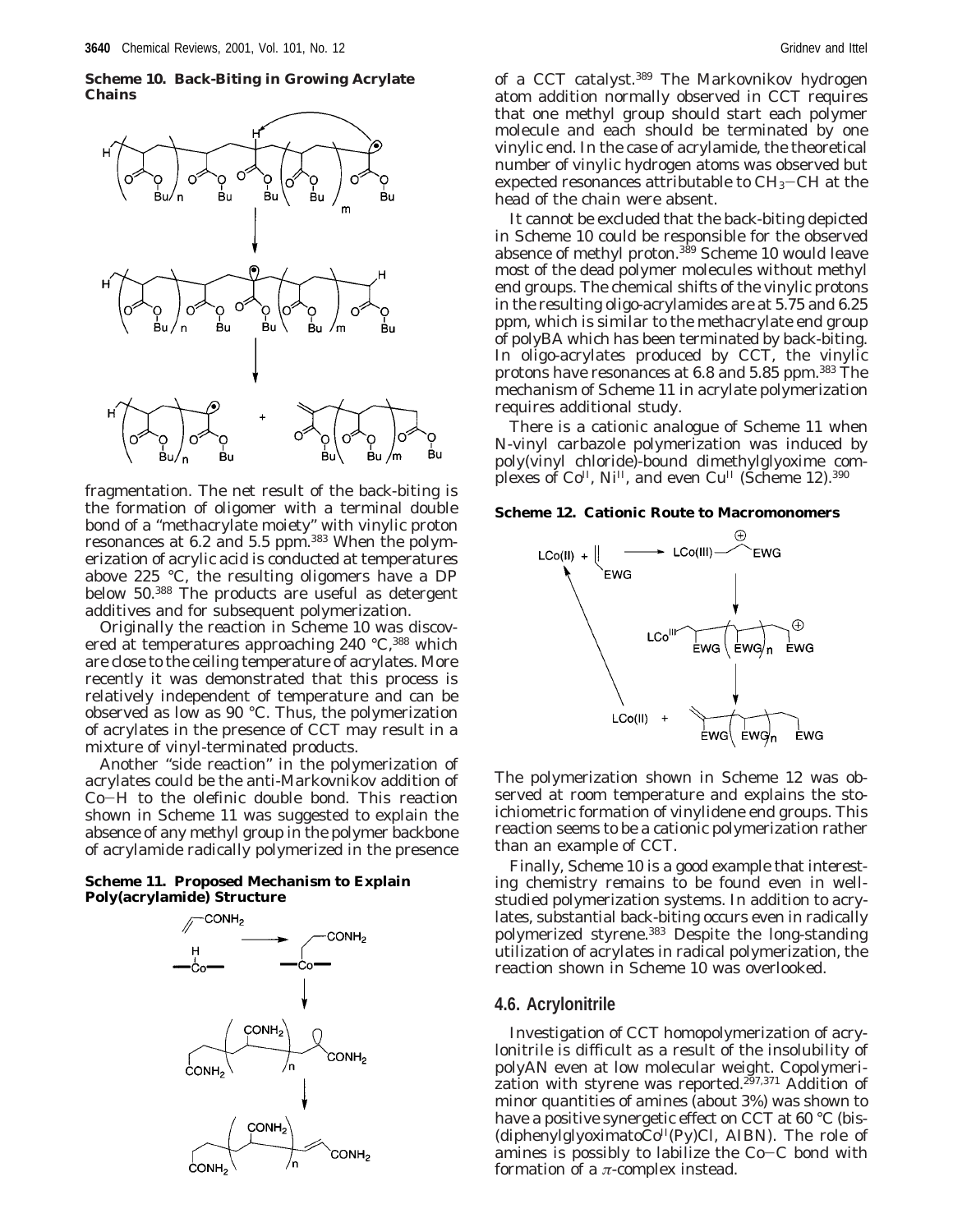#### **4.7. Dienes**

Polymerizations involving CCT of this interesting class of monomers has been described in only one reference.391 The polymerization of dienes in the presence of CCT catalysts provides oligomers, **101**, with a terminal pair of conjugated double bonds, **101d**.



Diene monomers can be considered to be difunctional monomers. In addition to "normal" 1,4-polymerization that produces polymer with 2,3-vinyledene double bonds **101a**, 1,2-polymerization leads to pendant vinyl groups **101b** and **101c** as well.392 (For simplicity, not all possible isomers are being considered.) These pendant vinyl groups are able to propagate in further radical polymerization, thereby complicating the polymerization, but they also provide functionality for further chemical cross-linking in the final product. In this respect polymerization of diene monomers is somewhat similar to polymerization of dimethacrylates described above, but there are two important differences. First, the groups **101c** and especially **101b** are much less reactive in radical polymerization than the double bonds in methacrylates. Second, the number of pendant vinyl groups **101b** and **101c** per chain in polydienes is substantially less than the number of pendant groups in dimethacrylates. In polychloroprene, for example, the combined vinyl groups account for about 10% of all double bonds.<sup>393</sup>

CCT suppresses the gel effect in radical polymerization of chloroprene. The polydispersity stays low, <2, up to 80% conversion. Then, because of crosslinking through pendant vinyl group, both the polydispersity and the molecular weight start to grow exponentially. Table 11 summarizes the use of CCT

**Table 11. CCT in Radical Polymerization of Different Diene Monomers391**

|                                                    |                         |                   | isoprene chloroprene 2,3-dichlorobutadiene |
|----------------------------------------------------|-------------------------|-------------------|--------------------------------------------|
| C <sup>a</sup>                                     | 190                     | -30               | $\leq 14$                                  |
| $k_{\mathrm{C}}\ (\mathrm{M}^{-1}\mathrm{s}^{-1})$ | 75 000                  | 50 000            | N/A                                        |
| $k_{\rm P}$ $(M^{-1}s^{-1})$                       | $\sim$ 400 <sup>b</sup> | 1700 <sup>c</sup> | N/A                                        |

*<sup>a</sup>* Solution polymerization of 67% v/v diene in 1,2-dichloroethane, 70 °C,  $(dmgBF_2)_2Co<sup>H</sup>(MeOH)_2$ ,  $[AIBN] = 8 g/L$ , 30% conversion. *<sup>b</sup>* Estimate from ref 394. *<sup>c</sup>* From ref 395.

in polymerization of several commercially significant dienes.

The presence of electron-withdrawing substituents such as halogen on dienes substantially increases their propagation rate constants and reduces termination rate constants. As shown in Table 11,  $k_{Co}$  does not increase from isoprene to chloroprene so that  $C_c$ decreases. The trend continues for 2,3-dichlorodutadiene. Although the propagation rate constant for 1,2 dichlorobutadiene is not known, its  $C<sub>C</sub>$  is less than

that of chloroprene by a factor of 2 or more, which could be attributed to higher steric constraint around the radical center created by the two chlorine substituents. The paucity of information on propagation rate constants of diene monomers in free-radical polymerization limits further physical studies in this area. The only other reported value of  $k_{\rm P}$  for isoprene is 2 orders of magnitude smaller.<sup>396</sup>

The reactivity of conjugated double bonds is significantly different from that of isolated double bonds in the polymer backbone of polydienes. This difference can be used for selective chemical modification of the dienes with reactions such as the Diels-Alder reaction. With maleic anhydride as an enophile, selective addition to the terminal pair of conjugated double bonds in a chloroprene oligomer is complete in a few hours to give **102**. 391



According to MALDI-TOF, only one MAn molecule per one chloroprene oligomer is added.

# **4.8. Macromonomer Reinitiation and Nonpolymerizable Monomers**

It had been demonstrated that MMA macromonomers do not copolymerize with methacrylates under normal polymerization conditions, and it had also been stated that they do not copolymerize under CCT conditions.110 While this is true, experiments involving cobalt-catalyzed deuterium exchange between MMA dimer and MMA-*d*<sup>8</sup> made it clear that the Co-H or Co-D was adding to the double bond of the dimer to give radical, suggesting that the dimer was being converted to dimer radical. Distilled MMA dimer was exposed to butyl methacrylate under normal CCT polymerization conditions. It was observed that in addition to the expected BMA oligomers and starting MMA dimer, there were species involving MMA dimer coupled with BMA as in eq 44.397,398



It was already known that MMA dimer was not incorporated into BMA polymer under normal freeradical conditions, though it would act as a chaintransfer agent (see RAFT, section 5.3). It is thus possible to reinitiate seemingly dead polymer chains by addition of a hydrogen atom.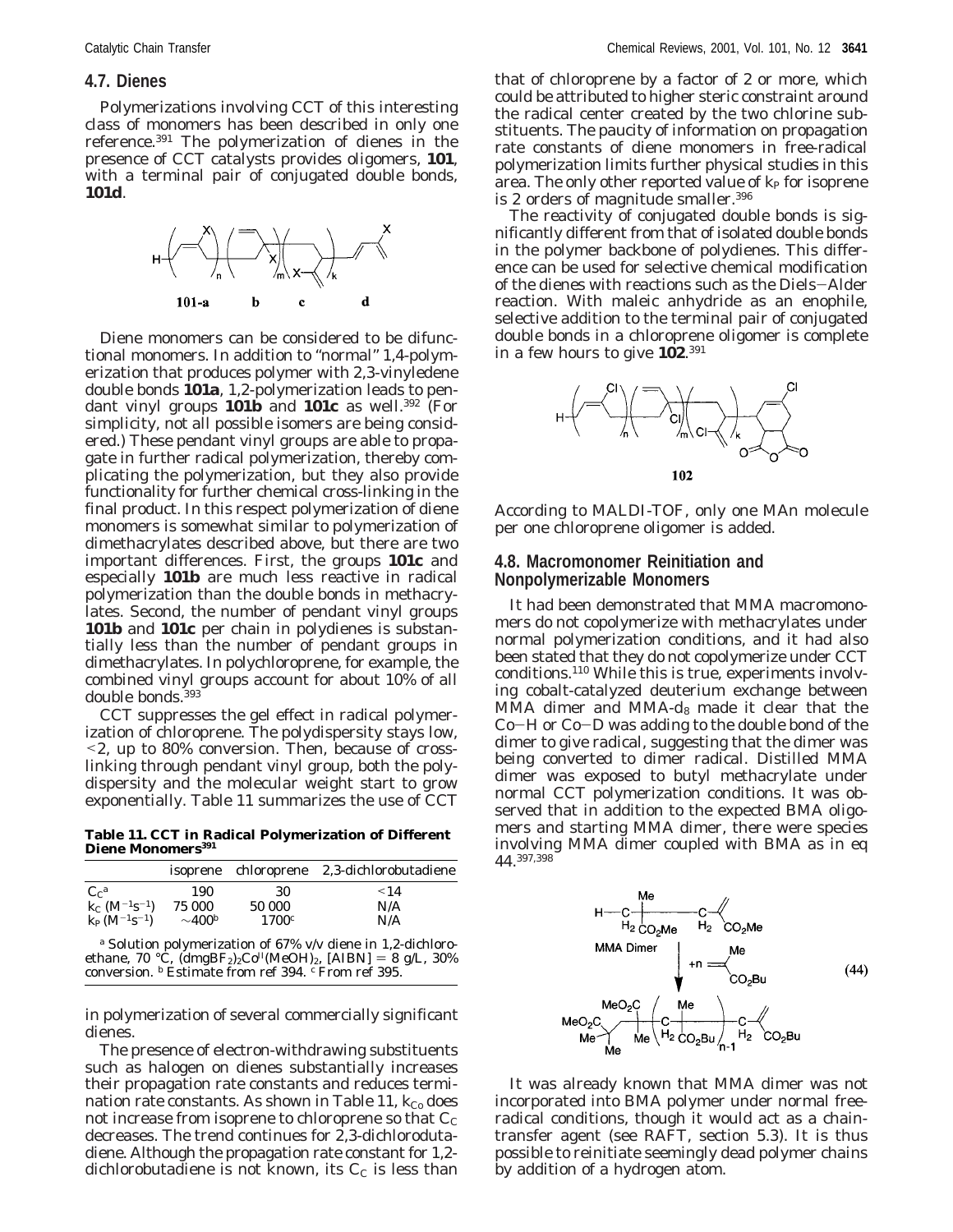This reinitiation is of commercial interest in a number of circumstances. In preparation of low oligomers by CCT, large quantities of dimer are formed, but dimer is often less attractive than the other oligomers for reasons of activity and volatility. Dimer could be distilled out of the higher oligomers and combined with additional monomer in the oligomerization process to be converted to higher molecular weight species. An extruder-based process for synthesis of lower macromonomers would involve recycle of monomer.107 In addition, it is possible to react the dimers or oligomers of one monomer with a second monomer, thereby forming block copolymers. The resulting polymers would be a complex mixture with homopolymer of the new monomers, but there are some applications where this would not be a complication.

Extension of macromonomer reinitiation led to copolymerizations with "nonpolymerizable monomers".399-<sup>401</sup> Methacrylate oligomers cannot be homopolymerized due to the steric bulk of the substituents at what would be the radical center. Thus, they are subject only to reinitiation under CCT conditions. There are many other olefinically unsaturated species which do not undergo homopolymerization or copolymerization with normal free-radical monomers.<sup>402</sup> These can by represented by the tetrasubstituted olefin in eq 45, though more often the desired olefin is 1,2-disubstituted.

$$
R_1 + n = \frac{Me}{CO_2Me}
$$
  
\n
$$
H_1 + R_3 / C
$$
  
\n
$$
H_2 + R_4 + C
$$
  
\n
$$
H_1 + C
$$
  
\n
$$
R_2 + R_4 + R_2 + C_2 Me
$$
  
\n
$$
H_2 + C_2 Me
$$
  
\n
$$
H_1 + C
$$
  
\n
$$
H_2 + C_2 Me
$$
  
\n(45)

For instance, 2-pentenenitrile with MMA gave **103** and dimethyl maleate gave **104**, but both contained MMA homooligomers.



Other examples of nonpolymerizable monomers included 2-cyano-2-butene, crotonaldehyde, ethyl crotonate, and cyclopentene-1-one. The reactions are most productive if carried out with very high concentrations of the nonpolymerizable monomer relative to the conventional monomer. Where possible, the nonpolymerizable monomer is the solvent for the reaction and the conventional monomer would be

added under starved-feed conditions. Such an approach would minimize the percentage of chains initiated with the conventional monomer.

An attempt to polymerize 2-methyl-2-butenenitrile, MBN, by first isomerizing to methylenebuteronitrile (eq 46) led to isomerization instead (eq 47).



Heating an  $E/Z = 1:2$  mixture of MBN isomers in the presence of AIBN and a cobalt catalyst results in the reverse composition of *E* and *Z* isomers, 2:1, in 2 h.

$$
\frac{CN}{A|_{2}O_{3}} \longrightarrow \frac{LCOH \text{ or } (47)}{A|_{2}O_{3}}
$$

Without cobalt chelate and azo initiator there was no change. Oligomerization (eq 48) also occurs, but the rate is several orders of magnitude slower.



For reasons not understood, heating the isomer mixture with basic alumina causes the reverse transformation, restoring the original 1:2 ratio between MBN isomers. Formation of radical species from MBN was confirmed by observation of copolymer with MMA when minor quantities of MMA were added into a reaction mixture of MBN, cobalt porphyrin, and AIBN.139 Therefore, we may draw the conclusion that H-abstraction from the methyl group from the propagating radical of methacrylates is governed by bulk substituents in the propagating radical and the large planar structure of CCT catalyst.

#### **4.9. Isomerizational CCT**

Vitamin  $B_{12}$  is known for its ability to catalyze molecular rearrangements. A variety of cobalt chelates are logical models for vitamin  $B_{12}$ , and their stoichiometric and catalytic activities in a variety of reactions,403 particularly olefin isomerizations, were studied intensively. $404-411$  Noncatalytic isomerization reactions based upon the synthesis of alkylcobalt chelates as model intermediates were favored. A variety of catalytic oxidations of substrates such as hydroquinone, azo compounds, phosphines, and olefins were also investigated. $412-\overline{415}$  Copolymerization of  $\alpha$ -methylstyrene and other monomers with oxygen in the presence of CoTPP led to alternating polyperoxides.416-<sup>418</sup> Cobaloximes were found to catalyze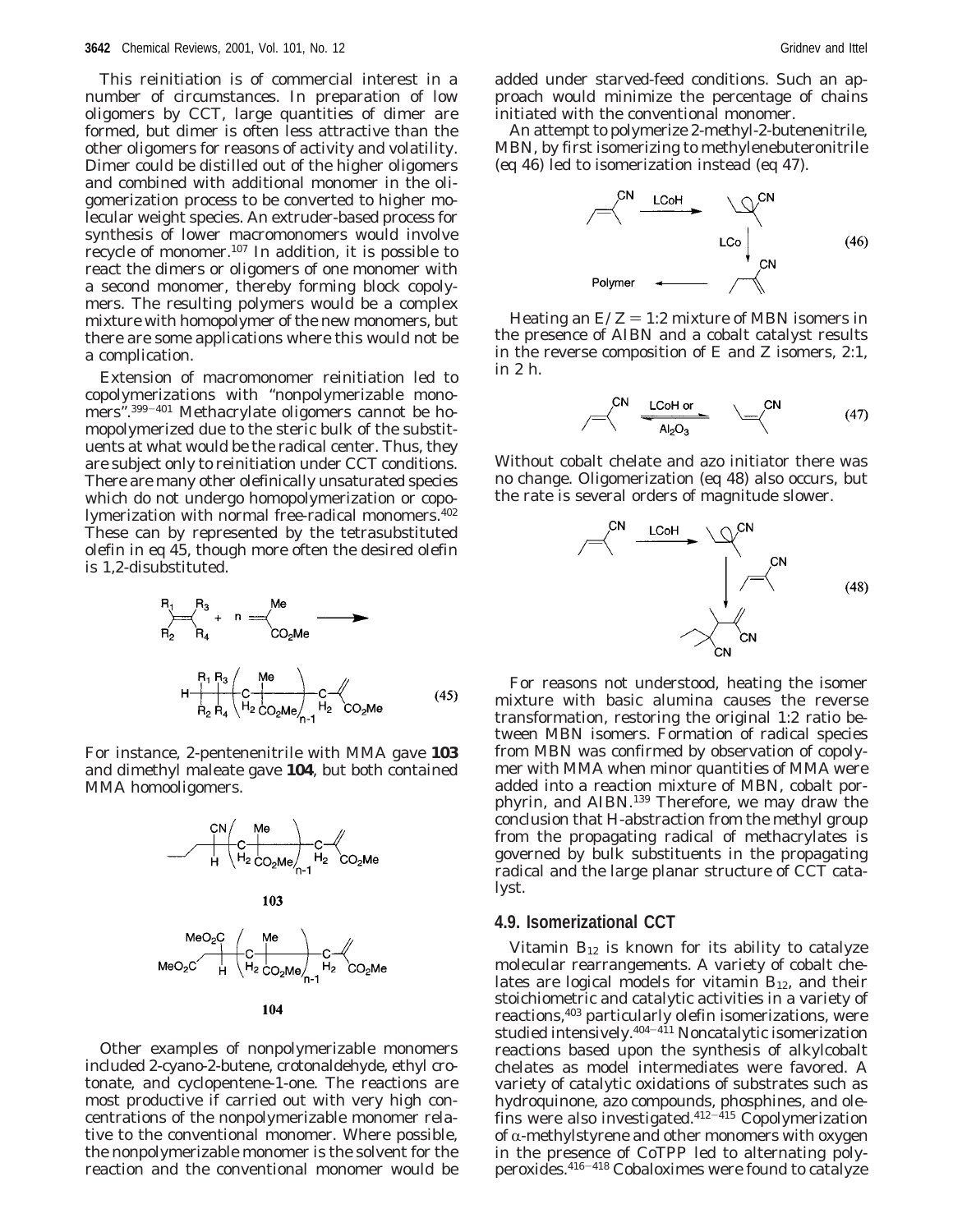the alkylation of alkenes and aldehydes by organozinc compounds.419,420 Catalytic hydrogenation of olefinic double bonds is a well-known reaction.180,421-<sup>423</sup> It is therefore interesting that within the limits of detection (<1%), hydrogenation of double bonds was never observed in CCT.

Polymerization of monomers containing  $\alpha$ -hydroxymethyl groups results in oligomers terminated with an aldehyde group.<sup>424-427</sup> For instance, eq 49 shows the reaction for conversion of ethyl  $\alpha$ -hydroxymethylacrylate, EHMA, to **105**.

$$
\begin{array}{c}\n\text{CH}_2\text{OH} \quad \text{LOH} \\
\text{CO}_2\text{Et}\n\end{array}\n\quad\n\begin{array}{c}\n\text{CH}_2\text{OH} \\
\text{H}_2\text{CO}_2\text{Et}\n\end{array}\n\quad\n\begin{array}{c}\n\text{H} \\
\text{CO}_2\text{Et}\n\end{array}\n\quad\n\begin{array}{c}\n\text{H} \\
\text{CO}_2\text{Et}\n\end{array}\n\quad\n\begin{array}{c}\n\text{H} \\
\text{CO}_2\text{Et}\n\end{array}
$$
\n
$$
\begin{array}{c}\n105\n\end{array}
$$
\n
$$
(49)
$$

Apparently, the cobalt catalyst abstracts a hydrogen atom from the  $\alpha$ -methylene group. The resulting enol is stabilized by isomerization to an aldehyde and formation of a quasi-aromatic ring through a hydrogen bond (eq 50).



The ratio between enol and aldehyde isomers is about 1.4. The chain-transfer constant in eq 49 ( $C_c$ )  $= 700$ ) is an order of magnitude less than that of MMA. One may conclude that this value reflects steric obstruction of the methylene group by the OH group and that there is no significant enthalpy gain in the enol structure shown in eq 50 relative to a PMMA terminal double bond.

The reaction is even more efficient for 2-phenylallyl alcohol (eq 51) and particularly its copolymers, yielding the oligomer with a terminal aldehyde, **106**.



To ensure uniform end-group functionality, careful selection of the comonomers is necessary, but the approach is described.

Attempts to use other hydroxymethyl monomers such as allyl alcohol, 2-methylallyl alcohol, and 2-chloroallyl alcohol for isomerizational copolymerizations with methyl acrylate gave mixed results due to the poor copolymerization rate constants of these olefins and the ability of acrylic radicals to abstract hydrogen atoms from allyl alcohols.

Another example of iCCT comes from polymerization of  $\alpha$ -methylenebutyrolactone (MBL).<sup>428</sup> CCT from the radical derived from this monomer leads to the unsaturated lactone shown in eq 52.



Usually, monomers without methyl groups in the position  $\alpha$  to the double bond are several times less active that those with an  $\alpha$ -methyl group. For instance, the polymerization of EHMA above is a good example. MBL was expected to be active in CCT, but the activity observed was unexpected. Its  $C<sub>C</sub>$  was 8  $\times$  10<sup>4</sup>, while *C*<sub>C</sub> for MMA is 4  $\times$  10<sup>4</sup>. The keto-enol tautomerization (eq 53) is responsible for the high CCT rates because the product of the tautomerism is further stabilized by aromaticity.



Such tautomerism is not possible in MBL monomer but becomes possible after hydrogen atom abstraction by CCT. The enol form (**108**) of the lactone (**108**) is a substituted hydroxyfuran.

Isomerizational CCT is an additional tool to produce end groups with chemical functionality different from that of normal CCT. Both EHMA and MBL provide end groups that are quite reactive toward electrophiles. For successful application in iCCT, the monomers should allow a significant thermodynamic driving force by addition of a free radical followed by hydrogen atom abstraction and isomerization.

# **4.10. Copolymerizations**

A combination of variables controls the outcome of the copolymerization of two or more unsaturated monomers by CCT free-radical polymerization.382 Of course, all of the features that control the outcome of a normal free-radical polymerization come into effect.40,426,429 These include the molar ratio of monomers, their relative reactivity ratios and their normal chain-transfer constants, the polymerization temperature, and the conversion. In the presence of a CCT catalyst, the important variables also include their relative CCT chain-transfer constants and the concentration of the Co chain-transfer agent. The combination of all of these features controls the molecular weight of the polymer and the nature of the vinyl end group. In addition, they can also control the degree of branching of the product.

In a typical copolymerization involving monomers that are considered to be good for CCT<sup>311</sup> in combination with those that are less effective, 430 it is typical that the chain-transfer constant of a given catalyst diminishes.<sup>135</sup> It is also observed that there is a period of inhibition of polymerization which is dependent upon the concentration of catalyst and the ratio and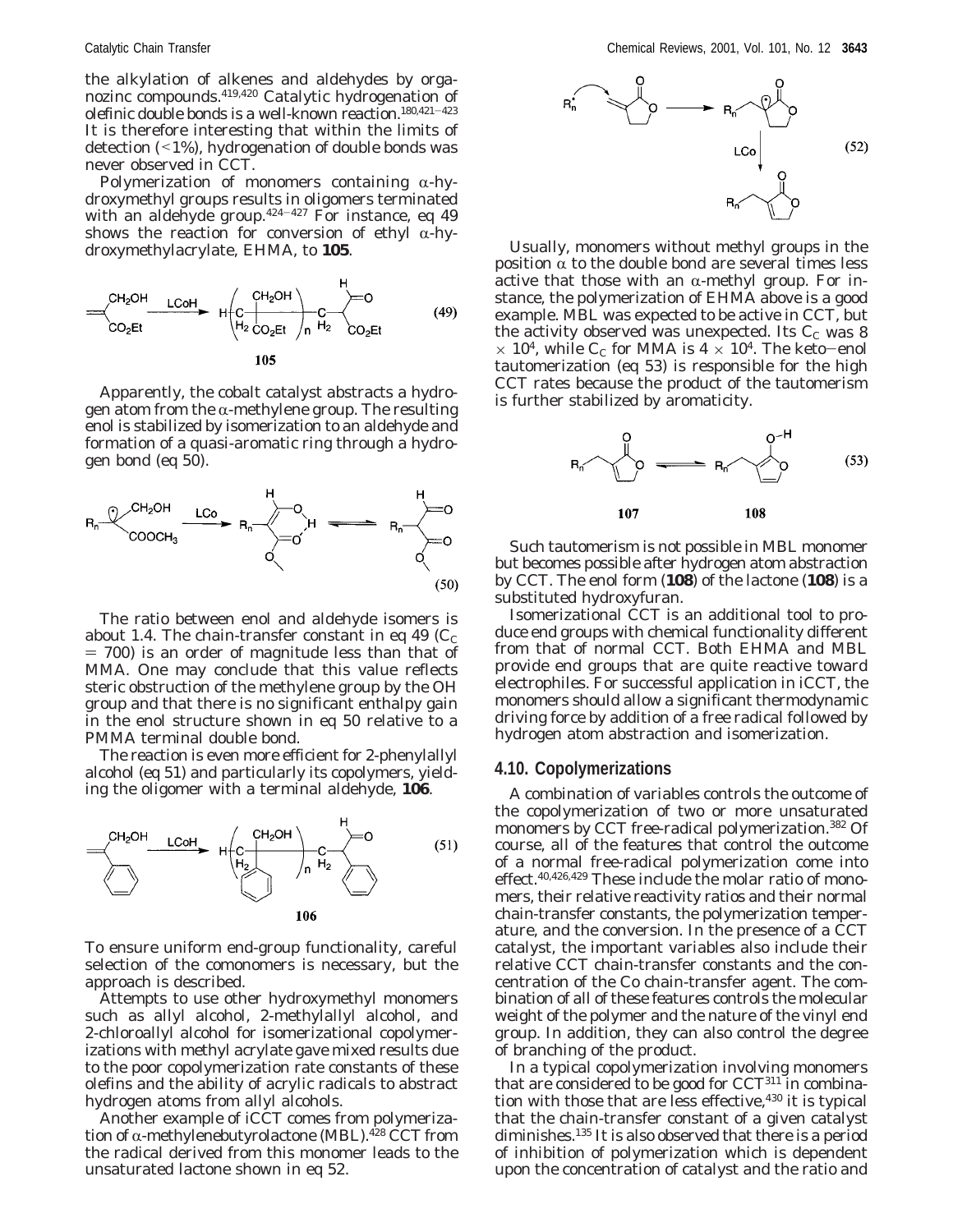**Table 12. Copolymerization Chain-Transfer Constants,** *C***C, for Selected Catalysts**

|                          | composition |    |            | catalyst |     |  |
|--------------------------|-------------|----|------------|----------|-----|--|
| <b>MMA</b>               | BА          | St | <b>39b</b> | 39c      | 5s  |  |
| 10                       |             | 0  | 1200       | 3500     | 630 |  |
| 9                        |             | 0  | 1000       | 560      | 184 |  |
| 8                        |             |    | 700        | 500      | 200 |  |
| 5                        | 5           | 0  | 440        | 130      | 31  |  |
| Calculated from ref 135. |             |    |            |          |     |  |

nature of monomers.<sup>431</sup> The catalysts in Table 12 were prepared in situ rather than under optimized conditions, making the results a questionable combination of solubilities, formation rate constants, and chain-transfer constants. Nonetheless, the effects in copolymerizations presented in Table 12 are typical. Addition of butyl acrylate or styrene lowers the effective  $C_{\rm C}$ , and the reduction can be significant.

In a copolymerization of styrene and methyl methacrylate under CCT conditions, the fraction of unsaturated styrene end groups is proportional to the fraction of styrene in the monomer feed.368 Due to the stability of styrene radicals, the relative fraction of propagating styrene radicals is large over the whole range of monomer feed compositions.<sup>432,433</sup> This feature complicates the determination of radical reactivity ratios but may be compensated for by measuring the average transfer rate coefficient as a function of monomer feed composition.

Measurement of reactivity ratios under normal free-radical and CCT polymerization conditions indicates that CCT is a modified free-radical polymerization as expected.<sup>434</sup> The reactivity ratios for MMA and butyl methacrylate were used as a mechanistic probe. Reactivity ratios were 1.04 and 0.81 for classical anionic polymerization, 1.10 and 0.72 for alkyllithium/trialkylaluminum initiated polymerization, 1.76 and 0.67 for group transfer polymerization, 0.98 and 1.26 for atom transfer radical polymerization, 0.75 and 0.98 for CCT, and 0.93 and 1.22 for classical free-radical polymerization. These ratios suggest that ATRP and CCT proceed via radical propagation.

The composition of CCT copolymerization products has been explored in a more complete manner utilizing matrix-assisted laser desorption/ionization timeof-flight (MALDI-TOF) mass spectrometry.435 The bivariate distributions of monomer composition and chain length were determined for a series of copolymers of MMA and butyl methacrylate (BMA) produced by CCT. The relationship between the distributions of copolymers and the kinetics of the copolymerization reactions was derived using the terminal copolymerization model. $436,437$  The reactivity ratios, CCT coefficients, and initiator selectivities were  $I<sup>MMA</sup>$  $= 1.09$  and  $I<sup>BMA</sup> = 0.77$ ,  $C<sup>CMMA</sup> = 17900$  and  $C<sup>CBMA</sup> = 6150$  and  $S<sup>MMA</sup> = 0.535$  respectively. The reactiv- $= 6150$ , and  $S<sup>MMA</sup> = 0.535$ , respectively. The reactivity ratios for these polymerizations by  ${}^{1}$ H NMR ( $r^{MMA}$ )  $= 0.75$  and  $r<sup>BMA</sup> = 0.98$ ) were in general agreement.

Monomers that form tertiary radicals bearing methyl substituents are generally considered to be good CCT monomers. These include MMA, AMS, and methacrylonitrile.311 In addition, dienes can be good

CCT monomers. Monomers that form secondary radicals or do not possess methyl substituents are generally considered to be poor CCT monomers.430 These include MA, styrene, acrylonitrile, and vinyl acetate. Copolymerization of the good CCT monomers with poor CCT monomers in the presence of a CCT catalyst leads initially to oligomers terminated after the incorporation of a good CCT monomer. Thus, in general, the mixed oligomers will contain a terminal methylene unit. For example, copolymerization of methyl acrylate with  $\alpha$ -methylstyrene mixture in the presence of a CCT catalyst leads initially to oligomers with a terminal double bond.<sup>374</sup> As shown in Scheme 13, the most frequent product will be oligomers of

#### **Scheme 13. Illustrative Products in Methyl** Acrylate Copolymerization with  $\alpha$ -Methylstyrene:  $E = CO<sub>2</sub>Me$



methyl acrylate terminated with an  $\alpha$ -methylstyrene moiety, **109**. The methyl acrylate radical is highly reactive but spends much of its time coordinated to the cobalt catalyst.

Insertion of a single AMS leads to a relatively stable radical with an appreciable lifetime. Because AMS is an effective CCT monomer, generating a growing radical with an available methyl C-H bond, CCT occurs with high probability, producing structure **109** that has a terminal double bond that is reactive toward poor CCT monomers. The unsaturated species, **109**, is a copolymerizable monomer that can be incorporated into an additional growing polymer chain forming a branch point. Incorporation of **109** again leads to a relatively stable radical species, but unlike AMS incorporation, it does not provide a readily accessible methyl at the radical center, so continued propagation is the most likely outcome. Early in the polymerization this is an unlikely event, but as the other monomers are depleted, the relative molar concentration of **109** increases, leading ultimately to a substantial portion of branched product, **110**. At high conversion, the concentrations of AMS, MA, **109**, and **110** become similar and a complicated dendritic structure emerges. The ultimate product has been described by structure **111**, where the  $\mathbb{R}^1$  and  $\mathbb{R}^2$  substituents are typically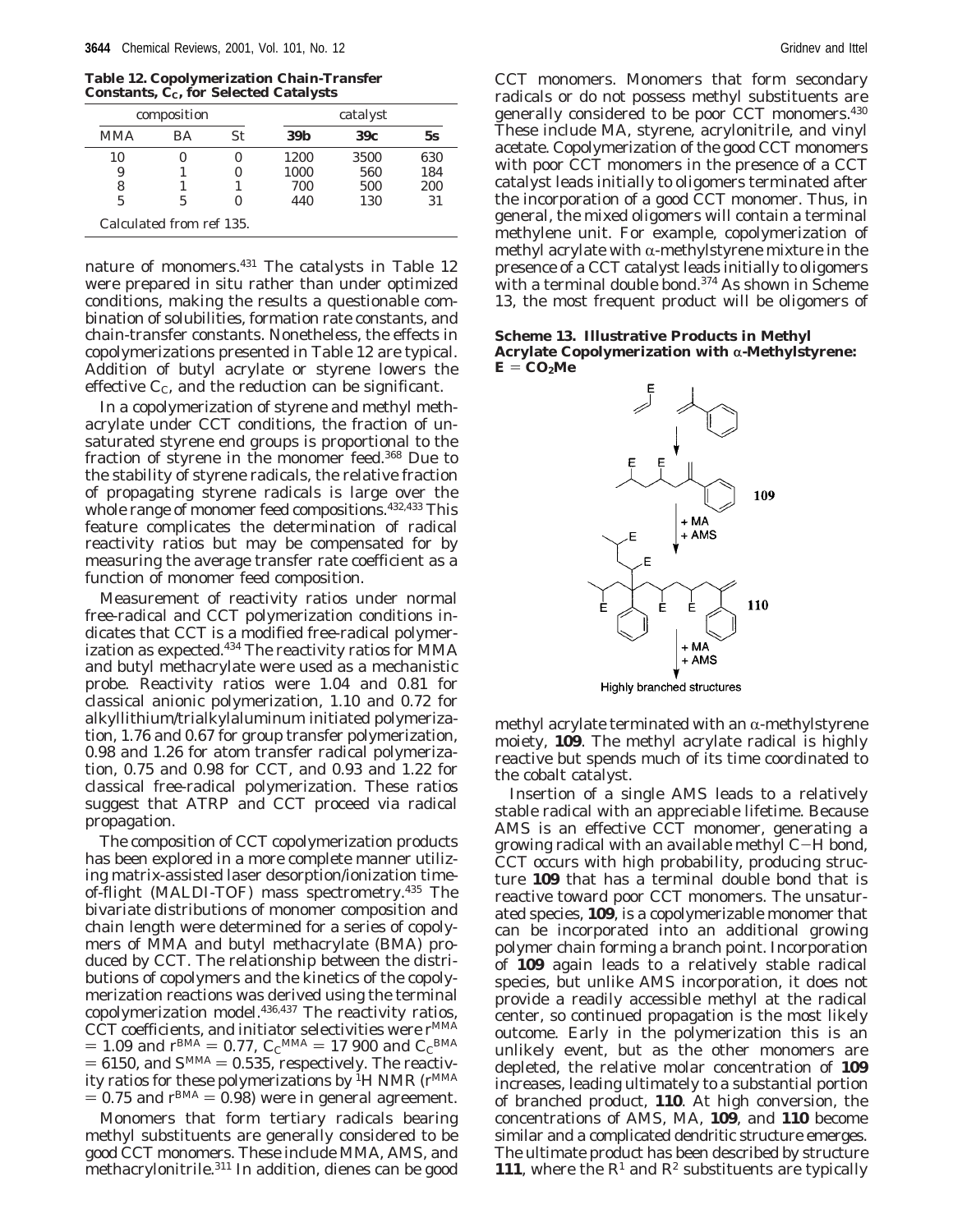carboalkoxy, phenyl, or cyano and where Z is typically methyl.



In addition, Z can be described by **112**. When Z is methyl, structure **111** would be a simple random copolymer of the poor monomer bearing only  $R<sup>1</sup>$ , terminated by the good comonomer bearing a methyl and R2. Interestingly, Z can be a single branch **112** when it contains only methyl as Z, but **112** can also contain additional branches again defined by **112**, building into a highly branched system.

The entire process relies upon elevated temperatures to destabilize any  $Co<sup>III</sup>-alkyls$  and high catalyst concentrations such that ample  $\check{C}o^{II}$  is available. This also leads to relatively low molecular weights for the initial products. It also helps that the susceptibilities of the two monomers to CCT are significantly different and that the concentration of the good CCT monomer is high. Unbranched structures are favored by low conversion, while high conversion favors reinsertion and high branching. The low molecular weight and resulting higher concentration of oligomers favors reincorporation and branching.

Scheme 13 may be generalized by describing A-type monomers<sup>311</sup> and B-type monomers.<sup>430</sup> A-type monomers provide chain termination and branching. The A monomers would stay mostly in the branching point. Because B-type monomers are not nearly as effective for CCT, they are generally not the ultimate group in resulting macromonomers. Nonetheless, they are capable of copolymerizing both with the A monomers and with the olefinically terminated macromonomers. Thus, they incorporate oligomers and monomers into higher polymer. In Scheme 13 one can understand how the structure of the final product depends on the relative concentration of oligomers, A monomers, B monomers, and cobalt catalyst. In Table 13, the results of butyl acrylate copolymeriza-

**Table 13. Batch Polymerization of BA:MMA (4 v/v mixture at 90** °**C)***<sup>a</sup>*

| time (h)                                    | 1.5               | Q                 |           | 22                |
|---------------------------------------------|-------------------|-------------------|-----------|-------------------|
| percent conversion<br>$\mathrm{M}_n$<br>PDI | 12<br>540<br>2.08 | 24<br>640<br>2.08 | 55<br>890 | 93<br>2300<br>2.8 |

<sup>*a*</sup> A 50% solution in 1,2-dichloroethane, [VAZO-88] = 2 g/L; [cobaloxime  $8$ ] = 0.25 g/L.

#### tion with 20% MMA are presented.

Because MMA is incorporated into polymer chains more rapidly, the concentration of MMA decreases steadily relative to BA during the course of the

polymerization while the concentration of terminally unsaturated macromonomers is steadily increasing. These varying concentrations favor the formation of highly branched polymer at high conversion.

The product may be of more complex structure if more than two monomers are utilized. For example, if nonhomopolymerizable monomers as described above402 are included at the beginning of the polymerization, the final product would have them on the periphery of the branched structure. Feeding the polymerization with different monomers would provide additional flexibility to this "arms-first" approach of making hyperbranched polymers.

Batch polymerizations of styrene, MMA, and 2-hydroxyethyl methacrylate carried out in the presence of either dodecanethiol or **9c** indicate that the overall rates of polymerization do not differ significantly in the two systems.<sup>438</sup> The molecular weight distribution of the polymer formed in the presence of the thiol becomes increasingly broad, whereas the **9c**-mediated polymerization produces a relatively uniform product during the course of the reaction. The polymer product formed with **9c** was found to be slightly less stable thermally than the product formed by the thiol, presumably a result of the unsaturated end groups.

To prepare water-soluble polymers employing CCT, it is necessary to modify the polymerization conditions.312,439 Use of a standard batch reaction leads to hydrolysis of catalyst, changing the catalyst level over the course of the polymerization, yielding a mixture of products and poor control of the reaction. A feed or starved-feed process that adds catalyst over the course of the reaction maintains a constant catalyst level and high conversion. The approach can be applied to a range of monomers such as methacrylic acid, 2-aminoethyl methacrylate hydrochloride, 2-hydroxyethyl methacrylate, 2-methacryloxyethyl phosphoryl choline, glycerol monomethyl methacrylate, and 3-*O*-methacryloyl-1,2:5,6-di-*O*-isopropylidene-Dglucofuranose.

# *5. Applications of CCT Products*

In general, the products of CCT are utilized in further chemistry, but there are some applications where they are employed directly. For instance, CCT catalysts may be used directly in the preparation of emulsions for electrophotographic toners.<sup>340</sup> The resulting emulsions are more stable than those obtained with thiol chain-transfer reagents. They may be combined directly with suspensions of black or colored pigments and precipitated to yield toners of narrow particle size. Apparently there may be occasions where highly bimodal molecular weight distributions are desired for toner applications, and then the CCT catalyst is added partway through the polymerization.440,441 Alternatively, the CCT catalysts may be employed directly in the casting composition for thermoformable sheet compositions, lowering viscosities and improving toughness of the final sheet goods.442

For some application sensitive to color, it may be necessary to decolorize some macromonomers. The process used is dependent on the properties of the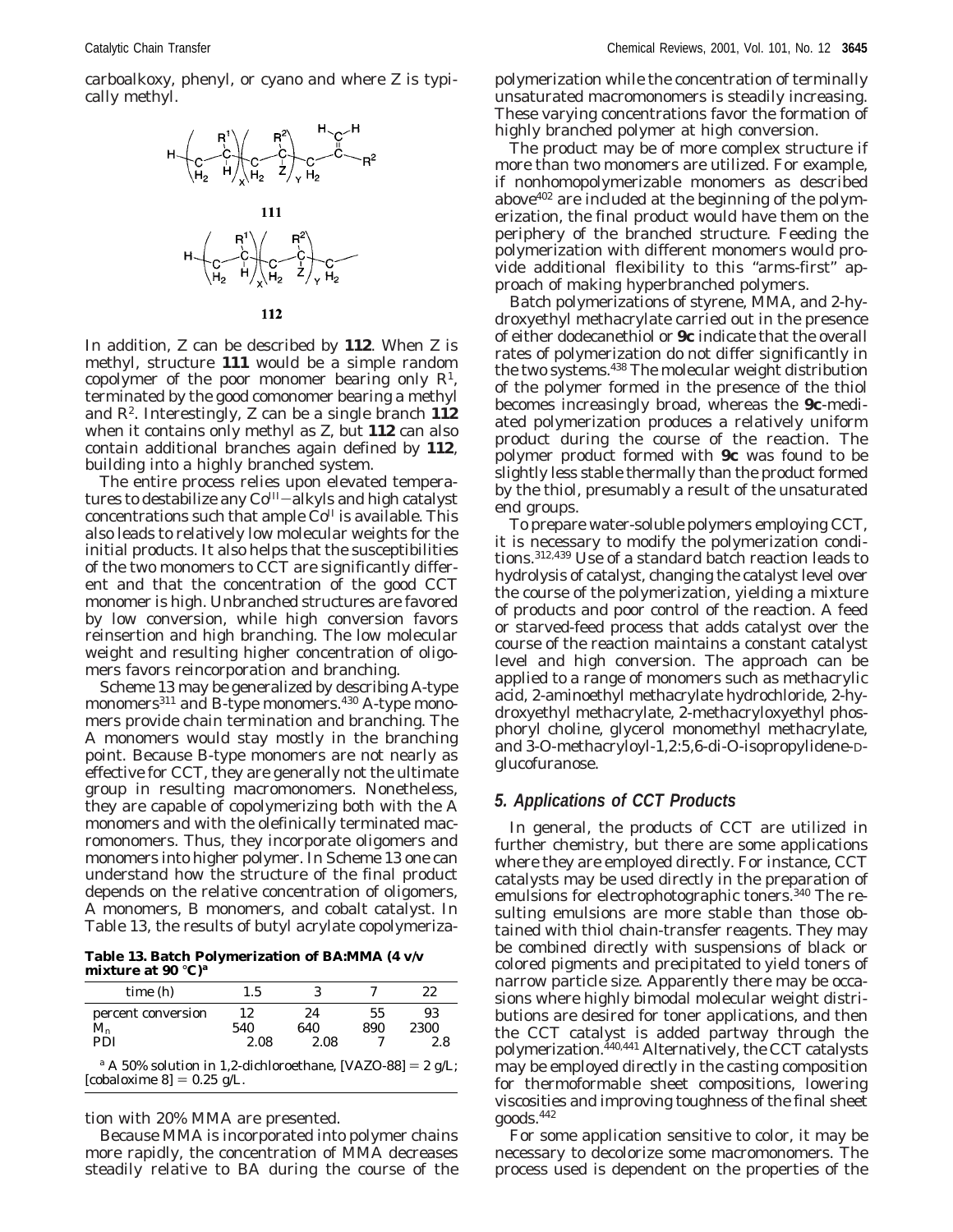macromonomer and the catalyst used in its preparation.443,444 While most polymerizations are carried out in batch reactions or starved-feed reactions, continuous reactors can also be employed.445

Ethylene-vinyl alcohol copolymers are important oxygen barrier resins for the food packaging industry, and aesthetics of the packaging films are important. The role of  $\alpha$ -methylstyrene dimer added to ethylene-vinyl acetate copolymers after polymerization but before saponification is difficult to understand. Nonetheless, the resulting polymers have the advantages of good melt extrusion stability and drawdown resistance resulting in films without streaking.446 In addition, they have good interlayer adhesiveness and gas barrier properties.

#### **5.1. Reduction of MW**

Federal requirements to produce increasingly lower VOC paints<sup>34</sup> have been a significant driver of CCT technology.447 Telechelic polymers and other functional systems are used as low-viscosity reactive cross-linkers,  $35$  and pigment dispersants.  $37$ 

A good example of cross-linking utilizing low molecular weight oligomers involves poly(ortho esters) and isocyanates.<sup>448</sup> Oligomers of hydroxyethyl methacrylate provide multiple hydroxyl groups for reaction of trimethyl orthoformate and hexamethylene diisocyanate trimer, in the presence of a sulfonate catalyst, to give a product with flowability for application but which cures to give good weatherability and adhesion. Similar systems are useful for the electrodeposited underlayer used for corrosion resistance in automotive finishes.449

The MMA dimer, **113**, readily prepared by CCT, is not homopolymerizable; this is attributed to the steric constraints imposed by the steric bulk appended to the  $\alpha$ -position.<sup>450</sup> Interestingly, the isomeric olefin 114 can be polymerized to low molecular weight,<sup>451</sup> and the less hindered species **115** is readily polymerized to higher molecular weight,<sup>452</sup> though in both cases fragmentation chain transfer is observed. In copolymerization with MMA, **114** acts as a chaintransfer agent.



All three species are copolymerizable with styrene. The three species were prepared in interesting solidstate dimerizations involving their salts and mixed salts.<sup>453-455</sup>

Attempted copolymerizations of MMA oligomers with MMA were relatively unsuccessful. Rather, the MMA oligomers served as chain-transfer agents. The chain-transfer activities of a series of MMA oligomers were evaluated in MMA polymerizations over the temperature range  $45-100$  °C.<sup>456</sup> The transfer constants were determined by analysis of the chain length distributions of the resulting polymers as a function of macromonomer concentration. The MMA dimer was substantially less effective as a chaintransfer agent than the MMA trimer or the higher macromonomers. At 60 °C, the constants were 0.013

for dimer, 0.19 for trimer, 0.31 for tetramer, and 0.21 for mixed higher oligomers with an average DP of 24. The transfer constants demonstrated only a small temperature dependence and no variation with conversion. There was no discernible retardation in the rate of polymerization. A reduced yield of polymer was observed. In bulk polymerizations with conversions greater than 10%, the reduced yield was attributed to the absence of the gel (Trommsdorff) effect. The results are interpreted in terms of the addition-fragmentation mechanism for chain transfer shown in Scheme 14.457

#### **Scheme 14. Mechanism of Addition**-**Fragmentation Chain Transfer**



Thermal degradation of the oligomers as a model for the transfer process indicates that the process is homolytic bond cleavage and not a retro-ene reaction.<sup>458</sup>

MMA oligomers are effective chain-transfer agents in a variety of copolymerizations.  $337,459-461$  If the dimer of hydroxyethyl methacrylate is employed as a chain-transfer agent in MMA polymerization, the resulting product is an α,ω-telechelic polymer.<sup>462</sup> It was noted that the chain-transfer constant was dependent upon the concentration of the dimer. Emulsion copolymerization of MMA oligomer which was essentially trimer with butyl methacrylate, 2-ethylhexyl methacrylate, hydroxyethyl methacrylate, methacrylamide, and methacrylic acid gave a latex with average particle diameter of over 100 nm and a molecular weight reduced significantly from that which would have been obtained without the trimer.337 The dimer of methacrylic acid is useful for control of molecular weight in emulsion polymerizations.463

Other dimers that have been employed are those of methacrylic acid and its anhydride, $464$  ethyl methacrylate, methacrylonitrile, and  $\alpha$ -methylstyrene.<sup>465,466</sup> The cross dimers of these monomers with each other as well as with MMA were also found to be effective, with those species containing  $\alpha$ -methylstyrene being particularly effective.

The dimer of  $\alpha$ -methylstyrene is useful in controlling molecular weight in polystyrene manufacture.467,468 The control of molecular weight with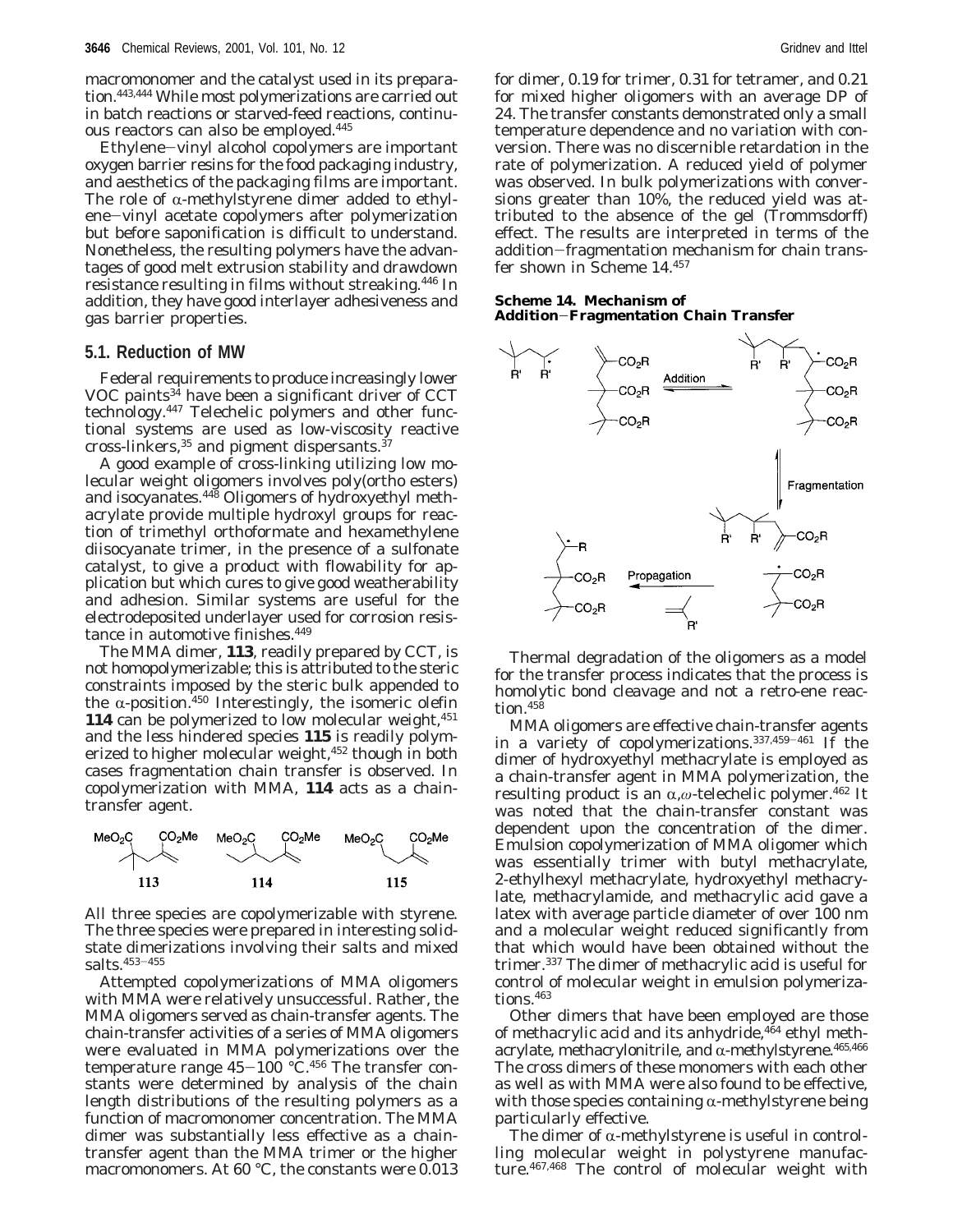malodorous sulfur compounds is particularly important in room-temperature-curable hand lay-up molding and spray-up molding applications.469 In dental adhesives which are cured by UV irradiation, the presence of  $\alpha$ -methylstyrene dimer controls hardening time and the heat of polymerization.470

Polymers incorporating AMS dimer are utilized in a number of aspects of paper making. It is desirable to maintain as much of the fiber from the paper pulp as possible in the paper rather than in the wastewater. These polymers must demonstrate thickening at low shear ratio and good flowability at high shear ratio. A copolymer of Et acrylate, methacrylic acid, and poly(ethylene glycol) acrylate palmityl ether prepared utilizing AMS dimer in a chain-transfer polymerization performed well as a fiber retention agent.471 To enhance the surfactant properties of these polymers, other useful monomers include sulfonates of vinyl-terminated polyalkyleneglycols and vinyl-terminated alkylpolyalkylene glycols. Surface properties of the paper are particularly important in printing, and the molecular weight of latex polymers containing acrylamide, acrylic acid, acrylonitrile, butadiene, itaconic acid, MMA, and styrene are controlled with AMS dimer.472

After the paper making process is complete, latexes that are useful as binders for the application of clays or  $CaCO<sub>3</sub>$  to paper for printing paper may be prepared using the dimer of AMS. In a typical formulation, styrene, butadiene, Me methacrylate, and acrylonitrile were emulsion polymerized in the presence of AMS dimer to obtain a copolymer latex.<sup>473</sup> Surprisingly, the AMS dimer was used in combination with *tert*-dodecylmercaptan, so there may have been some residual odor. Unsaturated carboxylic acids, such as acrylic acid, or sulfonic acids, such as 2-ethylsulfonyl acrylate, or unsaturated amides, such as acrylamide, are also useful, providing the polarity necessary in these applications.474

The dimer of AMS is used in the preparation of waterborne coatings.<sup>475</sup> When used to control molecular weight in copolymerizations of diacetone acrylamide, acrylic acid, MMA, MA, and BA with a Na vinylsulfonate copolymer ammonia salt, the resulting waterborne coating shows good gloss and excellent resistance against water, salt-spray, and blistering. Similar systems are utilized for can coatings.476 When the polymers are going to be used in food applications, it is particularly important that they be low odor. Therefore, it is useful to replace mercaptans with AMS dimer.<sup>477</sup>

Polymerization of *N*,*N*-dimethylaminopropylacrylamide with AMS dimer gave a polymer useful in the preparation dispersant polymers for black pigmented inks for ink-jet applications. $478-481$  In one, the polymerization was initiated with 2,2′-azobis(2-methylpropioamidine) dihydrochloride in a water-2-propanol mixture, and it is likely that the spent catalyst was extracted into the aqueous phase. $478$  The inks demonstrate good storage stability. Imide and urea functionalities are also incorporated into polymers for dispersants utilizing CCT technology.482

Powder coatings are an important step toward the lowering of volatile emissions from painting opera-

tions. Polymers for automotive finishes typically contain methyl methacrylate, butyl methacrylate, and glycidyl methacrylate. Incorporation of AMS dimer into one of these polymerizations yields polymers of the proper molecular weight which are free from the odor problems associated with thiol chaintransfer agents.483,484 Formulation into a powder coating gave a product with little yellowing.

Formulation of poly(vinyl chloride) into sheet goods is often beset with color problems. The kneading process takes place in the presence of dibutyltin maleate to initiate cross-linking reactions. The presence of AMS dimer in the kneading process leads to less yellowing and better thermal stability for the PVC sheet.<sup>485</sup>

AMS dimer was used to prepare a macromonomer of 2-ethylhexyl methacrylate. Copolymerization of the resulting macromonomer with butyl acrylate and acrylic acid gave a polymer backbone with *T*<sup>g</sup> less than 10 °C that is useful in adhesive applications.<sup>486</sup> The adhesive is better than the same composition made without the intermediacy of the macromonomer.

Control of molecular weight and branching can also be an issue in the preparation of ABS (acrylonitrile, butadiene, styrene) rubbers. AMSd is employed to lower molecular weight, and the functional end groups may be reincorporated into the polymer to yield branching.<sup>487</sup>

In the copolymerization of difunctional acrylics to prepare cross-linked amorphous glasses for lenses, it is useful to control molecular weight utilizing the AMS dimer. For instance, copolymerization of diallyl isophthalate, dibutyl maleate, and diethyleneglycol bis(allyl carbonate) in the presence of AMSd in a mold gave a lens showing good refractive index, transparency, and impact resistance.<sup>488</sup> Similar results are obtained for metal-containing optical coatings based upon neodymium in di(2-methacryloyloxyethyl)phosphate, mono(2-methacryloyloxyethyl) phosphate, methacrylic acid, and phenoxyethyl acrylate. The resulting antiglare coatings are very moisture resistant.<sup>489</sup>

The compound 3,9-divinyl-2,4,8,10-tetraoxaspiro- [5.5]undecane together with a peroxide is utilized in the cross-linking or curing of polyethylene for wire and cable applications. Addition of 2,4-diphenyl-4 methyl-1-pentene (AMSd) inhibits scorch or premature cross-linking of the polymer, presumably through interception of the radicals.490

Apparently, AMSd is also useful in the reduction of the molecular weight of waste polymer.<sup>491</sup> Heating polystyrene foam pieces recycled from food packaging materials at 160 °C for 1 h in the presence of AMSd reduced the *M*<sup>n</sup> from approximately 70 000 to 10 000. The mode of action is unknown, but it is presumed that AMS radicals are generated and abstract hydrogen atoms from the polystyrene backbone, resulting in chain cleavage.

In a more esoteric application, the dimers are useful in the study of free-radical chemistry through trapping experiments.351,352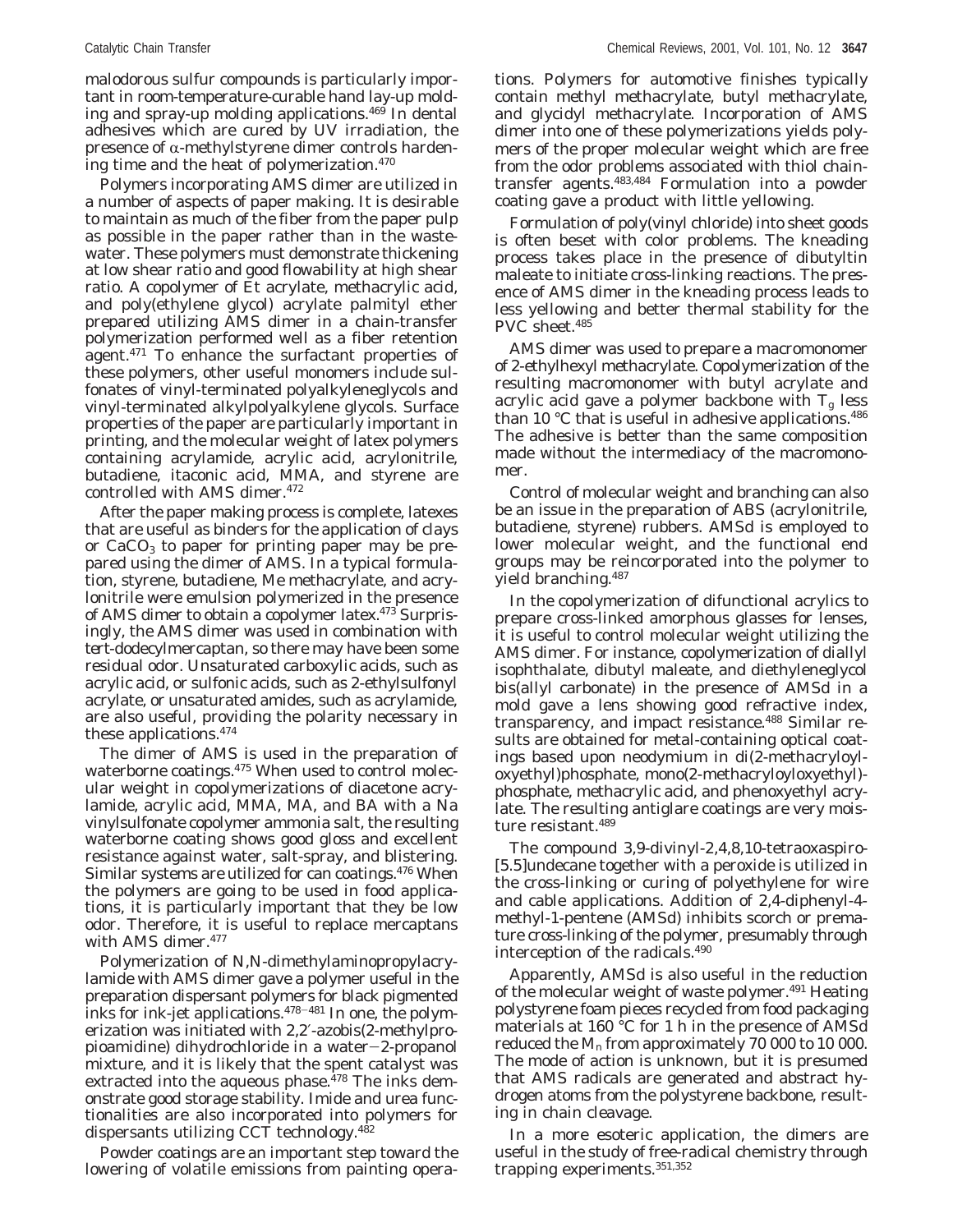### **5.2. Macromonomers for Graft Copolymers**

In some instances, the macromonomers synthesized by CCT can be copolymerized with acrylics to form comb copolymers. While *â*-scission predominates in copolymerizations with methacrylates, acrylates and styrene give both incorporation to yield comb copolymers and  $\beta$ -scission.<sup>492</sup> Products of this type have been thoroughly characterized by a variety of spectroscopic techniques. When high levels of CCT macromonomers are employed, it is possible to go beyond the comb structure and obtain more highly branched polymers.493

In a more specific example, macromonomer composed of *n*-butyl methacrylate and methacrylic acid prepared by CCT was copolymerized with *n*-butyl acrylate containing a small portion of methyl methacrylate.341 Comparison to the equivalent copolymer made with a macromonomer prepared with a thiol chain-transfer agent demonstrated that the CCT macromonomer formed a copolymer while the thiol macromonomer did not. When these compositions were cured using trifunctional isocyanates, they were useful as both clear and pigmented automotive finishes.

Dispersions of organic or inorganic particles that are insoluble in the liquid vehicle are stabilized by polymeric dispersants. These dispersants are usually structured polymeric systems (random, block, or graft) having at least one segment that is soluble in the vehicle and at least one segment that is insoluble in the vehicle and having an affinity for the particle. They have improved stability when the insoluble segment contains cross-linkable groups. One or both segments can be prepared by CCT.494-495

Core-shell microgels can be prepared utilizing CCT macromonomers $496$  and self-stabilized crosslinked latexes.497-<sup>501</sup>

Methyl methacrylate macromonomers were copolymerized to provide a hydrophobic graft on an otherwise hydrophilic polymer.<sup>502,503</sup> Such systems are useful in the preparation of soft contact lenses. Hydrophobic methyl methacrylate macromonomers were synthesized by CCT and subsequently copolymerized with any of the hydrophilic monomers *N*,*N*dimethylacrylamide, 2-hydroxyethyl acrylate, or *N*-vinyl-2-pyrrolidone by *γ*-radiation to yield xerogels. The copolymerization was confirmed by NMR analyses and by subsequent aqueous extraction of the resultant copolymers. On swelling in deionized water, hydrogels were formed that had significantly higher Young's moduli than hydrogels based on random copolymers of equivalent composition

Polar polyacrylamide with well-defined nonpolar polystyrene grafts (PAM-*g*-PSt) was synthesized via macromonomer technique.<sup>504</sup> The resulting amphiphilic polymers exhibit good emulsifying properties. Interestingly, when PAM-*g*-PSt was blended with PMAA grafted with PMMA, an intermolecular complex membrane was formed. The permeability of the membrane is controlled reversibly by changing the pH value, making it a chemical valve.

Oligomers of acrylic acid having a DP below 50 are useful as detergent additives and boosters.388 When employed in subsequent polymerizations, the resulting multiblock copolymers can be neutralized to form ionomeric networks.

Graft acrylic polyols for two-component polyurethane coatings can be prepared by free-radical copolymerization of MMA, BMA, BA, acrylic acid, HEMA, and PMMA macromonomers.<sup>505</sup> The polymers offer an advantage over conventional resins with respect to the application/appearance of coatings as well as the final film properties. Some of these advantages were higher solids and a better control of the coating rheology, an increase in the cross-linking reactivity of the polyols with polyisocyanate, and improvement in film toughness. The change in the morphological structure of the films under tensile stress was of particular interest.

In an alternative approach, chloride-containing polymers such as styrene-*co*-chloromethylstyrene were grafted with MMA by initiating from the chloro groups with chlorocobaloxime.506,507 Similar reaction had been noted under photochemical conditions, but the reactions can also be run thermally. The mechanism is unclear, but improved polymerization in the presence of zinc as a reducing agent suggests that Co<sup>I</sup> may have been involved. Polymerization was also initiated from halide donors such as chloroform or trichloroethane without the reducing agent.

# **5.3. RAFT**

RAFT (reversible addition-fragmentation transfer) polymerization is gaining popularity as an alternative to living polymerizations for the synthesis of narrow molecular weight or structured polymers.<sup>508-514</sup> Early work in the area demonstrated that the methacrylate oligomers synthesized by CCT can be employed in the RAFT process,  $512,515$  as can dimers of  $\alpha$ -methylstyrene prepared cationically.350 Today, RAFT technology is dominated by the use of thiocarbonylthio compounds and the term RAFT has come to imply the use of these compounds. The RAFT process, very similar to that shown in Scheme 14, involves a series of reversible addition-fragmentation steps.<sup>508,509</sup> Addition of a propagating radical to an MMA oligomer gives an adduct radical which can fragment to form terminated polymeric chain and a new radical. The reaction of the new radical with a monomer (M) results in a new propagating radical. Subsequent addition-fragmentation steps allow a dynamic equilibrium to be established between the active propagating radicals and dormant polymer such that there is an equal probability of growth for all chains, resulting in an apparent living polymerization and a narrow molecular weight distribution.

CCT of benzyl methacrylate leads to a mixture of poly(benzyl methacrylate) macromonomers from which the dimer macromonomer could be isolated.516 When the benzyl dimer is used as a RAFT chain-transfer agent, PMMA with  $α$ - and  $ω$ -terminal benzyl methacrylate units is obtained. Catalytic hydrogenation of the  $\alpha$ , $\omega$ -benzyl terminal methyl methacrylate polymer results in the evolution of toluene and formation of  $\alpha$ , $\omega$ -dicarboxyl functional telechelic PMMA.

When it is important that surfactants utilized in free-radical emulsion polymerization not be free to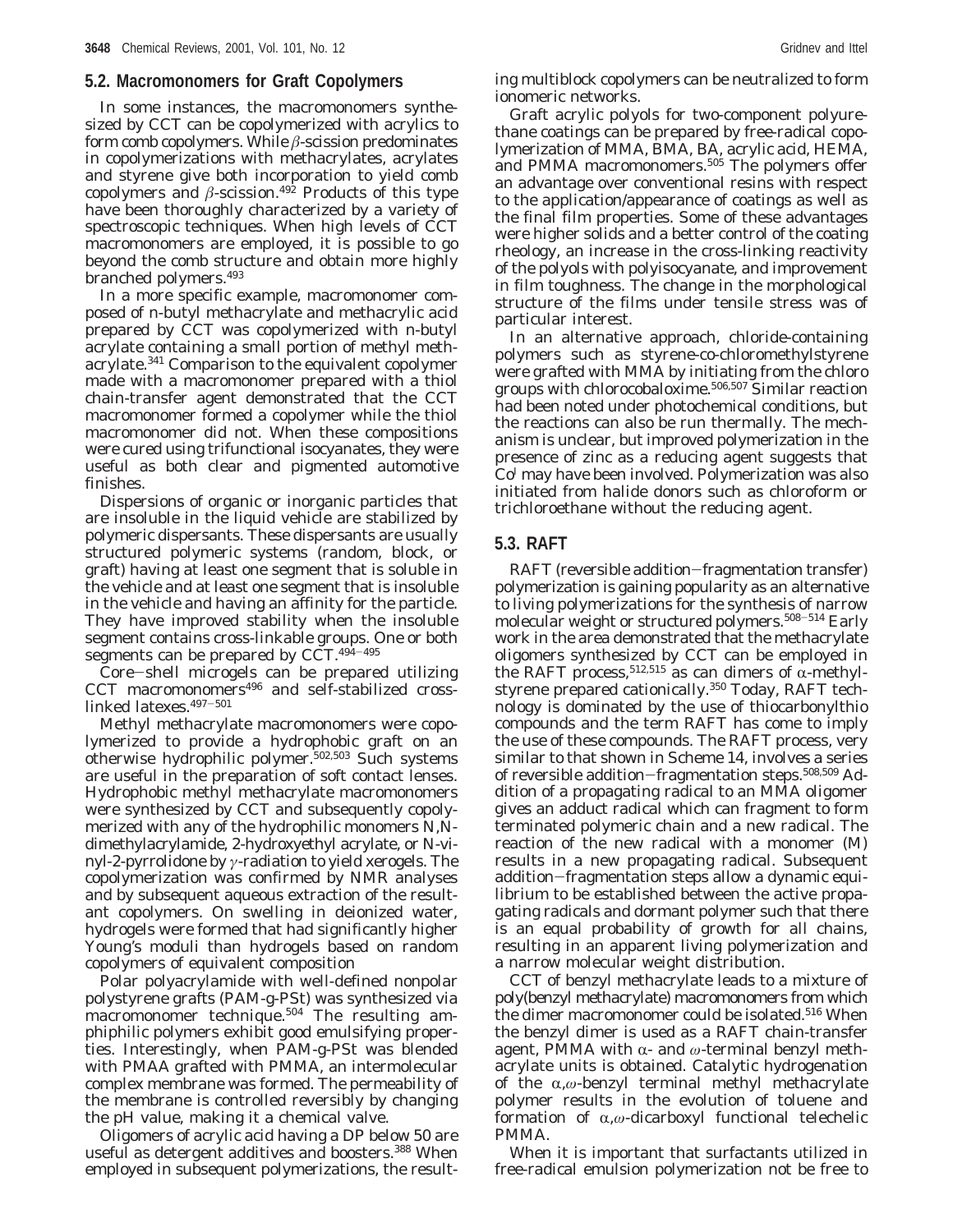migrate through the polymer in the final application, it is possible to incorporate species such as **116** into the polymerization through RAFT.517



An MMA dimer obtained by CCT was hydrolyzed and then re-esterified with 1,10-decanediol. The resulting diester was allowed to react with chlorosulfonic acid to produce the methacrylate dimer surfactant, 2,4 bis(sodium 10-sulfate decanoxycarbonyl)-4-methylpent-1-ene. At the beginning of a polymerization, the molecule acts as a surfactant and subsequent incorporation of the dimer in the polymerization yields a surfactant-functionalized polymer. Thus, additional surfactants are not required.

# **5.4. Copolymerization (Graft-Copolymers)**

Branched acrylic polymers based upon the copolymerization of acrylates and related monomers with methacrylate macromonomers are particularly useful in waterborne coatings. A macromonomer based upon isobutyl methacrylate, 2-ethylhexyl methacrylate, and 2-hydroxyethyl methacrylate was copolymerized with butyl acrylate, 2-hydroxyethyl acrylate, methacrylic acid, methyl methacrylate, and styrene.518 After neutralization with dimethylethanolamine or inorganic bases, the polymer could be cross-linked with melamine resin on a metal surface. These systems may be used for either pigmented layers or clear coats.

#### **5.5. Hyperbranched and Cross-Linked Materials**

Much of the material in this section was already covered under polymerizations of di- and triacrylates in section 4.1.1.

Copolymerization of di- and trimethacrylates with functionalized monomers, like glycidyl methacrylate, leads to low-viscosity oligomers capable of nonradical cross-linking. This process promises substantial value for industrial applications. Star polymers useful in coatings were prepared by copolymerizing methacrylate macromonomers with diacrylates.<sup>519</sup> For instance, a star polymer was synthesized by copolymerization of a 2-ethylhexyl methacrylate/isobutyl methacrylate/hydroxyethyl methacrylate macromonomer with butanediol diacrylate.

#### *6. Conclusions*

Catalytic chain transfer is a versatile tool that complements other means of polymerization. It allows the synthesis of the large variety of structured polymers shown in Figure 11. The primary outlet for CCT is to control molecular weight in free-radical polymerizations without the use of stoichiometric chain terminators (sections  $1-3$ ). All of the products can be considered to be monofunctional in that they are all terminated by unsaturation. The unsaturation



**Figure 11.** Polymer structures available through CCT.

is largely olefinic in nature but can also be aromatic or aldehydic through isomerizational CCT (section 4.9). In what would appear to be a homeopathic application, the products of CCT themselves, free of cobalt CCT catalyst, can be used to control molecular weight through RAFT (section 5.1).

If functionalized macromonomers are utilized in RAFT with nonfunctionalized monomers, the resulting polymers may be telechelic in other polymerizations (section 5.3).

It is interesting that the bulk of products prepared by CCT go into applications where aesthetics are important. The most widely practiced application for CCT polymers is in automotive and other higher technology finishes. In these applications, polyfunctional polymers are cross-linked to provide tough, impermeable finishes with good aesthetics (section 4.1). Copolymerization of the olefinically unsaturated macromonomers with smaller monomers such as acrylates leads to graft copolymers (section 5.4). If the large macromonomers are copolymerized with a minimal amount of comonomer, the resulting polymer is more like a star, but incorporation of macromonomers into macromonomers leads to branched and hyperbranched systems (sections 4.10 and 5.5). CCT polymers find utility in paper and printing technologies only in the higher end applicationsmaking paper where high quality is demanded or making inks and pigments for high-quality printing.

Only complexes having an unpaired electron can operate as CCT catalysts with the low activation energies or high rates required for this process because only they have essentially zero activation energies for reactions with the growing radical chains.

The abstraction of a hydrogen atom from a growing radical chain by a paramagnetic metal center is analogous to the disproportionation reaction between two radical chains in a normal free-radical polymer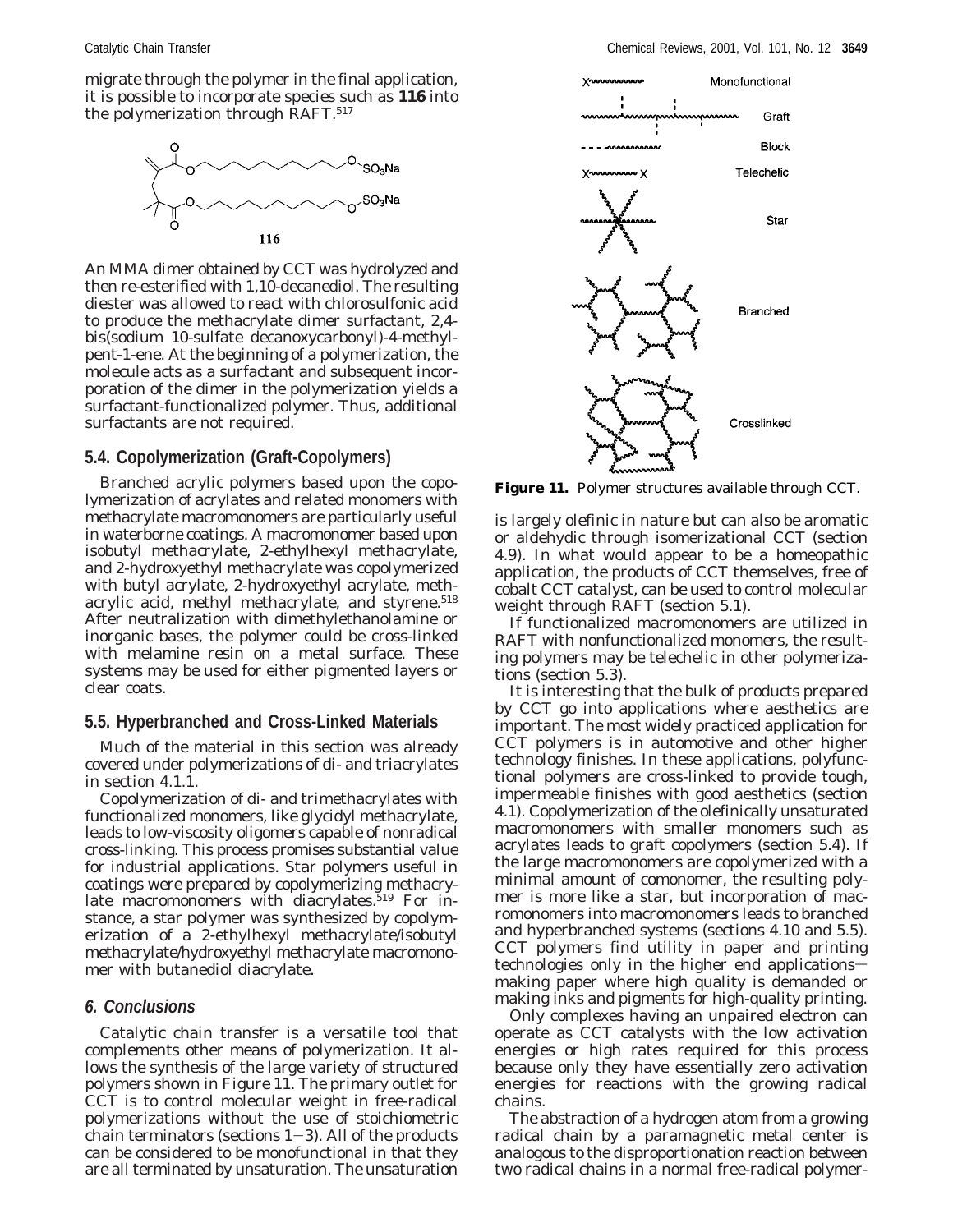**Scheme 15. Chemical Reactions of Cobalt Chelates under Conditions of Free-Radical Polymerization**



ization. The major difference is that the metal centers do not interact with each other, so concentrations considerably higher than those that can be obtained with organic radicals are possible.

The one-electron oxidative addition of a radical center to a metal center to form a M-C bond is analogous to the coupling of two radicals to form a <sup>C</sup>-C bond in a free-radical polymerization. This transformation is not along the reaction coordinate of CCT and can be a serious competitive reaction.

Scheme 15 summarizes the current understanding of LCo in free radically polymerized vinylic monomers. It differs from the previously available scheme<sup>25</sup> in that the formation of the radical adduct with LCo is not the first step of CCT but rather is a reaction that poisons the catalyst. Second, the scheme includes catalytic termination arising through the reaction of LCo<sup>I</sup> with radical chains. Its should be emphasized that essentially all of the reactions are substantially reversible. The directions of the arrows indicate the course of productive transformations.

# *7. Glossary*

| A                | anionic ligand coordinated to cobalt                          |
|------------------|---------------------------------------------------------------|
| <b>AIBN</b>      | azobis(isobuteronitrile)                                      |
| <b>AMS</b>       | $\alpha$ -methylstyrene                                       |
| BA               | butyl acrylate                                                |
| BMA              | butyl methacrylate                                            |
| $C_{\rm C}$      | chain-transfer constant to monomer, where $CC$<br>$= k_C/k_P$ |
| $C_{C(n)}$       | $C_{\rm C}$ for each radical (when DP is considered)          |
| <b>CCT</b>       | catalytic chain transfer                                      |
| $C_{\rm M}$      | chain transfer to monomer rate constant, where                |
|                  | $C_M = k_M/k_P$                                               |
| <b>DABCO</b>     | diazabicyclo[2.2.2] octane                                    |
| $DP_n$           | number-average degree of polymerization                       |
| $DP_{w}$         | weight-average degree of polymerization                       |
| DP <sub>n0</sub> | number-average degree of polymerization when                  |
|                  | no chain-transfer agent is added                              |
| DP               | degree of polymerization of a monodisperse frac-              |
|                  | tion (applied when the reactivity of each radi-               |
|                  | cal is different)                                             |
| <b>EHMA</b>      | ethylhexyl methylacrylate                                     |
| Et               | ethyl                                                         |
| <b>EWG</b>       | electron withdrawing group                                    |
| <b>HEMA</b>      | hydroxyethyl methacrylate                                     |
| <b>HMPA</b>      | hexamethyl phosphorustriamide                                 |
| iCCT             | isomerizational catalytic chain transfer                      |
| LRP              | living radical polymerization                                 |

|  | Gridney and Ittel |  |
|--|-------------------|--|
|  |                   |  |

- MA methyl acrylate<br>LRP living radical po
- LRP living radical polymerization<br>MAN methacrylonitrile
- MAN methacrylonitrile<br>MAn maleic anhydride
- MAn maleic anhydride<br>MBL  $\alpha$ -methylenebutyr
- MBL  $\alpha$ -methylenebutyrolactone<br>Me methyl
- Me methyl<br>MMA methyl
- methyl methacrylate
- Por porphyrin
- Pht phthalocyanine<br>Py pyridine
- Py pyridine<br>R radical
- radical
- $R_1$  primary radical, obtained by addition of hydrogen to a monomer
- R*<sup>n</sup>* polymeric radical with degree of polymerization of *n*
- RAFT reversible addition-fragmentation transfer<br>St styrene
- St styrene<br>VP vinyl py vinyl pyrrolidone
- 
- W rate of polymerization

# *8. References*

- (1) (a) Bagdasar'yan, Kh. S. *Theory of Free-Radical Polymerization*; Davey: Hartford, CT, 1968. (b) Moad, G.; Solomon, D. H. *The Chemistry of Free Radical Polymerization*; Pergamon Press: Tarrytown, NY, 1995. (c) Bamford, C. H.; Tipper, C. F. H. *Comprehensive Chemical Kinetics*; Elsevier: New York, 1976; Vol. 14A (Free Radical Polymerization)*.* (d) Moad, G.; Solomon, D. H. *Aust. J. Chem.* **1990**, *43*, 3 (2), 215. (e) Matyjaszewski, K. *Controlled Radical Polymerization*; ACS Synposium Series 685; American Chemical Society: Wasington, DC, 1998. (f) Mishra, M. K.; Yagci, Y. *Handbook of Radical Vinyl Polymerization*; Marcel Dekker: New York, 1998. (g) Allen, G.; Bevington, J. C. *Comprehensive Polymer Science, The Synthesis, Characterization Reactions and Applications of Polymers*; Pergamon Press: Ox-ford, 1989; Vol. 3 (Chain Polymerization).
- (2) Davis, T. P.; Haddleton, D. M.; Richards, S. N. *J. Macromol. Sci., Rev. Macromol. Chem. Phys.* **1994**, *C34* (2), 243.
- (3) (a) Mortimer, G. A. *J. Polym. Sci., Part A-1* **1972**, *10* (1), 163. (b) Grotewold, J.; Hirschler, M. M. *J. Polym. Sci., Polym. Chem. Ed.* **1977**, *15* (2), 393. (c) Corner, T. *Adv. Polym. Sci.* **1984**, *62* (Initiators, Poly-React., Opt. Act.), 95. (d) Turner, S. R. *Polym. Mater. Sci. Eng.* **1993**, *68*, 2. (e) Colombani, D.; Chaumont, P. *Prog. Polym. Sci.* **1996**, *21* (3), 439.
- (4) (a) Cellard, B.; Pichot, C.; Revillon, A. *Makromol. Chem.* **1982**, *183* (8), 1935. (b) Pichot, C.; Pellicer, R.; Grossetete, P.; Guillot, J. *Makromol. Chem.* **1984**, *185* (1), 113. (c) Clouet, G.; Knipper, M. *Makromol. Chem.* **1987**), *188* (11), 2597. (d) Meijs, G. F.; Morton, T. C.; Rizzardo, E.; Thang, S. H. *Macromolecules* **1991**, *24* (12), 3689.
- (5) Forster, D. J.; Heuts, J. P. A.; Davis, T. P. *Polymer* **1999**, *41* (4), 1385.
- (6) Matsumoto, A.; Nakamura, S. *J. Appl. Polym. Sci.* **1999**, *74* (2), 290.
- (7) Braun, D.; Manger, E. *Angew. Makromol. Chem.* **1986**, *145,* 101.
- (8) Semchikov, Yu. D.; Ryabov, A. V.; Khvatova, N. L.; Mil'chenko, E. N. *Vysokomol. Soedin., Ser. A* **1973**, *15* (3), 451 (Russian); *Chem. Abstr.* **1973**, *79*, 42910.
- (9) Kuran, W.; Pasynkiewicz, S.; Nadir, R.; Florjanczyk, Z. *Makromol. Chem.* **1977**, *178* (7), 1881.
- (10) For an interesting historic perspective, see: Gridnev, A. *J. Polym. Sci., Part A: Polym. Chem.* **2000**, *38* (10), 1753.
- (11) Enikolopov, N. S.; Korolev, G. V.; Marchenko, A. P.; Ponomarev, G. V.; Smirnov, B. R.; Titov, V. I. (Institute of Chemical Physics, Chernogolovka, USSR, and the Siberian Institute of Petroleum Chemistry) Russian Pat. 664434, Feb 25, 1980; *Chem. Abstr.* **1980**, *93*, 27088.
- (12) Smirnov, B. R.; Bel'govskii, I. M.; Ponomarev, G. V.; Marchenko, A. P.; Enikolopyan, N. S. *Dokl. Chem.* **1980**, *254,* 127 (Russian); *Chem. Abstr.* **1981**, *94*, 47833.
- (13) Enikolopyan, N. S.; Smirnov, B. R.; Ponomarev, G. V.; Bel'govskii, I. M. *J. Polym. Sci., Chem. Ed.* **1981**, *19* (4), 879.
- (14) Smirnov, B. R.; Marchenko, A. P.; Korolev, G. V.; Bel'govskii, I. M.; Enikolopyan, N. S. *Polym. Sci*. **1981**, *A23*, 1158; *Vysokomol. Soedin., Ser. A* **1981**, *23* (5), 1042 (Russian); *Chem. Abstr*. **1981**, *95*, 81599.
- (15) Smirnov, B. R.; Mironychev, V. E.; Golikov, I. V.; Mogilevich, M. M.; Enikolopyan, N. S. Deposited Doc., SPSTL 598, Khp-D82; *Chem. Abstr*. **1984**, *100*, 68782v.
- (16) See, for instance: (a) Trommsdorff, E.; Kohle, H.; Lagaally, P. *Macromol. Chem.* **1947**, *1*, 169. (b) Norrish, R. G. W.; Smith, R. R. *Nature* **1942**, *150*, 336. (c) Mahabadi, H. K.; O'Driscoll, K. F. *J. Polym. Sci., Polym. Chem Ed.* **1977**, *15*, 283. (d) Dionisio, J.;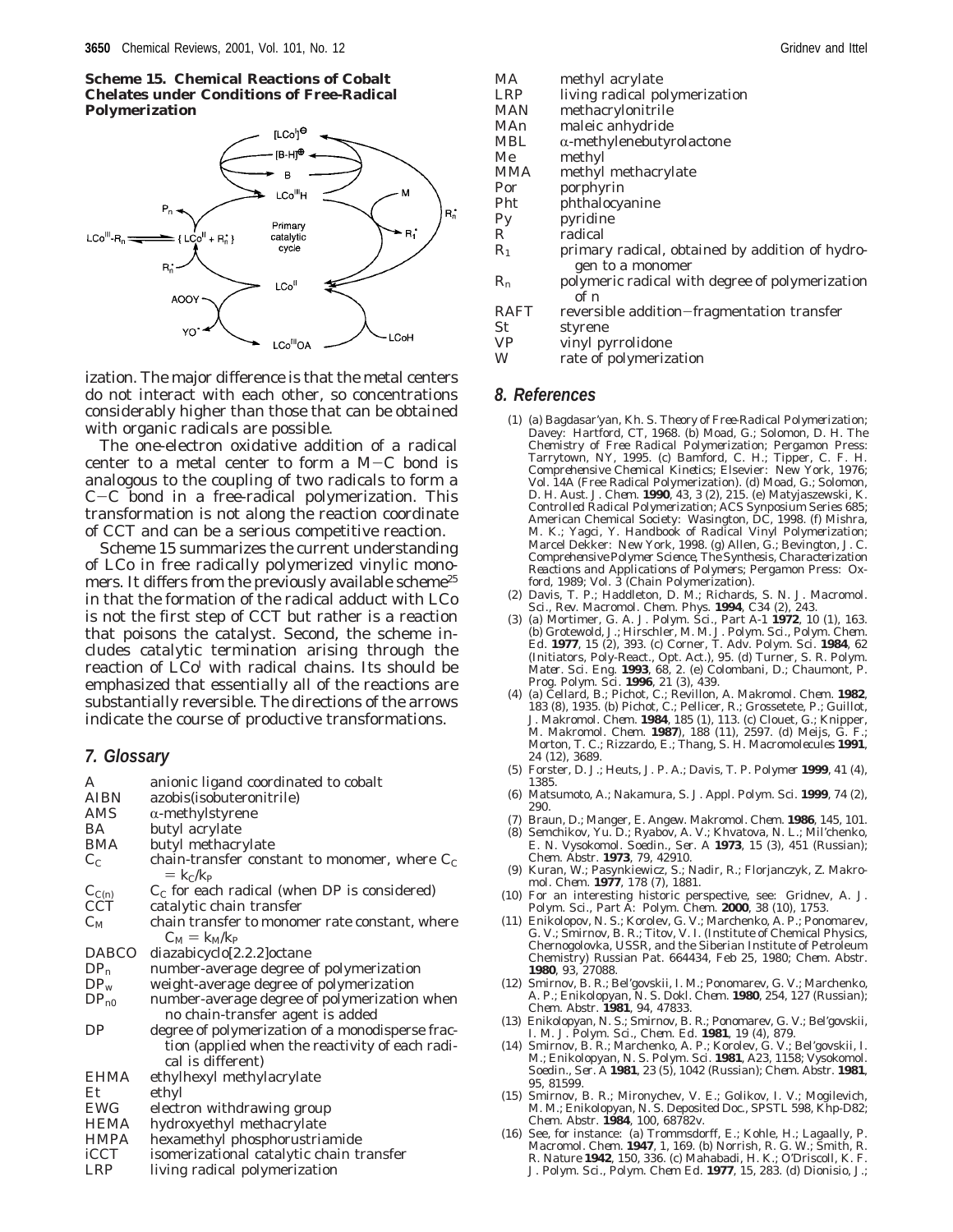Mahabadi, H. K.; O'Driscoll, K. F. *J. Polym. Sci., Polym. Chem Ed.* **1979**, *17*, 1891.

- (17) Golikov, I. V.; Mironicev, V. E.; Golubchikov, O. A.; Smirnov, B. R. *Izv. Vyssh. Uchebn. Zaved., Khi. Khim. Tekhnol.* 1983, *26,* 1118 (Russian); *Chem. Abstr*. **1984**, *100*, 68782v.
- (18) Gridnev, A. A. Ph.D. Thesis, Institute of Chemical Physics, 1983.
- (19) Smirnov, B. R.; Morozova, I. S.; Marchenko, A. P.; Markevich, M. M.; Puschaeva L. M.; Enikolopyan, N. S. *Dokl. Chem.* **1980**, 253, 383. Smirnov, B. R.; Morozova, I. S.; Marchenko, A. P.; Marchenko, A. P.; Marchenko, *Akad. Nauk SSSR* **1980**, *253* (4), 891 *[Chem.]* (Russian); *Chem.*
- *Abstr*. **1981**, *94*, 16161. (20) McCord, E. F.; Anton, W. L.; Wilczek, L.; Ittel, S. D.; Nelson, L. T. J.; Raffell, K. D. *Macromol. Symp.* **1994**, *86,* 47.
- (21) Cacioli, P.; Moad, G.; Rizzardo, E.; Serelis, A. K.; Solomon, D. H. *Polym. Bull.* **1984**, *11*, 325.
- (22) Cacioli, P.; Hawthorne, D. G.; Johns, S. R.; Solomon, D. H.; Rizzardo, E.; Willing, R. I. *J. Chem. Soc., Chem. Commun*. **1985**, 1355.
- (23) Ozerkovskii, B. V.; Roschupkin, V. P. *Dokl. Chem*. **1980**, *254*, 731; *Dokl. Akad. Nauk SSSR* **1980**, *254* (1), 157 *[Phys. Chem.]* (Russian); *Chem. Abstr*. **1981**, *94*, 31186.
- (24) Lingnau, J.; Stickler, M.; Meyerhoff, G. *Eur. Polym. J.* **1980**, *16 (8)*, 785.
- (25) Karmilova, L. V.; Ponomarev, G. V.; Smirnov, B. R.; Bel'govskii,
- I. M. *Russ. Chem. Rev.* **1984**, *53*, 132. (26) Parshall, G. W.; Ittel, S. D. *Homogeneous Catalysis*; Wiley: New York, 1992; p 85.
- (27) McCord, E. F.; Anton, W. L.; Wilczek, L.; Ittel, S. D.; Nelson, L. T. J.; Raffell, K. D.; Hansen, J. E.; Berge, C. *Macromol. Symp.* **1994**, *86* (Advances in NMR Studies of Polymeric Materials), 47.
- (28) Gridnev, A. A.; Cotts, P. M.; Roe, C.; Barth, H. *J. Polym. Sci., Part A: Polym. Chem.* **2001**, *39*, 1099.
- (29) *Polymer Handbook*, 2nd ed.; Brandrup I., Immergut, E. H., Eds.; Interscience: New York, 1975; p II-60.
- (30) Forster, D. J.; Heuts, J. P. A.; Lucien, F.; Davis, T. P. *Macromolecules* **1999**, *32* (17), 5514.
- (31) Kukulj, D.; Davis, T. P. *Macromol. Chem. Phys.* **1998**, *199* (8), 1697.
- (32) Bon, S. A. F.; Morsley, D. R.; Waterson, J.; Haddleton, D. M.; Lees, M. R.; Horne, T. *Macromol. Symp.* **2001**, *165* (Developments in Polymer Synthesis and Characterization), 29.
- (33) *Polymer Handbook*, 2nd ed.; Brandrup I., Immergut, E. H., Eds.; Interscience: New York, 1975; p II-48.
- (34) See, for instance: (a) Liebscher, H. *FATIPEC Congr.* **1998**, 24th (Vol. A), A/345. (b) Mestach, D. *PPCJ, Polym. Paint Colour J.* **2000**, *190* (4431), 28. (c) Dobson, I. *Pigm. Resin Technol.* **1999**, *28* (2), 89. (d) Kershaw, Y. *Eur. Coat. J.* **1998**, (4), 230, 234. (e) Marrion, A. R. *Chem. Phys. Coat.* **1994**, 8.
- (35) See, for instance: (a) Bloembergen, S.; McLennan, I. J.; Cassar, S. E.; Narayan, R. *Adhes. Ag*e **1998**, *41* (2), 20. (b) Kennan, L. D.; Lo, P. Y. K.; Saxena, A. K.; Suzuki, To. U.S. Patent 5731379 March 24, 1998. (c) Ito, Y.; Kojima, S. (Toa Gosei Kk, Japan) Jpn. Pat. Appl. 08319310, Priority date Dec 3, 1996. (d) Jenkins, R. D. (Union Carbide Chemicals and Plastics Technology Corp., USA) Eur. Pat. Appl. EP 729989 A2 19960904, Priority date Feb 28, 1995. (e) Kuwano, K.; Nagata, K.; Nagasawa, M.; Hibino, H. *Kobunshi Ronbunsh*u **1996**, *53* (3), 165 (Japanese); *Chem. Abstr*. **1996**, *124*, 263436.
- (36) Adamsons, K.; Blackman, G.; Gregorovich, B.; Lin, L.; Matheson, R. *Prog. Org. Coat.* **<sup>1998</sup>**, *<sup>34</sup>* (1-4), 64.
- (37) For examples of polymers as solids dispersants, see: (a) McIntyre, P. F.; King, J. G.; Spinelli, H. J.; Jakubauskas, H. G. (E.I. DuPont de Nemours and Co.) U.S. Patent 5859113, Jan 12, 1999. (b) Ishibashi, H. *Techno-Cosmos* **1997**, *12*, 45. (c) Whalen-Shaw, M. U.S. Patent 5320672, June 14, 1994. (d) Weingart, F.; Brodt, G.; Lehner, A.; Tanakai, T. *Shikizai Kyokaishi* **1996**, *69* (1), 19. (e) Kawanishi, W. (Kyoeisha Chemical Co., Ltd., Japan) Eur. Pat. Appl. EP 732346 A1 19960918, Priority date March 16, 1995.
- (38) For examples of ink jet polymers, see: (a) Reardon, J. E. (E.I. Dupont de Nemours and Co.) Eur. Pat. Appl. EP 928821 A1 19990714, Priority date Jan 12, 1998. (b) Hesler, C. M.; Simon, E. S. (Rohm and Haas Co.) U.S. Patent 5821283, Oct 13, 1998. (c) Grezzo, P. L. A.; Bednarek, M. B.; Ma, Z.; Prasad, K. A. (E.I. DuPont de Nemours and Co., USA) U.S. Patent 5713993, Feb 3, 1998.
- (39) Mayo, F. R. *J. Am. Chem. Soc.* **1943**, *65*, 2324.
- (40) For example, see: Heuts, J. P. A.; Kukulj, D.; Foster, D. J.; Davis, T. P. *Macromolecules* **1998**, *31* (9), 2894.
- (41) For example, see: Moad, G.; Moad, C. L. *Macromolecules* **1996**, *29* (24), 7727.
- (42) Olaj, O. F.; Zifferer, G.; Gleixmer, G.; Stickler, M. *Eur. Polym.*
- *J.* **1986**, *22* (7), 585. (43) Smirnov, B. R.; Marchenko, A. P.; Plotnikov, V. D.; Kuzayev, A. I.; Enikolopyan, N. S. *Polym. Sci.* **1981**, *A23,* 1169. *Vysokomol. Soedin., Ser. A* **1981**, *23* (5), 1051 (Russian); *Chem. Abstr*. **1981**, *95*, 81600.
- (44) Burczyk, A. F.; O'Driscoll, K. F.; Rempel, G. L. *J. Polym. Sci., Chem. Ed.* **1984**, *22,* 3255.
- (45) Sanayei, R. A.; O'Driscoll, K. F. *J. Macromol. Sci., Chem.* **1989**,
- *A26* (8), 1137. (46) Ittel, S. D.; Gridnev, A. A.; Wayland, B. B.; Fryd, M. *Polym. Prepr. (Am. Chem. Soc., Div. Polym. Chem.)* **1994**, *35* (1), 704. (47) Gridnev, A. A.; Ittel, S. D.; Fryd, M. *J. Polym. Sci., Part A:*
- *Polym. Chem.* **1995**, *33* (7), 1185. (48) Simonsick, W. J., Jr.; Aaserud, D. J.; Grady, M. C. *Polym. Prepr.*
- *(Am. Chem. Soc., Div. Polym. Chem.)* **1997**, *38* (1), 483. (49) Simonsick, W. J., Jr.; Aaserud, D. J.; Grady, M. C.; Prokai, L.
- *Book of Abstracts*, 213th National Meeting of the American<br>Chemical Society, San Francisco, CA, April 13-17, 1997;<br>American Chemical Society: Washington DC 1997<sup>,</sup> POLY-208 American Chemical Society: Washington, DC, 1997; POLY-208.
- (50) Hutchinson, R. A.; Paquet, D. A., Jr.; McMinn, J. H.; Beuermann, S.; Fuller, R. E.; Jackson, C. *DECHEMA Monogr.* **1995**, *131* (5th International Workshop on Polymer Reaction Engineering, 1995), 467.
- (51) Kurata, M.; Tsunashima, Y. In *Polymer Handboo*k, 4th ed.; Brandrup, J., Immergut, E. H., Grulke, E. A., Eds.; Wiley-Interscience: New York, 1999.
- (52) Gridnev, A. A.; Bel'govskii, I. M.; Enykolopyan, N. S. *Vysokomol. Soedin., Ser. B* (*Polym. Sci.*) **1986**, *B28* (2), 85 (Russian); *Chem. Abstr*. **1986**, *105*, 6846.
- (53) Hutchinson, R. A.; Paquet, D. A., Jr.; McMinn, J. H. *Macromolecules* **1995**, *28* (16), 5655.
- (54) Deady, M.; Mau, A. W. H.; Moad, G.; Spurling, T. H. *Makromol. Chem.* **1993**, *194* (6), 1691.
- (55) Krstina, J.; Moad, G.; Willing, R. I.; Danek, S. K.; Kelly, D. P.; Jones, S. L.; Solomon, D. H. *Eur. Polym. J.* **1993**, *29* (2,3), 379.
- (56) Buback, M.; Busch, M.; Kowollik, C. *Macromol. Theory Simul.* **2000**, *9* (8), 442. (57) Olaj, O. F.; Vana, P.; Zoder, M.; Kornherr, A.; Zifferer, G.
- *Macromol. Rapid Commun.* **2000**, *21* (13), 913.
- (58) Moad, G.; Rizzardo, E.; Solomon, D. H.; Beckwith, A. L. J. *Polym. Bull. (Berlin)* **1992**, *29* (6), 647.
- (59) Heuts, J. P. A.; Gilbert, R. G.; Radom, L. *Macromolecules* **1995**, *28* (26), 8771.
- (60) Beuermann, S. E.; Buback, M.; Davis, T. P.; Gilbert, R. G.; Hutchinson, R. A.; Kajiwara, A.; Klumperman, B.; Russell, G. T. *Macromol. Chem. Phys.* **2000**, *201* (12), 1355.
- (61) Gridnev, A. A.; Ittel, S. D. *Macromolecules* **1996**, *29* (18), 5864. (62) Bandaranayake, W. M.; Pattenden, G. *J. Chem. Soc., Chem.*
- *Commun.* **1988**, (17), 1179. (63) Kijima, M.; Miyamori, K.; Sato, T*. J. Org. Chem.* **1987**, *52* (4),
- 706. (64) Pattenden, G. *Chem. Soc. Rev.* **1988**, *17* (4), 361.
- (65) Moad, G.; Rizzardo, E.; Solomon, D. H.; Beckwith, A. L. J. *Polym. Bull. (Berlin)* **1992**, *29* (6), 647.
- (66) Gridnev, A. A.; Ittel, S. D.; Fryd, M.; Wayland, B. B. *Organometallics* **1996**, *15* (1), 222.
- (67) Christianson, D. W.; Lipscomb, W. N. *J. Am. Chem. Soc.* **1985**, *107*, 2682.
- (68) (a) Marques, H. M.; Brown, K. L. *J. Mol. Struct. (THEOCHEM)* **1995**, *340*, 97. (b) Marques, H. M.; Brown, K. L. *Inorg. Chem.* **1995**, *34*, 3733.
- (69) (a) Marques, H. M.; Warden, C.; Monye, M.; Shongwe, M. S.; Brown, K. L. *Inorg. Chem.* **1964**, *37*, 2578. (b) Marques, H. M.; Brown, K. L. *Coord. Chem. Rev.* **<sup>1999</sup>**, *<sup>190</sup>*-*19*2, 127.
- (70) (a) Hansen, L. M.; Pavan Kumar, P. N. V.; Marynick, D. S. *Inorg. Chem.* **1994**, *33*, 728. (b) Hansen, L. M.; Derecskei-Kovacs, A.; Marynick, D. S. *J. Mol. Struct. (THEOCHEM)* **1998**, *431*, 53.
- (c) Zhu, L.; Kostic, N. M. *Inorg. Chem.* **1987**, *2*, 6, 4194. (71) (a) Torrent, M.; Musaev, D. G.; Morokuma, K.; Ke, S.-C.; Warncke, K. *J. Phys. Chem. B* **1999**, *103* (40), 8618. (b) Ke, S.- C.; Torrent, M.; Musaev, D. G.; Morokuma, K.; Warncke, K. *Biochemistry* **1999**, *38* (39), 12681.
- (72) Jensen, K. P.; Sauer, S. P. A.; Liljefors, T.; Norrby, P.-O. *Organometallics* **2001**, *20* (3), 550.
- (73) (a) Becke, A. D. *J. Chem. Phys.* **1993**, *98* (7), 5648. (b) Scott, A. P.; Radom, L. *J. Phys. Chem.* **1996**, *100* (41), 16502. (c) Jensen, F. *Introduction to Computational Chemistr*y; John Wiley & Sons Ltd.: Chichester, 1999.
- (74) (a) Walker, L. A., II; Jarrett, J. T.; Anderson, N. A.; Pullen, S. H.; Matthews, R. G.; Sension, R. J. *J. Am. Chem. Soc.* **1998**, *120* (15), 3597. (b) Walker, L. A., II; Shiang, J. J.; Anderson, N. A.; Pullen, S. H.; Sension, R. J. *J. Am. Chem. Soc.* **1890**, *12* (29), 7286.
- (75) Pliss, E. M.; Machtin, V. A.; Smirnov, B. R.; Mogilevich, M. M.; Rzhevskaya, N. N.; Mironychev, V. E. *Vysokomol. Soedin., Ser. B* **1983**, *25* (4), 260; *Chem. Abstr*. **1982**, *98*, 216087.
- (76) Vollmerhaus, R.; Pierik, S.; Van Herk, A. M. *Macromol. Symp.* **2001**, *165* (Developments in Polymer Synthesis and Characterization), 123.
- (77) Gridnev, A. A. *Polym. Sci.* **1989**, *31*, 2369; *Vysokomol. Soedin., Ser. A* **1989**, *31* (10), 2153 (Russian); *Chem. Abstr*. **1990**, *112*, 199160.
- (78) Janowicz, A. H. (DuPont de Nemours and Co.) U.S. Patent 4886861, Dec 12, 1989; *Chem. Abstr*. **1990**, *113*, 41529.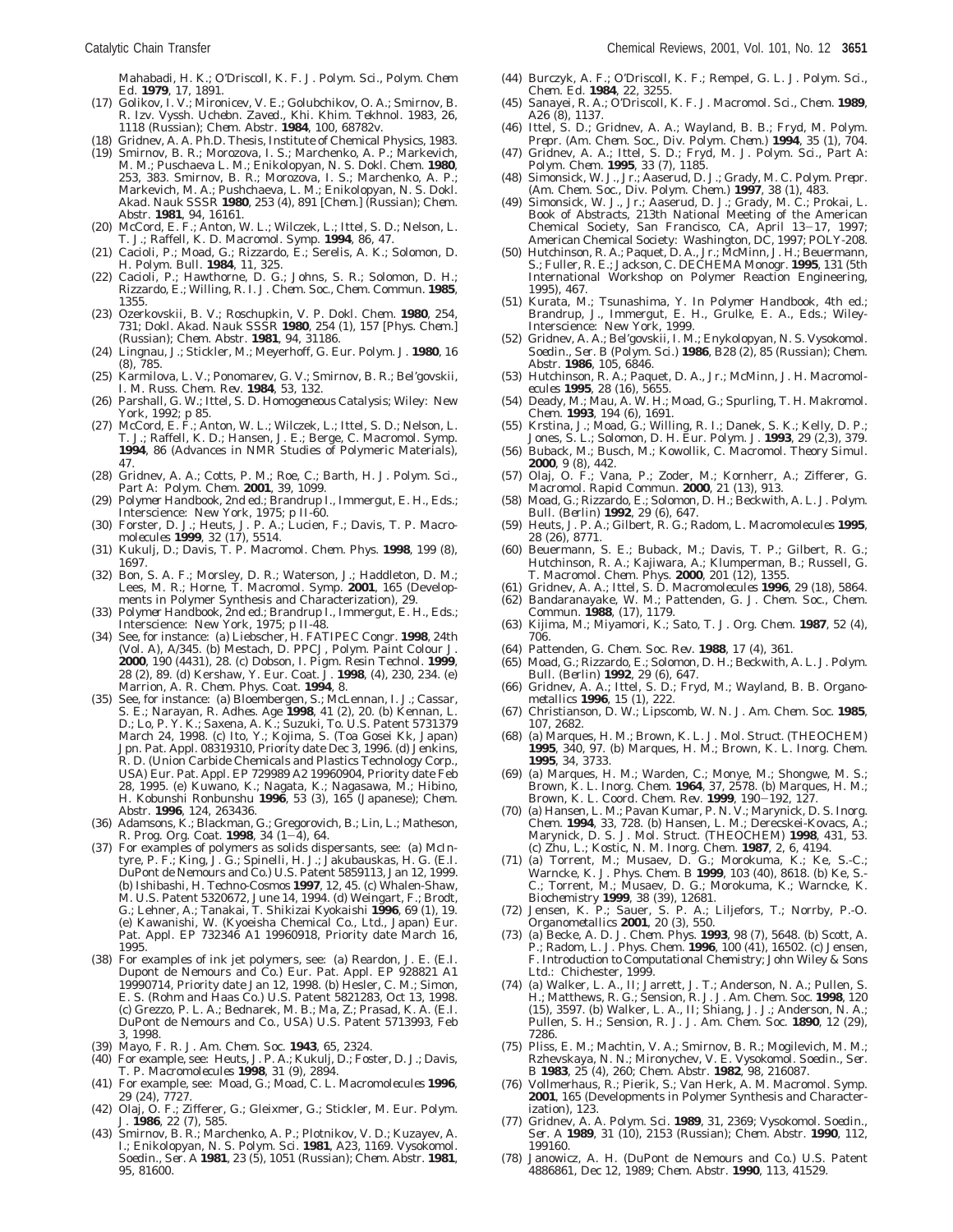- (79) Carlson, G. M.; Abbey, K. J. (SCM Corp.) U.S. Patent 4526945, 1985; *Chem. Abstr*. **1985**, *103*, 142530.
- (80) Carlson, G. M. (SCM Corp.) U.S. Patent 4547323, Oct 15, 1985;
- *Chem. Abstr*. **1986**, *104*, 89184. (81) Abbey, K. J.; Carlson, G. M.; Masola, M. J.; Trumbo, D. *Polym.*
- *Mater. Sci. Eng.* **1986**, *55*, 235. (82) (a) Brown, T. M.; Dronsfield, A. T.; Cooksey, C. J.; Crich, D. *J. Chem. Educ.* **1990**, *67* (11), 973. (b) Schrauzer, G. N. *Inorg. Synth.* **1968**, *11*, 61.
- (83) Brown, T. M.; Cooksey, C. J. *Educ. Chem*. **1987**, *24* (3), 77.
- (84) Hawthorne, D. G. (Commonwealth Scientific and Industrial Research Organization, Australia) PCT Int. Appl. WO 8703605 A1 19870618, Priority date Dec 3, 1986; *Chem. Abstr*. **1987**, *107*, 237504.
- (85) Bresciani-Pahor, N.; Forcolin, M.; Marzilli, L. G.; Randaccio, L.; Summers, M. F.; Toscano, P. J. *Coord. Chem. Rev.* **1985**, *63* 1.
- (86) Schrauzer, G. N. *Acc. Chem. Res*. **1968**, *1* (4), 97. (87) Peshkova, V. M.; Savostina, V. M.; Ivanova, E. K. *The Oximes*;
- Nauka: Moscow, 1977 (Russian).
- (88) Schrauzer, G. N. *Angew. Chem.* **1976**, *88* (14), 465. (89) *The Porphyrins*; Dolphin, D., Ed.; Wiley: New York, 1978; Vol.
- V. (90) Fergusson, S. B.; Baird, M. C. *Inorg. Chim. Acta* **1982**, *63* (1), 41.
- (91) Ingraham, L. L. *Ann. N. Y. Acad. Sci.* **1964**, *112* (2), 713.
- (92) Schrauzer, G. N.; Windgassen, R. J. *J. Am. Chem. Soc.* **1966**, *88* (16), 3738.
- (93) Asaro, F.; Liguori, L.; Pellizer, G. *Angew. Chem., Int. Ed.* **2000**, *39* (11), 1932.
- (94) Moad, G.; Moad, C. L.; Krstina, J.; Rizzardo, E.; Thang, S. H.; Fryd, M. (E.I. DuPont de Nemours and Co., USA, and Commonwealth Scientific and Industrial Research Organization) PCT Int. Appl. WO 9615158 A1 19960523, Priority date Nov 9, 1994.
- (95) Hussain, M. S. *Book of Abstracts*, 216th National Meeting of the American Chemical Society, Boston, Aug 23-27, 1998; American Chemical Society: Washington, DC, 1988; INOR-144.
- (96) Enikolopov, N. S.; Bel′govskii, I. M.; Gridnev, A. A.; Marchenko, A. P.; Smirnov, B. R. (Institute of Chemical Physics, Chernogolovka, USSR) Soviet Pat. SU 940487 A1 19870323, March 23, 1987 (Russian); *Chem. Abstr*. **1987**, *107*, 154922.
- (97) Nonaka, Y.; Hamada, K. *Bull. Chem. Soc. Jpn.* **1981**, *54* (10), 3185.
- (98) Bakac, A.; Espenson, J. H. *J Am. Chem. Soc*. **1984**, *106* (18), 5197.
- 
- (99) Drago, R. S.; Gaul, J. H. *Inorg. Chem*. **1979**, *18* (7), 2019. (100) Tovrog, B. S.; Kitko, D. J.; Drago, R. S. *J. Am. Chem. Soc.* **1976**, *98* (17), 5144.
- (101) Janowicz, A. H. (DuPont) U.S. Patent 4680352, July 14, 1987. (102) Shriver, D. F. *Manipulation of Air-Sensitive Compounds*; Krieger
- Publishing: Malabar, FL, 1982. (103) Nonaka, Y.; Hamada, K. *Bull. Chem. Soc. Jpn.* **1981**, *54* (10), 3185.
- (104) Lawson, E. E.; Edwards, H. G. M.; Johnson, A. F. *Spectrochim.*
- *Acta, Part A* **1994**, *50* (11), 1899. (105) (a) Janowicz, A. H. (DuPont) U.S. Patent 4694054, July 2, 1991. (b) Janowicz, A. H. (E.I. DuPont de Nemours and Co.) Eur. Pat. Appl. EP 261942 A2 19880330, Priority date Sept 23, 1986; *Chem. Abstr*. **1988**, *109*, 111104.
- (106) Melby, L. R.; Janowicz, A. H.; Ittel, S. D. (E.I. DuPont de Nemours and Co.) Eur. Pat. Appl. EP 199436 A1 19861029, Priority date March 1, 1985; *Chem. Abstr*. **1987**, *106*, 157018
- (107) Suddaby, K. G.; Sanayei, R. A.; Rudin, A.; O'Driscoll, K. F. *J. Appl. Polym. Sci.* **1991**, *43* (8), 1565.
- (108) Davis, T. P.; Kukulj, D*.*; Maxwell, I. A. *Macromol. Theory Simul.* **1995**, *4* (1), 195.
- (109) Davis, T. P.; Kukulj, D.; Haddleton, D. M.; Maloney, D. R. *Trends Polym. Sci.* **1995**, *3* (11), 365. (110) Haddleton, D. M.; Maloney, D. R.; Sudduby, K. G. *Proc. Am.*
- *Chem. Soc., Div. Polym. Mater. Sci. Eng.* **1995**, *73*, 420.
- (111) Haddleton, D. M.; Muir, A. V. G. (Zeneca Ltd., UK) PCT Int. Pat. Appl. WO 9504759 A1 19950216, Priority date Aug 9, 1993; *Chem. Abstr*. **1995**, *123*, 229300.
- (112) Haddleton, D. M.; Muir, A. V. G.; Leeming, S. W. (Zeneca Ltd., UK) PCT Int. Pat. Appl. WO 9517435 A1 19950629, Priority date Dec 20, 1993; *Chem. Abstr*. **1995**, *123*, 314835.
- (113) Muir, A. V. G.; Lawson, J. R.; Haddleton, D. M. (Zeneca Ltd., UK) PCT Int. Pat. Appl. WO 9527737 A1 19951019, Priority date April 11, 1994; *Chem. Abstr*. **1995**, *124*, 88185.
- (114) Maloney, D. R.; Hunt, K. H.; Lloyd, P. M.; Muir, A. V. G.; Richards, S. N.; Derrick, P. J.; Haddleton, D. M. *J. Chem. Soc., Chem. Commun.* **1995**, *(5)* 561.
- (115) Haddleton, D. M.; Maloney D. R.; Suddaby, K. G.; Muir, A. V. G.; Richards, S. N. *Macromol. Symp.* **1996**, *111*, 37.
- (116) Arvanitopoulos, L. D. University Microfilms Int., Order No.: DA9528470, 1995. From *Diss. Abstr. Int., B* **1995**, *56* (4), 2048; *Chem. Abstr*. **1995**, *123*, 341092.
- (117) Haddleton, D. M.; Maloney, D. R.; Suddaby, K. G. *Macromol-ecules* **1996**, *29* (1), 481.
- (118) Kowollik, C.; Davis, T. P. *J. Polym. Sci., Part A: Polym. Chem.* **2000**, *38* (18), 3303.
- (119) Suddaby, K. G.; Haddleton, D. M.; Maloney, D. R.; Hastings, J. J.; Richards, S. N.; O'Donnell, J. P. *Macromolecules* **1996**, *29* (25), 8083.
- (120) (a) Waterson, J. L.; Haddleton, D. M.; Harrison, R. J.; Richards, S. N. *Polym. Prepr. (Am. Coc., Div. Polym. Chem.)* **1998**,  $3\ell$  (2, 2), 457. (b) Waterson, J. L.; Haddleton, D. M.; Harrison, R. J.; Richards, S. N the American Chemical Society, Boston, MA, Aug 23–27, 1998,<br>American Chemical Society: Washington, DC, 1998; POLY-097.<br>(121) Haddleton, D. M.; Muir, A. V. G.; Leeming, S. W.; O'Donnell, J.<br>P.; Richards, S. N. (Zeneca Limit
- WO 9613527 A1 19960509, Priority date Oct 28, 1994; *Chem. Abstr*. **1996**, *125*, 87506.
- (122) Christie, D. I.; Gilbert, R. G. *Macromol. Chem. Phys.* **1996**, *197* (1), 403.
- (123) Heuts, J. P. A.; Forster, D. J.; Davis, T. P.; Yamada, B.; Yamazoe, H.; Azukizawa, M. *Macromolecules* **1999**, *32* (8), 2511.
- (124) Heuts, J. P. A.; Forster, D. J.; Davis, T. P. *Macromol. Rapid. Commun.* **1999**, *20* (6), 299. (125) Pierik, B.; Masclee, D.; Vollmerhaus, R.; van Herk, A.; German,
- A. L. In *Free Radical Polymerization. Kinetics and Mechanism, Macromolecular Symposia Series*; Buback, M., Ed.; Wiley-VCH: Weinheim, 3rd IUPAC-Sponsored International Symposium on Free Radical Polymerization: Kinetics And Mechanism, Il Chioccho/Lucca, Italy, June 3-8, 2001.
- (126) Mang, S. A.; Dokolas, P.; Holmes, A. B. *Org. Lett.* **1999**, *1* (1), 125.
- (127) Haddleton, D. M.; Carmichael, A. J.; Leigh, D. A. *Abstr. Pap. Am. Chem. Soc.* **2001**, IEC-164. *Chem. Abstr.* Accession No. AN 2001:200830.
- (128) Proulx, G. (E.I. DuPont de Nemours and Co.) U.S. Patent 6037442, March 14, 2000; *Chem. Abstr*. **2000**, *132*, 208286.
- (129) Deshpande, D. D.; Aravindakshan, P. *Polym. Photochem.* **1984**, *4* (4), 295.
- (130) Nishikawa, H.; Terada, E.; Tsuchida, E.; Kurimura, Y. *J. Polym.*
- Sci., Polym. Chem. Ed. **1978**, 16 (10), 2453.<br>
(131) Gridnev, A. A.; Lampeka, Ya. D.; Smirnov, B. R.; Yatsimirskii,<br>
K. B. Theor. Exp. Chem. (Teor. Eksp. Khim.) **1987**, 23, 293;<br>
Chem. Abstr. **1987**, 107, 218111.
- (132) Goncharov, A. V.; Gridnev, A. A.; Lampeka, Ya. D.; Gavrish, S. P. *Theor. Exp Chem*. **1989**, *25*, 642. *Teor. Eksp. Khim*. **1989**, *25* (6), 698 (Russian); *Chem. Abstr*. **1990**, *113*, 6846.
- (133) Haddleton, D. M.; Muir, A. V. G. (Zeneca Ltd., UK) U.S. Patent 5602220, Feb 11, 1997. PCT Int. Pat. Appl. WO 9504759 A1 19950216, Priority date Aug 9, 1993; *Chem. Abstr*. **1995**, *123*, 229300.
- (134) Melby, L. R.; Janowicz, A. H.; Ittel, S. D. Eur. Pat. Appl. EP 196783 A1 19861008, Priority date March 1, 1985; *Chem. Abstr*. **1987**, *106*, 67837.
- (135) Lin, J. C.; Abbey, K. J. (Glidden Co.) U.S. Patent 4680354, July 14, 1987; *Chem. Abstr*. **1987**, *107*, 218231.
- (136) Smirnov, B. R.; Pushchaeva, L. M.; Plotnikov, V. D. *Polym. Sci., Part A* **1989**, *31* (11), 2607; *Vysokomol. Soedin., Ser. A* **1989**, *31* (11), 2378 (Russian); *Chem. Abstr*. **1990**, *112*, 159007.
- (137) This paper refers to the use of phthalocyanine despite its vanishingly low solubility. The compound actually utilized was tetra-*tert*-butylphthalocyanine.
- (138) Christie, D. I.; Claverie, J.; Kanagasabapathy, S. (BASF A.-G.) PCT Int. Appl. WO 0059954, Priority date April 1, 1999; *Chem. Abstr*. **2000**, *133*, 282215.
- Gridnev, A. A. Unpublished results.
- (140) Farmery, K.; Kildhal, N. K.; Busch, D. H. *J. Coord. Chem.* **1980**, *10* (1,2), 85.
- (141) Bakac, A.; Brynildson, M. E.; Espenson, J. H. *Inorg. Chem*. **1986**, *25 (*23), 4108.
- (142) (a) Claramunt, R. M.; Elguero, J.; Katritzky, A. R. *Adv. Heterocycl. Chem.* **2000**, 77, 1. (b) Claramunt, R. M.; Sanz, D.; Alarcón, S. H.; Torralba, M. P.; Elguero, J.; Foces-Foces, C.; Pietrzak, M.; Langer, U.; Limback, H.-H. *Angew. Chem., Int. Ed.* **2001**, *40* (2), 420.
- (143) (a) Smirnov, B. R.; Mairanovskii, V. G.; Muratov, I. M.; Enikolopyan, N. S*. Bull. Russ. Acad. Sci*. *(Chem.)* **1988**, 1439; *Izv. Akad. Nauk SSSR, Ser. Khim.* **1988**, (6), 1439 (Russian); *Chem. Abstr*. **1988**, *109*, 100728. (b) Morozova, I. S.; Mairanovskii, V. G.; Smirnov, B. R.; Pushchaeva, L. M.; Enikolopyan, N. S. *Dokl. Akad. Nauk SSSR* **1981**, *258* (4), 895 (Russian); *Chem. Abstr*. **1981**, *95,* 204500.
- (144) Nokel, A. Yu.; Gridnev, A. A.; Semeikin, A. S.; Mironov, A. F. *Izv. Vissch. Uchebn. Zaved., Khim. Tekh*. **1988**, *31* (10), 52 (Russian); *Chem. Abstr*. **1989**, *110*, 173808. (145) Gridnev, A. A.; Semeikin, A. S.; Koifman, O. I. *Theor. Exp. Chem*.
- **1990**, *26*, 118; *Teor. Eksp. Khim*. **1990**, *26* (1), 129 (Russian); *Chem. Abstr*. **1990**, *113*, 6862.
- (146) Basickes, L.; Parks, G. F.; Wayland, B. B. *Polym. Prepr. (Am.*
- *Chem. Soc., Div. Polym. Chem.)* **2000**, *41* (2), 1886. (147) Soriana-Garsia, M.; Toscano, P. A.; Gomez-Lara, J.; Lopez-Moralles, M. E. *Acta Crystallogr., Sect. C* **1985**, *41*, 1024.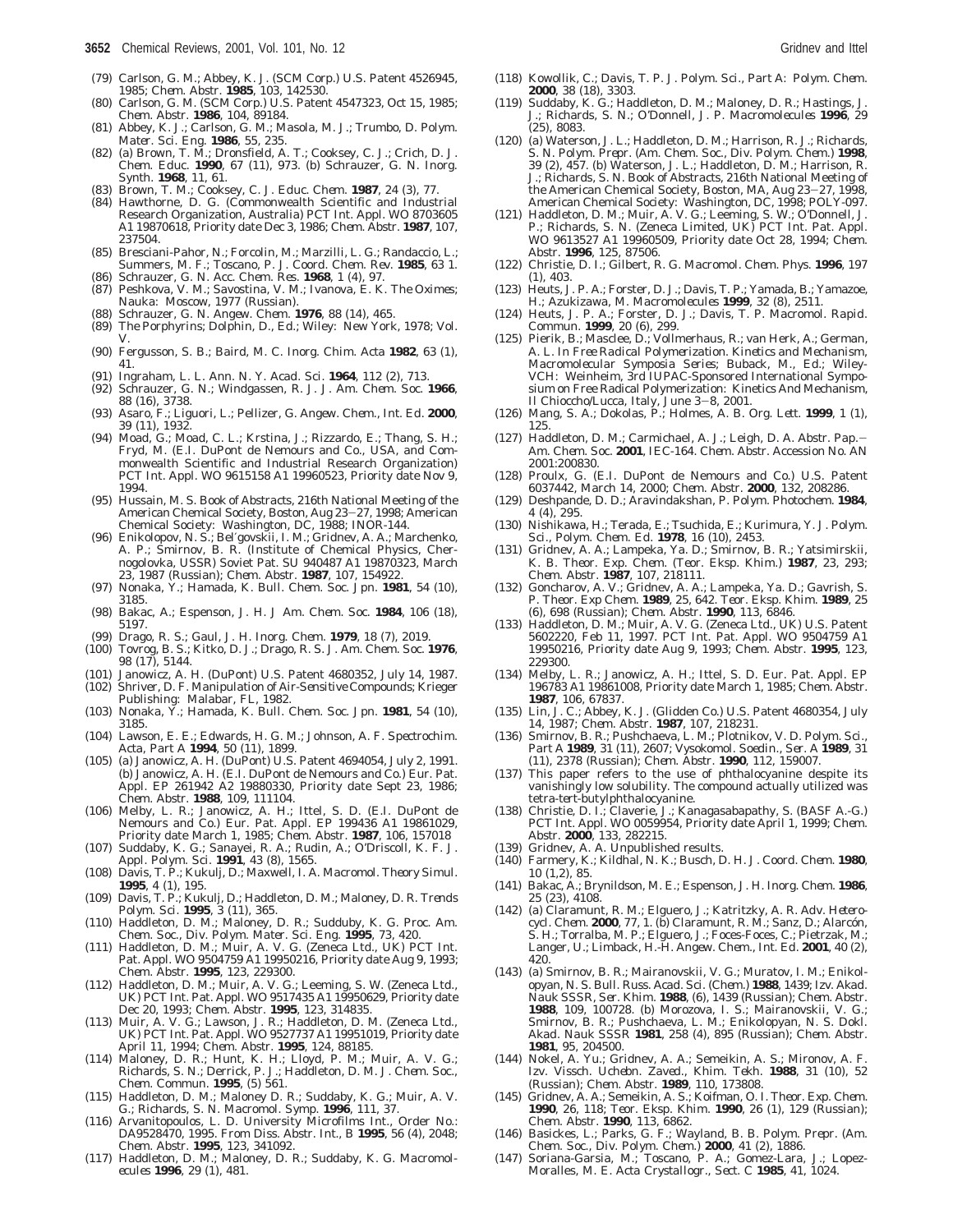- (148) Weiss, M. C.; Bursten, B.; Peng, S. M.; Goedken, V. L. *J. Am. Chem. Soc.* **1976**, *98* (25), 8021.
- (149) Weiss, M. C.; Gordon, G. C.; Goedken, V. L. *J. Am. Chem. Soc.* **1979**, *101* (4), 857.
- (150) Gruenig, G.; Jaeger, E. G.; Moeller, U.; Wiesener, K. *Z. Phys. Chem. (Leipzig)* **1986**, *267* (5), 994.
- (151) Weiss, M. C.; Goedken, V. L. *J. Am. Chem. Soc*. **1976**, *98* (11), 3389.
- (152) Dzugan, S. J.; Busch, D. H. *Inorg. Chem*. **1990**, *29* (13), 2528. (153) Janowicz, A. H. (DuPont) U.S. Patent 4746713, May 24, 1988. (b) Janowicz, A. H. (E.I. DuPont de Nemours and Co., USA) Eur.
- Pat. Appl. EP 222619 A2 19870520, Priority date Nov 13, 1985. (154) (a) Abramo, G. P.; Norton, J. R. *Macromolecules* **2000**, *33* (8),
- 2790. (b) Abramo, G. P.; Norton, J. R. *Book of Abstracts*, 216th ACS National Meeting of the American Chemical Society, Boston, MA, Aug 23-27, 1998; American Chemical Society: Washington, DC, 1998; INOR-423. (c) Abramo, G. P.; Norton, J. R. *Book of Abstracts*, 216th ACS National Meeting of the American Chemical Society, Boston, MA, Aug 23-27, 1998; American Chemical Society: Washington, DC, 1998; INOR-423. (d) Norton, J. R.; Abramo, G. P. *Abstr. Pap.*-*Am. Chem. Soc.* **2000**, INOR-313.
- (155) Abramo, G. P. Dissertation. Columbia University, 2000. Available from UMI, Order No. DA9985849. From *Diss. Abstr. Int., B* **2001**, *61* (9), 4710. *Chem. Abstr.* Accession No. AN 2001: 439216.
- (156) Woska, D. C.; Ni, Y.; Wayland, B. B. *Inorg. Chem.* **1999**, *38* (18), 4135.
- (157) Janowicz, A. H. (DuPont) U.S. Patent 4722984, Feb 2, 1988. (b) Janowicz, A. H. Eur. Pat. Appl. EP 229481 A2 19870722 to DuPont, Priority date Dec 3, 1985; *Chem. Abstr*. **1987**, *107*, 237502.
- (158) Brookhart, M.; Tucker, J. R.; Husk, G. R. *J. Am. Chem. Soc*. **1983**, *105* (2), 258.
- (159) For reviews, see: (a) Humphrey, A. E. *Adv. Chem. Ser.* **1972**, *109* (Chem. React. Eng., Int. Symp. 1st), 630. (b) *Enzymes*, 3rd ed.; Boyer, P. D., Ed.; Academic Press: New York, 1970. (c) Holt, A. *Neuromethods* **1999**, *33* (Cell Neurobiology Techniques), 131. (d) *Contemporary Enzyme Kinetics and Mechanism*, 2nd ed.; Purich, D. L., Ed.; Academic: San Diego, CA, 1996 (e) *Fundamentals of Enzyme Kinetics*; Cornish-Bowden, A., Ed.; Portland Press: London, U.K., 1995.
- (160) Shapiro, Yu. E.; Dozorova, H. P.; Golikov, I. V.; Smirnov, B. R. *Koord. Khim.* **1982**, *8* (4), 509
- (161) Smirnov, B. R.; Morozova, I. S.; Puschaeva, L. M.; Marchenko, A. P.; Enikolopyan, N. S. *Dokl. Chem.* **1980**, *255,* 542. Smirnov, B. R.; Morozova, I. S.; Pushchaeva, L. M.; Marchenko, A. P.; Enikolopyan, N. S. *Dokl. Akad. Nauk SSSR* **1980**, *255* (3), 609 (Russian); *Chem. Abstr*. **1981**, *94*, 122035. (162) Morozova, I. S.; Mairanovskii, V. G.; Smirnov, B. R.; Puschaeva,
- L. M.; Enikolopyan, N. S. *Dokl. Akad. Nauk SSSR* **1981**, *258* (4), 895 (Russian); *Chem. Abstr*. **1981**, *95*, 204500
- (163) *B12*; Dolphin, D., Ed.; Wiley: New York, 1982; Vols. 1 and 2.
- (164) Schrauzer, G. N.; Holland, R. J.; Seck, J. A. *J. Am. Chem. Soc.* **1971**, *93* (6), 1503.
- (165) (a) Schrauzer, G. N.; Holland, R. J. *J. Am. Chem. Soc.* **1971**, *93* (6), 1505. (b) Schrauzer, G. N.; Holland, R. J. *J. Am. Chem. Soc.* **1971**, *93* (16), 4060.
- (166) Schrauzer, G. N.; Windgassen, R. J. *J. Am. Chem. Soc.* **1967**, *89* (9), 1999. (167) Naumberg, M.; Duong, K. N. V.; Gaudemer, A. *J. Organomet.*
- *Chem.* **1970**, *25,* 231.
- (168) Schrauzer, G. N.; Windgassen, R. J.; Kohnle, J. *Chem. Ber.* **1965**, *98* (10), 3324.
- (169) (a) Halpern, J. *ACS Symp. Ser.* **1990**, *428* (Bonding Energ. Organomet. Compd), 100; *Chem. Abstr*. **1990**, *113*, 152516. (b) Halpern, J. *NATO ASI Ser., Ser. C* **1989**, *257* (Paramagn. Organomet. Species Act./Sel., Catal.), 423; *Chem. Abstr*. **1990**, *112*, 35020. (c) Ng, F. T. T.; Rempel, G. L.; Halpern, J. *Inorg. Chim. Acta* **1983**, *77* (5), L165.
- (170) Dodd, D.; Johnson, M. D. *J. Organomet. Chem.* **1973**, *52* (1), 1. (171) Schrauzer, G. N. *Ann. N. Y. Acad. Sci.* **1969**, *158* (2), 526.
- 
- (172) Chao, T.; Espenson, I. H. *J. Am. Chem. Soc.* **1978**, *100*, 123.
- (173) Halpern, J.; Ng, F. T. T.; Rempel, G. L. *J. Am. Chem. Soc.* **1979**, *101* (23), 7124.
- (174) Ng, F. T. T.; Rempel, G. L. *J. Am. Chem. Soc.* **1982**, *104* (4), 621.
- (175) Simandi, L. I.; Budo-Zahonyi, E.; Nagy, F. *Katal. Reakts. Zhidk. Faze* **1972**, 284. From *Zh. Khim.* **1973**, Abstr. No. 5B950 (Russian); *Chem. Abstr*. **1973**, *79*, 104548
- (176) Szeverenyi, Z.; Budo-Zahonyi, E.; Simandi, L. I. *J. Coord. Chem.* **1980**, *10* (1,2), 41. (177) Simandi, L. I.; Budo-Zahonyi, E.; Szeverenyi, Z.; Nemeth, S*. J.*
- *Chem. Soc. (Dalton)* **1980**, *(2)*, 276.
- (178) Branchaud, B.; Yu, G. X. *Organometallics* **1993**, *12*, 4262.
- (179) Shanthalakshmy, P.; Vancheesan, S.; Tajaram, J.; Kuriacose,
- J. C. *Indian J. Chem.* **1980**, *19A* (9), 901. (180) Simandi, L. I.; Szeverenyi, Z.; Budo-Zahonyi, E. *Inorg. Nucl. Chem. Lett.* **1975**, *11* (11), 773.
- (181) Schneider, P. W.; Phelan, P. F.; Halpern, J. *J. Am. Chem. Soc.* **1969**, *91* (1), 77.
- (182) Schrauzer, G. N.; Kratel, G. *Chem. Ber.* **1969**, *102* (7), 2392.
- (183) Day, P.; Hill, H. A. O.; Prince, M. G. *J. Chem. Soc. A* **1968**, (1), 90.
- (184) Stillman, M. J.; Thomson, A. J. *J. Chem. Soc., Faraday Trans.*
- *2* **1974**, *70* (5), 790. (185) Clack, D. W.; Yandle, J. R. *Inorg. Chem.* **1972**, *11* (8), 1738. (186) Rollman, L. D.; Iwamoto, R. T. *J. Am. Chem. Soc.* **1968**, *90* (6),
- 1455.
- (187) Gridnev, A. A.; Bel'govskii, I. M.; Enikolopyan, N. S. *Dokl. Phys. Chem.* **1986**, *289* (6)*,* 1408 [Phys. Chem.]; *Chem. Abstr*. **1987**, *106*, 120253.
- (188) Gridnev, A. A.; Belgovskii, I. M.; Enikolopyan, N. S. *Dokl. Chem.* **1986**, *289* (3), 281 [Chem.] (Russian); *Chem. Abstr*. **1987**, *105*, 202139.
- (189) Perree-Fauvet, M.; Gaudemer, A.; Boucly, P.; Devynck, J. *J. Organomet. Chem.* **1976**, *120* (3), 439. (190) Ogoshi, H.; Watanabe, E.; Koketsu, N.; Yoshida, Z. *Bull. Chem.*
- *Soc. Jpn.* **1976**, *49* (9), 2529.
- (191) Clarke, D. A.; Dolphin, D.; Grigg, R.; Johnson, A. W.; Pinnock, H. A. *J. Chem. Soc. (C),* **1968**, (7), 881.
- (192) Whitlock, H. W.; Bower, B. K. *Tetrahedron Lett.* **1965**, (52), 4827. (193) Mikolaiski, W.; Baum, G.; Massa, W.; Hoffman, R. W. *J.*
- *Organomet. Chem.* **<sup>1989</sup>**, *<sup>376</sup>* (2-3), 397. (194) Setsune, J.; Ishimaru, Y.; Moryama, T.; Kitao, T. *J. Chem. Soc., Chem. Commun.* **1991**, (8), 555.
- (195) A. Gridnev's unpublished attempt to use  $NBu<sub>4</sub>BH<sub>4</sub>$  gave only partial conversion of PorCo<sup>II</sup> into PorCo<sup>I</sup> and only at temperatures >70 °C.
- tures >70 °C. (196) Wayland, B. B.; Gridnev, A. A.; Woska, D. C. *Book of Abstracts*, 214th National Meeting of the American Chemical Society, Las Vegas, NV, Sept 7-11, 1997; American Chemical Society: Washington, DC, 1997; INOR-170.
- (197) Gridnev, A. A.; Ittel, S. D.; Wayland, B. B.; Fryd, M. *Organometallics* **1996**, *15* (24), 5116.
- (198) Huston, P.; Espenson, J. H.; Bakac, A. *Organometallics* **1992**, *11* (10), 3165.
- (199) McBride, J. M. *J. Am. Chem. Soc.* 1**971**, *93* (23), 6302.
- (200) Gibian, M. J.; Corley, R. C. *J. Am. Chem. Soc.* **1972**, *94* (12), 4178.
- (201) Derenne, S.; Gaudemer, A.; Johnson, M. D. *J. Organomet. Chem.* **1987**, *322* (2), 239. (202) *Isotopes in Organic Chemistry*; Buncel, E., Lee, C. C., Eds.;
- Elsevier: Amsterdam, 1987.
- (203) Endicott, J. F.; Netzel, T. L. *J. Am. Chem. Soc.* **1979**, *101* (14), 4000.
- (204) Endicott, J. F.; Ferraudi, G. J. *J. Am. Chem. Soc.* **1977**, *99* (17), 243.
- (205) Gridnev, A. A.; Ittel, S. D*. Macromolecules* **1996**, *29* (18), 5864. (206) Kamigaito, M.; Ando, T; Sawamoto, M. *Chem. Rev.* **2001**, *101* (12), 3689-3746.
- (207) Wayland, B. B.; Poszmik, G.; Mukerjee, S. L.; Fryd, M. *J. Am. Chem. Soc.* **1994**, *116* (17), 7943.
- (208) Gridnev, A. A.; Ittel, S. D.; Fryd, M.; Wayland, B. B. *Organometallics* **1993**, *12* (12), 4871.
- (209) Arvanitopoulos, L. D.; Greuel, M. P.; King, B. M.; Shim, A. K.; Harwood, H. J. *ACS Symp. Ser.* **1998**, *685* (Controlled Radical Polymerization), 316.
- (210) Arvanitopulos, L. D.; Greuel, M. P.; Harwood, J. *Polym. Prepr. (Am. Chem. Soc., Div. Polym. Chem.)***1994**, *35,* 549.
- (211) Fryd, M.; Wayland, B. B.; Poszmick, G.; Mukerjee, S. L. (E.I. DuPont de Nemours and Co. and University of Pennsylvania) PCT Int. Pat. Appl. WO 9525765, Priority date March 15, 1994; *Chem. Abstr*. **1996**, *124*, 57038.
- (212) Wayland, B. B.; Mukerjee, S.; Poszmik, G.; Woska, D. C.; Basickes, L.; Gridnev, A. A.; Fryd, M.; Ittel, S. D. *ACS Symp. Ser.* **1998**, *685,* 305.
- (213) Wayland, B. B.; Basikes, L.; Mukerjee, S.; Mingli, W.; Fryd, M. *Macromolecules* **1997**, *30* (26), 8109.
- (214) Schrauzer, G. N.; Deutsch, E. *J. Am. Chem. Soc.* **1969**, *91* (12), 3341.
- (215) Eckert, H.; Ugi, I. *Angew. Chem.* **1975**, *87* (23), 847.
- (216) Haglund, J.; Rafiq, A.; Ehrenberg, L.; Golding, B. T.; Toernqvist, M. *Chem. Res. Toxicol.* **2000**, *13* (4), 253.
- (217) Schrauzer, G. N.; Windgassen, R. J. *Nature (London)* **1967**, *214* (5087), 492.
- (218) Schrauzer, G. N.; Weber, J. H.; Beckham, T. M. *J. Am. Chem. Soc.* **1970**, *92*, 7078.
- (219) Eckert, H.; Ugi, I. *J. Organomet. Chem.* **1976**, *118* (2), C55.
- (220) Pratt, J. M. *Inorganic Chemistry of Vitamin B12*; Academic Press: New York, 1972.
- (221) Schneider, Z.; Stroinski, A. *Comprehensive B12. Chemistry: Biochemistry: Nutrition: Ecology: Medicine*; de Gruyter, Berlin, Fed. Rep. Ger. 1987,
- (222) *Chemistry and Biochemistry of B12*; Banerjee, R., Ed.; Wiley: New York, 1999.
- (223) Ridge, B. *Organomet. Chem.* **1985**, *13*, 381; *Organomet. Chem.* **1983**, *11*, 387.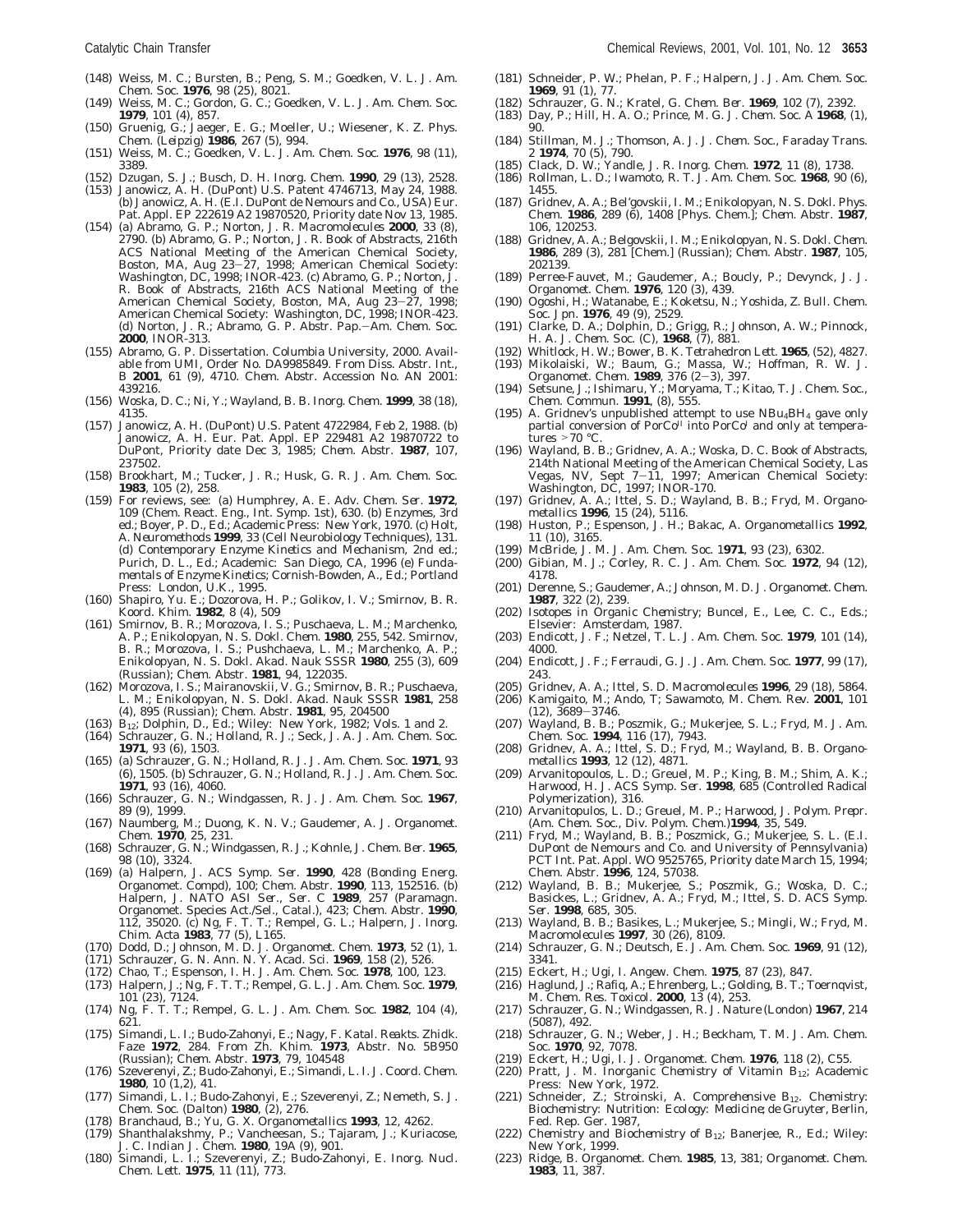- (224) Gupta, B. D.; Roy, S. *Inorg. Chim. Acta* **1988**, *146* (2), 209.
- (225) Madeja, K. *Z. Chem*. **1988**, *28* (11), 396.
- (226) Ramasami, T.; Espenson, J. H. *Inorg. Chem.* **1980**, *19* (6), 1523.
- (227) Brown, K. L.; Hessly, R. K. *Inorg. Chem. Acta* **1981**, *53* (2), L115.
- (228) Misono, A.; Uchida, Y.; Hidai, M.; Kanai, H. *Bull. Chem. Soc. Jpn.* **1967**, *40*, 2089.
- (229) Espenson, J. H.; Wang, D. M. *Inorg. Chem*. **1979**, *18* (10), 2853. (230) Charland, J. P.; Attia, W. M.; Randaccio, L.; Marzilli, L. G.
- *Organometallics* **1990**, *9* (5), 1367. (231) Stadlbauer, E. A.; Holland, R. J.; Lamm, F. P.; Schrauzer, G.
- N. *Bioinorg. Chem.* **1974**, *4* (1), 67.
- (232) Naumberg, M.; N-V-Duong, K.; Gaudemer, A. *J. Organomet. Chem.* **1970**, *25* (1), 231.
- (233) Derenne, S.; Gaudemer, A.; Johnson, M. *J. Organomet. Chem.* **1987**, *322* (2), 239.
- (234) Setsune, J.; Ishimaru, Y.; Moriyama, T.; Kitao, T. *J. Chem. Soc., Chem. Commun*. **1991**, (8), 555.
- (235) Fukuzumi, S.; Noura, S. *J. Porphyrins Phthalocyanines* **1997**, *1* (3), 251.
- (236) (a) Koenig, T. W.; Hay, B. P.; Finke, R. G. *Polyhedron* **1988**, *7* (16,17), 1499. (b) Koenig, T.; Finke, R. G. *J. Am. Chem. Soc.* **1988**, *110* (8), 2657.
- (237) Clark, H. C.; Wong, C. S. *J. Organomet. Chem.* **1975**, *92* (2), C31.
- (238) Clark, H. C.; Hine, K. E. *J. Organomet. Chem.* **1976**, *105* (2), C32.
- (239) Appleton, T. G.; Chisholm, M. H.; Clark, H. C. *J. Am. Chem. Soc.* **1972**, *94* (25), 8912.
- (240) (a) Wei, M.; Wayland, B. B. *Organometallics* **1996**, *15* (22), 4681. (b) Bunn, A. G.; Wayland, B. B. *J. Am. Chem. Soc.* **1992**, *114* (17), 6917.
- (241) Ogoshi, H.; Setsune, J.; Yoshida, Z. *J. Am. Chem. Soc.* **1977**, *99*  $(11)$ , 3869.
- (242) Cooksey, C. J.; Dodd, D.; Johnson, M. D.; Lockman, B. L. *J. Chem. Soc., Dalton Trans.* **1978**, (12), 1814.
- (243) See, for instance: (a)  $B_{12}$ ; Dolphin, D., Ed.; Wiley-Interscience: New York, 1982; Vols. 1 and 2. (b) Stubbe, J. *J. Biol. Chem.* **1990**, *265,* 5329. (c) Halpern, J. *Science (Washington, D.C.)* **1985**, *227,* 869). (d) Fleming, P. E.; Daikh, B. E.; Finke, R. G. *J. Inorg. Biochem.* **1998**, *69* (1,2), 45. (e) Finke, R. G. In *Vitamin B12, B12- Proteins, 4th Lect. European Symposium*; Kraeutler, B., Arigoni, D., Golding, B. T., Eds.; Meeting Date 1996, Wiley-VCH Verlag<br>GmbH: Weinheim, Germany, 1996; Vol. 383. (f) Vendrova, O.<br>E.; Yurkevich, A. M. *Khim.-Farm. Zh.* **1987**, *21* (3), 335*; Chem.<br>Abstr.* **1988**, *108*, 221422 (g)
- (244) Choi, G.; Choi, S. C.; Galan, A.; Wilk, B.; Dowd, P. *Proc. Natl. Acad. Sci. U.S.A.* **1990**, *87*, 3174.
- (245) Pratt, J. M. *Chem. Soc. Rev.* **1985**, *14,* 161.
- (246) He, M.; Dowd, P. *J. Am. Chem. Soc.* **1996**, *118*, 711;
- (247) Giese, B. *Angew. Chem., Int. Ed. Engl.* **1983**, *22*, 753. Behari, K.; Bevington, J. C.; Huckberby, T. N. *Makromol. Chem.* **1987**, *188,* 2441. Diart, V.; Roberts, B. P. *J. Chem. Soc., Perkin Trans. 2* **1992**, 1761. Golubev, V. B.; Mun, G. A.; Zubov, V. P. *Vest. Moskovsk. Univ Khim.* (Engl. Transl.) **1987**, *42,* 592. Giese, B.; Lachein, S. *Angew. Chem., Int. Ed. Eng.* **1981**, *20,* 967. Tedder, J. M. *Andew. Chem., Int. Ed. Eng.* **1982**, *21,* 401. Giese, B.; Meixner, J. *Chem. Ber.* **1981,** *114,* 2138. Giese, B.; Kretzschmar, G.; Meixner, J. *Chem. Ber.* **1980,** *113,* 2787. Moad, G.; Rizzardo, E.; Solomon, D. H. *Macromolecules* **1982**, *15*, 909. Moad, G.; Rizzardo, E.; Solomon, D. H. *J. Macromol. Sci.-Chem.* **1982**, *A17,* 51. Moad, G.; Rizzardo, E.; Solomon, D. H. *Aust. J. Chem.* **1983**, *36*, 1573. Tedder, J. M. In *Reactivity, Mechanism and Structure in Polymer Chemistry*; Jenkins, A. D., Ledwith A., Eds.; Wiley: London, 1974; p 31. James, D. G. L.; Ogawa, T. *Can. J. Chem.* **1965**, *43*, 640. Giese, B.; Meister, J. *Chem. Ber.* **1977**, *110*, 2558. ElSoueni, A.; Tedder, J. M.; Walton, J. C. *J. Chem. Soc., Faraday Trans. Soc. 1* **1981**, 89. Owen, G. E.; Pearson, J. M.; Szwarc, M. *J. Chem. Soc., Faraday Trans. Soc.* **1965**, *61,* 1722. Vertommen, L. L. T.; Tedder, J. M.; Walton, J. C. *J. Chem. Res. (S)* **1977**, 18. Citterio, A.; Arnoldi, A.; Minisci, F. *J. Org. Chem.* **1979**, *44*, 2674.<br>Citterio, A.; Minisci, F.; Arnoldi, A.; Pagano, R.; Parravivini, A.;<br>Porta, O. *J. Chem. Soc., Faraday Trans. Soc. 2* **1978**, 519. Giese, B.; He, J.; Mehl, W. *Chem. Ber.* **1988**, *121*, 2063. Ghodoussi, V.; Gleicher, G. J.; Kravetz, M. *J. Org. Chem.* **1986**, *51*, 5007. Giese, B.; Meister, J. *Angew. Chem.* **1977**, *89,* 178. Szwarc, M. *J. Polym. Sci.* **1955**, *16*, 367. Mayo, F. R.; Lewis, F. M.; Walling, C. *J. Am. Chem. Soc.* **1948**, *70*, 1529. Viehe, H. G.; Merenyi, R.; Stella, L.; Janovsek, Z. *Angew. Chem.* **1979**, *91*, 982. Giese, B.; Lachhein, S. *Angew. Chem.* **1981**, *93*, 1016).
- (248) Tanaka, H. *Prog. Polym. Sci.* **1992**, *17,* 1107.
- (249) Ogawa, T.; Gallegos, J.; Inoue, M. *Eur. Polym. J.* **1978**, *14*, 825.
- (250) Canizal, G.; Burillo, G.; Munoz, E.; Gleason, R.; Ogawa, T. *J. Polym. Sci., Part A: Polym. Chem.* **1994**, *32*, 3147. Burillo, G.; Ogawa, T.; Hwang, J. S. *J. Polym. Sci.; Part A: Polym. Chem.* **1992**, *30*, 2159.
- (251) Baciocchi, E.; Floris, B.; Muraglia, E. *J. Org. Chem.* **1993**, *58*, 2013. Santi, R.; Bergamini, F.; Citterio, A.; Sebastiano, R.; Nicolini, M. *J. Org. Chem.* **1992**, *57*, 4250.
- (252) Simandi, L.; Barna, T.; Argay, G.; Simandi, T. *Inorg. Chem.* **1995,** 34, 6337. Jung, O. S.; Pierpont, C. G. *Inorg. Chem.* **1994**, 33, 2227. Pierpont, C. G.; Lange, C. W. In *Progress in Inorganic C. C.*<br>*Chemistry* p 331.
- (253) (a) Daikh, B. E.; Hutchinson, J. E.; Gray, N. E.; Smith, B. L.; Weakley, T. J. R.; Finke, R. G. J. *Am. Chem. Soc.* **1990**, *112*, 7830. (b) Daikh, B. E.; Finke, R. G. J. *Am. Chem. Soc.* **1990**, *112*, *113*, 4160. *Chem.* **1992**, *31*, 137. (d) Giannoti, C.; Merle, G. *J. Organomet. Chem.* **1975**, *99*, 145.
- (254) (a) Grigg, R.; Johnson, A. W.; Shelton, G. *Justus Liebigs Ann. Chem.* **1971**, *746,* 32. (b) Broadhurst, M. J.; Grigg, R.; Shelton, G.; Johnson, A. W. *J. Chem. Soc., Chem. Commun.* **1970**, 231.
- (255) For reviews, see: (a) *Cytochrome P-450: Structure, Mechanism, and Biochemistry*; Ortiz de Montellano, P. R., Ed.; Plenum Press: New York, 1986. (b) Lavalle, D. K. *The Chemistry and Biochemistry of N-Substituted Porphyrins*; VCH Publishers: New York, 1987.
- (256) Some of the most recent examples: (a) Artaud, I.; Gregoire, N.; Battoni, J. P.; Dupre, D.; Mansuy, D. *J. Am. Chem. Soc.* **1988**, *110*, 8714. (b) Callot, H. J.; Cromer, R.; Louati, A.; Metz, B.; Chevrier, B. *J. Am. Chem. Soc.* **1987**, *109*, 2946. (c) Collmann, J. P.; Hampton, P. D.; Brauman, J. I. *J. Am. Chem. Soc.* **1990**, *112*, 2986. (d) Komives, E. A.; Tew, D.; Olmstead, M. M.; Ortiz de Montellano, P. R. *Inorg. Chem.* **1988**, *27*, 3112. (e) Setsune, J.; Iida, T.; Kitao, T. *Tetrahedron Lett.* **1988**, *29,* 5677. (f) Setsune, J.; Iida, T.; Kitao, T. *Chem. Lett.* **1989**, 885. (g) Setsune, J.; Fukunara, K.; Ishimaru, Y.; Kitao, T. *Chem. Express* **1990**, *5,* 403. (h) Setsune, J.; Ikeda, M.; Kishimoto, Y.; Ishimaru, Y.; Fukunara, K.; Kitao, T. *Organometallics* **1991**, *10,* 1099. (i) Setsune, J.; Saito, Y.; Ishimaru, Y.; Ikeda, M.; Kitao, T. *Bull. Chem. Soc. Jpn.* **1992**, *65*, 639.
- (257) Chen, M. J.; Nunez, L.; Rathke, J. W.; Rogers, R. D. *Organometallics* **1996**, *15* (9)*,* 2338.
- (258) Silverman, R. B.; Dolphin, D. *J. Am. Chem. Soc.* **1974**, *98* (15), 4626.
- (259) (a) Collat, J. W.; Abbot, J. C. *J. Am. Chem. Soc.* **1964**, *86* (11), 2308. (b) Das, P. K.; Hill, H. A. O.; Pratt, J. M.; Williams, R. J. P. *Biochim. Biophys. Acta* **1967**, *141* (3), 644.
- (260) Chao, T.-H.; Espenson, J. H. *J. Am. Chem. Soc.* **1978**, *100* (1), 129.
- (261) Gjerde, H. B.; Espenson, J. H. *Organometallics* **1982**, *1* (3), 435. (262) Gridnev, A. A.; Ittel, S. D.; Fryd, M.; Wayland, B. B. *J. Chem.*
- *Soc., Chem. Commun.* **1993**, (12), 1010.
- (263) Davis, T.; Heuts, H.; Moad, G.; Rizzardo, E. *Chem. Aust.* **1998**, *65* (10), 12.
- (264) Okamoto, Y.; Nakano, T. (Daicel Chemical Industries, Ltd., Japan Heisei) Jpn. Kokai Tokkyo Koho JP 09132610 A2 19970520, Priority date Nov 7, 1995; *Chem. Abstr*. **1997**, *127*, 66325.
- (265) Kim, S. H.; Chen, H. L.; Feilchenfeld, N.; Halpern, J. *J. Am. Chem. Soc.* **1988**, *110* (10), 3120.
- (266) Gjerde, H. B.; Espenson, J. H. *Organometallics* **1982**, *1* (3), 435. (267) Woska, D. C.; Wayland, B. B. *Inorg. Chim. Acta* **1998**, *270* (1,2),
- 197.
- (268) (a) Wayland, B. B.; Gridnev, A. A.; Ittel, S. D.; Fryd, M. *Inorg. Chem*. **1994**, *33* (17), 3830. (b) Gridnev, A. A.; Ittel, S. D. *Book of Abstracts*, 213th National Meeting of the American Chemical Society, San Francisco, CA, April 13-17, 1997; American Chemical Society: Washington, DC, 1997; POLY-294. (269) (a) Woska, D. C.; Xie, Z. D.; Gridnev, A. A.; Ittel, S. D.; Fryd,
- M.; Wayland, B. B. *J. Am. Chem. Soc.* **1996**, *118* (38), 9102. (b) Woska, D. C.; Gridnev, A. A.; Wayland, B. B. *Book of Abstracts*, 211th National Meeting of the American Chemical Society, New Orleans, LA, March 24-28, 1996; American Chemical Society: Washington, DC, 1996; INOR-486. (c) Xie, Z. D.; Wayland, B. B. Book of Abstracts, 210th National Meeting of the American Chemical Society, Chicago, IL, Aug 20-24, 1995; American Chemical Society: Washington, DC, 1995; Pt. 1, INOR-567.
- (270) Abraham, R. J.; Medforth, C. J. *Magn. Reson. Chem.* **1988**, *26* (9), 803.
- (271) Smirnov, B. R. *Polym. Sci.* 1990, *A32,* 583. Smirnov, B. R. *Vysokomol. Soedin., Ser. A* **1990**, *32* (3), 583 (Russian); *Chem. Abstr*. **1990**, *113*, 6866.
- 
- 
- (272) Fischer, H. *Chem. Rev.* **2001**, 101 (12), 3581–3610.<br>(273) Fischer, H. *J. Am. Chem. Soc.* **1986**, 108 (14), 3925.<br>(274) (a) Fischer, H. *Macromolecules* **1997**, *30* (19), 5666. (b) Kothe, T.; Marque, S.; Martschke, R.; Popov, M.; Fischer, H. *J. Chem. Soc., Perkin Trans. 2* **1998**, (7), 1553. (c) Fischer, H. *J. Polym. Sci., Part A: Polym. Chem.* **1999**, *37* (13), 1885.
- (275) Daikh, B. E.; Finke, R. G. *J. Am. Chem. Soc.* **1992**, *114* (8), 2938. (276) Branchaud, B. P.; Yu, G. X. *Organometallics* **1993**, *12* (11), 4262.
- (277) Dirks, J. W.; Underwood, G.; Matheson, J. C.; Gust, D. *J. Org.*
- *Chem*. **1979**, *44* (14), 2551. (278) (a) Wayland, B. B.; Mukerjee, S.; Poszmik, G.; Woska, D. C.; Fryd, M*. Polym. Prepr. (Am. Chem. Soc., Div. Polym. Chem.)* **1997**, *38* (1)*,* 742. (b) Wayland, B. B.; Fryd, M. *Book of Abstracts,*

213th National Meeting of the American Chemical Society, San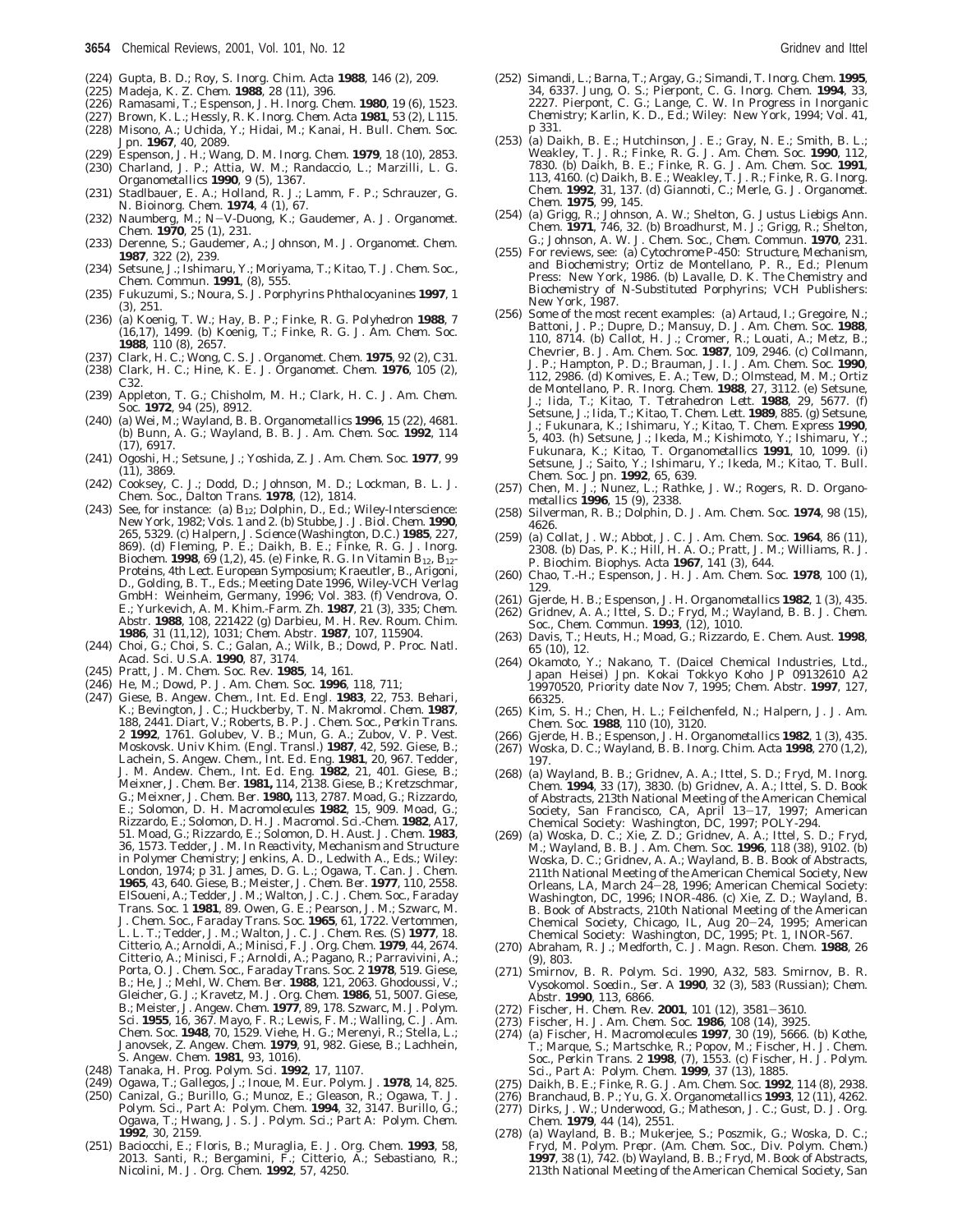Francisco, CA, April 13-17, 1997; American Chemical Society: Washington, DC, 1997; POLY-504. (c) Fryd, M.; Wayland, B. B.; Poszmick, G.; Mukerjee, S. L. (DuPont de Nemours and University of Pennsylvania) PCT Int. Pat. Appl. WO 9525765 A2 19950928, Priority date March 15, 1994; *Chem. Abstr*. **1996**, *124*, 57038 (d) Wayland, B. B.; Fryd, M.; Mukerjee, S.; Poszmik, G.<br> *Book of Abstracts*, 210th National Meeting of the American<br>
Chemical Society, Chicago, IL, Aug 20–24, 1995; American<br>
Chemical Society: Washington, DC, 1995;

- 
- (280) Wayland, B. B.; Basickes, L.; Mukerjee, S.; Wei, M.; Fryd, M. *Macromolecules* **1997**, *30*, 8109.
- (281) Lindsey, J. S.; Wagner, R. W. *J. Org. Chem.* **1989**, *54* (4), 828. (282) Bhyrappa, P.; Nethaji, M.; Krishnan, V. *Chem. Lett.* **1993**, (5), 869.
- (283) Hoffman, P.; Robert, A.; Meunier, B. *Bull. Soc. Chim. Fr.* **1992**, *129* (1), 85.
- (284) Nakano, T.; Okamoto, Y. *ACS Symp. Ser.* **1998**, *685*, 451.
- Schrauzer, G. N.; Lee, L.-P.; Sibert, J. W. *J. Am. Chem. Soc.* **1970**, *92* (10), 2997.
- (286) Arcos, T.; de Castro, B.; Ferreira, M. J.; Rangel, M.; Raynor, J.
- B. *J. Chem. Soc., Dalton Trans.* **1994**, (3), 369. (287) Sakaguchi, Y.; Hayashi, H.; I'Haya, Y. J. *J. Phys. Chem.* **1990**, *94* (1), 291.
- (288) Loginov, A. V.; Yakovlev, V. A.; Shagisultanova, G. A. *Koord. Khim.* **1989**, *15* (7), 942 (Russian); *Chem. Abstr*. **1989**, *111*, 183932
- (289) (a) Arvanitopoulos, L. D.; Greuel, M. P.; Harwood, H. J. *Polym. Prepr. (Am. Chem. Soc., Div. Polym. Chem.)* **1994**, *35* (2), 549. (b) Arvanitopoulos, L. D. University Microfilms Int., Order No. DA9528470. 1995. From *Diss. Abstr. Int., B* **1995**, *56* (4), 2048; *Chem. Abstr*. **1995**, *123*, 341092. (c) Arvanitopoulos, L. D.; King, B. M.; Huang, C.-Y.; Harwood, H. J. *Polym. Prepr. (Am. Chem. Soc., Div. Polym. Chem.)* **1997**, *38* (1), 752.
- (290) Bhandal, H.; Pattenden, G. *J. Chem. Soc., Chem. Commun.* **1988**, (16), 1110.
- (291) Wayland, B. B.; Poszmik, G.; Fryd, M. *Organometallics* **1992**, *11* (11), 3534.
- (292) Bandaranayake, W. M.; Pattenden, G. *J. Chem. Soc., Chem. Commun*. **1988**, (17), 1179.
- (293) Suddaby, K. G.; O'Driscoll, K. F.; Rudin, A. *J. Polym. Sci., Part A: Polym. Chem.* **1992**, *30* (4), 643.
- (294) Plotnikov, V. D. *Vysokomol. Soedin., Ser. A Ser. B* **1995**, *37* (11),
- 1823 (Russian); *Chem. Abstr.* **1996**, *125*, 168717.<br>(295) Enikolopyan, N. S.; Smirnov, B. R.; Askarov, K. A. *Khim. Fiz.*<br>**1984**, *3*(1), 86 (Russian); *Chem. Abstr.* **1984**, *100*, 103957.<br>(296) Gridnev, A. A. *Polym. J*
- (297) Gridnev, A. A.; Goncharov, A. V. *Kinet. Catal.* **1989**, *30*, 675; *Kinet. Katal.* **1989**, *30* (3), 767 (Russian); *Chem. Abstr*. **1990**,
- *112*, 56748.
- (298) Gridnev, A. A.; Melnikov, V. P. Unpublished results.
- (299) Rozantsev, E. G. *Free Nitroxyl Radicals*; Plenum Press: New York, 1970.
- (300) Gridnev, A. A. *Macromolecules* **1997**, *30* (25), 7651. Anderson, A.; Gridnev, A. A.; Moad, G.; Rizzardo, E.; Thang, S. (DuPont)
- U.S. Pat. 6,271,340, Aug 7, 2001. (301) Gridnev, A. A.; Nechvolodova, E. M. *Theor. Exp. Chem.* **1989**, *25,* 670. Gridnev, A. A.; Nechvolodova, E. M. *Teor. Eksp. Khim.* **1989**, *25* (6), 727 (Russian); *Chem. Abstr*. **1990**, *112*, 217578.
- (302) Nechvolodova, E. M.; Gridnev, A. A.; Rish, I. G.; Bel'govskii, I. M.; Enikolopov, N. S. U.S.S.R. Patent SU 1392071 A1 19880430 (Russian), Priority date Jan 28, 1985; *Chem. Abstr*. **1988**, *109*, 111111.
- (303) (a) Muratore, L. M.; Heuts, J. P. A.; Davis, T. P. *Macromol. Chem. Phys.* **2000**, *201* (9), 985. (b) Correction: Muratore, L. M.; Heuts, J. P. A.; Davis, T. P. *Macromol. Chem. Phys.* **2000**, *201* (12), 1386.
- (304) Buts, A. V.; Bel'govskii, I. M.; Gridnev, A. A.; Smirnov, A. A. *Polym. Sci.* **1993**, *B35*, 1376; *Vysokomol. Soedin., Ser. B* **1993**, *35* (8), 1376 (Russian); *Chem. Abstr*. **1994**, *120*, 55078.
- (305) Tolman, C. A.; Druliner, J. D.; Krusic, P. J.; Nappa, M. J.; Seidel, W. C.; Williams, I. D.; Ittel, S. D. *J. Mol. Catal.* **1988**, *48* (1), 129.
- (306) Tolman, C. A.; Druliner, J. D.; Nappa, M. J.; Herron, N. In *Activation and Functionalization of Alkanes*; Hill, C. L., Ed.; Wiley: New York, 1989; p 303
- (307) Magnuson, R. H.; Halpern, J.; Levitin, I. Ya.; Vol'pin, M. E. *J. Chem. Soc., Chem. Commun.* **1978**, (2), 44.
- (308) Vol'pin, M. E.; Levitin, I. Ya.; Sigan, A. I.; Nikitaev, A. T. *J. Organomet. Chem.* **1985**, *279* (1,2), 263.
- (309) Marchaj, A.; Bakac, A.; Espenson, J. H. *Inorg. Chem.* **1992**, *31* (23), 4860.
- (310) Bakac, A.; Espenson, J. H. *J. Am. Chem. Soc.* **1984**, *106* (18), 5197.
- (311) Specifically mentioned monomers include methyl methacrylate, ethyl methacrylate, propyl methacrylates (all isomers), butyl methacrylates (all isomers), 2-ethylhexyl methacrylate, isobornyl methacrylate, methacrylic acid, benzyl methacrylate, phenyl

methacrylate, cyclohexyl methacrylate, 2-hydroxyethyl meth-acrylate, 2-hydroxypropyl methacrylate, 2-isocyanatoethyl methacrylate, methacrylonitrile, alpha methyl styrene, trimethoxysilylpropyl methacrylate, triethoxysilylpropyl methacrylate, tributoxysilylpropyl methacrylate, dimethoxymethylsilylpropyl methacrylate, diethoxymethyl-silylpropyl methacrylate, dibutoxymethylsilylpropyl methacrylate, diisopropoxymethylsilyl-propyl methacrylate, dimethoxysilylpropyl methacrylate, di-ethoxysilylpropyl methacrylate, dibutoxysilylpropyl methacrylate, diisopropoxysilylpropyl methacrylate, glycidyl methacrylate, iso-propenyl butyrate, isopropenyl acetate, isopropenyl benzoate, isopropenyl chloride, isopropenyl fluoride, isopropenyl bromi-deitaconic, aciditaconic anhydride, dimethyl itaconate, methyl itaconate, *N*-*tert*-butyl methacrylamide, *N*-*n*-butyl methacrylamide, *N*-methylol methacrylamide, *N*-ethylol methacrylamide, isopropenylbenzoic acids (all isomers), diethylamino  $\alpha$ -methylstyrenes (all isomers), methyl- $\alpha$ -methylstyreness (all isomers), diisopropenylbenzenes (all isomers), isopropenylbenzene sulfonic acids (all isomers), methyl 2-hydroxymethacrylate, ethyl 2-hydroxymethylacrylate, propyl 2-hydroxymethylacrylates (all isomers), butyl 2-hydroxymethylacrylates (all isomers), 2-ethylhexyl 2-hydroxymethylacrylate, isobornyl 2-hydroxymethylacrylate, methyl 2-chloromethylacrylate, ethyl 2-chloromethylacrylate, propyl 2-chloromethylacrylates (all isomers), butyl 2-chloromethylacrylates (all isomers), 2-ethylhexyl 2-chloromethylacrylate, isobornyl 2-chloromethylacrylate, chloroprene, vinylpyrolidone, 2-phenylallyl alcohol and substituted 2-phenylallyl alcohols, *N*-isopropenylpyrrolidinone, 3-isopropenyl-α,α-dimethyl isocy-<br>anate, isopropenylanilines, isopropenyl chloroformate, 2-amino-<br>ethyl methacrylate hydrochloride, 2-methacryloxyethyl phosphoryl choline, glycerol monomethyl methacrylate, and 3-*O*-

- methacryloyl-1,2:5,6-di-*O*-isopropylidene-D-glucofuranose. (312) Haddleton, D. M.; Depaquis, E.; Kelly, E. J.; Kukulj, D.; Morsley, S. R.; Bon, S. A. F.; Eason, M. D.; Steward, A. G. *J. Polym. Sci., Part A: Polym. Chem.* **2001**, *39* (14), 2378. (313) Steward, A. G.; Haddleton, D. M.; Muir, A. V. G.; Willis, S. L.
- *Polym. Prepr. (Am. Chem. Soc., Div. Polym. Chem.)* **1998**, *39* (2), 459.
- (314) Eason, M. D.; Haddleton, D. M.; Khoshdel, E. *Polym. Prepr. (Am. Chem. Soc., Div. Polym. Chem.)* **1998**, *39* (2), 455.
- (315) Kelly, E. J.; Haddleton, D. M.; Khoshdel, E. *Polym. Prepr. (Am. Chem. Soc., Div. Polym. Chem.)* **1998**, *39* (2), 453.
- (316) Heuts, J. P. A.; Forster, D. J.; Davis, T. P. *Macromolecules* **1999**, *32* (12), 3907.
- (317) Mironychev, V. Y.; Mogilevich, M. M.; Smirnov, B. R.; Shapiro, Y. Y.; Golikov, I. V. *Polym. Sci.* **1986**, *A28,* 2103; *Vysokomol. Soedin., Ser. A* **1986**, *28* (9), 1891; *Chem. Abstr*. **1987**, *106*, 120255.
- (318) Ivanov, V. V.; Stegno, E. V.; Pushchaeva, L. M. *Khim. Fiz.* **1997**, *16* (5), 140 (Russian); *Chem. Abstr*. **1997**, *127*, 162163.
- (319) Haddleton, D. M.; Ohno, K.; Wong, B.; Depaquis, E.; Angot, S.;
- Steward, A. J. *Abstr. Pap. Am. Chem. Soc.* **2001**, PMSE–207.<br>Chem. Abstr. Accession No. AN 2001:203906.<br>(320) Golikov I. V.; Semiannikov, V. A.; Mogilevich, M. M. *Polym. Sci.*<br>**1985**, *B27*, 304; *Vysokomol. Soedin.,* (Russian); *Chem. Abstr*. **1985**, *103*, 71735.
- (321) Guan, Z. (E.I. DuPont de Nemours and Co., USA) U.S. Patent 5767211, June 16, 1998; *Chem. Abstr*. **1998**, *129*, 82088.
- (322) Guan, Z.; Jackson, C. *Polym. Mater. Sci. Eng.* **1998**, *79*, 7.
- (323) Guan, Z. *Polym. Mater. Sci. Eng.* **1999**, *80,* 50.
- (324) Guan, Z.; Jackson, C. *Book of Abstracts*, 216th National Meeting of the American Chemical Society, Boston, MA, Aug 23-27 1998; American Chemcial Society: Washington, DC, 1998;
- PMSE-004. (325) Guan, Z. *Book of Abstracts*, 217th National Meeting of the American Chemical Society, Anaheim, CA, March 21–25, 1999; American Chemcial Society: Washington, DC, 1999; PMSE-097.
- (326) Grayson, S. M.; Fréchet, J. M. J. *Chem. Rev.* **2001**, 101 (12), 3819-3868. 3819–3868.<br>(327) Sunder, A.; Mülhaupt, R. (Bayer Aktiengesellschaft, Germany)
- PCT Int. Pat. Appl. WO 200037532 A2 20000629 (German), Priority date Dec 22, 1998; *Chem. Abstr*. **2000**, *133*, 74520.
- (328) (a) Sunder, A.; Kramer, M.; Hanselmann, R.; Mülhaupt, R.; Frey, H. *Angew. Chem., Int. Ed. Engl.* **1999**, *38* (23), 3552. (b) Frey, H.; Mülhaupt, R.; Sunder, A. Book of Abstracts, 219th National Meeting of the American Chemical Society, San Francisco, CA, March 26-30, 2000, American Chemical Society: Washington, DC, 2000; MACR-034. *Chem. Abstr.* Accession No. AN 2000: 331583.
- (329) Sunder, A.; Hanselmann, R.; Frey, H.; Muelhaupt, R. *Macromolecules* **1999**, *32* (13), 4240.
- (330) Abbey, K. J. (SCM Corp.) U.S. Patent 4,608,423, Aug 26, 1986; *Chem. Abstr*. **1986**, *105*, 228619.
- (331) (a) Lin, J. C.; Carlson, G. M.; Abbey, K. J.; Trumbo, D. L. *J. Appl. Polym. Sci.* **1993**, *48* (9), 1549. (b) Lin, J. C.; Carlson, G. M.; Abbey, K. J. (SCM Corp., USA) U.S. Patent 4621131, Feb 6,
- 1986; *Chem. Abstr*. **1987**, *106*, 68831. (332) Yamada, B.; Toda, K.; Aoki, S. *Polym. Bull.* **1995**, *35,* 245.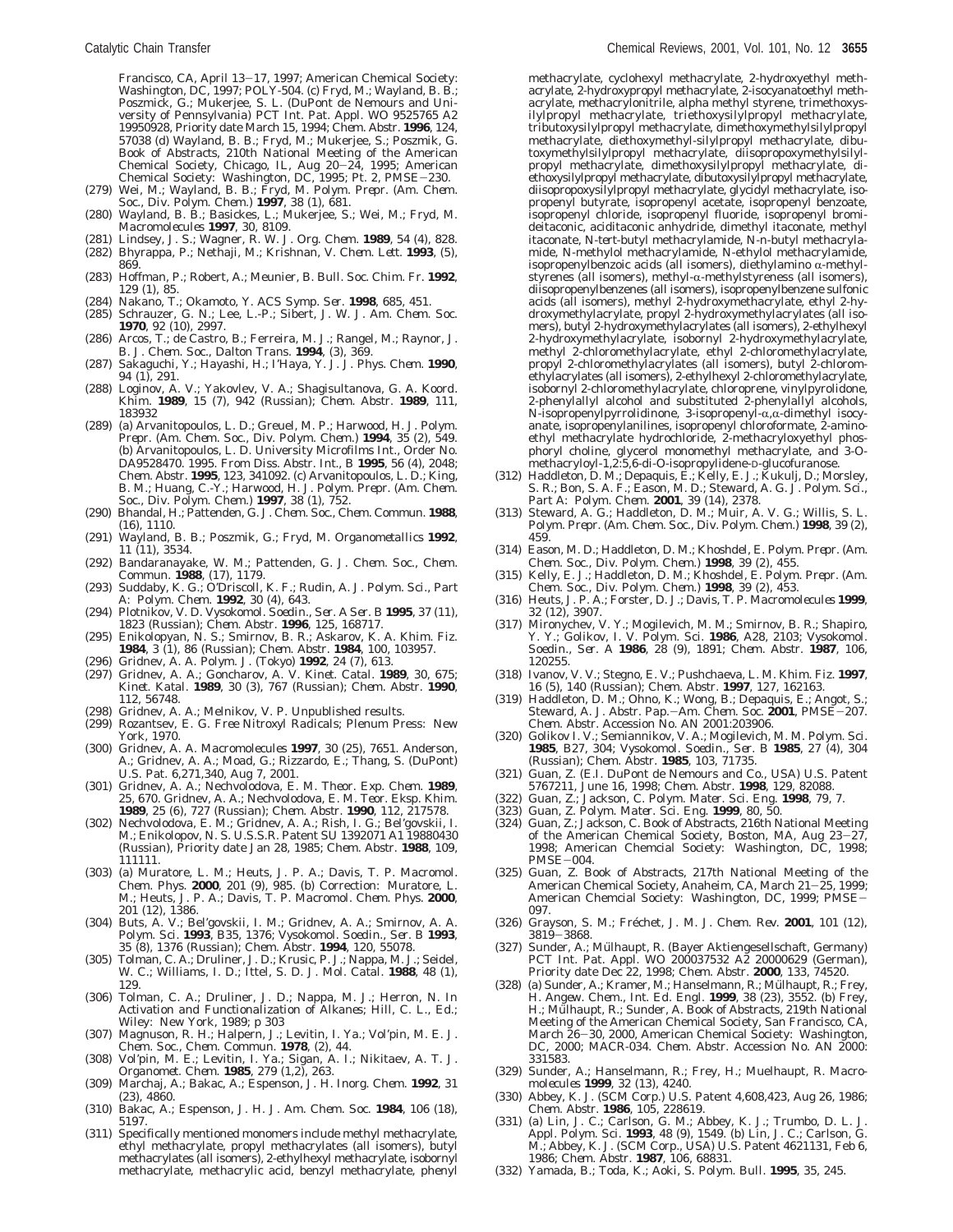- (333) Gridnev, A. A. *J. Polym. Sci*., submitted for publication.
- (334) Ogawa, T.; Fujii, T.; Seko, K. (Kansai Paint Co., Ltd., Japan) Jpn. Kokai Tokkyo Koho JP 2000239334 A2 20000905, Priority date Feb 23, 1999 (Japanese); *Chem. Abstr*. **2000**, *133*, 193636.
- (335) Ogawa, T.; Fujii, T.; Seko, K. (Kansai Paint Co., Ltd., Japan) Jpn. Kokai Tokkyo Koho JP 2000191734 A2 20000711, Priority date Oct 20, 1998; *Chem. Abstr*. **2000**, *133*, 89956.
- (336) Suddaby, K. G.; Maloney, D. R.; Haddleton, D. M. *Macromolecules* **1997**, *30* (4), 702.
- (337) Antonelli, J. A.; Berge, C. T.; Darmon, M. J.; Murphy, C. E. (E.I. DuPont de Nemours and Co., USA) U.S. Patent 5773534, June 30, 1998; *Chem. Abstr*. **1998**, *129*, 109433.
- (338) Haddleton, D. M.; Padget, J. C.; Overbeek, G. C. (Zeneca Ltd., UK.; Zeneca Resins B.V.) PCT Int. Pat. Appl. WO 9504767 A1 19950216, Priority date Aug 5, 1993; *Chem. Abstr*. **1995**, *123*, 199712.
- (339) Huybrechts, J. (E.I. DuPont de Nemours and Co., USA Designated States) PCT Int. Pat. Appl. WO 9942505 A1 19990826, Priority date Feb 19, 1998; *Chem. Abstr*. **1999**, *131*, 171643.
- (340) Cheng, C.-M.; Tshudy, D. J. (Xerox Corp., USA) U.S. Patent 5928829, Jul, 7, 1999; *Chem. Abstr*. **1999**, *131*, 108894.
- (341) Huybrechts, J.; Fryd, M.; Bruylants, P.; Stranimaier, K. (E.I. DuPont de Nemours and Co.) PCT Int. Appl. WO 9532229 A1 19951130, Priority date May 19, 1994; *Chem. Abstr*. **1996**, *124*, 205085.
- (342) Haddleton, D. M.; Morsley, D. R.; O'Donnell, J. P.; Richards, S. N. *J. Polym. Sci., Part. A: Polym. Chem.* **1999**, *37* (18), 3549.
- (343) Kukulj, D.; Davis, T. P.; Suddaby, K. G.; Haddleton, D. M.; Gilbert, R. G. *J. Polym. Sci., Part. A: Polym. Chem,* **1997**, *35* (5), 859.
- (344) Davis, T.; Gilbert, R.; Kukulj, D. (Unisearch Ltd., Australia) PCT Int. Pat. Appl. WO 9850436 A1 19981112, Priority date May 8, 1997; *Chem. Abstr*. **1999**, *130*, 4196.
- (345) Kukulj, D.; Davis, T. P.; Gilbert, R. G. *Macromolecules* **1997**, *30* (25), 7661.
- (346) Calculation made using results in ref 61.
- (347) McCormick, H. W. *J. Polym. Sci.* **1957**, *25*, 488.
- (348) Kukulj, D.; Heuts, J. P. A.; Davis, D. P. *Macromolecules* **1998**, *31*, 6034.
- (349) Suyama, S.; Ishigaki, H.; Watanabe, Y.; Nakamura, Y. *Polym. J.* **1995**, *27*, 503.
- (350) Watanabe, Y.; Ishigaki, H.; Okada, H.; Suyama, S. *Chem. Lett.* **1993**, *(7)* 1089.
- (351) Watanabe, Y.; Ishigaki, H.; Okada, H.; Suyama, S. *Polym. J.* (Tokyo) **1997**, *29* (4), 366.
- (352) Watanabe, Y.; Ishigaki, H.; Okada, H.; Suyama, S. *Polym. J.* (Tokyo) **1998**, *30* (3), 192.
- (353) Fischer, J. P.; Luders, W. *Makromol. Chem.* **1972**, *155*, 239.
- (354) Nishizawa, H.; Saito, T.; Itoh, T.; Mashita, K. (GOI Chemical Co. Ltd., Japan) Eur. Pat. Appl. EP 641756 A1 19950308, Priority date Sept 6, 1993; *Chem. Abstr*. **1995**, *123*, 144853.
- (355) Chaudhuri, B.; Sharma, M. M. *Ind. Eng. Chem. Res.* **1989**, *28* (12), 1757.
- (356) Chaudhuri, B. *Org. Process Res. Dev.* **1999**, *3* (3), 220.
- (357) Jiang, Z.; Sen, A. *Organometallics* **1993**, *12* (4), 1406.
- (358) Sun, Q.; Harmer, M. A.; Farneth, W. E. *Chem. Commun. (Cambridge)* **1996**, (10), 1201.
- (359) Heidekum, A.; Harmer, M.; Holderich, W. F. *Catal. Lett.* **1997**, *47* (3,4), 243.
- (360) Sakata, Y.; Nishi, K. (Cosmo Sogo Kenkyusho Kk, Japan; Cosmo Oil Co Ltd.) Jpn. Pat. Appl. JP 08012601 A2 19960116, Priority date July 1, 1994; *Chem. Abstr*. **1996**, *124*, 316720
- (361) Talzi, V. P.; Doronin, V. P.; Sorokina, T. P.; Ignashin, S. V. *Zh. Prikl. Khim. (St. Peterburg)* **2000**, *73* (5), 787 (Russian); *Chem. Abstr*. **2000**, *133*, 322203.
- (362) Issakov, J.; Litvin, E.; Minachev, Ch.; Ohlmann, G.; Scharf, V.; Thome, R.; Tissler, A.; Unger, B. *Stud. Surf. Sci. Catal.* **1994**, *84*, 2005.
- (363) Ito, Y.; Nomura, Y. (Mitsui Petrochemical Industry, Japan) Jpn. Pat. Appl. JP 08281104 A2 19961029, Priority date April 10, 1995; *Chem. Abstr*. **1997**, *126*, 61848.
- (364) Pillai, M.; Wali, A.; Satish, S. *React. Kinet. Catal. Lett.* **1995**, *55* (2), 251.
- (365) Kuwayama, J.; Masamoto, T. (Nissei Kagaku Kogyo Kk, Japan) Jpn. Pat. Appl. JP 08295641 A2 19961112, Priority date April 28, 1995; *Chem. Abstr*. **1997**, *126*, 74542.
- (366) (a) Himori, S.; Inui, Y. Jpn. Pat. Appl. JP 08027043 A2 19960130 Priority date July 18, 1994; *Chem. Abstr*. **1996**, *124*, 316723. (b) Himori, S. (Mitsubishi Chemical Corp., Japan) Jpn. Pat. Appl. JP 08217703 A2 19960827, Priority date Feb 17, 1995; *Chem. Abstr*. **1996**, *125*, 300599 (c) Himori, S. (Mitsubishi Chemical Corp., Japan) Jpn. Pat. Appl. JP 08217702 A2 19960827, Priority date Feb 15, 1995; *Chem. Abstr*. **1996**, *125*, 300598.
- (367) Gridnev, A. A. (E.I. DuPont de Nemours and Co.) PCT Int. Pat. Appl. WO 9941218 A1 19990819, Priority date Feb 11, 1998; *Chem. Abstr*. **1999**, *131*, 144963.
- (368) Greuel, M. P.; Harwood, H. J. *Polym. Prepr. (Am. Chem. Soc., Div. Polym. Chem.)* **1991**, *32* (1), 545.
- (369) Heuts, J. P. A.; Forster, D. J.; Davis, T. P. *ACS Symp. Ser.* **2000**, *760* (Transition Metal Catalysis in Macromolecular Design), 254.
- (370) Nokel, A. Yu.; Gridnev, A. A.; Semeikin, A. S.; Mironov, A. F. *Izv. Vyssh. Uchebn. Zaved., Khim. Khim. Tekhnol.* **1988**, *31* (10), 52 (Russian); *Chem. Abstr*. **1989**, *110*, 173808.
- (371) Nokel, A. Yu.; Gridnev, A. A.; Mironov, A. F. *Izv. Vissh. Uchebn. Zaved., Khim. Khim Tekh.* **1990**, *33* (2), 57. (Russian); *Chem. Abstr*. **1990**, *113*, 132875.
- (372) Smirnov, B. R.; Plotnikov, V. D.; Ozerkovskii, B. V.; Roshchupkin, V. P.; Enikolopyan, N. S. *Polym. Sci.* 1981, *A23,* 2588; *Vysokomol. Soedin., Ser. A* **1981**, *23* (11), 2588 (Russian); *Chem. Abstr*. **1982**, *96*, 104826.
- (373) Heuts, J. P. A.; Forster, D. J.; Davis, T. P. *Polym. Mater. Sci. Eng.* **1999**, *80*, 431.
- (374) Roberts, G. E.; Heuts, J. P. A.; Davis, T. P. *Macromolecules* **2000**, *33*, 7765.
- (375) Oganova, A. G.; Smirnov, B. R.; Ioffe, N. T.; Enikolopyan, N. S. *Dokl. Akad. Nauk SSSR* **1983**, *268* (4), 917 [Phys. Chem.] (Russian); *Chem. Abstr*. **1983**, *98*, 216029.
- (376) Morozova, I. S.; Oganova, A. G.; Nosova, V. S.; Novikov, D. D.; Smirnov, B. R. *Izv. Akad. Nauk SSSR, Ser. Khim.* **1987**, (12), 2830 (Russian); *Chem. Abstr*. **1988**, *108*, 75929.
- (377) Oganova, A. G.; Smirnov, B. R.; Ioffe, N. T.; Kim, I. P. *Izv. Akad. Nauk SSSR, Ser. Khim.* **1984**, (6), 1258 (Russian); *Chem. Abstr*. **1984**, *101*, 111447.
- (378) Oganova, A. G.; Smirnov, B. R.; Ioffe, N. T.; Enikolopyan, N. S. *Izv. Akad. Nauk SSSR, Ser. Khim.* **1983**, (9), 2036 (Russian); *Chem. Abstr*. **1984**, *100*, 7211.
- (379) Otsu, T.; Yoshida, M.; Tazaki, T. *Makromol. Chem., Rapid Commun.* **1982**, *3* (2)*,* 133.
- (380) Bledzki, A.; Braun, D.; Titzschkau, K. *Makromol. Chem.* **1983**, *184* (4), 745.
- (381) Penczek, S.; Biela, T.; Duda, A. *Macromol. Rapid Commun.* **2000**, *21* (17), 1276.
- (382) Moad, G.; Rizzardo, E.; Moad, C. L.; Ittel, S. D.; Wilczek, L.; Gridnev, A. A. (E.I. DuPont de Nemours and Co., USA, and Commonwealth Scientific & Industrial Research Organization, Australia) PCT Int. Pat. Appl. WO 9731030 A1 19970828, Priority date Feb 23, 1996; *Chem. Abstr*. **1997**, *127*, 234752.
- (383) Chiefari, J.; Jeffery, J.; Mayadunne, R. T. A.; Moad, G.; Rizzardo, E.; Tang, S. H. *Macromolecules* **1999**, *32*, 7700.
- (384) Chiefari, J.; Moad, G.; Rizzardo, E.; Gridnev, A. A. (E.I. DuPont de Nemours and Co., USA, and Commonwealth Scientific and Industrial Research Organization) PCT Int. Pat. Appl. WO 9847927 A1 19981029, Priority date April 23, 1997; *Chem. Abstr*. **1998**, *129*, 331174.
- (385) McCord, E. F.; Shaw, W. H., Jr.; Hutchinson, R. A. *Macromolecules* **1997**, *30* (2), 246.
- (386) (a) Plessis, C.; Arzamendi, G.; Leiza, J. R.; Schoonbrood, H. A. S.; Charmot, D.; Asua, J. M. *Macromolecules* **2000**, *33* (1), 4. (b) Plessis, C.; Arzamendi, G.; Leiza, J. R.; Schoonbrood, H. A. S.; Charmot, D.; Asua, J. M. *Macromolecules* **2000**, *33* (14), 5041.
- (387) Chiefari, J.; Jeffery, J.; Mayadunne, R. T. A.; Moad, G.; Rizzardo, E.; Thang, S. H. *ACS Symp. Ser.* **2000**, *768* (Controlled/Living Radical Polymerization), 297.
- (388) Freeman, M. B.; Larson, G. R.; Merritt, R. F.; Paik, Y. H.; Shulman, J. E.; Swift, G.; Wilczynski, R. (Rohm and Haas Co.) Eur. Pat. Appl. EP 687690 A1 19951220, Priority date June 13, 1994; *Chem. Abstr*. **1996**, *124*, 177243.
- (389) Martchenko, A.; Bremner, T.; O'Driscoll, K. F. *Eur. Polym. J.* **1997**, *33*, 713.
- (390) Moitra, S.; Biswas, M.; Uryu, T. *Polym. Commun.* **1989**, *30* (7), 225.
- (391) Gridnev, A. A.; Ittel, S. D. (E.I. DuPont de Nemours and Co.) U.S. Patent 5,847,060, Dec 8, 1998; *Chem. Abstr*. **1999**, *130*, 52826.
- (392) (a) Johnson, P. R. *Rubber Chem. Technol.* **1976**, *49* (3), 650. (b) Johnson, P. R. In *Kirk-Othmer Encyclopedia of Chemical Technology*, 3rd ed.; Grayson, M., Eckroth, D., Eds.; Wiley: New York, 1979; Vol. 5, p 773; *Chem. Abstr*. **1979**, *90*, 138819.
- (393) Stewart. C. A.; Takeshita, T.; Coleman, M. L. *Chloroprene Polymers in Encyclopedia of Polymer Science and Engineering*; Wiley: New York, 1985; Vol. 3, p 441.
- (394) Kamachi, M.; Kajiwara, A. *Macromolecules* **1996**, *29*, 2378.
- (395) Hutchinson, R. A.; Aronson, M. T.; Richards, J. R. *Macromolecules* **1993**, *26*, 6410.
- (396) Morton, M.; Salatiello, M. P.; Landfield, H. *J. Polym. Sci.* **1952**, *8*, 279.
- (397) Gridnev, A. A.; Ittel, S. D. (E.I. DuPont de Nemours and Co., USA) PCT Int. Pat. Appl. WO 9633224 A1 19961024, Priority date April 21, 1996; *Chem. Abstr*. **1997**, *126*, 8825.
- (398) Gridnev, A. A.; Ittel, S. D. *Book of Abstracts,* 218th National Meeting of the American Chemical Society, New Orleans, Aug <sup>22</sup>-26, 1999; American Chemical Society: Washington, DC, 1999; POLY-452.
- (399) Ittel, S. D.; Gridnev, A. A. (E.I. DuPont de Nemours and Co.) U.S. Patent 5,883,206, March 16, 1999 and U.S. Patent 6,177,958, Sept 12, 2000, *Chem. Abstr*. **1997**, *127*, 278600.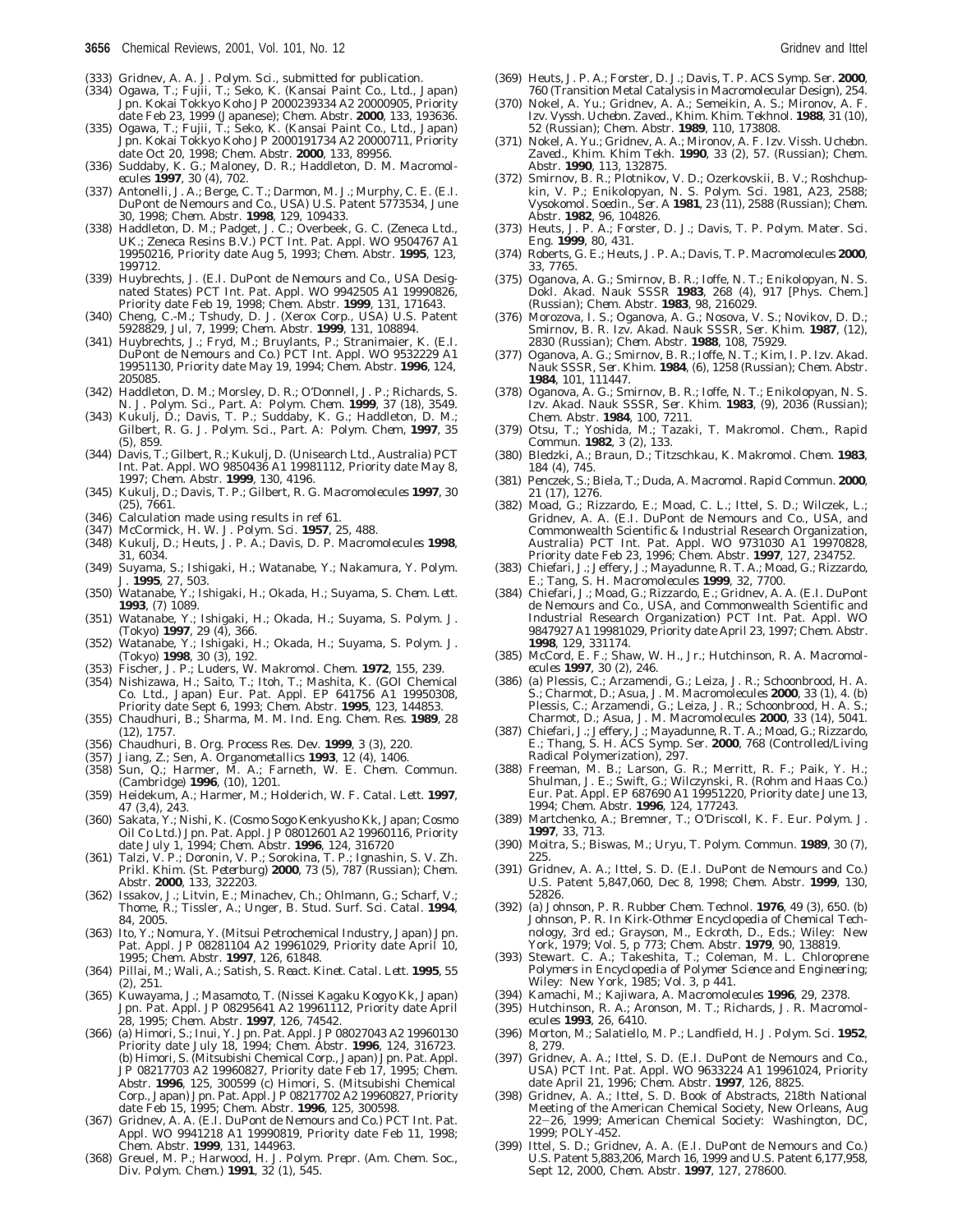- (400) Gridnev, A. A.; Simonsick, W. J., Jr.; Ittel, S. D. *J. Polym. Sci., Part A: Polym. Chem.* **2000**, *38* (10), 1911.
- (401) Gridnev, A.; Ittel, S. D. *Polym. Prepr. (Am. Chem. Soc., Div. Polym. Chem.)* **1999**, *40* (2), 185.
- (402) Specifically mentioned olefinically unsaturated organic molecules are butenenitrile (all isomers), pentenenitrile (all isomers), methyl butenecarboxylate (all isomers), ethyl butenecarboxylate (all isomers), propyl butenecarboxylate (all isomers), butyl butenecarboxylate (all isomers), 2-ethylhexyl butenecarboxylate (all isomers), methyl pentenecarboxylate (all isomers), ethyl pentenecarboxylate (all isomers), perfluoropropylvinyl ether, methyl cinnamate, ethyl cinnamate, propyl cinnamate (all isomers), cinnamonitrile, methylmaleic anhydride, cyclopenten-1-one, cyclohexen-1-one, cyclohepten-1-one, dimethyl maleate, dimethly fumarate, diethyl maleate, methyl crotonate, ethyl crotonate, crotonaldehyde, crotononitrile, methylfumaronitrile, diphenylethylene (all isomers), triphenylethylene, methyl octadecen-2-oate, ethyl octadecen-2-oate, methyl hexadecen-2-oate, ethyl hexadecen-2-oate, coumarin, methyl coumarin-3-carboxylate, and methylitconic anhydride.
- (403) Madeja, K. *Z. Chem.* **1988**, *28* (11), 396; *Chem. Abstr*. **1989**, *111*, 22741.
- (404) Coveney, D. J.; Patel, V. F.; Pattenden, G. M.; Thompson, D. M. *J. Chem. Soc., Perkin Trans. 1* **1990**, (10), 2721.
- (405) Bhandal, H.; Howell, A. R.; Patel, V. F.; Pattenden, G. M. *J. Chem. Soc., Perkin Trans. 1* **1990**, (10), 2709.
- (406) Bhandal, H.; Patel, V. F.; Pattenden, G. M.; Russll, J. J. *J. Chem. Soc., Perkin Trans. 1* **1990**, (10)*,* 2691.
- (407) Silverman, R. B.; Dolphin, D. *J. Am. Chem. Soc.* **1973**, *95* (5), 1686.
- (408) Gaudemer, F.; Gaudemer, A. *Tetrahedron Lett*. **1980**, *21* (15)*,* 1445.
- (409) McHatton, R. C.; Espenson, J. H.; Bakac, A. *J. Am. Chem. Soc.* **1986**, *108* (19), 5885.
- (410) Cooksey, C. J.; Dodd, D.; Gatford, C.; Johnson, M. D.; Lewis, G. J.; Titchmarsh, D. M. *J. Chem. Soc., Perkin Trans. 2 1972*, (5), 655.
- (411) Nishikubo, Y.; Branchaud, B. P. *J. Am. Chem. Soc.* **1999**, *121* (47), 10924.
- (412) Nemeth, S.; Szeverenyi, Z.; Simandi, L. I. *Inorg. Chim. Acta* **1980**, *44* (3), L107
- (413) Omura, Y.; Nakamura, M.; Oka, M.; Fujiwara, Y.; Itoi, K. (Showa Kuraray Co.) Japanese. Pat. Appl. JP 49127937 19741207, Priority date April 19, 1973, CA82: 170383.
- (414) Bied-Charreton, C.; Gaudemer, A*. J. Organomet. Chem.* **1977**, *124* (3), 299.
- (415) Howell, A. R.; Pattenden, G. M. *J. Chem. Soc., Chem. Commun.* **1990**, (2), 103.
- (416) Jayaseharan, J.; Kishore, K. *J. Am. Chem. Soc.* **1998**, *120* (4), 825.
- 
- (417) Nanda, A. K.; Kishore, K. *Polymer* **2000**, *42* (6), 2365. (418) Nanda, A. K.; Kishore, K. *Macromolecules* **2001**, *34* (6), 1600.
- (419) Hu, C. M.; Qiu, Y. L*. J. Org. Chem.* **1992**, *57* (12), 3339.
- (420) Oguni, N.; Omi, T.; Yamamoto, Y.; Nakamura, A. *Chem. Lett*. **1983**, (6), 841.
- (421) Shanthalakshmy, P.; Vancheesan, S.; Rajaram, J.; Kuriacose, J. C. *Indian J. Chem.* **1980**, *19A*, 901. (422) Takeuchi, S.; Ohgo, Y.; Yoshimura, J. *Bull. Chem. Soc. Jpn.*
- **1974**, *47* (2), 463.
- (423) Ohgo, Y.; Takeuchi, S.; Yoshimura, J. *Bull. Chem. Soc. Jpn.* **1971**, *44* (1), 283.
- (424) Heuts, J. P. A.; Morrisson, D. M.; Davis, T. P. *Book of Abstracts,* 218th National Meeting of the American Chemical Society*,* New Orleans, Aug 22-26, 1999; American Chemical Society: Wash-ington, DC, 1999; POLY-318. (425) Davis, T. P.; Zammit, M. D.; Heuts, J. P. A.; Moody, K. *Chem.*
- *Commun. (Cambridge)* **1998**, (21), 2383.
- (426) Heuts, J. P. A.; Morrison, D. A.; Davis, T. P. In *Controlled/Living Radical Polymerization: Progress in ATRP, NMP and RAFT*; Matyjaszewski, K., Ed.; ACS Symposium Series 768; American Chemical Society: Washington, DC, 2000; p 313. (427) Heuts, J. P. A.; Morrisson, D. M.; Davis, T. P. *Polym. Prepr. (Am.*
- *Chem. Soc., Div. Polym. Chem.)* **1999**, *40* (2), 346.
- (428) Gridnev, A. A.; Ittel, S. D. (E.I. DuPont de Nemours and Co.) PCT Int. Pat. Appl. WO 0035960 A2 20000622, Priority date Dec 16, 1998; *Chem. Abstr*. **2000**, *133*, 59233.
- (429) Heuts, J. P. A.; Coote, M. L.; Davis, T. P.; Johnston, L. P. M. In *Controlled Radical Polymerization*; Matyjaszewski, K., Ed.; ACS Symposium Series 685; American Chemical Society: Washington, DC, 1998; p 120.
- (430) Specifically mentioned monomers include methyl acrylate, ethyl acrylate, propyl acrylate (all isomers), butyl acrylates (all isomers), 2-ethylhexyl acrylate, isobornyl acrylate, acrylic acid, benzyl acrylate, phenyl acrylate, acrylonitrile, glycidyl acrylate, 2-hydroxyethyl acrylate, hydroxypropyl acrylates (all isomers), hydroxybutyl acrylates (all isomers), diethylaminoethyl acrylate, triethyleneglycol acrylate, *N*-*tert*-butyl acrylamide, N-*n*-butyl acrylamide, *N*-methyl-ol acrylamide, *N*-ethyl-ol acrylamide, *N,N*dimethylacrylamide, trimethoxysilylpropyl acrylate, triethox-

ysilylpropyl acrylate, tributoxysilylpropyl acrylate, dimethoxym-<br>ethylsilylpropyl acrylate, diethoxymethylsilylpropyl acrylate,<br>dibutoxymethylsilylpropyl acrylate, diisopropoxymethylsilylpropyl acrylate, dimethoxysilylpropyl acrylate, diethoxysilylpropyl acrylate, dibutoxysilylpropyl acrylate, diisopropoxysilylpropyl acrylate, vinyl acetate, vinyl propionate, vinyl butyrate, vinyl benzoate, vinyl chloride, vinyl fluoride, vinyl bromide. vinylbenzoic acids (all isomers), diethylaminostyrenes (all isomers), methylstyrenes (all isomers), divinylbenzenes (all isomers), and vinylbenzene sulfonic acids (all isomers), *N*-vinylpyrrolidinone. For this application, styrene and substituted styrenes would be included.

- (431) Pierik, B.; Masclee, D.; Van Herk, A. *Macromol. Symp.* **2001**, *165* (Developments in Polymer Synthesis and Characterization), 19.
- (432) Heuts, J. P. A.; Kukulj, D.; Forster, D. J.; Davis, T. P. *Polym. Prepr. (Am. Chem. Soc., Div. Polym. Chem.)* **1997**, *38* (1), 647.
- (433) Heuts, J. P. A.; Kukulji, D.; Forster, D. J.; Davis, T. P. *Book of Abstracts,* 213th National Meeting of the American Chemical<br>Society, San Francisco, CA, April 13–17, 1997; American<br>Chemical Society, Washington, DC, 1997; POLY-284. *Chem.<br>Abstr*. Accession No. AN 1997:164209.
- (434) Haddleton, D. M.; Crossman, M. C.; Hunt, K. H.; Topping, C.; Waterson, C.; Suddaby, K. G. *Macromolecules* **1997**, *30* (14), 3992.
- (435) Suddaby, K. G.; Hunt, K. H.; Haddleton, D. M. *Macromolecules* **1996**, *29* (27), 8642.
- (436) Rudin, A. *The Elements of Polymer Science and Engineering*; Academic Press: New York, 1982.
- (437) Odian, G. *Principles of Polymerization,* 2nd ed.; John Wiley & Sons: New York, 1981.
- (438) Heuts, J. P. A.; Muratore, L. M.; Davis, T. P. *Macromol. Chem. Phys.* **2000**, *201* (18), 2780.
- (439) Haddleton, D. M.; Kelly, E. J.; Kukulj, D.; Morsley, S. M.; Steward, A. G. *Book of Abstracts,* 217th National Meeting of the American Chemical Society, Anaheim, CA*,* March 21-25, 1999; American Chemical Society: Washington, DC, 1999; POLY-024. *Chem. Abstr.* Accession No. AN 1999:146060.
- (440) Yeates, S. G.; De La Motte, A. M. (Zeneca Limited, UK) PCT Int. Pat. Appl. WO 9634018 A1 19961031, Priority date April 28, 1995; *Chem. Abstr*. **1997**, *126*, 8811.
- (441) Nakamura, J.; Inagaki, G.; Sugiura, S.; Harada, Y. (Mitsubishi Rayon Co., Ltd., Japan) Jpn. Kokai Tokkyo Koho JP 2000231220 A2 20000822, Priority date Feb 9, 1999 (Japanese); *Chem. Abstr*. **2000**, *133*,: 170230.
- (442) Lynch, J. P.; Irvine, D. J.; Beverly, G. M. (Imperial Chemical Industries PLC, UK) PCT Int. Pat. Appl. WO 9804603 A1 19980205, Priority date July 7, 1996; *Chem. Abstr*. **1998**, *128*, 128715.
- (443) Gridnev, A. A. (E.I. DuPont de Nemours and Co.) U.S. Patent 5750772, May 12, 1998; *Chem. Abstr*. **1998**, *129*, 5243.
- (444) Gridnev, A. A. (E.I. DuPont de Nemours and Co.) U.S. Patent 5726263, March 10, 1998; *Chem. Abstr*. **1998**, *128*, 205254.
- (445) Cunningham, M. F.; O'Driscoll, K. F.; Mahabadi, H. K. *Polym. React. Eng*. **1993**, *1* (2), 229.
- (446) Yoshimi, K.; Kazeto, O.; Katayama, M. (Kuraray Co., Ltd., Japan) Eur. Pat. Appl. EP 1101773 A1 20010523, Priority date Nov 18, 1999; *Chem. Abstr*. **2001**, *134*, 367699.
- (447) See, for example: Paul, S. *Surface Coating*s; John Wiley & Sons: Chichester, 1985.
- (448) Ogawa, T.; Fujii, T.; Isaka, H. (Kansai Paint Co., Ltd., Japan) Jpn. Kokai Tokkyo Koho JP 2001163922 A2 20010619; Priority date Dec 3, 1999 (Japanese). *Chem. Abstr.* **2001**, *135*, 47688.
- Sawada, E.; Shimazaki, A. (Kansai Paint Co., Ltd., Japan) Jpn. Kokai Tokkyo Koho JP 2001131472 A2 20010515, Priority date Nov, 1, 1999; *Chem. Abstr*. **2001**, *134*, 354611.
- (450) Kudoh, M.; Akutsu, F.; Odagawa, Y.; Naruchi, K.; Miura, M. *Macromol. Chem. Phys.* **1994**, *195* (1), 385.
- (451) Otsu, T.; Yamada, B.; Fujita, M.; Okuo, M. *J. Polym. Sci., Part A: Polym. Chem.* **1991**, *29* (6), 837.
- (452) Kobatake, S.; Yamada, B. *J. Polym. Sci., Part A: Polym. Chem.* **1996**, *34* (1), 95.
- (453) Kudoh, M.; Naruchi, K.; Akutsu, F.; Miura, M. *J. Chem. Soc., Chem. Commun.* **1992**, (2), 105.
- (454) Naruchi, K.; Maruo, T.; Tanaka, S.; Kanekiyo, T.; Yamada, K. *Nippon Kagaku Kaishi* **1981**, (8), 1345 (Japanese); *Chem. Abstr*. **1981**, *95*, 151203.
- (455) Naruchi, K.; Tanaka, S.; Miura, M. *Nippon Kagaku Kaishi* **1979**, (7), 931 (Japanese); *Chem. Abstr*. **1979**, *91*, 157216.
- (456) Moad, C. L.; Moad, G.; Rizzardo, E.; Thang, S. H. *Macromolecules* **1996**, *29* (24), 7717.
- (457) Tanaka, H.; Kawai, H.; Sato, T.; Ota, T. *J. Polym. Sci., Part A: Polym. Chem.* **1989**, *27* (5), 1741.
- (458) Morrow, G. R.; Rae, I. D. *Aust. J. Chem.* **198**7, *40* (8), 1477.
- (459) Abbey, K. J.; Trumbo, D. L.; Carlson, G. M.; Masola, M. J.; Zander, R. A. *J. Polym. Sci., Part A: Polym. Chem.* **1993**, *31* (13), 3417.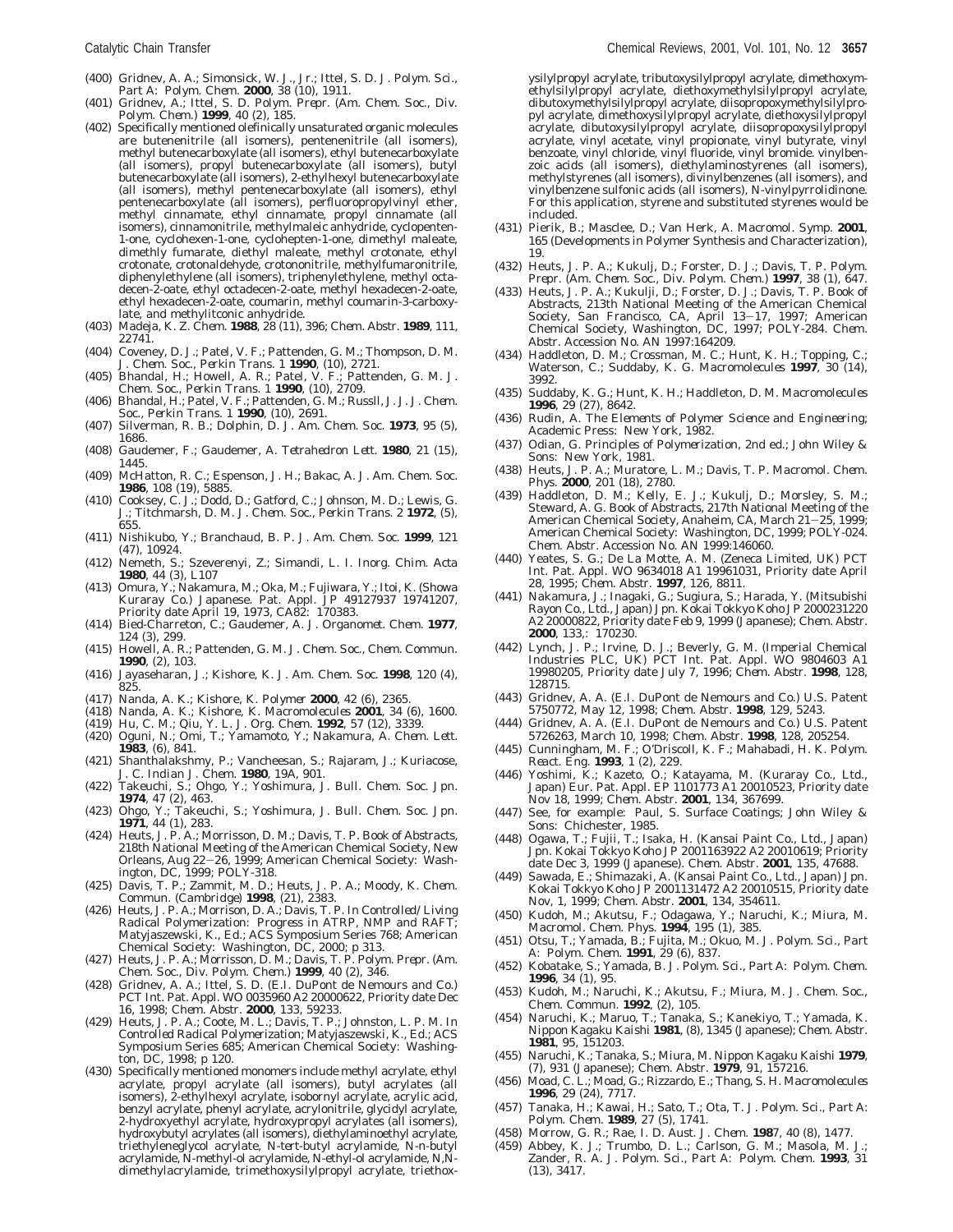- (460) Suyama, S.; Ishigaki, H. (Nippon Oils & Fats Co. Ltd., Japan) Jpn. Pat. Appl. JP 07126311 A2 19950516, Priority date Nov 2, 1993; *Chem. Abstr*. **1995**, *123*, 287218.
- (461) Tanaka, H.; Kawai, H.; Sato, T.; Ota, T. *J. Polym. Sci., Part A: Polym. Chem.* **1989**, *27 (5)*, 1741.
- (462) Haddleton, D. M.; Topping, C.; Hastings, J. J.; Suddaby, K. G. *Macromol. Chem. Phys.* **1996**, *197* (9), 3027.
- (463) Ishigaki, H.; Suyama, S. (Nippon Oils & Fats Co. Ltd., Japan) Jpn. Pat. Appl. JP 06279512 A2 19941004, Priority date March 29, 1993; *Chem. Abstr*. **1995**, *122*, 217008.
- (464) Trumbo, D. L.; Abbey, K. J.; Carlson, G. M. *J. Polym. Sci., Part C: Polym. Lett.* **1987**, *25* (5), 229.
- (465) Yamada, B.; Tagashira, S.; Aoki, S. *J. Polym. Sci., Part A: Polym. Chem.* **1994**, *32* (14), 2745.
- (466) Suyama, S.; Ishigaki, H.; Watanabe, T.; Okada, H. (Nippon Oils & Fats Co. Ltd., Japan) Jpn. Pat. Appl. JP 06322009 A2 19941122, Priority date March 2, 1993; *Chem. Abstr*. **1995**, *122*, 214864.
- (467) (a) Ishigaki, H.; Okada, H.; Suyama, S. (Nippon Oils & Fats Co. Ltd., Japan) Jpn. Pat. Appl. JP 03212402 A2 19910918, Priority date Jan 18, 1990; *Chem. Abstr*. **1992**, *116*, 60239. (b) Suyama, S.; Ishigaki, H.; Okada, H. Jpn. Pat. Appl. JP 03111405 A2 19910513, Priority date Sept 9, 1989; *Chem. Abstr*. **1991**, *115*, 184183.
- (468) Ostrovskaya, A. I.; Kravchenko, B. V.; Yankovskij, N.j A.; Aleshina, A. B.; Polokha, A. M.; Kunchij, L. K.; Ilchenko, V. N.; Radchenko, A. A.; Titov, V. N. (Gorlovskij Arendnyj Kontsern "Stirol", Ukraine) Russ. Pat. RU 2050368 C1 19951220, Priority date Jan 22, 1992; *Chem. Abstr*. **1996**, *125*, 115498.
- (469) Horikoshi, K.; Ohtani, K.; Yamamoto, T. (Showa Highpolymer Co., Ltd.) Jpn. Pat. Appl. JP 2000327729 A2 20001128, Priority date May 24, 1999 (Japanese); *Chem. Abstr*. **2000**, *133*, 363436.
- (470) Nagashima, M.; Kazama, H. (Tokuyama K. K., Japan) Jpn. Pat. Appl. JP 11071220 A2 19990316, Priority date July 4, 1997; *Chem. Abstr*. **1999**, *130*, 272048.
- (471) (a) Shinike, H.; Takeda, K.; Sakuraba, N. (Daiichi Kogyo Seiyaku Co., Ltd., Japan) Jpn. Pat Appl. JP 11124791 A2 19990511, Priority date Oct 17, 1997; *Chem. Abstr*. **1999**, *130*, 353852. (b) Shinchi, H.; Okamura, H.; Sakuraba, N. (Daiichi Kogyo Seiyaku Co., Ltd., Japan) Jpn. Pat. Appl. JP 10226988 A2 19980825, Priority date Dec 9, 1996; *Chem. Abstr*. **1998**, *129*, 231161.
- (472) Nishioka, T.; Miwata, H.; Fujiwara, W. (Nippon A and L Co., Ltd, Japan) Jpn. Kokai Tokkyo Koho JP 2001011244 A2 20010116 (Japanese); *Chem. Abstr*. **2001**, *134*, 102325.
- (473) Kaneko, T.; Muroi, T.; Tsurumi, M. (Asahi Chemical Industry Co., Ltd., Japan) Jpn. Pat. Appl. JP 04239502 A2 19920827, Priority date Jan 22, 1991; *Chem. Abstr*. **1993**, *118*, 23989.
- (474) Wang, Y.; Lin, M.; Lin, Q.; Lin, Z.; Huang, J. (Jiulian Chemical Industrial Co., Ltd., Peoples Republic of China) Chinese Pat. Appl. CN 1128765 A 19960814, Priority date Feb 9, 1995; *Chem. Abstr*. **1999**, *131*, 186440
- (475) Kato, N. (BASF Dispersion K. K., Japan) Jpn. Pat. Appl. JP 2000264927 A2 20000926 (Japanese); *Chem. Abstr*. **2000**, *133*, 253959.
- (476) Shima, T.; Yamada, K.; Fujikake, M. (Sanyo Chemical Industries, Ltd., Japan) Jpn. Pat. Appl. JP 2000313848 A2 20001114<br>(Japanese); *Chem. Abstr*. **2000**, *133*, 336608. (b) Shima, T.;<br>Fujikake, M.; Yamada, K. Jpn. Pat. Appl. JP 2001002981 A2<br>20010109 (Japanese); *Chem. Abstr*.
- (477) (a) Ando, T.; Aoki, M.; Totani, H. (Denki Kagaku Kogyo K. K., Japan) Jpn. Pat. Appl. JP 2001031046 A2 20010206 (Japanese). AN2001: 89549. (b) Ando, T.; Aoki, M.; Totani, H. Jpn. Pat. Appl. JP 2001026619 A2 20010130 (Japanese). *Chem. Abstr.* **2001**, *134*, 132648.
- (478) Ito, N.; Ito, Y.; Uotani, N. (Showa Denko K. K., Japan) Jpn. Pat. Appl. JP 11049994 A2 19990223, Priority date July 31, 1997; *Chem. Abstr*. **1999**, *130*, 224437.
- (479) Ma, S.-H.; Fryd, M. (E.I. DuPont de Nemours and Co., USA) Eur. Pat. Appl. EP 826751 A2 19980304, Priority Aug 30, 1996; *Chem. Abstr*. **1998**, *128*, 193780.
- (480) Ma, S.-H.; Anton, W. L. (E.I. DuPont de Nemours and Co., USA) Eur. Pat. Appl. EP 851014 A2 1998070, Priority date Dec 72, 1996; *Chem. Abstr*. **1998**, *129*, 110253.
- (481) Ma, S.-H.; Fryd, M.; Berge, C. T. (E.I. DuPont de Nemours and Co., USA) Jpn. Pat. Appl. JP 11269418 A2 19991005, Priority date Dec 29, 1998; *Chem. Abstr*. **1999**, *131*, 259021.
- (482) Huybrechts, J. (E.I. DuPont de Nemours and Co., USA) U.S. Patent 5852123, Dec 22, 1998; *Chem. Abstr*. **1999**, *130*, 82921.
- (483) Harada, Y.; Inagaki, M.; Sugiura, S.; Nakamura, J. (Mitsubishi Rayon Co., Ltd., Japan) Jpn. Kokai Tokkyo Koho JP 2001115064 A2 20010424, Priority date Oct 20, 1999. Japanese; *Chem. Abstr*. **2001**, *134*, 312531.
- (484) Harada, Y.; Inagaki, G.; Shimizu, K. (Mitsubishi Rayon Co., Ltd., Japan) Jpn. Pat. Appl. JP 11035879 A2 19990209, Priority date July 17, 1997; *Chem. Abstr*. **1999**, *130*, 210850.
- (485) Ishigaki, H.; Watanabe, Y.; Isokura, K. (Nippon Oil and Fats Co., Ltd., Japan) Jpn. Pat. Appl. JP 09302181 A2 19971125, Priority date May 20, 1996; *Chem. Abstr*. **1998**, *128*, 35502.
- (486) Charmot, Do.; Dorget, M.; Oger, N.; Schoonbrood, H. (Rhodia Chimie, France) PCT Int. Pat. Appl. WO 9957167 A1 19991111, Priority date April 26, 1999 (French); *Chem. Abstr*. **1999**, *131*, 337539.
- (487) Kobayashi, K.; Teramoto, K. (Denki Kagaku Kogyo K. K., Japan) Jpn. Kokai Tokkyo Koho JP 2001064464 A2 20010313, Priority date Aug 27, 1999 (Japanese); *Chem. Abstr*. **2001**, *134*, 223482.
- (488) Yokoyama, K. (Daiso Co., Ltd.) Jpn. Kokai Tokkyo Koho JP 2001040044 A2 20010213, Priority date Aug 2, 1999 (Japanese);
- Chem. Abstr. **2001**, 134, 148363.<br>(489) Machida, K.; Watabe, S.; Kamitono, H.; Shoji, M. (Kureha)<br>Chemical Industry Co., Ltd., Japan) Jpn. Kokai Tokkyo Koho<br>JP 2001122923 A2 20010508, Priority date Sept 26, 1999 (Japanese); *Chem. Abstr*. **2001**, *134*, 312235.
- (490) Keogh, M. J. (Union Carbide Chemicals and Plastics Technology Corp.) Eur. Pat. Appl. EP 1041583 A1 20001004, Priority date March 31, 1999; *Chem. Abstr*. **2000**, *133*, 282691.
- (491) Kimura, T.; Iniwa, Y.; Nakajima, N.; Kashiwazaki, M. Jpn. Kokai Tokkyo Koho JP 2001055467 A2 20010227. Priority date Aug 18, 1999. Japanese; *Chem. Abstr*. **2001**, *134*,: 194313.
- (492) (a) Wilczek, L.; McCord, E. F.; Hansen, J.; Raffell, K. D.; Fuller, R. E.; Jackson, C.; Harrison, D.; Rizzardo, E. *Book of Abstracts,* 210th National Meeting of the American Chemical Society, Chicago, IL, Aug 20-24, 1995; American Chemical Society: Washington, DC, 1995; Pt. 2, POLY-197. (b) Wilczek, L.; McCord, E. F.; Hansen, J.; Raffell, K. D.; Fuller, R. E.; Jackson, C.; Harrison, D.; Rizzardo, E. *Polym. Prepr. (Am. Chem. Soc., Div. Polym. Chem.)* **<sup>1995</sup>**, *<sup>36</sup>* (2), 106-7.
- (493) Wilczek, L.; Mccord, E. F. (E.I. DuPont de Nemours and Co., USA, and Commonwealth Scientific and Industrial Research Organization) PCT Int. Pat. Appl. WO 9731031 A1 19970828, Priority date Feb 23, 1996; *Chem. Abstr*. **1997**, *127*, 221147.
- (494) (a) Fryd, M.; Visscher, K. B. (E.I. DuPont de Nemours and Co.) PCT Int. Pat. Appl. WO 0020520 A1 20000413, Priority date Oct 6, 1998; *Chem. Abstr*. **2000**, *132*, 265914. (b) Fryd, M.; Visscher, K. B. U.S. Patent 6262152 B1, July 17, 2001.
- (495) Chu, I.-C.; Fryd, M.; Lynch, L. E. (E.I. DuPont de Nemours and Co.) PCT Int. Pat. Appl. WO 9421701 A1 19940929, Priority date<br>March 3, 1993; *Chem. Abstr*. **1995**, *123*, 199706.<br>(496) Berge, C. T.; Fryd, M.; Johnson, J. W.; Moad, G.; Rizzardo, E.;<br>Scopazzi, C.; Thang, S. H. (E.I. DuP
- USA, and Commonwealth Scientific & Industrial Research Organization) PCT Int. Pat. Appl. WO 0002939 A1 20000120, Priority date July 10, 1998; *Chem. Abstr*. **1999**, *132*, 93843.
- (497) Chang, D. C. K.; Fryd, M. (E.I. DuPont de Nemours and Co.,<br>USA) PCT Int. Pat. Appl. WO 9903937 A1 19990128, Priority<br>date July 17, 1997; *Chem. Abstr.* **1999**, *130*, 140556.<br>(498) Huybrechts, J.; Fryd, M.; Berge, C.
- DuPont de Nemours and Co.) Can. Pat. Appl; CA 2149399 AA 19951120, Priority date May 5, 1994; *Chem. Abstr*. **1996**, *124*, 292435.
- (499) Huybrechts, J.; Fryd, M.; Bruylants, P. (E.I. DuPont de Nemours and Co.) PCT Int. Pat. Appl. WO 9532255 A1 19951130, Priority
- date May 19, 1994; *Chem. Abstr*. **1996**, *124*, 148842. (500) Huybrechts, J.; Bruylants, P.; Stranimaier, K.; Fryd, M. (E.I. DuPont de Nemours and Co.) PCT Int. Pat. Appl. WO 9532228 A1 19951130, Priority date May 19, 1994; *Chem. Abstr*. **1990**, *124*, 205086.
- (501) ()Huybrechts, J.; Fryd, M.; Bruylants, P.; Stranimaier, K. (E.I. DuPont de Nemours and Co.) PCT Int. Pat. Appl. WO 9532229 A1 19951130, Priority date May 19, 1994; *Chem. Abstr*. **1996**, *124*, 205085.
- (502) Muratore, L. M.; Steinhoff, K.; Davis, T. P. *Polym. Prepr. (Am. Chem. Soc., Div. Polym. Chem.)* **1999**, *40* (2), 175.
- (503) Muratore, L. M.; Steinhoff, K.; Davis, T. P. J. *Mater. Chem.* **1999**, *9* (8), 1687.
- (504) Guo, J.-s.; Wu, X.-d; Xie, H.-q. *Shiyou Huagong* **2000**, *29* (7), 486 (Chinese); *Chem. Abstr*. **2000**, *133*, 238684.
- (505) Matsuno, Y.; Adachi, T.; Numa, N. *Prog. Org. Coat.* **1999**, *35* (1-4), 117. (506) Shim, A. K.; Harwood, H. J. *Polym. Prepr. (Am. Chem. Soc., Div.*
- *Polym. Chem.)* **1999**, *40* (2), 132.
- (507) Harwood, H. J.; Shim, A. K. (University of Akron) PCT Intl. Pat. Appl. WO 200050467 A 20001102, Priority date Feb 26, 1999; *Chem. Abstr*. **2000**, *133*, 193673.
- (508) Rizzardo, E.; Chiefari, J.; Chong, B. Y. K.; Ercole, F.; Krstina, J.; Jeffery, J.; Le, T. P. T.; Mayadunne, R. T. A.; Meijs, G. F.; Moad, C. L.; Moad, G.; Thang, S. H. *Macromol. Symp.* **1999**, *143* (World Polymer Congress, 37th International Symposium on Macromolecules, 1998), 291.
- (509) Riizzardo, E.; Meijs, G. F.; Thang, S. H. *Macromol. Symp.* **1995**, *98* (35th IUPAC International Symposium on Macromolecules, 1995), 101.
- (510) Rizzardo, E.; Chong, Y. K.; Evans, R. A.; Moad, G.; Thang, S. H. *Macromol. Symp.* **1996**, *111*, 1. (511) Haddleton, D. M.; Maloney, D. R.; Suddaby, K. G.; Clarke, A.;
- Richards, S. N. *Polymer* **1997**, *38* (25), 6207.
- (512) Krstina, J.; Moad, C. L.; Moad, G.; Rizzardo, E.; Berge, C. T.; Fryd, M. *Macromol. Symp.* **1996**, *111* 13.